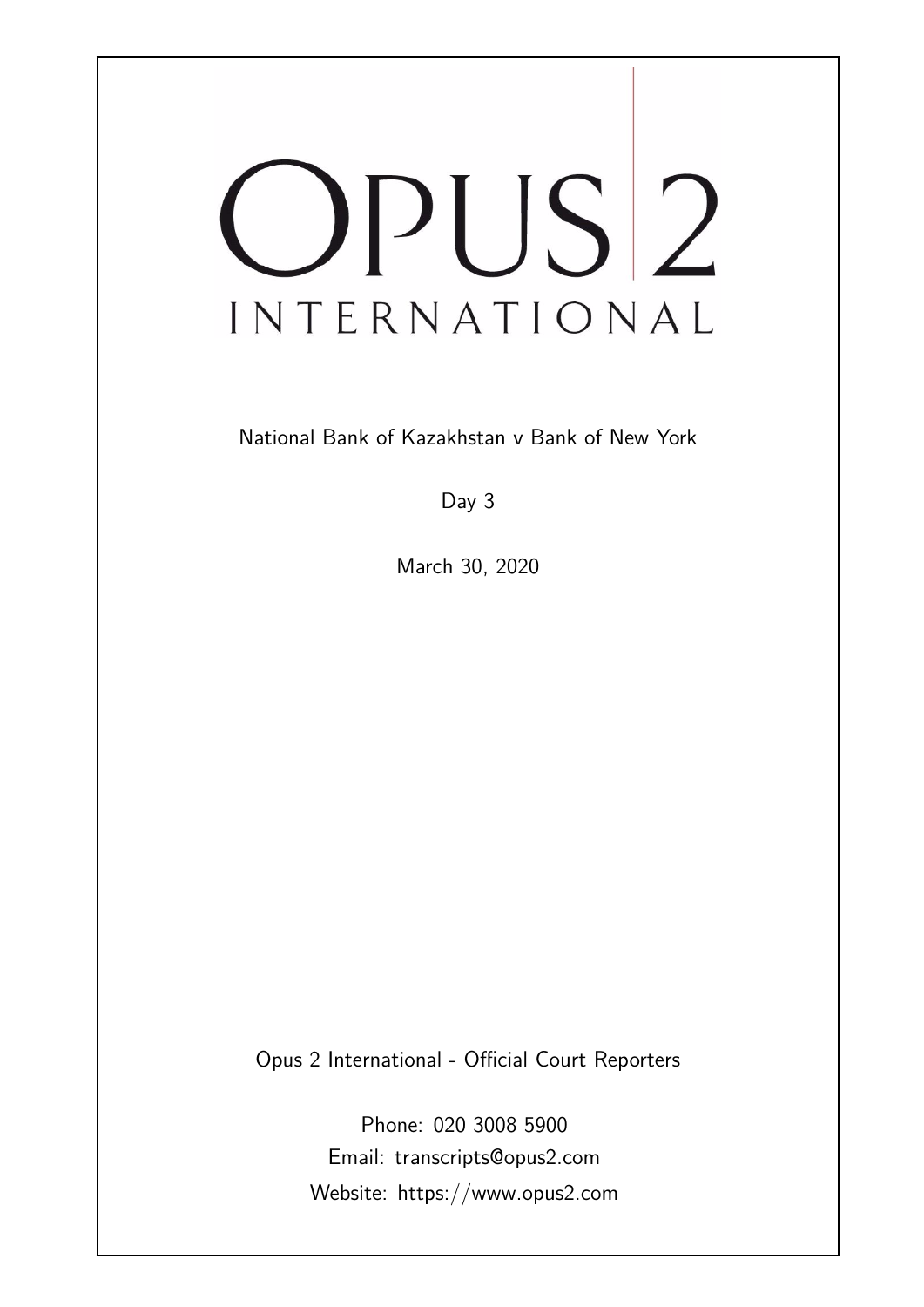| 1                 | Monday, 30 March 2020                                      |
|-------------------|------------------------------------------------------------|
| 2                 | $(10.30 \text{ am})$                                       |
| 3                 | MR JUSTICE TEARE: Good morning, everybody. I can see one   |
| 4                 | or two people, but I can't see Mr Sprange.                 |
| 5                 | Mr Sprange, are you there?                                 |
| 6                 | MR SPRANGE: I am indeed.                                   |
| 7                 | MR JUSTICE TEARE: Jolly good.                              |
| 8                 | Unless there are any housekeeping matters, it is           |
| 9                 | presumably for Mr Malek to call his witness on Kazakh      |
| 10                | law.                                                       |
| 11                | MR QUEST: My Lord, it is actually me who will be calling   |
| $12 \overline{ }$ | the Kazakh expert. Professor Suleimenov will be giving     |
| 13                | his evidence in Russian, so we need first I think to       |
| 14                | swear the translator, if he has not already been sworn.    |
| 15                | MR JUSTICE TEARE: If it is the same translator that we had |
| 16                | the other day                                              |
| 17                | MR QUEST: He was sworn last week.                          |
| 18                | MR JUSTICE TEARE: He was sworn.                            |
| 19                | MR QUEST: In that case, do we have Professor Suleimenov    |
| 20                | online?                                                    |
| 21                | THE WITNESS: Yes, I can hear you.                          |
| 22                | PROFESSOR MAIDAN SULEIMENOV (called)                       |
| 23                | (All questions and answered interpreted)                   |
| 24                | MR QUEST: Do you have in front of you a paper with a form  |
| 25                | of affirmation or oath on it?                              |

|  |  |  |  | Yes. I have. |
|--|--|--|--|--------------|
|--|--|--|--|--------------|

| 2  |             | MR QUEST: Please could you read it out loud.             |
|----|-------------|----------------------------------------------------------|
| 3  |             | PROFESSOR MAIDAN SULEIMENOV (affirmed)                   |
| 4  |             | Examination in-chief by MR QUEST                         |
| 5  |             | MR QUEST: Could you tell us who is in the room with you, |
| 6  |             | Professor Suleimenov?                                    |
| 7  |             | A. Together with me in the room I have Adil from the     |
| 8  |             | National Bank, who will be assisting us on all matters   |
| 9  |             | technical, and also Lauriza, who will be helping me with |
| 10 |             | the paperwork and the bundles.                           |
| 11 | 0.          | Do you have some case files with you?                    |
| 12 | A.          | Yes.                                                     |
| 13 | 0.          | Do you have one marked "D1"?                             |
| 14 | A.          | Yes.                                                     |
| 15 | 0.          | Could you open it, please, to the first tab and the      |
| 16 |             | first page.                                              |
| 17 | $A_{\cdot}$ | Yes.                                                     |
| 18 | 0.          | Do you recognise that as your first report in these      |
| 19 |             | proceedings?                                             |
| 20 | A.          | Yes.                                                     |
| 21 | 0.          | If you go to page 49, is that your signature on page 49? |
| 22 | A.          | Yes, it is indeed.                                       |
| 23 | 0.          | Can I ask you next to turn to tab 4 in the file.         |
| 24 | A.          | Yes.                                                     |
| 25 | 0.          | Do you recognise that as the joint memorandum that you   |
|    |             | $\overline{2}$                                           |

| 1  |         | prepared with Professor Maggs?                           |
|----|---------|----------------------------------------------------------|
| 2  | А.      | Yes.                                                     |
| 3  | 0.      | At page 194, that is your signature, is it?              |
| 4  | А.      | Yes, indeed.                                             |
| 5  | Q.      | Finally, if you turn to tab 5 in the file.               |
| 6  | А.      | Yes.                                                     |
| 7  | 0.      | Is that your second report?                              |
| 8  | $A_{-}$ | Yes.                                                     |
| 9  | 0.      | Which you signed on page 214 at the bottom?              |
| 10 | А.      | Yes, it is my signature.                                 |
| 11 | Q.      | Do those reports contain your true opinions on the       |
| 12 |         | matters on which you have been instructed?               |
| 13 | А.      | Yes.                                                     |
| 14 |         | MR QUEST: Thank you, Professor Suleimenov. There will be |
| 15 |         | some questions from Mr Sprange now.                      |
| 16 |         | (10.35 am)                                               |
| 17 |         | Cross-examination by MR SPRANGE                          |
| 18 |         | MR SPRANGE: My Lord, I didn't catch the names of the two |
| 19 |         | people who were present in the room with the Professor,  |
| 20 |         | but perhaps either your Lordship or Mr Quest could       |
| 21 |         | confirm with the Professor that he is not to take any    |
| 22 |         | assistance from them other than with respect to the      |
| 23 |         | bundles.                                                 |
| 24 | А.      | I am happy to confirm that.                              |
| 25 | Q.      | Professor, do you understand your role in these          |
|    |         | 3                                                        |
|    |         |                                                          |
| 1  |         | proceedings as an expert?                                |
| 2  | А.      | Yes.                                                     |
| 3  | 0.      | You are to be independent, and your duty to the court    |
| 4  |         | overrides any obligation to those who instruct you. Do   |

| C  |    | Q. You are to be independent, and your duty to the court    |
|----|----|-------------------------------------------------------------|
| 4  |    | overrides any obligation to those who instruct you. Do      |
| 5  |    | understand that?                                            |
| 6  |    | A. I understand that.                                       |
| 7  | O. | Could you please be given the D bundle and go to the        |
| 8  |    | report of Professor Maggs, which is at tab D/3.             |
| 9  |    | A. Yes. I have it in front of me. This is in English.<br>Do |
| 10 |    | we have the Russian text? We don't have this in             |
| 11 |    | Russian, do we?                                             |
| 12 |    | I have this in front of me in English. I think I do         |
| 13 |    | have the Russian translation, so with your permission       |
| 14 |    | I will ask for that to be provided.                         |
| 15 |    | Q. Yes, if you have a Russian version of that by all means  |
| 16 |    | be referred to it.                                          |
| 17 | А. | Just a second, please. (Pause) Yes. I have it in            |
| 18 |    | Russian.                                                    |
| 19 | 0. | Okay. Page 21, this is the expert declaration.              |
| 20 | А. | Which paragraph are you referring to, sir?                  |
|    |    |                                                             |

- 21 Q. The declaration has a number of bullets; I am referring to the seventh, which starts :
- 23 <sup>"</sup>I have exercised reasonable skill and care in
- preparing this report ."
- Perhaps you can read that paragraph to yourself .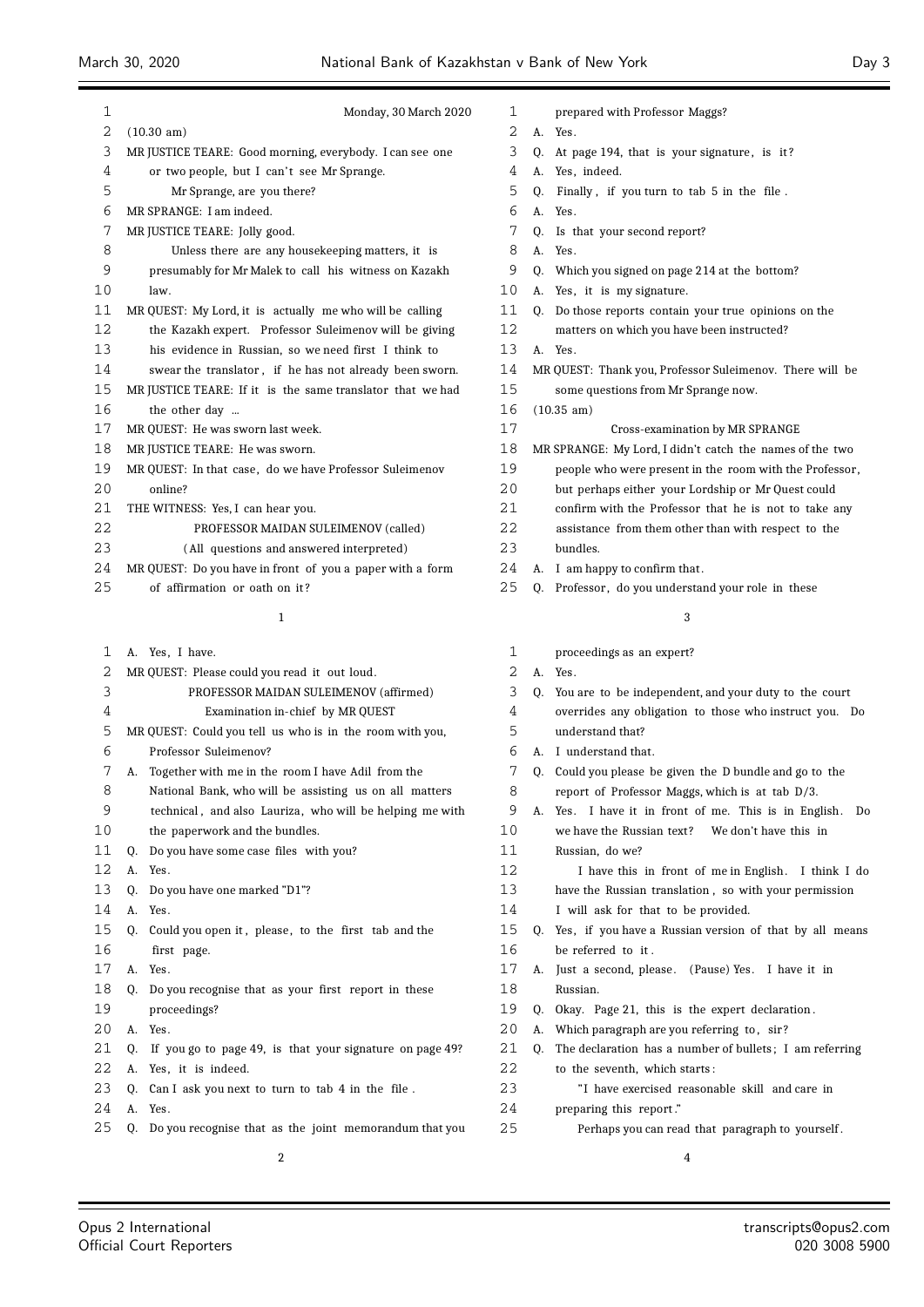| 1  | A.          | Yes.                                                       |
|----|-------------|------------------------------------------------------------|
| 2  | 0.          | Have you complied with that duty in preparing your         |
| 3  |             | report?                                                    |
| 4  | А.          | Yes, I have done my best.                                  |
| 5  | 0.          | I don't want to know whether you have done your best,      |
| 6  |             | I want to know whether you have complied with that duty    |
| 7  |             | in preparing your first and second reports.                |
| 8  | $A_{\cdot}$ | Yes.                                                       |
| 9  | 0.          | Could you please read to yourself the next bullet that     |
| 10 |             | starts:                                                    |
| 11 |             | "I have drawn to the attention of the court all            |
| 12 |             | matters of which I have knowledge or which I have been     |
| 13 |             | made aware " et cetera.                                    |
| 14 |             | (Pause)                                                    |
| 15 |             | $A$ $Yes$                                                  |
| 16 |             | Unfortunately, I did not have that portion of this         |
| 17 |             | statement translated no Russian; I only have the English   |
| 18 |             | version of this portion of the opinion. Would it be        |
| 19 |             | appropriate to ask the interpreter to perhaps translate    |
| 20 |             | this for me or maybe you can do it, sir?                   |
| 21 |             | MR SPRANGE: Mr Interpreter, do you have the document in    |
| 22 |             | question at your disposal?                                 |
| 23 |             | THE INTERPRETER: Yes, I do, Mr Sprange.                    |
| 24 |             | MR SPRANGE: Could you translate that paragraph commencing: |

25 "I have drawn to the attention of the court ..." 

| 1   |    | And ending:                                              | 1  |                | 0. You were       |
|-----|----|----------------------------------------------------------|----|----------------|-------------------|
| 2   |    | " have clearly stated any qualifications to my           | 2  |                | leader of         |
| 3   |    | opinion."                                                | 3  |                | negotiatio        |
| 4   |    | Could you translate that, please, to the witness.        | 4  |                | the heart         |
| 5   |    | THE INTERPRETER: Yes, I will.                            | 5  |                | remunera          |
| 6   |    | (Passage interpreted for the witness)                    | 6  | A.             | No.               |
| 7   | A. | Yes.                                                     | 7  | $\mathbf{0}$ . | So you ur         |
| 8   | 0. | Have you complied with that duty in preparing your first | 8  |                | Republic          |
| 9   |    | and second reports?                                      | 9  | A.             | I was pai         |
| 10  | A. | Yes.                                                     | 10 |                | were prov         |
| 11  | 0. | Okay. I want to turn to your qualifications and          | 11 |                | remunera          |
| 12. |    | experience. If you could please take up your first       | 12 |                | travel ex         |
| 13  |    | report, and you can use the Russian version.             | 13 |                | per diem.         |
| 14  |    | I am on page D/100 of tab 2 of the first D bundle.       | 14 |                | 0. Understo       |
| 15  |    | I understand that is page D/50 of the Russian.           | 15 |                | that you          |
| 16  |    | A. Yes.                                                  | 16 |                | THE STENOGI       |
| 17  | 0. | Professor, is it right that you have spent the majority  | 17 |                | Could I a         |
| 18  |    | of your professional life employed by State universities | 18 |                | his voice         |
| 19  |    | and organs of the Government of Kazakhstan?              | 19 |                | because I         |
| 20  | А. | Not quite. I spent quite some time working in the        | 20 |                | Did y             |
| 21  |    | Academy of Sciences, which I really would struggle to    | 21 |                | THE INTERPR       |
| 22  |    | define as a State institution. I next spent some time    | 22 |                | <b>MR SPRANGE</b> |
| 23  |    | working in the State Institute of Kazakhstan, which used | 23 |                | question?         |
| 24  |    | to be first owned by the State and then it became        | 24 |                | THE INTERPR       |
| 25  |    | a privately run educational enterprise. And for the      | 25 |                | <b>MR SPRANGE</b> |
|     |    |                                                          |    |                |                   |

| 1                 |    | remainder of my professional career, including now,      |
|-------------------|----|----------------------------------------------------------|
| 2                 |    | I have been working with the Caspian University, which   |
| 3                 |    | is a private university.                                 |
| 4                 | 0. | In paragraph 2 of your appendix 1 you describe the       |
| 5                 |    | Academy of Sciences as a powerful State authority at     |
| 6                 |    | this time, what do you mean by "powerful State"          |
| 7                 |    | authority"?                                              |
| 8                 | А. | The Academy of Sciences was not a State authority or     |
| 9                 |    | a government authority, it was rather a State-owned      |
| 10                |    | institution with a very special status.                  |
| 11                | 0. | What was that special status?                            |
| $12 \overline{ }$ | А. | The special status was that even though it did report to |
| 13                |    | the Ministry of Science it was, by and large, an         |
| 14                |    | independent entity.                                      |
| 15                | 0. | Who was it funded by?                                    |
| 16                | А. | Can you repeat the question, please?                     |
| 17                | 0. | Who was is it funded by?                                 |
| 18                | А. | It was funded by the State, by the government.           |
| 19                | Q. | You were involved in working groups to draft over        |
| 20                |    | 60 laws on behalf of the Republic of Kazakhstan. Were    |
| 21                |    | you remunerated for this work?                           |
| 22                | А. | Yes. Yes, I was remunerated for that.<br>But that        |
| 23                |    | remuneration was paid out of the World Bank grant that   |
| 24                |    | had been provided to the Republic of Kazakhstan by the   |
| 25                |    | World Bank.                                              |
|                   |    |                                                          |
|                   |    | 7                                                        |
|                   |    |                                                          |

| $\mathbf 1$ |    | Q. You were involved, you tell us in paragraph 7, as the    |
|-------------|----|-------------------------------------------------------------|
| 2           |    | leader of the delegation on behalf of Kazakhstan in the     |
| 3           |    | negotiation of the Energy Charter Treaty, the treaty at     |
| 4           |    | the heart of the underlying arbitration. Were you           |
| 5           |    | remunerated for that work?                                  |
| 6           | A. | No.                                                         |
| 7           | 0. | So you undertook work for over a decade on behalf of the    |
| 8           |    | Republic of Kazakhstan for free?                            |
| 9           | А. | I was paid subsistence allowance and our travel expenses    |
| 10          |    | were provided to us by the Energy Charter. There was no     |
| 11          |    | remuneration paid per se; what was reimbursed to us was     |
| 12          |    | travel expenses and the daily subsistence allowance, a      |
| 13          |    | per diem. I was interested in conducting that work.         |
| 14          | 0. | Understood. You describe in paragraph 8 various roles       |
| 15          |    | that you have had on councils --                            |
| 16          |    | THE STENOGRAPHER: Mr Sprange, I'm sorry to interrupt.       |
| 17          |    | Could I ask, through you, the interpreter to please keep    |
| 18          |    | his voice up and not talk before the witness finishes,      |
| 19          |    | because I am missing some words, I just can't hear them.    |
| 20          |    | Did you hear that, Victor?                                  |
| 21          |    | THE INTERPRETER: Yes. Thank you.                            |
| 22          |    | MR SPRANGE: Thank you. Do you need me to repeat the         |
| 23          |    | question?                                                   |
| 24          |    | THE INTERPRETER: I don't think you finished it, Mr Sprange. |
| 25          |    | MR SPRANGE: Understood. I think I can shrink it second      |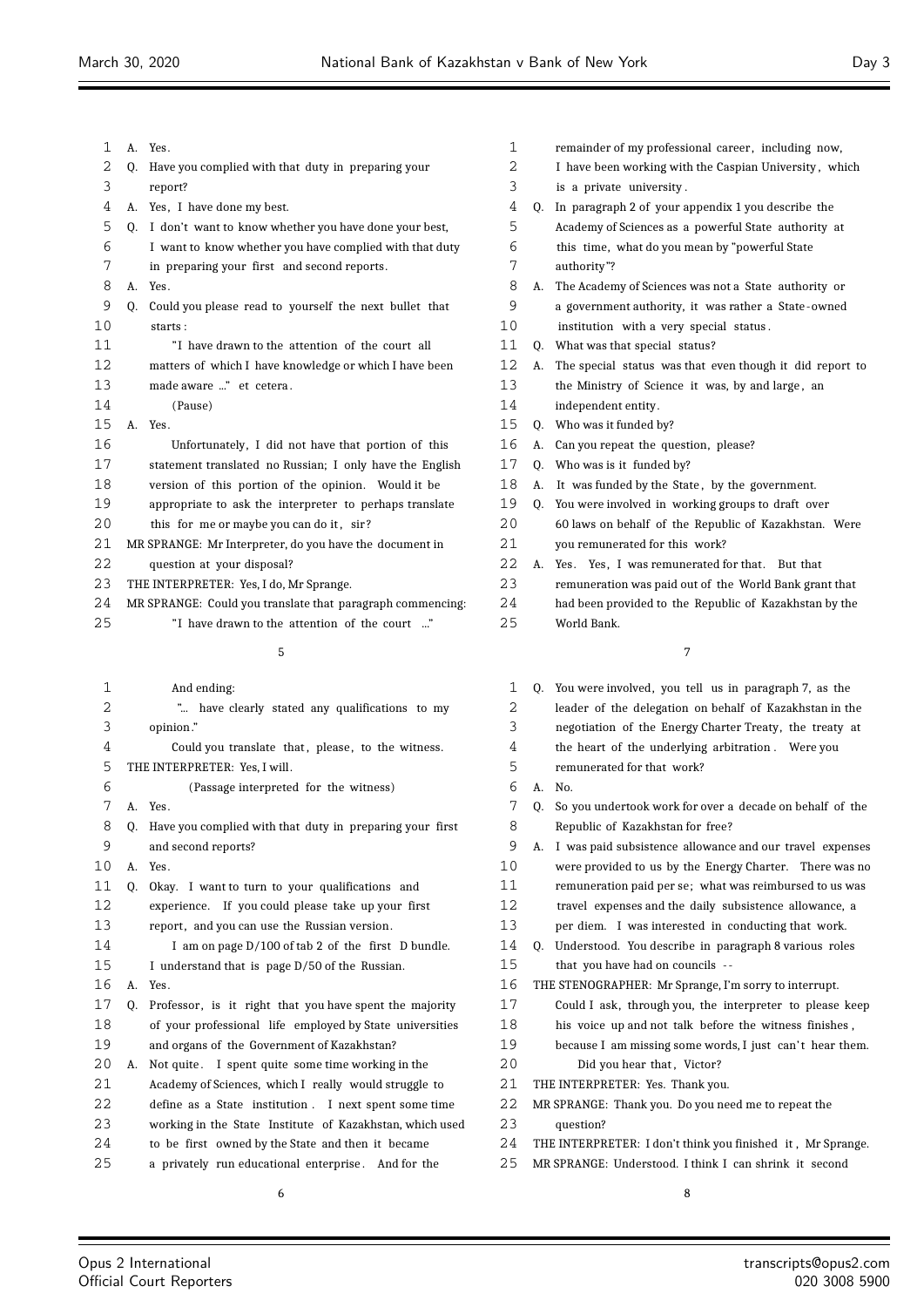| 1      |    | time around.                                             | 1  |    | A. Could be eight or nine.                               |
|--------|----|----------------------------------------------------------|----|----|----------------------------------------------------------|
| 2      |    | In paragraph 8 you refer to various memberships of       | 2  |    | Q. Have you ever been engaged by NBK, National Bank of   |
| 3      |    | councils appointed by either the president or the        | 3  |    | Kazakhstan, with respect to its day-to-day business?     |
| 4      |    | Senate. Please explain how you were appointed to those   | 4  |    | A. No, not in its day-to-day business.                   |
| 5      |    | positions.                                               | 5  |    | Q. Have you done any legal work for the National Bank of |
| 6      | А. | So far as the council on the policy in the field of law  | 6  |    | Kazakhstan?                                              |
| 7      |    | was concerned, it was put together by the president, it  | 7  | А. | Maybe in these proceedings, yes, but not before that.    |
| 8      |    | was attached to the president.                           | 8  | Q. | Do you have any direct knowledge of the practical        |
| 9      |    | Now, the academic experts board was put in place by      | 9  |    | day-to-day business of the National Bank of Kazakhstan?  |
| 10     |    | the Senate, whereas the board attached to the            | 10 | А. | Could you clarify your question, please?                 |
| 11     |    | Supreme Court was formed by the Supreme Court of the     | 11 | 0. | Do you have any personal knowledge of the business on    |
| 12     |    | Republic. Members of those boards included academics as  | 12 |    | a day-to-day basis of the National Bank of Kazakhstan?   |
| 13     |    | well as government officials.                            | 13 |    | A. No, I was never interested in their day-to-day        |
| 14     | 0. | Professor, you tell us in paragraph 6 that you were      | 14 |    | operations. Having said that, when drafting Civil Code   |
| 15     |    | awarded the Order of Honour with respect to your work in | 15 |    | of the Republic of Kazakhstan we did take part in some   |
| 16     |    | developing the Constitution. Did anyone else receive     | 16 |    | heated debate and dispute with the National Bank of      |
| 17     |    | that award for that work, other than you?                | 17 |    | Kazakhstan with respect to the status and position of    |
| 18     | А. | Are you referring to the work with respect to the        | 18 |    | the National Bank of Kazakhstan within the legal system  |
| 19     |    | drafting of the Constitution only or legal work in       | 19 |    | of the Republic.                                         |
| 20     |    | general?                                                 | 20 | 0. | Thank you. Before I ask you some specific questions      |
| 21     | 0. | Drafting the Constitution.                               | 21 |    | about the legal issues you have addressed, I want to     |
| 22     | А. | Yes, all the members of that working panel have been     | 22 |    | check with you as to whether I have properly understood  |
| 23     |    | awarded those orders, Orders of Honour.                  | 23 |    | the hierarchy of the laws in Kazakhstan.                 |
| 24     | 0. | Did you personally meet the President of Kazakhstan to   | 24 |    | A. Yes.                                                  |
| 25     |    | receive that award?                                      | 25 | Q. | Do you agree that the following laws, in order, help us  |
|        |    | 9                                                        |    |    | 11                                                       |
| 1      |    | A. Yes, the award was handed to me physically by the     | 1  |    | understand the position in relation to NBK and its role  |
| 2      |    | president.                                               | 2  |    | as manager of the National Fund? I will list them out.   |
| 3      | Q. | How many times have you given evidence on behalf of      | 3  |    | Victor, I don't know if you want to translate that       |
| 4      |    | Kazakhstan in disputes?                                  | 4  |    | first.                                                   |
| 5      | A. | Can you clarify your question; when you say "disputes"   | 5  |    | THE INTERPRETER: Yes. Thank you. (Interpreted)           |
| 6      |    | can you define "disputes"?                               | 6  |    | Number 1, the law on the National Bank. Number 2, the    |
| 7      |    | Q. I will put the question another way. How many times   | 7  |    | Budget Code. Number 3, the Civil Code. Number 4, any     |
| 8      |    | have you been hired by the Republic of Kazakhstan to     | 8  |    | case law relating to those statutes. Number 5, the TMA   |
| 9      |    | assist them with legal work?                             | 9  |    | Number 6, the GCA.                                       |
| 10     | А. | I do not recall exactly. I do know that I appeared both  | 10 |    | Do you agree?                                            |
| 11     |    | on behalf of the Republic of Kazakhstan and also against | 11 | А. | Can you just clarify, when you speak about the hierarchy |
| 12     |    | the Republic of Kazakhstan, and I also did some work     | 12 |    | of those laws, are you referring to the legal force that |
| 13     |    | within the framework of private disputes, disputes       | 13 |    | each of those documents has?                             |
| 14     |    | involving private parties.                               | 14 | 0. | No, I am referring to the order in which we look to the  |
| 15     | Q. | I am focusing on the work that you have done for         | 15 |    | rights and obligations of the National Bank of           |
| 16     |    | Kazakhstan. Can you put a number on the number of times  | 16 |    | Kazakhstan with regards to the National Fund that it     |
| $17\,$ |    | that you have been hired by the Republic of Kazakhstan   | 17 |    | manages.                                                 |
| $18\,$ |    | to do legal work?                                        | 18 | А. | In terms of hierarchy, I would list first the Civil      |
| 19     |    | A. Maybe five, six or seven times.                       | 19 |    | Code; next, the Budget Code; followed by the law on the  |
| 20     | 0. | So in all your years of practice you have only done      | 20 |    | National Bank. Then I think you mentioned the contracts  |
| 21     |    | legal work for the Republic of Kazakhstan five or six    | 21 |    | and the treaties.                                        |
| 22     |    | times?                                                   | 22 |    | Now, so far as case law is concerned, obviously they     |
| 23     |    | A. Yes. Maybe more than that. To be honest, I do not     | 23 |    | do not have the force of a legal precedent. Obviously    |
| 24     |    | recall exactly.                                          | 24 |    | one does need to look into case law, one needs to refer  |
| 25     | Q. | Why do you think it may be more than that?               | 25 |    | it, but it does not have any peremptory legal role or    |
|        |    |                                                          |    |    |                                                          |
|        |    | 10                                                       |    |    | 12                                                       |

Ξ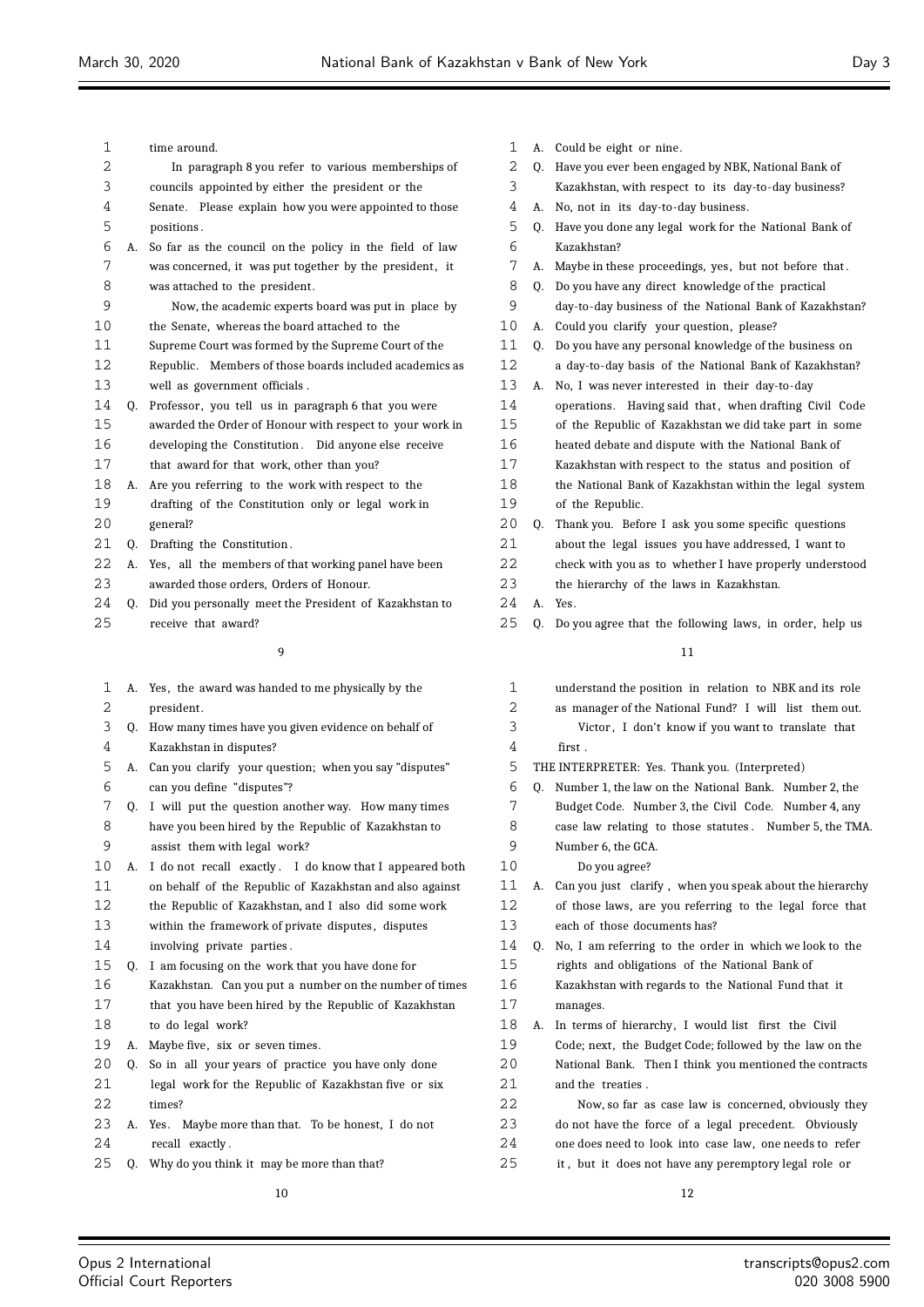| 1  |    | force.                                                   |
|----|----|----------------------------------------------------------|
| 2  | Q. | Thank you.                                               |
| 3  |    | One last general question. In your CV you refer to       |
| 4  |    | a considerable amount of experience with international   |
| 5  |    | commercial arbitration; I note particularly paragraph 5, |
| 6  |    | paragraph 9, paragraph 12 and paragraph 14.              |
| 7  |    | A. Yes.                                                  |
| 8  |    | I think I've lost you.                                   |
| 9  | 0. | You were also engaged for ten years in the drafting of   |
| 10 |    | the Energy Charter Treaty. Correct?                      |
| 11 | А. | Yes.                                                     |
| 12 | 0. | Are you aware that the underlying arbitration with       |
| 13 |    | respect to this dispute was a Stockholm Chamber of       |
| 14 |    | Commerce arbitration?                                    |
| 15 | А. | Yes, I took part in that.                                |
| 16 | 0. | Are you aware that challenges to that award at the seat  |
| 17 |    | of the arbitration in Stockholm have completely failed?  |
| 18 | А. | Yes.                                                     |
| 19 | Q. | Do you recall that Article 26(8) of the Energy Charter   |
| 20 |    | Treaty provides, among other things, that "each          |
| 21 |    | contracting party shall carry out without delay any such |
| 22 |    | award, and shall make provision for the effective        |
| 23 |    | enforcement in its area of such awards"?                 |
| 24 | А. | Yes, I recall that.                                      |
| 25 | Q. | Do you agree that that is a binding obligation on        |
|    |    | 13                                                       |
| 1. |    | signatories to the ECT?                                  |

- signatories to the ECT?
- A. Yes.
- Q. And Kazakhstan is a signatory to the ECT.
- A. Yes.
- Q. In your view, does Kazakhstan comply with its
- obligations under the ECT treaty , including
- Article 26(8) in good faith ?
- A. While I cannot speak on behalf of Kazakhstan, I do
- recall that they were referring to instances of fraud, but I do agree that awards must be enforced.
- Q. Awards being enforced mean that if they involve the
- payment of money that money should be paid. Correct? A. Yes.
- Q. Are you aware that Article 46 of the Stockholm Chamber of Commerce rule says:
- "An award shall be final and binding on the parties when rendered. By agreeing to arbitration under these rules the parties undertake to carry out an award
- without delay ."
- 20 A. Yes, that's the general rule for all arbitral fora.
- Q. And similar provisions appear in the ICC Rules, the LCIA Rules and the UNCITRAL Rules, for example.
- 23 A. Correct.
- Q. Do you agree that for a party, in the face of the
- obligation in the ECT treaty and in the applicable
- 1 rules, to not pay a valid award is acting in bad faith? 2 A. By and large, yes. 3 Q. I would like to take up, please, your first opinion. Please follow the Russian. I will be using the English for the benefit of the court and my colleagues. Could you please take up page D/68 at paragraph 41. In this section you are dealing with trust management under Kazakh law and you are - - A. Yes. 10 Q. And you are discussing the works of Professor, and I am 11 just going to spell it for everybody's benefit, Z-H-A-N-A-Y-D-A-R-O-V. A. Yes. Q. He was of the view, wasn't he, that the Anglo-American principles of trust could not apply in Kazakhstan because of the way the Anglo-American trust system had developed and evolved through case law; correct? A. Yes. Q. You say that that view was rejected , and Kazakhstan in fact adopted an Anglo-American-style trust concept. A. No, Kazakhstan did not accept the Anglo-American trust system.
- 23 Q. Thank you. If you could look at the quote, please, in paragraph 43.
- A. Yes.

- 1 Q. The jurist there, and I will spell his name, S-U-K-H-A-N-O-V, concluded that, amongst other things: "The trust is completely alien to the continental legal system for which one of the generally recognised and fundamental postulates is the impossibility of establishing two identical ownership rights in the same property (asset ). The ownership right in this sense is impossible to split ." A. Yes. Q. That is the fundamental reason why the Anglo-American trust model was not adopted. Correct? A. Yes. So far as ownership is concerned, yes. Q. And that is because under Kazakh law there is no concept of actual owner and beneficial owner, there is only one owner recognised. THE INTERPRETER: I think the picture has frozen . This is the interpreter speaking. MR SPRANGE: Yes, it looks like it . A. Can you hear me now? Q. Yes. Mr Translator, you might want to repeat the 22 question. It is at [draft] line 6 on page 18? THE INTERPRETER: Yes. Thank you, Mr Sprange. (Interpreted ).
- A. Yes, so far as the right of ownership is concerned you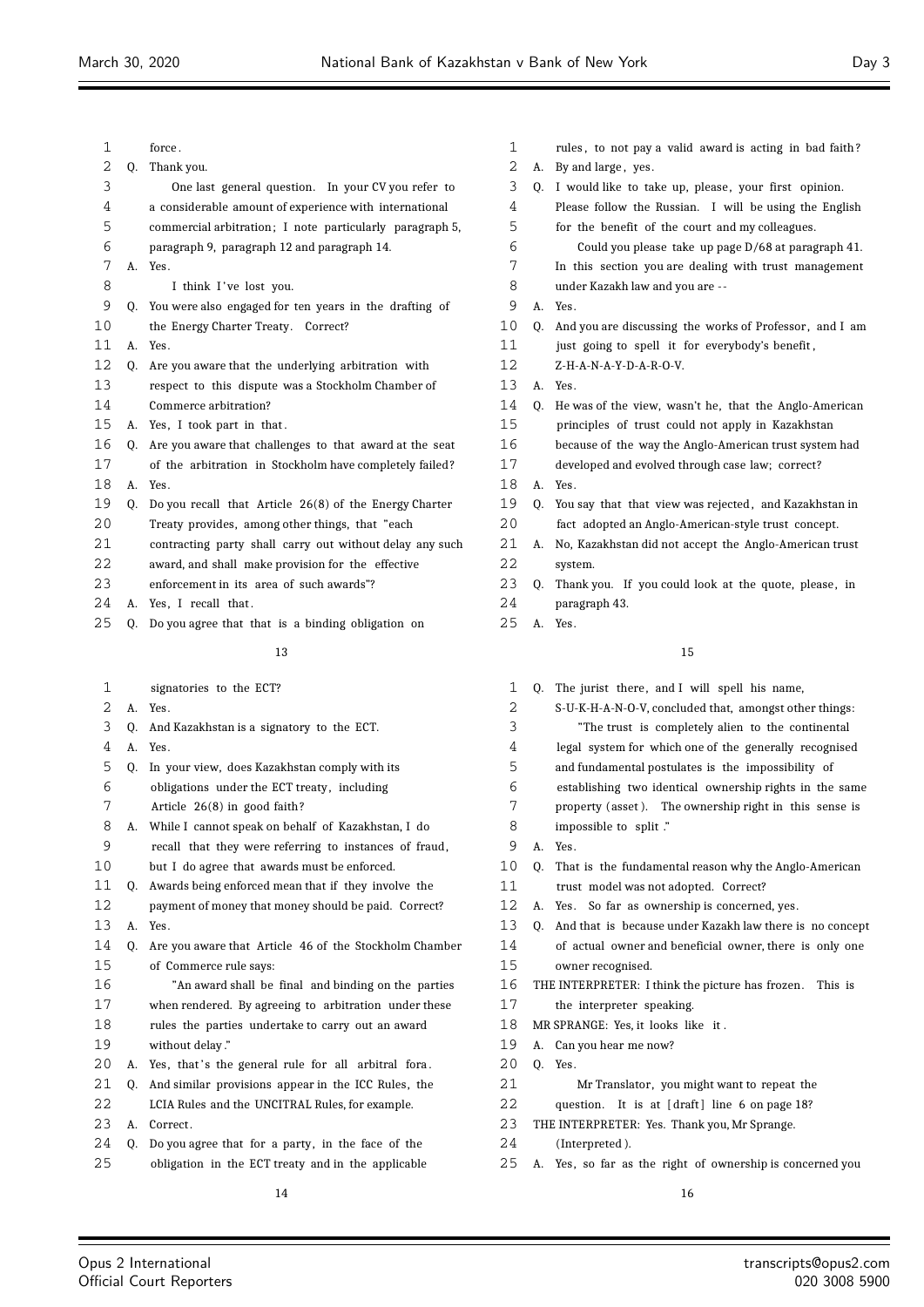| 1<br>2 |    | are right.<br>Q. I want to turn, please, to D/70, paragraphs 45 and 46 of | 1<br>2 |    | addressing those questions? Yes or no.<br>A. So what's "those questions"? When you say "Address |
|--------|----|---------------------------------------------------------------------------|--------|----|-------------------------------------------------------------------------------------------------|
| 3      |    | your report.                                                              | 3      |    | those questions", what are those?                                                               |
| 4      |    | Do you agree that chapter 44 of the Civil Code,                           | 4      |    | THE INTERPRETER: Mr Sprange, your microphone.                                                   |
| 5      |    | which deals with entrusted management, and in particular                  | 5      |    | MR SPRANGE: Are you telling us you can't remember the                                           |
| 6      |    | Articles 883 to 886, are the most important and most                      | 6      |    | questions that you were asked to answer in this case?                                           |
| 7      |    | fundamental provisions under Kazakh law in terms of                       | 7      |    | A. I do remember those. Are we now speaking in terms of                                         |
| 8      |    | understanding what entrusted management is?                               | 8      |    | trust management only? Or are you --                                                            |
| 9      |    | A. Yes.                                                                   | 9      |    | Q. No, all issues.                                                                              |
| 10     | 0. | In paragraph 47 you discuss is the position in relation                   | 10     | А. | -- referring to the question referring to the role                                              |
| 11     |    | to bankruptcy of assets and you say in the last sentence                  | 11     |    | played by the National Bank as a State body?                                                    |
| 12     |    | of the quote -- sorry, you quote here a commentary,                       | 12     | 0. | It is very simple, Professor. You were asked nine                                               |
| 13     |    | which says:                                                               | 13     |    | questions relating to the NBK, the government, and the                                          |
| 14     |    | "In case of bankruptcy and insolvency of such                             | 14     |    | National Fund. I want to know whether you agree or                                              |
| 15     |    | founders the trust management is terminated and the                       | 15     |    | disagree with the proposition that the elements of                                              |
| 16     |    | property shall be included to the bankruptcy assets."                     | 16     |    | control exercised by the government over the National                                           |
| 17     |    | Am I correct in -- sorry, Victor. (Pause)                                 | 17     |    | Bank are relevant to those questions. It's simple. Yes                                          |
| 18     |    | Now, am I correct in saying that it is the                                | 18     |    | or no?                                                                                          |
| 19     |    | termination of the trust management arrangement which is                  | 19     | А. | May I repeat myself? My question was: are you referring                                         |
| 20     |    | the important legal step here in ensuring that the                        | 20     |    | to control where NBK appears in its capacity as a State                                         |
| 21     |    | property subject to the entrusted management is                           | 21     |    | body or control where the bank appears in its capacity                                          |
| 22     |    | available as part of the bankruptcy assets?                               | 22     |    | as a participant in civil law relations? Are you                                                |
| 23     |    | A. Yes, definitely.                                                       | 23     |    | referring to trust management?                                                                  |
| 24     | 0. | So the cause, in other words, what has triggered the                      | 24     | 0. | No, I'm referring to both capacities.                                                           |
| 25     |    | termination, is less important than the actual                            | 25     |    | A. Well, in answer to that question, so far as the first                                        |
|        |    | 17                                                                        |        |    | 19                                                                                              |
|        |    |                                                                           |        |    |                                                                                                 |
| 1      |    | termination itself.                                                       | 1      |    | capacity is concerned whereby the bank appears as                                               |
| 2      |    | A. I am not sure I understood the question.                               | 2      |    | a State body, then the government does exercise control.                                        |
| 3      | Q. | It's okay, Professor, I will deal with it another way                     |        |    |                                                                                                 |
|        |    |                                                                           | 3      |    | So far as its capacity as a participant in civil law                                            |
| 4      |    | later.                                                                    | 4      |    | relations is concerned, in that case, whatever control                                          |
| 5      |    | Do you agree and accept that the level of control                         | 5      |    | the government may have is exercised on the basis of                                            |
| 6      |    | exercised by the Government of Kazakhstan over the                        | 6      |    | a contract.                                                                                     |
| 7      |    | National Bank of Kazakhstan is an important factor in                     | 7      |    | Any founder of trust management does exercise                                                   |
| 8      |    | determining the nature of their relationship and how the                  | 8      |    | control over the entrusted manager, the trust manager.                                          |
| 9      |    | National Fund is managed?                                                 | 9      |    | Q. Right.                                                                                       |
| 10     | А. | You see, the National Bank can appear in a variety of                     | 10     |    | A. On the basis of the contract.                                                                |
| 11     |    | capacities. When the National Bank appears in its                         | 11     |    | $Q.$ In your $-$                                                                                |
| 12     |    | capacity as a State body, then the                                        | 12     |    | THE INTERPRETER: Sorry, I did not finish that.                                                  |
| 13     |    | Republic of Kazakhstan definitely does exercise control                   | 13     |    | A. That control is exercised on the basis of a contract.                                        |
| 14     |    | over NBK. However, when the bank appears in its                           | 14     |    | MR SPRANGE: Thank you.                                                                          |
| 15     |    | capacity as a participant to legal civil law legal                        | 15     |    | In your first report, D/73, paragraph 56 onwards,                                               |
| 16     |    | relations, then whatever control the government may have                  | 16     |    | you refer to various provisions of the law on the                                               |
| 17     |    | is exercised on the basis of the Civil Code.                              | 17     |    | National Bank.                                                                                  |
| 18     | Q. | Professor, I need you to listen to my question and                        | 18     | A. | Yes.                                                                                            |
| 19     |    | answer my question. The answer you just gave had                          | 19     | Q. | Do you agree that the accountability of the National                                            |
| 20     |    | nothing to do with my question.                                           | 20     |    | Bank of Kazakhstan to the Government of Kazakhstan or                                           |
| 21     |    | There are nine questions under Kazakh law that this                       | 21     |    | the President of Kazakhstan is important in helping the                                         |
| 22     |    | court has asked you and Professor Maggs to answer and my                  | 22     |    | judge understand how it works in both those capacities,                                         |

- A. Yes.
- Q. Please take up page 4, which is in tab 3 of the D

 level of control exercisable by the Government of Kazakhstan over the NBK is an important factor in

 $\equiv$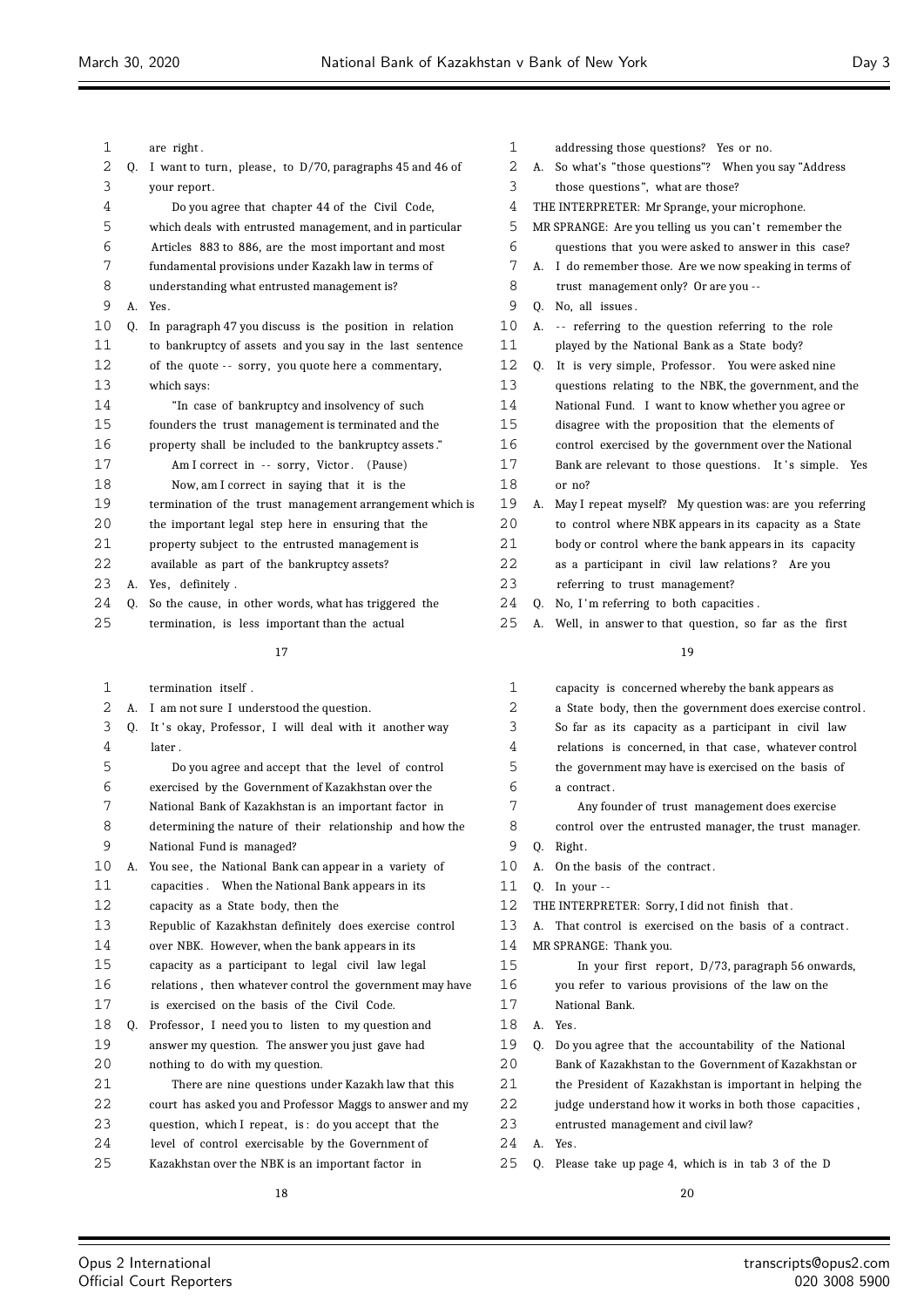| 1  |    | bundle, page D/110, which is Professor Maggs' first         |
|----|----|-------------------------------------------------------------|
| 2  |    | report. It is paragraph 11, $D/110$ , tab 3 of the          |
| 3  |    | D bundle.                                                   |
| 4  | А. | Yes.                                                        |
| 5  | Q. | Do you accept that each of these factors can impact upon    |
| 6  |    | the level of control that the government can exercise       |
| 7  |    | over the National Bank, either in the context of            |
| 8  |    | entrusted management or in its civil law capacity?          |
| 9  | А. | This here refers to the National Bank as a State body.      |
| 10 |    | Now, when we are referring to trust management all the      |
| 11 |    | control functions are spelt out in a contract.<br>They      |
| 12 |    | only become binding on the National Bank once they have     |
| 13 |    | been clearly set out in the contract.                       |
| 14 | Q. | Is it your evidence to this court that the President of     |
| 15 |    | Kazakhstan cannot influence the National Bank when it is    |
| 16 |    | acting as an entrusted manager through these provisions?    |
| 17 | А. | Well, obviously it is open to the president and the         |
| 18 |    | government to exercise influence just as any founder of     |
| 19 |    | trust management would be able to exercise; they can        |
| 20 |    | dictate the terms and conditions or the inclusion in the    |
| 21 |    | contract. However, as long as there is no contract          |
| 22 |    | there is no ability for either of those to exercise any     |
| 23 |    | influence, because there are no ex-contractual              |
| 24 |    | obligations thus far. Civil law relations operates in       |
| 25 |    | a manner which is fundamentally different from public       |
|    |    | 21                                                          |
| 1  |    | law relationships.                                          |
| 2  |    | Q. Professor, it is right, isn't it, that the president and |
| 3  |    | the government, exercising their powers, ordered NBK to     |
| 4  |    | enter into the trust management agreement?                  |
| 5  | А. | Those instructions were not issued to NBK by the            |
| 6  |    | president or the government; they were issued on the        |
| 7  |    | basis of a law. The very first presidential decree, the     |
| 8  |    | one enacted in the year 2000 with respect to the            |
| 9  |    | creation of the fund, there was a provision to the          |
| 10 |    | effect that that contract, that agreement had to be         |
| 11 |    | entered into, and that decree major adds to the force of    |
| 12 |    | law. And then a similar provision was entered in the        |
| 13 |    | law on the National Bank and in the Budget Code.            |
| 14 |    | MR JUSTICE TEARE: Mr Sprange, whenever you have             |
| 15 |    | a convenient moment, the shorthand writer might require     |
| 16 |    | a break.                                                    |

- MR SPRANGE: That moment can be now, my Lord.
- MR JUSTICE TEARE: Right. Thank you. We will break for five minutes. (11.45 am) (Short break)
- (11.50 am)
- MR JUSTICE TEARE: Are we ready?
- MR SPRANGE: Yes, thank you.
- Professor , in relation to the last topic , is it not
- right that the law that you speak of with respect to the
- formation of the TMA was a law that was passed by the
- government?
- 4 A. Which law are you referring to, sir?
- Q. The law that you just described, pursuant to which the TMA was entered into.
- A. What happened was first that there was a Presidential Decree with respect to the formation of the National
- Fund and there was a provision in that Presidential
- Decree instructing the government to draft a contract .
- 11 On the basis of that, the government then issued
- a resolution which said that the draft contract must be
- put in place and it has to be signed off on by the
- National Bank; in other words, the draft first has to be
- agreed with the National Bank. Then, acting together ,
- they drafted that contract .
- Q. You accept then that the president and the government had a role in the formation of the TMA, surely?
- 19 A. Yes, that goes without saying, that is factual. Any trust management founder has to play a fundamental role
- in the drafting of the trust management agreement.
- Q. And in this case it was the President and Government of Kazakhstan. Correct?
- A. Yes.
- O. It is right, isn't it, Professor, that the combination

| 1  |    | of chapter 44 of the Civil Code, that National Bank law  |
|----|----|----------------------------------------------------------|
| 2  |    | and the TMA give NBK the authority to carry out its      |
| 3  |    | activities when it is managing the National Fund?        |
| 4  | А. | Yes, it is incumbent on any person, on any body to       |
| 5  |    | comply with the laws.                                    |
| 6  | 0. | And it's right as well, isn't it, that the National Bank |
| 7  |    | has no other source of authority with respect to the     |
| 8  |    | management of the National Fund other than those three   |
| 9  |    | instruments: chapter 44 Civil Code, National Bank law    |
| 10 |    | and the TMA; correct?                                    |
| 11 | A. | Yes.                                                     |
| 12 | 0. | All right, the last question for you with respect to     |
| 13 |    | these Article 3 powers. I suggest to you, Professor,     |
| 14 |    | that these are broad and all-encompassing, and give the  |
| 15 |    | President of Kazakhstan almost unfettered power over     |
| 16 |    | NBK. Do you agree with that or not?                      |
| 17 | А. | Obviously in his capacity as the chief executive the     |
| 18 |    | President of Kazakhstan does exercise authority over all |
| 19 |    | bodies. Only when we are referring to public law         |
| 20 |    | relationships.                                           |
| 21 | 0. | On that, Professor, there is nothing in Article 3 that   |
| 22 |    | says it only applies to the National Bank in its State   |
| 23 |    | capacity?                                                |
| 24 | А. | Article 3, you said?                                     |
| 25 | 0. | Yes, and it is produced on page $D/110$ of               |
|    |    |                                                          |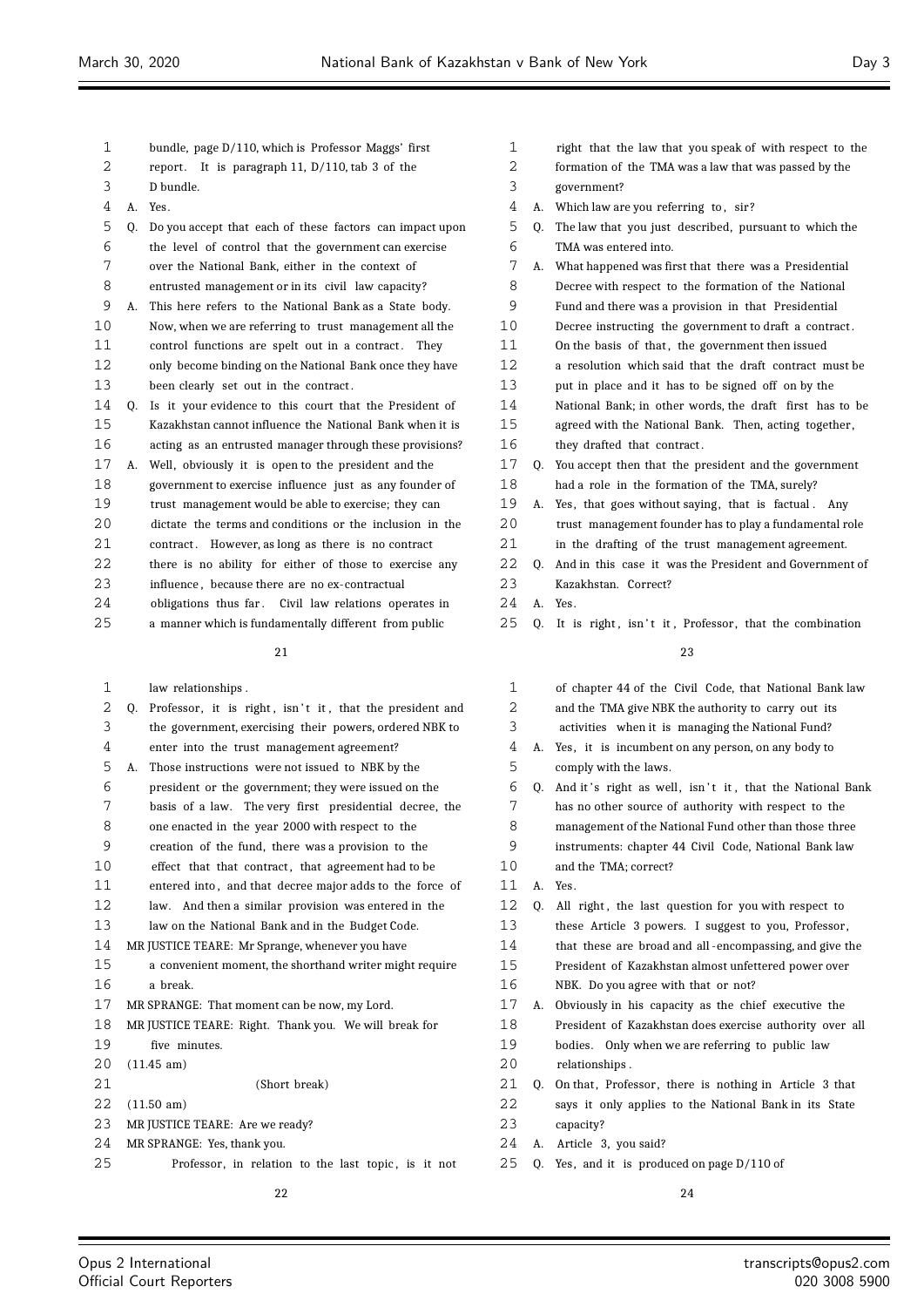| Professor Maggs' first report. |  |
|--------------------------------|--|
|--------------------------------|--|

- A. Is it paragraph 11, sir ?
- Q. Paragraph 11, exactly .
- 4 A. Correct. It refers to the accountability of the
- National Bank to the president so far as public law relationships are concerned.
- Q. Where does it say "so far as public law relationships are concerned"?
- A. Because it says that the National Bank appears in its capacity as a State body.
- 11 Q. What are you referring to, Professor?
- A. I am not referring to any specific provision here; what I am saying is that in general this article only deals
- with the National Bank of Kazakhstan in its capacity as
- a State body, and it does not make reference to any
- contracts or treaties .
- **In other words, whenever we make reference to civil**  law relationships only, this has to be explicitly spelt out.
- 20 Q. So where do you say in this law is the civil contract accountability of the National Bank set forth?
- A. The bank is not accountable to anyone in terms of any
- ex-contractual relationships . Whenever the bank enters into a contractual relationship its accountability , as it were, is governed by that contract .
	-
- THE INTERPRETER: I'm sorry, Mr Sprange, your microphone is off MR SPRANGE: Surely the bank would be accountable to a founder in respect of an entrusted management contract? A. Yes, as any trust manager would, within the framework of a trust management agreement. Q. I missed that . 9 Yes, okay. So it's not quite right to say that the bank is not accountable to anyone in terms of any extra contractual relationships . A. The bank is accountable to that contract itself . Q. Okay. Now I want to suggest this to you, Professor , that you are making up this distinction between NBK acting as a State and acting as its civil law capacity in Article 3, and that no such distinction exists . A. Article 3 only deals with the accountability of the National Bank within the framework of public law relationships . 20 Q. Why then, in paragraph 60 of your first -- sorry. A. These paragraphs deal with the accountability of the State body, the structure of the State body. This is a pure public law matter. Q. Well, in paragraph 60 of your first statement you said: "NBK is not part of the government, and is
- accountable to the President of Kazakhstan, as Article 3
- of the law on the National Bank provides."
- A. Yes.
- Q. You did not make that distinction there , did you?
- A. Why not? I am referring only to the National Bank in
- this paragraph in its capacity as a discipline in public law relations . There is nothing about contract here.
- 8 Q. Let's assume this, and the judge will get to decide who is right or wrong on this , but do you accept this : that
- the President of Kazakhstan can appoint and dismiss the
- chairman of NBK?
- A. Definitely , yes.
- Q. And he can decide the number of staff of the National
- Bank?
- A. Yes.
- Q. He can dictate how much they are paid?
- A. Yes.
- Q. He has final approval over the regulations of the
- National Bank?
- A. Yes.
- 21 Q. And, working with the chairman of the National Bank that he can hire or fire , he can also dismiss from office the deputies, the deputy chairmen of the National Bank;
- correct?
- A. Correct .
	-

#### 

 He can also enter into a contract with the National Bank. Q. Yes, I will come on to that in a moment. My Lord, I have realised I forgot to give you the reference . It is D1/2/74. Now, do you accept, Professor , that with all of those powers -- let me withdraw that, I will ask you another question. Professor Maggs describes the president and the system in Kazakhstan as " autocratic ". Do you agree with 11 that description? A. Yes. Q. So given that there is an autocratic president with those abundance of broad-ranging powers, do you accept that the president has an influence over NBK and the nature of the contractual relationships that the government enters into with NBK? A. Obviously, amongst other things, because the Republic appears in its capacity as the founder of the trust management, and based on that it is open to the **president to exercise influence over the nature of the**  contractual relationships that they enter into . 23 Q. Professor, there's two examples of things that the president might be able to do. The first is the president could, under his powers under the Budget Code,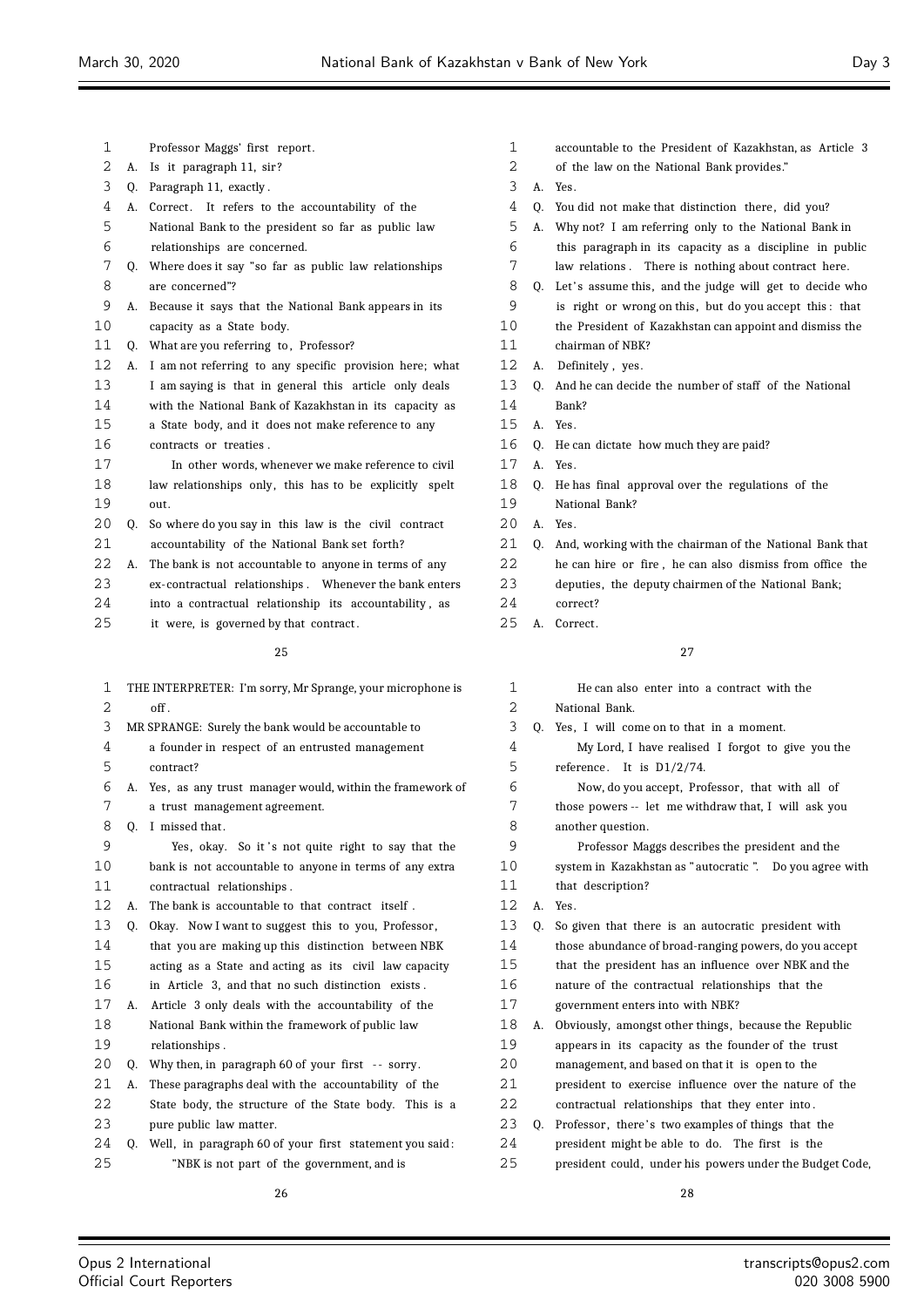| 1  |    | pass a decree with respect to a targeted budget.          | 1  |
|----|----|-----------------------------------------------------------|----|
| 2  |    | Correct?                                                  | 2  |
| 3  |    | A. Yes.                                                   | 3  |
| 4  | 0. | So if the President of Kazakhstan wanted to comply with   | 4  |
| 5  |    | Kazakhstan's duty under Article 26(8) of the Energy       | 5  |
| 6  |    | Charter Treaty, he could pass a targeted budget decree    | 6  |
| 7  |    | with respect to the payment of an outstanding award       | 7  |
| 8  |    | under the Energy Charter Treaty, couldn't he?             | 8  |
| 9  | А. | It would not have required a Presidential Decree,         | 9  |
| 10 |    | actually; it would have been sufficient to amend the law  | 10 |
| 11 |    | on budget.                                                | 11 |
| 12 | 0. | Leaving aside the technicalities, it is certainly         | 12 |
| 13 |    | something that he has the power to do.                    | 13 |
| 14 |    | A. Yes.                                                   | 14 |
| 15 | 0. | Okay. The second thing the president could do is          | 15 |
| 16 |    | terminate the trust management arrangement in accordance  | 16 |
| 17 |    | with Article 7.4. Do you agree?                           | 17 |
| 18 |    | A. Yes, definitely. As any founder would be able to.      | 18 |
| 19 | 0. | As you confirmed earlier in your evidence in the example  | 19 |
| 20 |    | of bankruptcy, that would mean that all of the property   | 20 |
| 21 |    | within the entrusted management would be available to     | 21 |
| 22 |    | the creditors of the founder. Correct?                    | 22 |
| 23 |    | A. Well, if the trust management agreement is terminated, | 23 |
| 24 |    | then all the property, all the assets, will revert to     | 24 |
|    |    |                                                           |    |

25 the treasury, to the State coffers. And of course it

#### 

| 1  |                                                  | can then be enforced against.                               | 1  |                | Not qui |
|----|--------------------------------------------------|-------------------------------------------------------------|----|----------------|---------|
| 2  |                                                  | THE INTERPRETER: Sorry, your microphone is off, Mr Sprange. | 2  | 0.             | All rig |
| 3  | 3<br>I'm sorry your microphone is off.<br>I will |                                                             |    |                |         |
| 4  |                                                  | MR SPRANGE: Sorry, we're all getting used to these types of | 4  |                | You     |
| 5  |                                                  | trial. I will repeat the question.                          | 5  |                | compli  |
| 6  |                                                  | When you say "all the assets" in [draft] line 12 on         | 6  |                | prepari |
| 7  |                                                  | page 28, you mean all classes of assets?                    | 7  |                | report. |
| 8  | А.                                               | Yes, yes, all the assets that are part of the National      | 8  |                | Profess |
| 9  |                                                  | Fund.                                                       | 9  |                | page D  |
| 10 | 0.                                               | Thank you. Now I want to move on to this question of        | 10 |                | the fir |
| 11 |                                                  | whether the National Bank owns any assets of the            | 11 |                | So      |
| 12 |                                                  | National Fund, and for that purpose could you please        | 12 |                | quotes  |
| 13 |                                                  | take up in your first report paragraph 99. For the          | 13 |                | benefit |
| 14 |                                                  | court, the reference is tab 2 of D1 bundle, D/83.           | 14 | A <sub>1</sub> | Yes.    |
| 15 |                                                  | The conclusion you reach in paragraph 101 -- do you         | 15 | 0.             | Are you |
| 16 |                                                  | want to just read that to yourself, Professor? (Pause)      | 16 | А.             | Yes.    |
| 17 | A.                                               | Yes.                                                        | 17 | 0.             | He was  |
| 18 | 0.                                               | That is based entirely on the premise that the assets in    | 18 |                | Kazakh  |
| 19 |                                                  | question are rights of claim.                               | 19 | А.             | Correct |
| 20 | А.                                               | Correct.                                                    | 20 | 0.             | His wo  |
| 21 | 0.                                               | If you are wrong about that, then all of the assets         | 21 | А.             | Yes.    |
| 22 |                                                  | remain owned by the Government of Kazakhstan. Correct?      | 22 | Q.             | You hay |
| 23 | А.                                               | You mean if I am wrong?                                     | 23 | A.             | Yes.    |
| 24 | 0.                                               | Yes.                                                        | 24 | 0.             | He is r |
| 25 | А.                                               | If I am wrong then that would be the case, yes.             | 25 |                | scholar |
|    |                                                  | 30                                                          |    |                |         |

|  |  | 1 Q. Okay. Now you accept, as I understood your evidence |  |
|--|--|----------------------------------------------------------|--|

- earlier, that there can only be one owner of an asset under Kazakh law. Correct?
- A. Yes. If we are referring to the rights of ownership.
- Q. When you prepared your first report you expressed the
- view that rights of claim were not property that remained with the founder, but instead were transferred
- to the ownership of the trust manager. Correct?
- A. Yes, but it's not the ownership that passes. Ownership is not transferred. It is the actionable rights, the rights of claim that are transferred.
- Q. Do you accept that as a matter of Kazakh law somebody
- can own a right of claim -- and I don't know whether
- this will work in the translation -- or a chose in action?
- THE INTERPRETER: It will work.
- A. I'm not sure I understood the question.
- THE INTERPRETER: Mr Sprange, you are off mic, sorry.
- MR SPRANGE: Let's assume Mr Quest and I enter into
- a contractual arrangement, and I breach that arrangement
- and Mr Quest wishes to sue me. He has a chose in action
- against me which he owns. Do you accept that that is
- a correct analysis under Kazakh law of ownership of
- Mr Quest's right of claim against me?
- 25 A. I'm not sure I have entirely understood the question.

## 

# ite .

| 2  |    | Q. All right, Professor. Well, I'm surprised by that but   |
|----|----|------------------------------------------------------------|
| 3  |    | I will approach it in a different way.                     |
| 4  |    | You said in the beginning of your evidence that you        |
| 5  |    | complied with all of your duties as an expert in           |
| 6  |    | preparing your reports, which includes your first          |
| 7  |    | report. I would like you to please take up                 |
| 8  |    | Professor Maggs' opinion. I'm looking at the English on    |
| 9  |    | page $D/114$ , which for the court's reference is tab 3 of |
| 10 |    | the first of the D bundles.                                |
| 11 |    | So if you look at paragraph 31 Professor Maggs             |
| 12 |    | quotes Professor, and I will spell it for everyone's       |
| 13 |    | benefit, D-I-D-E-N-K-O.                                    |
| 14 | A. | Yes.                                                       |
| 15 | 0. | Are you familiar with Professor Didenko?                   |
| 16 | A. | Yes.                                                       |
| 17 | 0. | He was your opposing expert, was he not, in the AIG v      |
| 18 |    | Kazakhstan matter?                                         |
| 19 | A. | Correct.                                                   |
| 20 | 0. | His work is very well-known in Kazakhstan, isn't it?       |
| 21 | A. | Yes.                                                       |
| 22 | 0. | You have access to his work, don't you?                    |
| 23 | A. | Yes.                                                       |
| 24 | 0. | He is regarded as one of Kazakhstan's leading civil law    |
| 25 |    | scholars?                                                  |
|    |    |                                                            |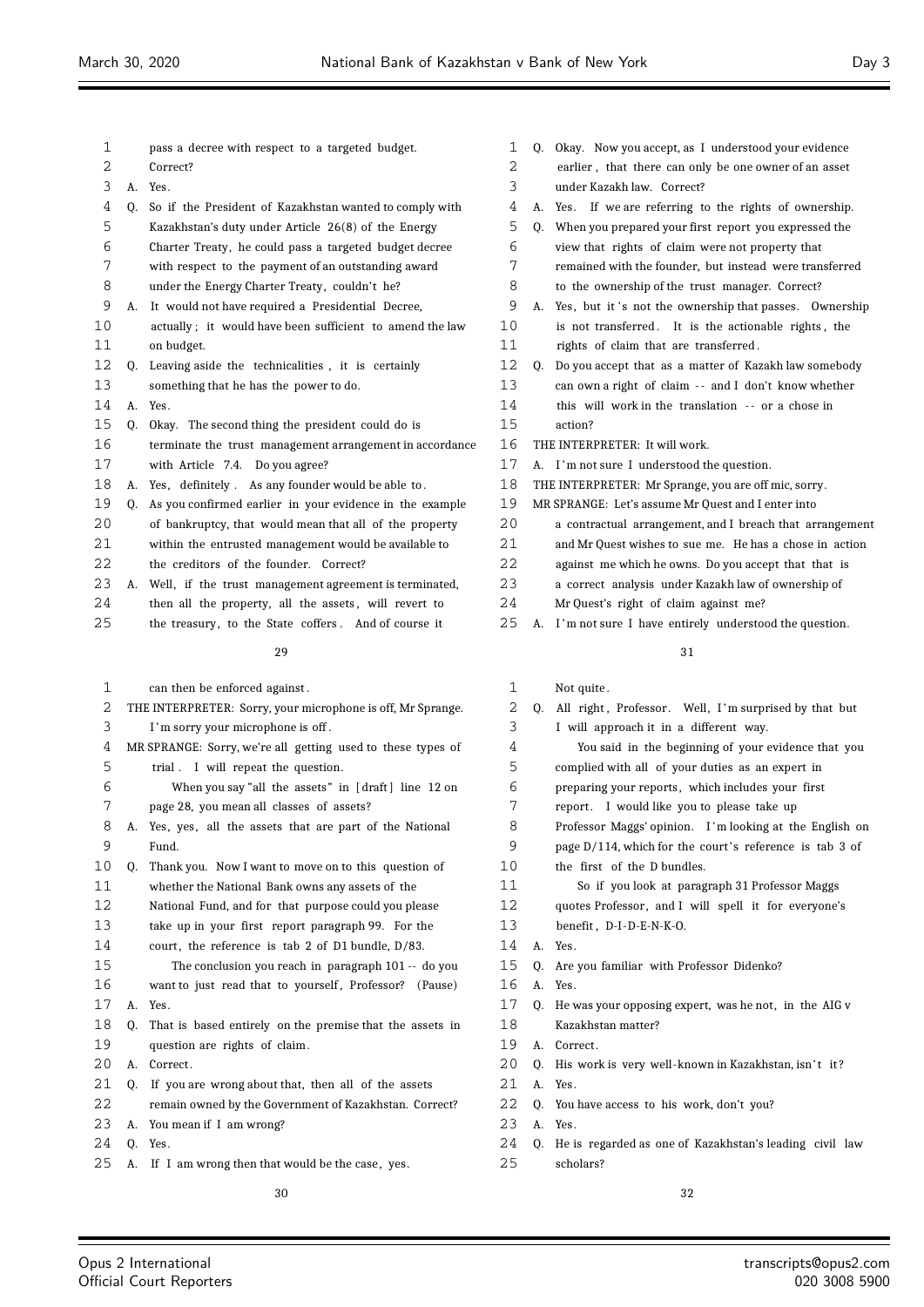| 1  | А. | Yes.                                                               |
|----|----|--------------------------------------------------------------------|
| 2  | 0. | He says in very clear terms that:                                  |
| 3  |    | it is undisputable, that the State, after<br>$\mathbf{r}_{\ldots}$ |
| 4  |    | concluding a contract of entrusted management with the             |
| 5  |    | National Bank of the Republic of Kazakhstan remains the            |
| 6  |    | owner of the property of the National Fund transferred             |
| 7  |    | into entrusted management."                                        |
| 8  |    | Correct?                                                           |
| 9  | А. | That's what he writes, yes.                                        |
| 10 | 0. | He makes no distinction between rights of claim and                |
| 11 |    | other assets, does he?                                             |
| 12 | А. | However, unfortunately this is not consistent<br>Rights.           |
| 13 |    | with what the law says.                                            |
| 14 | 0. | We will come to what the law says, but you agree that              |
| 15 |    | one of Kazakhstan's leading civil law scholars does not            |
| 16 |    | make a distinction when referring to non-transfer of               |
| 17 |    | property into entrusted management by the government to            |
| 18 |    | the National Bank?                                                 |
| 19 | А. | Yes.                                                               |
| 20 | 0. | And you, in a similar commentary on the Civil Code as              |
| 21 |    | referred to in paragraph 30 of Professor Maggs' report,            |
| 22 |    | also made no such distinction.                                     |
| 23 | А. | Correct. We are talking about ownership.                           |
| 24 | 0. | All right. Well, tell me this: if you were complying               |
| 25 |    | with your duties to this court to put information that             |
|    |    | 33                                                                 |
| 1  |    | was relevant to the opinions or that might adversely               |
| 2  |    | affect your opinions or give a range of reasonable                 |
|    |    |                                                                    |

- opinions, why would you not refer to these two leading commentaries?
- THE INTERPRETER: I'm afraid the Professor is off mic.
- A. I do not believe that it is incumbent on me to make reference to all these scholarly writings that are listed here.
- Q. That's not what I asked you. I asked you whether you agreed that you are giving all matters that are relevant to your opinions, that might adversely affect your opinion and the range of reasonable opinions. Do you agree that in compliance with your duty you ought to 14 have brought these to the court's attention in your first report? A. I did not believe that I was under a duty to list all the views and opinions that exist . I believe that I set out my position, and wherever legal discussion or legal debates have taken place with respect to various controversial legal positions I set those out. So far as this article is concerned, however, to be honest I do not even recall exactly whether I saw that article at that time. 24 Q. Let's take up, please, your supplemental report. It is at tab 6 of the first D bundle.
- Now, before I ask you some questions about the 2 contents of this, you said to me earlier that you didn't agree with your own commentary and that of Professor Didenko because you said unfortunately it ' s not what the law says . Now, can I clarify with you, please , what you mean by the law; do you mean chapter 44 of the Civil Code? A. I am referring to Article 115 of the Civil Code. Q. Anything else? A. And also the law on State property, more specifically Article 1, paragraph 23. Q. Anything else? A. These two are the fundamental ones. 14 Q. All right. If you could take up, please, paragraph 41 of your supplemental opinion, which is at D/227, tab 6 of the first D bundle. A. Yes. Q. In there you say: "The Civil Code defines more than Things as being property ." Then you say: "But that does not mean that one can own (in the proper sense) property which is not a Thing ...
	- ownership is a Proprietary Right and can only subsist in
	- relation to a Thing."
		-
		-

| 1  |    | A. Yes.                                                 |
|----|----|---------------------------------------------------------|
| 2  | 0. | Does that mean it is your evidence that under the laws  |
| 3  |    | of Kazakhstan unless something is a "Thing", as defined |
| 4  |    | by you in your second report, it can't be owned?        |
| 5  |    | A. If it's not a "Thing", if it is not a "res", it is   |
| 6  |    | a right of claim.                                       |
| 7  | 0. | I'm sorry, I didn't understand that answer. You said    |
| 8  |    | "If it's not a 'Thing', if it is not" -- and then       |
| 9  |    | there's a word I didn't follow.                         |
| 10 |    | THE INTERPRETER: Mr Sprange, it is "res", Latin         |
| 11 |    | for "thing".                                            |
| 12 |    | MR SPRANGE: Okay, right. Got it.                        |
| 13 |    | Professor, if you go on to paragraph 44 of that same    |
| 14 |    | report, you set forth Article 115.2 of the Civil Code.  |
| 15 |    | Now, there you refer to a commentary of yours with      |
| 16 |    | respect to the Civil Code and you describe things as    |
| 17 |    | having "ownership rights", and then you say, with       |
| 18 |    | respect to what I guess you would say are "non-things": |
| 19 |    | " or property rights [then you say] (non-cash           |
| 20 |    | money, uncertificated securities ) "                    |
| 21 |    | Do you accept, therefore, that things like non-cash     |
| 22 |    | money and uncertificated securities can be equated to   |

- a property right?
- THE INTERPRETER: Professor Suleimenov is asking me to
- repeat the translation of the question. With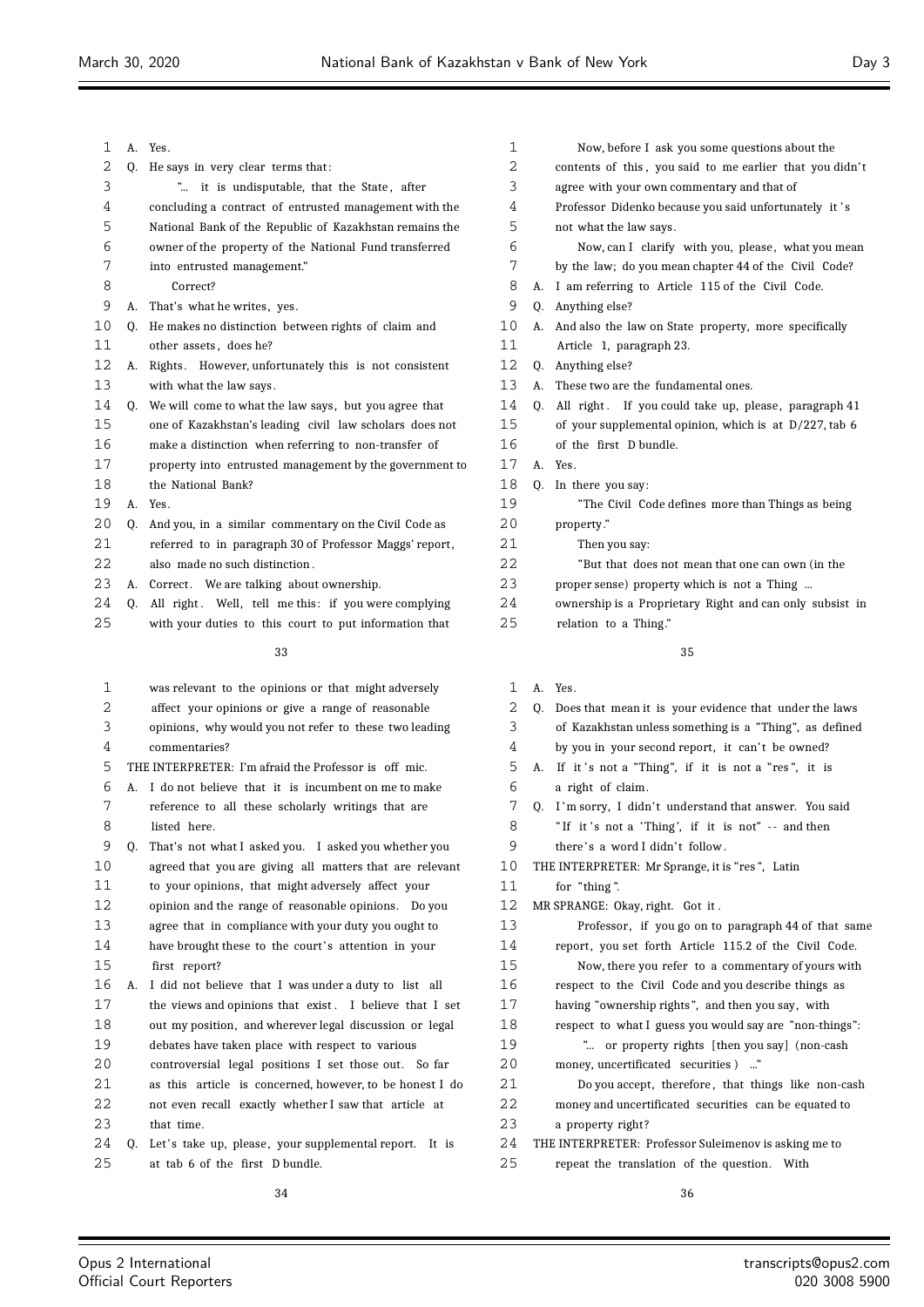your Lordship's permission I will do so. (Question reinterpreted ). A. Yes, it is a property right . THE INTERPRETER: Mr Sprange, I'm sorry, we can't hear you. MR SPRANGE: My apologies. I am trying to keep my shuffling of papers quiet and I keep forgetting . If you could take up tab 3 of that same D bundle and 8 go to page  $D/138$  or the Russian equivalent, where we find chapter 44 of the Civil Code on "Entrusted management of property". Now, Professor, it is very, very clear in these 12 provisions relating to the subject, Article 884, and relating to the object , Article 885, that what may be the subject and object of an entrusted management is both something that is owned but also a property right . I refer you to subparagraph 1 of 884, and subparagraph 1 of 885. 18 A. Correct. There is a difference between 884 and 885. 884 refers to entrusted management, which is an in rem 20 proprietary right, whereas 885 refers to assets such as 21 cash and so on and so forth. 22 Q. Professor, the word "property right" is used in both of those articles as it is used in your commentary in paragraph 44 of your second report, referenced at 25 footnote 42. That is right, isn't it? A. Yes. Q. There is no language in chapter 44 or in Article 115 that supports your theory that there is a distinction between the treatment of property rights and things that

- are owned upon the setting up of an entrusted
- management. Correct?
- A. Actually 2.1 in Article 115 does draw a distinction
- between things and the right of claim, for instance so far as money is concerned.
- 10 Q. Yes, Professor, I understand that. But it says nothing about that distinction having any impact or effect upon the placement into entrusted management of either a thing or a property right ( right of claim ).
- A. No, actually there is a major distinction that is drawn between rights in rem, proprietary rights , and rights in personam, ie the rights of claim, in the Civil Code. There is a major fundamental difference between those two.
- 19 Q. All right, I will put my question a different way.
- Where in the language of Article 115.2, and take a look
- at it on page 44 of your second opinion, does it say,
- "When setting up an entrusted management the in rem
- rights stay with the founder but the in personam rights
- go to the entrusted manager"? Where does it say that in Article 115.2?
	-
- 
- A. Well, actually paragraph 2 of Article 885 clearly says that all assets shall be accounted for separately when
- they are transferred into the trust management, and no
- distinction is drawn between in rem rights or in
- personam rights; ie rights of ownership, proprietary rights , and rights of claim.
- Q. Sorry, I missed the article you referred to .
- 8 Paragraph 2 of ...?
- A. 885.2.
- 10 Q. Yes. Thank you for that, Professor. Does that mean the answer to my actual question that no such language
- appears in Article 115.2 is correct?
- A. What do you mean?
- Q. I asked you whether there was some specific language relating to the divergent approach to in personam and
- in rem assets upon setting up of an entrusted management in Article 115.2.
- MR JUSTICE TEARE: Mr Sprange, where do I find the text of Article 115.2?
- MR SPRANGE: My Lord, at the moment I have taken the witness
- to it on page D/228, paragraph --
- 22 MR JUSTICE TEARE: But that is not ...
- MR SPRANGE: My Lord, the one I have been working on, if you
- 24 look at Professor Maggs' first report, you will see it
- there on page D/117.

- THE INTERPRETER: Mr Sprange, would you like me to restate
- your question to Professor Suleimenov? Mr Sprange?
- MR SPRANGE: Sorry, I'm having trouble.
- THE INTERPRETER: This is the interpreter speaking. Would
- you like me to retranslate your question for
- Professor Suleimenov? Because I did not have an
- opportunity to do so.
- MR SPRANGE: Subject to his Lordship.
- MR JUSTICE TEARE: Yes, of course. I would like it repeated 10 as well.
- (Question reinterpreted)
- A. You see, 115 contains language of a general nature which
- applies across the board to all relationships , not just
- trust management, therefore it does not make reference
- to trust management. It simply draws a fundamental
- distinction in 2.1 between in rem proprietary rights and
- choses in action or actionable rights or rights in
- personam. This is the fundamental distinction in 2.1.
- MR SPRANGE: Okay. Do you accept that other than ...
- A. But we do not have 2.1 in the English excerpt from this article that I have been provided with, unfortunately .
- 22 Q. Professor, I am somewhat disturbed that you have been
- provided with an article that I don't quite know what
- it is right now, so can you refrain from looking at any
- other documents that anybody has given you during the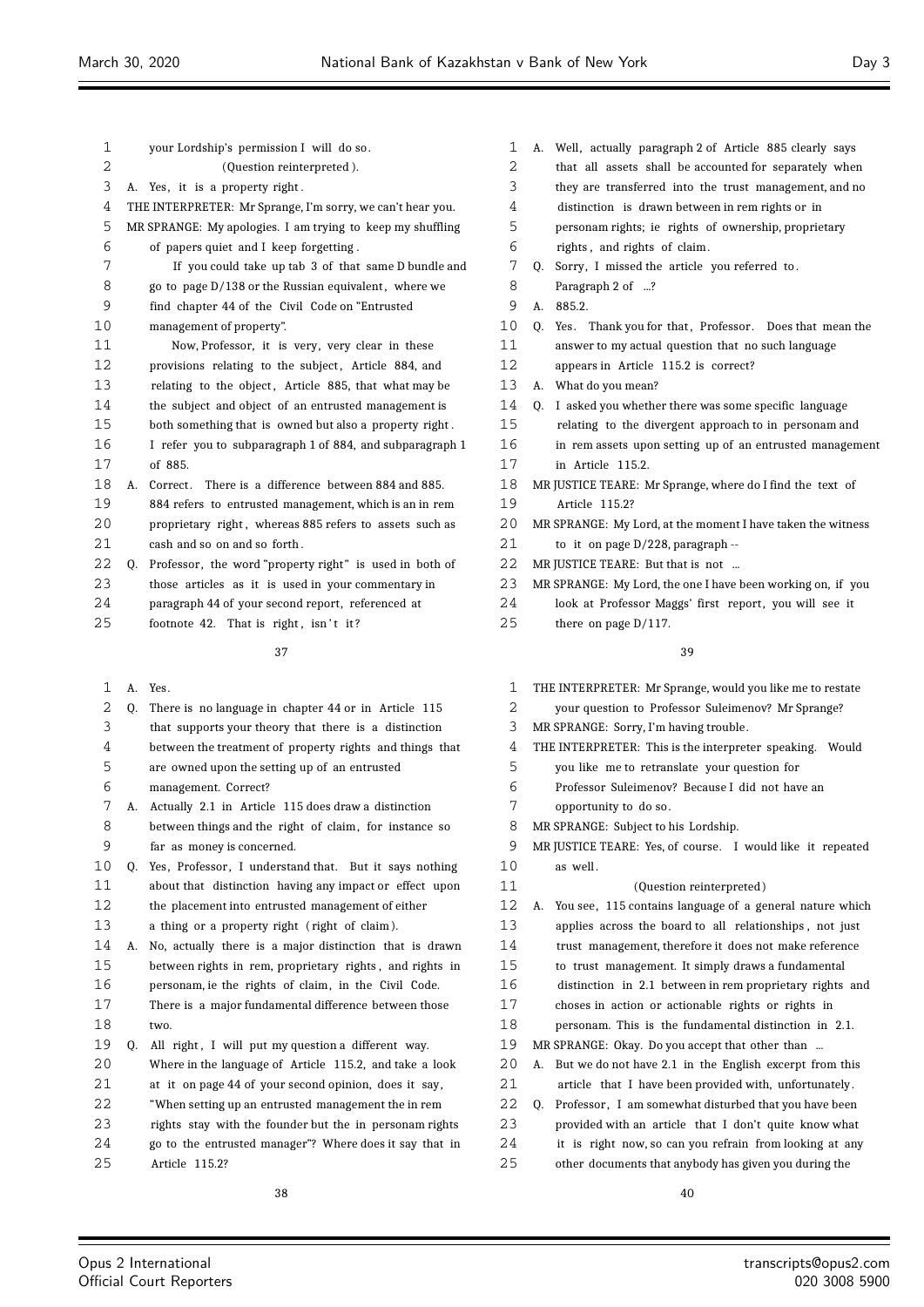| 1  |    | course of your evidence?                                   |
|----|----|------------------------------------------------------------|
| 2  |    | MR QUEST: I'm sorry to interrupt, but the Article 115 does |
| 3  |    | appear in the bundle with the section that I think         |
| 4  |    | Professor Suleimenov is referring to. There is             |
| 5  |    | a translation of it at page  (break in audio               |
| 6  |    | transmission)  in the Russian, and the English at          |
| 7  |    | D2/449.                                                    |
| 8  |    | MR SPRANGE: I understood he was referring to Article 2.1,  |
| 9  |    | which wasn't to do with Article 115.                       |
| 10 |    | Perhaps we could clarify that with the witness.            |
| 11 |    | What Article were you referring to that you said           |
| 12 |    | wasn't in English?                                         |
| 13 | А. | It is paragraph 2.1 in Article 15, sir -- sorry,           |
| 14 |    | Article 115. 115.                                          |
| 15 | 0. | Fine, okay. Let me check what you said about it.           |
| 16 |    | (Pause)                                                    |
| 17 |    | What point did you want to make about Article 2.1?         |
| 18 | А. | There is a distinction that is drawn in 2.1 between        |
| 19 |    | money as res, as a thing, and money as a right of claim,   |
| 20 |    | as an actionable right.                                    |
| 21 | Q. | Understood. Just so it is clear, and perhaps we can        |
| 22 |    | tidy that up as between Mr Quest and I, my Lord, the       |
| 23 |    | quote from Professor Maggs does contain that language it   |
| 24 |    | is just missing the $(1)$ in parenthetical in the          |
| 25 |    | paragraph that is indented after (2)?                      |
|    |    | 41                                                         |

| 1                 | MR JUSTICE TEARE: Well, I have looked at page 449 of D2,    |
|-------------------|-------------------------------------------------------------|
| 2                 | which is the page to which I think Mr Quest referred,       |
| 3                 | and the translation there is not same as the translation    |
| 4                 | in Professor Maggs' report. So at some stage we will        |
| 5                 | have to resolve which is the correct translation.           |
| 6                 | MR SPRANGE: Yes. I certainly don't intend to do that now.   |
| 7                 | MR JUSTICE TEARE: It is 2 minutes to 1.00 pm, so presumably |
| 8                 | you're not going to finish.                                 |
| 9                 | MR SPRANGE: My Lord, I have a question. In these times the  |
| $10 \,$           | unorthodox, I presume, is invited. If we stopped now        |
| 11                | but started again at a quarter to 2 that should give me     |
| $12 \overline{ }$ | some time to tidy up, and probably cut things down          |
| 13                | a little, but also we can use that extra time, since        |
| 14                | none of us have to commute anywhere.                        |
| 15                | MR JUSTICE TEARE: Is the intention that Professor Maggs     |
| 16                | starts at 2.00 pm?                                          |
| 17                | MR SPRANGE: I don't think it will be 2.00 pm, but it won't  |
| 18                | be long after.                                              |
| 19                | MR JUSTICE TEARE: Mr Quest?                                 |
| 20                | MR QUEST: If it is not long after 2.00 pm then that won't   |
| 21                | be a problem.                                               |
| 22                | MR JUSTICE TEARE: Thank you.                                |
| 23                | Do you have any preference as to whether we go on           |
| 24                | now until a quarter past 1 or whether we adjourn now and    |
| 25                | start again at a quarter to 2?                              |
|                   |                                                             |

- MR SPRANGE: No preference either way, my Lord.
- 2 MR JUSTICE TEARE: Mr Ouest?
- MR QUEST: None from me.
- MR JUSTICE TEARE: I would prefer to go on now until 1.15
- and then ...
- MR SPRANGE: Fine, let' s go for another 15 minutes.
- Professor , on your evidence then, Article 115.2 is 8 general, in terms of drawing the distinction between in
- personam and in rem. Would we find the specific
- treatment of in personam and in rem rights with respect
- to entrusted management in chapter 44 of the Civil Code?
- A. You see, those general provisions are applicable across
- the board including contracts , irrespective of whether that is made reference to in any specific chapter of the
- Civil Code or not.
- Q. Do you agree that there is nothing chapter 44, in the
- 17 articles that we have looked at, that tells us there is a distinction between in rem and in personam property
- rights that are placed into entrusted management?
- A. There is no need to draw the distinction in every single article or chapter dealing with different types of contracts , so long as a general distinction across the board has already been drawn. It simply mentions that this applies to cash and securities which are examples of property rights .

| 1  | 0. | Do you accept then that there is nothing in chapter 44   |
|----|----|----------------------------------------------------------|
| 2  |    | that says, either expressly or implicitly, that when we  |
| 3  |    | speak of "in personam property rights" ownership is      |
| 4  |    | transferred to the manager and leaves ownership of the   |
| 5  |    | founder?                                                 |
| 6  | А. | Yes, but the general provision is applicable no matter   |
| 7  |    | what, irrespective of whether a specific mention is made |
| 8  |    | to that effect in the articles dealing with specific     |
| 9  |    | types of contracts, nominated or innominate contracts.   |
| 10 |    | There are two parts in our Civil Code, the general       |
| 11 |    | part and the part dealing with specific types of         |
| 12 |    | obligations. So all provisions contained in the general  |
| 13 |    | part of the Civil Code are by definition applicable to   |
| 14 |    | each and every specific provision of the second part of  |
| 15 |    | the Civil Code, which deals with specific types of       |
| 16 |    | obligation.                                              |
| 17 | Q. | This concept of yours, Professor, that when an entrusted |
| 18 |    | management is set up, that in personam property rights   |
| 19 |    | are treated differently, is not something you have       |
| 20 |    | expressed in the AIG v Kazakhstan opinion. To remind     |
| 21 |    | you of that, I would like you to look, please, in the    |
| 22 |    | D bundle and it is volume D1, tab 9.                     |
| 23 |    | Professor, do you recall that the dispute in that        |
| 24 |    | case was whether funds held under the GCA could be       |
| 25 |    | subject to an English third party debt order?            |
|    |    |                                                          |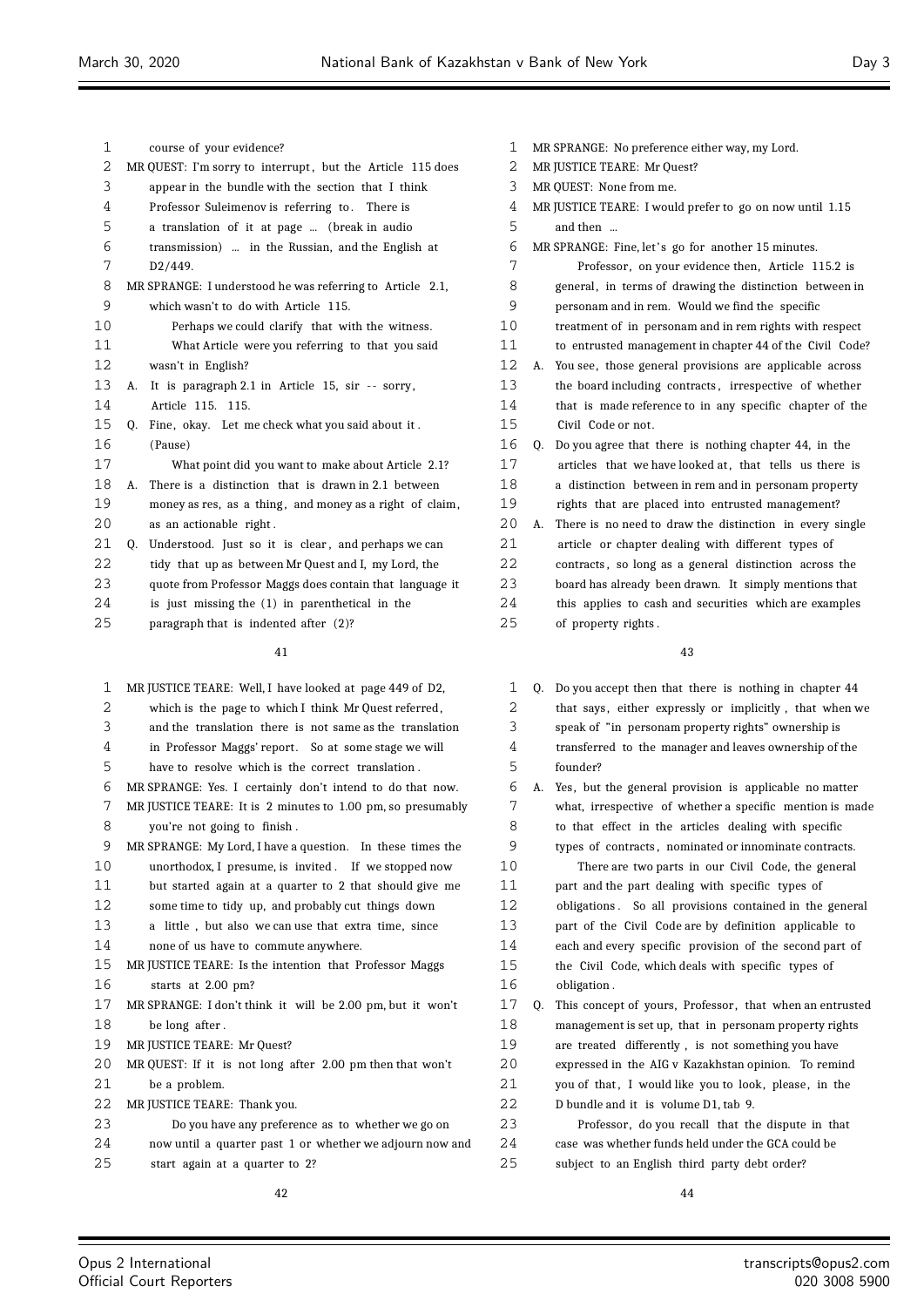| 1  | А. | I think it was in 2005 and, to be honest, I have a very  | $\mathbf{1}$ |
|----|----|----------------------------------------------------------|--------------|
| 2  |    | vague recollection of what was being said.<br>It was all | 2            |
| 3  |    | in English at that time, so I do not really recall very  | 3            |
| 4  |    | well.                                                    | 4            |
| 5  | Q. | Have you re-read your opinions in that case since they   | 5            |
| 6  |    | have been produced in these proceedings?                 | 6            |
| 7  | А. | Yes.                                                     | 7            |
| 8  | Q. | Do you stand by those opinions that you wrote in 2005?   | 8            |
| 9  | А. | No, I would not have put it in the same way now.         | 9            |
| 10 | Q. | Is that because you need to give a different opinion to  | 10           |
| 11 |    | help the person or the party that has instructed you in  | 11           |
| 12 |    | this case?                                               | 12           |
| 13 | А. | No, not because of this. The reason was because you may  | 13           |
| 14 |    | have noticed that those were very brief, very short      | 14           |
| 15 |    | opinions indeed, not more than two to three pages. Mind  | 15           |
| 16 |    | you, in 2004/2005 the National Fund had just been        | 16           |
| 17 |    | created, had just been put in place, and we had a very   | 17           |
| 18 |    | vague idea of how it was actually going to function.     | 18           |
| 19 |    | For these proceedings, however, I have done              | 19           |
| 20 |    | additional research, I think we are looking at 115 pages | 20           |
| 21 |    | and 50 pages, and I have had a much closer look at the   | 21           |
| 22 |    | position.                                                | 22           |
| 23 |    | At that time, unfortunately both Professor Didenko       | 23           |
| 24 |    | and myself were mainly focusing on property rights, on   | 24           |
| 25 |    | the rights of ownership, and we did not pay considerable | 25           |
|    |    | 45                                                       |              |
| 1  |    | attention, the attention that those matters would        | 1            |
| 2  |    | require, to such matters as cash and securities.         | 2            |
| 3  |    | Therefore, after having done considerable additional     | 3            |
| 4  |    | research, in the year 2007 we amended the Civil Code by  | 4            |
| 5  |    | adding subparagraph 2.1, where we draw a distinction     | 5            |
| 6  |    | between "things" on the one hand and "rights of claim"   | 6            |
| 7  |    | on the other.                                            | 7            |
| 8  |    | In 2011 we drafted the law on State property, where      | 8            |
| 9  |    | we also drew a distinction between various types of      | 9            |
| 10 |    | State-owned property rights. In Article 1.23 that        | 10           |
| 11 |    | I make reference to in my opinions, I deal with and      | 11           |
| 12 |    | I discuss State-owned property rights and I say that     | 12           |
| 13 |    | a very clear distinction is now drawn between the two    | 13           |
| 14 |    | types of State-owned property rights, ie in rem rights,  | 14           |
| 15 |    | including the right of ownership, and in personam        | 15           |
| 16 |    | rights, ie what we call rights of claim.                 | 16           |
| 17 |    | Also we included -- at the same time, we included        | 17           |
| 18 |    | paragraph 7 into Article 192, where we said that all the | 18           |
| 19 |    | provisions dealing with State-owned property apply to -- | 19           |
| 20 |    | also apply to other types of property rights owned by    | 20           |
| 21 |    | the State.                                               | 21           |
| 22 |    | Therefore, I would say that in 1994 I made a bona        | 22           |
| 23 |    | fide mistake.                                            | 23           |

- Q. Why do you say in 1994?
- A. My apologies, I meant 2004. It was in 2004.

0. Just before we take the lunch break, two questions. Do you accept that where we are looking at a TMA and a GCA that were signed and put into place before the amendments in 2007 and 2011 those amendments are irrelevant ? A. Yes, but this is a very theoretical point. What matters is that according to 115.2 all property rights are broken down into "things" and other property rights. It is simply that it occurred to us later on, in the course of a much more detailed review of the legal position, that this breakdown needs to be better spelt out in law. Q. The last question before we take the lunch break: do you accept that in AIG versus Kazakhstan, what was in dispute there was cash and securities, so in personam rights to those cash and securities? A. Yes, I agree with that. MR SPRANGE: My Lord, there we are until 2 o'clock. MR JUSTICE TEARE: Thank you. So how much longer at 2 o'clock? MR SPRANGE: I would say 30 minutes, but I will have a good look at my notes and confer with my colleagues during that time. MR JUSTICE TEARE: 30 minutes takes us to 2.30. Mr Quest, is that acceptable to you? 

MR QUEST: I think that will be just about all right. MR JUSTICE TEARE: I assumed in my innocence that the two of you had agreed the morning for one witness and the

afternoon for the other.

MR QUEST: We had, and that is what the timetable provides.

- Perhaps, in fairness , obviously Professor Suleimenov is
- giving evidence through an interpreter and
- Professor Maggs will not be.

MR JUSTICE TEARE: If you're happy with 2.30 for the start of Professor Maggs, then fine .

MR QUEST: Well ... I will do my best, my Lord, that is all I can say.

- MR JUSTICE TEARE: Mr Sprange, can I restrict you to 2.20?
- MR SPRANGE: I will do my absolute best, my Lord.
- MR JUSTICE TEARE: Because I assume we are hoping to
- complete Professor Maggs by 4.30.
- MR QUEST: Absolutely.
- MR JUSTICE TEARE: Very well, we will adjourn until
- 2 o'clock and Mr Sprange must, if at all possible ,
- finish by  $2.20$ .
- MR SPRANGE: Thank you.
- A. Good, thank you.
- (1.20 pm)
- (The short adjournment)
- (2.00 pm)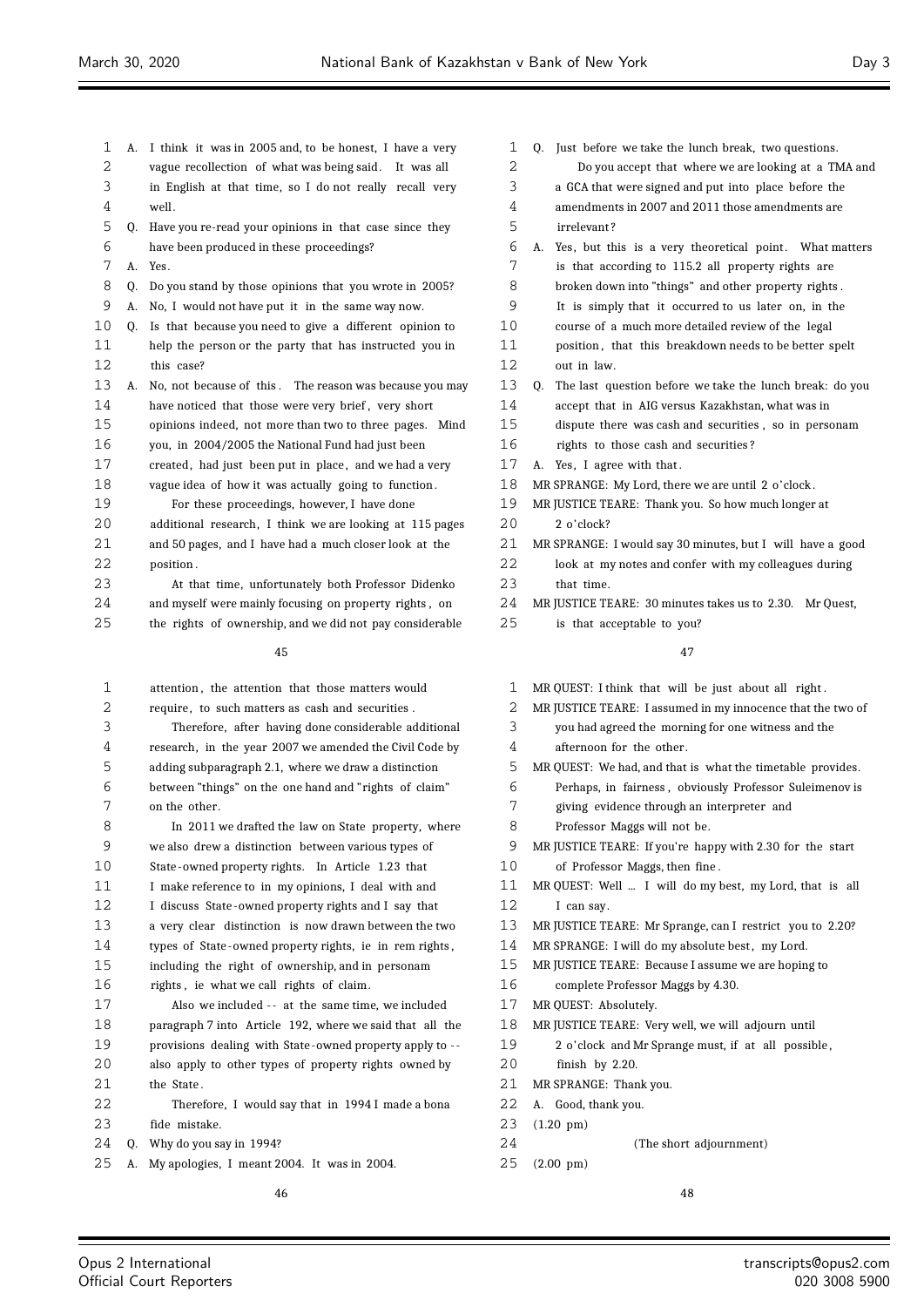| $\mathbf 1$ |    | MR JUSTICE TEARE: It's 2 o'clock, so we are ready.         |
|-------------|----|------------------------------------------------------------|
| 2           |    | MR SPRANGE: Take out tab 9 of the first D bundle. I am     |
| 3           |    | interested in paragraphs 15 and 16.                        |
| 4           |    | In paragraph 15 you say:                                   |
| 5           |    | "NBK holds and manages the assets of the RoK               |
| 6           |    | National Fund by virtue of this agreement."                |
| 7           | A. | Yes.                                                       |
| 8           | 0. | That being the TMA; correct?                               |
| 9           | A. | Yes.                                                       |
| 10          | 0. | The TMA was entered into because of the authority          |
| 11          |    | granted to NBK by the government under the statutes we     |
| 12          |    | referred to earlier; correct?                              |
| 13          | А. | Yes.                                                       |
| 14          | 0. | In exercising that authority NBK entered into the GCA      |
| 15          |    | that was the subject matter of this litigation; correct?   |
| 16          | A. | Yes.                                                       |
| 17          | 0. | Okay. In addition to the views you express there in        |
| 18          |    | paragraphs 15 and 16, if you could move on to tab 11 of    |
| 19          |    | the same bundle or the Russian equivalent, and please      |
| 20          |    | look at paragraph 4 on D/267. Just read that to            |
| 21          |    | yourself.                                                  |
| 22          | А. | Yes.                                                       |
| 23          |    | MR SPRANGE: My Lord, I have been told that we have not got |
| 24          |    | a transcript at the moment. (Pause)                        |
| 25          |    | MR JUSTICE TEARE: Does that mean that it is not being      |
|             |    |                                                            |
|             |    | 49                                                         |
| 1           |    | transcribed or it is simply not coming up on your          |
|             |    |                                                            |

 screen? I don't think your microphone is on. MR SPRANGE: I think it means that there is no transcript being transcribed . I expect that there is a recording so we will not have lost those minutes and we don't need to redo them. MR JUSTICE TEARE: If there is a recording can we not continue? MR SPRANGE: I am happy to provided that everybody else is . MR JUSTICE TEARE: Why don't you continue? MR SPRANGE: I will continue then. You have read paragraph 4 of your statement from the AIG v Kazakhstan case. A. Which paragraph are you referring to? Q. Paragraph 4, and the Russian is at tab 10. A. Yes. Q. That statement that you make there with respect to the capacity in which the National Bank acted on behalf of the government, arises not only from Article 26, which 20 you have referred to, but also Article 23 of the National Bank law. Correct? A. You are referring to the NBK law. Because the bank has 23 a variety of functions, it appears both as -- it acts as 24 a bank, as an adviser, as an agent, and therefore we are looking both actually at 26 and 23. 

| 2  |    | and chapter 44 as well.                                 |
|----|----|---------------------------------------------------------|
| 3  |    | That is in $D/144$ at tab 3 in the first volume if you  |
| 4  |    | want it.                                                |
| 5  |    | For your benefit, my Lord, it is D/140 of tab 3 of      |
| 6  |    | the first D bundle.                                     |
| 7  | А. | Is this Article 889, sir? Re "Delegation", right?       |
| 8  | 0. | Yes.                                                    |
| 9  | А. | Yes.                                                    |
| 10 | O. | Okay. Could you please then go to tab 12 of the D       |
| 11 |    | This is the protocol that you and<br>bundle.            |
| 12 |    | Professor Didenko entered into in the AIG v RoK case.   |
| 13 |    | Please look at the last paragraph on page 269.          |
| 14 |    | There you are drawing the distinction between the       |
| 15 |    | treatment of in rem and in personam rights.             |
| 16 |    | Now, that statement was as correct then as it is        |
| 17 |    | now; do you agree?                                      |
| 18 | А. | No, not quite. As I already mentioned, at that time we  |
| 19 |    | had not reviewed in depth the legal status of the       |
| 20 |    | National Fund and therefore we used the provisions      |
| 21 |    | dealing with property rights to the National Fund.      |
| 22 | 0. | Are you telling me you gave sworn expert testimony to   |
| 23 |    | this court in 2005 and didn't properly check the status |
| 24 |    | of the National Fund in doing so, when the dispute      |
| 25 |    | focused entirely on the assets of the National Fund?    |
|    |    | 51                                                      |
| 1  | А. | No, at that time I simply set out my views within the   |
| 2  |    | framework of my interpretation and understanding of the |
| 3  |    | legal position at that time.                            |
| 4  |    | You may recall that before we broke for the brief       |
| 5  |    | adjournment I mentioned that these are very brief       |
| 6  |    | opinions indeed, two to three pages maximum, therefore  |
| 7  |    | I did not have an opportunity to look at the true legal |
| 8  |    | position in great detail.                               |

Q. We similarly would look at Article 889 of the Civil Code

- Q. That dispute related to whether a creditor could enforce an arbitral award against assets of the National Fund
- held by NBK under the GCA. Correct?
- 12 A. I'm not sure I quite understood you.
- Q. Tell the court what you recall the AIG v RoK dispute was about.
- A. I have a very vague recollection of what happened
- 15 years ago. I have only read my opinions and also the protocol that we drew up together with
- Professor Didenko, and we do not address the subject
- matter and the gist of the dispute. It had something to 20 do with tax returns.
- 21 Q. Professor, are you in the habit of providing expert
- testimony where you have only taken a perfunctory view of the background material?
- A. No, I did look into the matter and I did review the materials at that time, I simply do not recall all the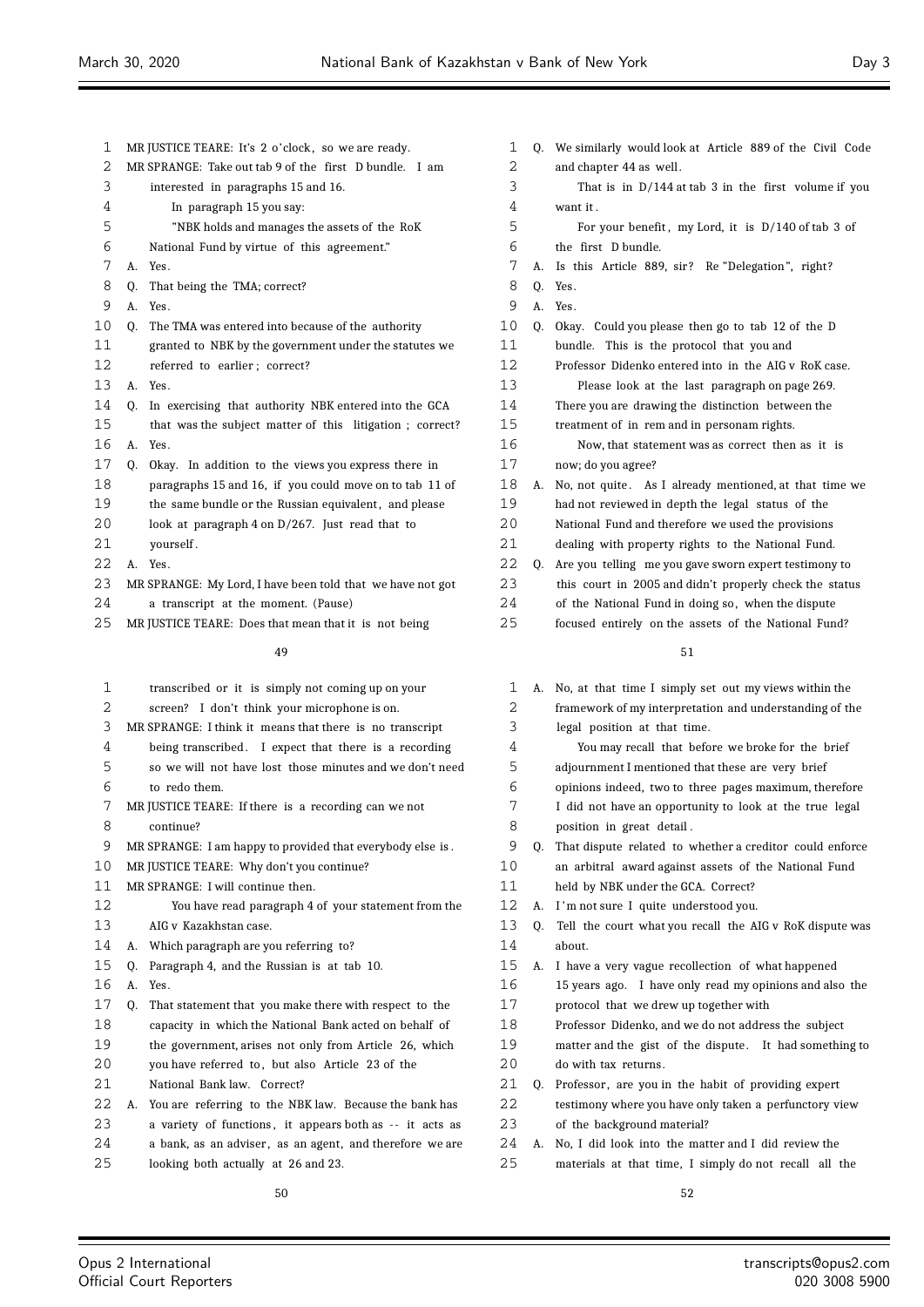| 1  |              | details sitting here today.                                |
|----|--------------|------------------------------------------------------------|
| 2  |              | 0. Okay.                                                   |
| 3  |              | Auditors in Kazakhstan who audit the records of NBK,       |
| 4  |              | what kind of duties are they under, Professor, to be       |
| 5  |              | accurate?                                                  |
| 6  |              | THE INTERPRETER: Mr Sprange, could you repeat the question |
| 7  |              | please?                                                    |
| 8  |              | MR SPRANGE: I will rephrase it.                            |
| 9  |              | Are you aware that the accounts and financial              |
| 10 |              | records of NBK are audited by KPMG?                        |
| 11 | A.           | You mean now?                                              |
| 12 | 0.           | Yes.                                                       |
| 13 | А.           | No, I am not aware of that.                                |
| 14 | 0.           | All right. Let me ask you this: one of the deputy          |
| 15 |              | governors of the NBK gave evidence in these proceedings;   |
| 16 |              | she was of the view that creditors could enforce against   |
| 17 |              | assets held by NBK by way of entrusted management of the   |
| 18 |              | National Fund.                                             |
| 19 |              | Do you regard that evidence to reflect your                |
| 20 |              | understanding of the legal position?                       |
| 21 | $\mathbf{A}$ | I'm aware of what she said.                                |
| 22 | 0.           | Do you agree with it, the legal conclusion?                |
| 23 | A.           | You were referring to enforcement against the assets;      |
| 24 |              | did I understand you correctly?                            |
| 25 | 0.           | Yes.                                                       |
|    |              | 53                                                         |
|    |              |                                                            |
| 1  |              | MR QUEST: I'm sorry to interrupt, but I think in fairness  |

| T  | MR QUEST: I'm sorry to interrupt, but I think in fairness     |
|----|---------------------------------------------------------------|
| 2  | to the witness Mr Sprange should make it clear which          |
| 3  | creditors he is talking about, whether it is creditors        |
| 4  | of the State or creditors of the National Bank.               |
| 5  | MR SPRANGE: Yes, that is a fair point.                        |
| 6  | Creditors of the National Bank.                               |
| 7  | It is not open to the creditors of the National Bank of<br>А. |
| 8  | Kazakhstan to enforce against the assets of the               |
| 9  | National Bank. The assets of the National Bank are            |
| 10 | accounted for separately from the assets of the               |
| 11 | National Bank and therefore the National Bank cannot be       |
| 12 | held liable with respect to whatever debts or liability       |
| 13 | the others may have.                                          |
| 14 | MR SPRANGE: My Lord, those are the second to fifth            |
| 15 | defendants' questions for the Professor.                      |
| 16 | MR JUSTICE TEARE: Thank you.                                  |
| 17 | Mr Quest.                                                     |
| 18 | Re-examination by MR QUEST                                    |
| 19 | $(2.20 \text{ pm})$                                           |
| 20 | MR QUEST: Professor Suleimenov, I have just one question      |
| 21 | for you.                                                      |
| 22 | You recall you were asked about the times on which            |
| 23 | you have given evidence on behalf of the                      |
| 24 | Republic of Kazakhstan in earlier cases.                      |
| 25 | Can I ask you whether you have ever give evidence on          |
|    |                                                               |

| 1  | behalf of the Stati parties in a dispute?                      |
|----|----------------------------------------------------------------|
| 2  | Yes, I did appear on behalf of the Stati parties against<br>А. |
| 3  | the Republic of Kazakhstan.                                    |
| 4  | Can you recall or confirm who instructed you on that<br>0.     |
| 5  | occasion?                                                      |
| 6  | I have no recollection of that sitting here today.<br>А.       |
| 7  | MR QUEST: Thank you. Those are my questions                    |
| 8  | Professor Suleimenov.                                          |
| 9  | MR JUSTICE TEARE: Thank you very much,                         |
| 10 | Professor Suleimenov. It has been most interesting             |
| 11 | listening to your evidence. Thank you for making               |
| 12 | yourself available.                                            |
| 13 | Thank you.<br>А.                                               |
| 14 | MR JUSTICE TEARE: Yes, Mr Quest.                               |
| 15 | No, it will be Mr Sprange.                                     |
| 16 | MR SPRANGE: That's right.                                      |
| 17 | I think we are just waiting for Professor Maggs to             |
| 18 | join us.                                                       |
| 19 | PROFESSOR PETER MAGGS (called)                                 |
| 20 | MR SPRANGE: It is Tom Sprange from King $\mathcal C$ Spalding. |
| 21 | I don't know if you can see and hear me.                       |
| 22 | I can see and hear you perfectly.<br>А.                        |
| 23 | 0.<br>Thank you, Professor. Can you also see the court,        |
| 24 | Mr Justice Teare and Mr Quest?                                 |
| 25 | A. Yes, I can see all of them.                                 |
|    |                                                                |
|    | 55                                                             |
| 1  | Q. Great, thank you.                                           |
| 2  | Professor, I think you are by now familiar with the            |
| 3  | approach. I just need to formally confirm your written         |
| 4  | evidence in these proceedings. If I could start by             |
| 5  | asking you please, do you have the affirmation in front        |
|    |                                                                |

- of you? A. Yes, I do.
- Q. At a nod from his Lordship could you please read out that affirmation?
- 10 MR JUSTICE TEARE: Thank you.

PROFESSOR PETER MAGGS (affirmed)

- Examination in-chief by MR SPRANGE
- (2.24 pm)
- MR SPRANGE: Thank you, Professor Maggs. Do you have the
- D bundle, the first volume with you?
- A. Yes. And I have my statements on paper.
- Q. Okay. I am going to need to just do it through the bundles. As you have probably gathered, we are in multiple locations .
- A. I have the bundle on a separate computer for easy reference .
- Q. Okay, thank you.
- A. Go ahead.
- Q. At tab 3 of the D bundle, can you identify that document, please?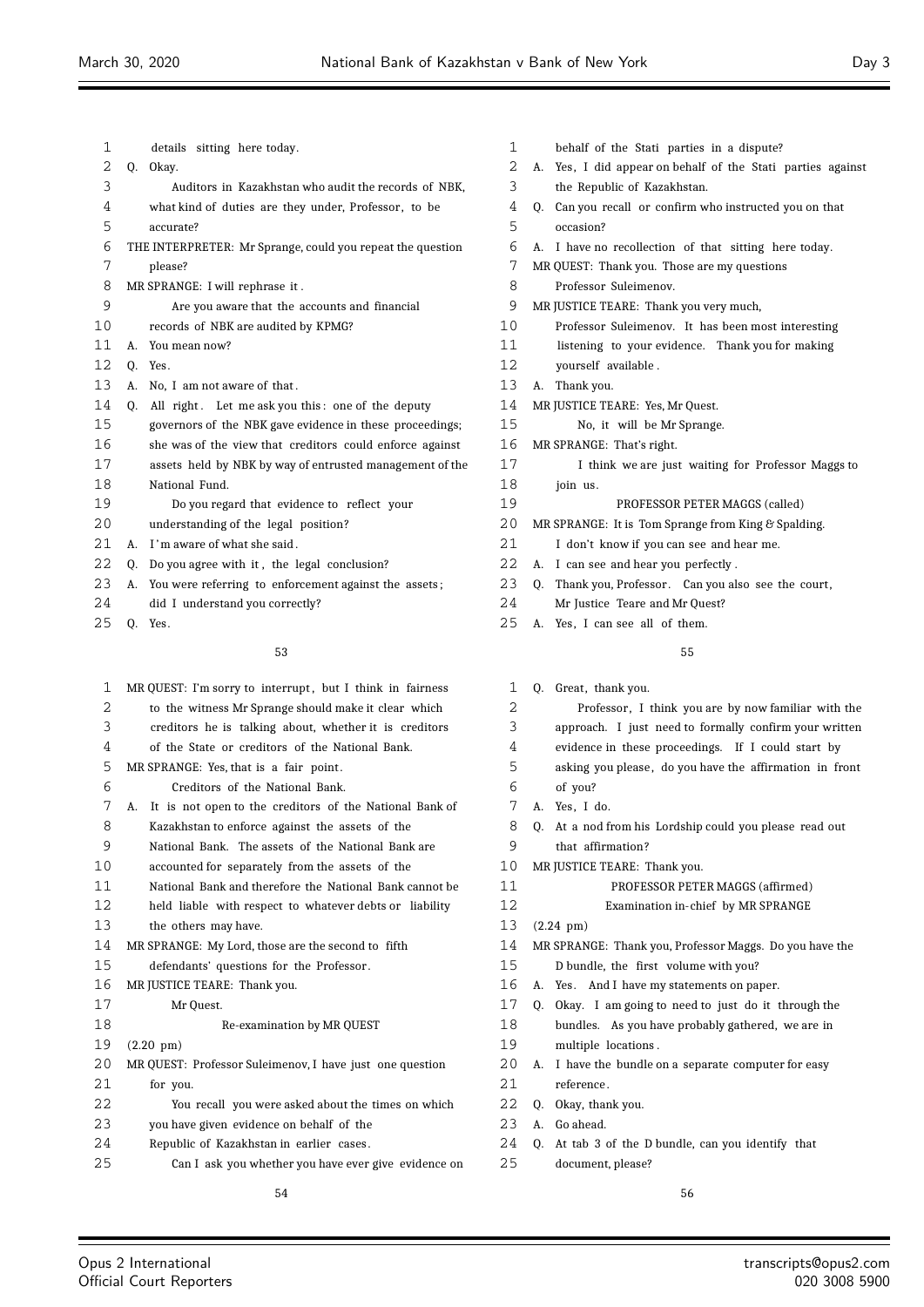| 1  | А. | Yes, that's my first report in this case.                  | $\mathbf{1}$ |
|----|----|------------------------------------------------------------|--------------|
| 2  | 0. | Okay. Would you please identify the signature for me on    | 2            |
| 3  |    | page D/128, or 22 of the internal pagination?              | 3            |
| 4  | А. | Yes, that's my signature.                                  | 4            |
| 5  | 0. | Okay. Could you please identify the document at tab        | 5            |
| 6  |    | D/4?                                                       | 6            |
| 7  | А. | Yes, that is my supplemental report.                       | 7            |
| 8  | Q. | $Just -$                                                   | 8            |
| 9  | А. | Just give me one second, let me just check I have the      | 9            |
| 10 |    | right report.                                              | 10           |
| 11 | Q. | Thank you. The signature on the right-hand side on page    | 11           |
| 12 |    | D/194?                                                     | 12           |
| 13 | А. | Yes, that's my signature.                                  | 13           |
| 14 | Q. | Thank you. Then, lastly, tab 7 of the first volume of      | 14           |
| 15 |    | the D bundle, page D/233. Could you identify that          | 15           |
| 16 |    | document please, along with the signature at page D/248?   | 16           |
| 17 | А. | Yes, that's my supplementary report, and that is my        | 17           |
| 18 |    | signature on page $D/248$ .                                | 18           |
| 19 |    | MR SPRANGE: Thank you very much, Professor Maggs. Mr Quest | 19           |
| 20 |    | on behalf of the claimants will have some questions for    | 20           |
| 21 |    | you.                                                       | 21           |
| 22 | А. | Thank you.                                                 | 22           |
| 23 |    | $(4.27 \text{ pm})$                                        | 23           |
| 24 |    | Cross-examination by MR QUEST                              | 24           |
| 25 |    | MR QUEST: Good morning, Professor Maggs. Could I ask you   | 25           |
|    |    | 57                                                         |              |
| 1  |    | to take up file D1, please, and your report, your first    | 1            |
| 2  |    | report, which you will find in tab 3, and paragraph 15     | 2            |
| 3  |    | of that report at page $D/112$ .                           | 3            |
| 4  | А. | Yes.                                                       | 4            |
| 5  | Q. | Do you see there that you have set out Article 8 of the    | 5            |
| 6  |    | law on the National Bank?                                  | 6            |
| 7  | A. | Yes.                                                       | 7            |

# Q. Which provides that one of the functions of the NBK is to conduct entrusted management on the basis of a contract of entrusted management, which shall be concluded between the National Bank and the government. A. Yes. 13 Q. Then if I can ask you, please, do you have a core bundle there , a bundle marked "Core"?  $15 \quad A \quad V_{\text{P}S}$  Q. If you turn to the first tab and the first page of the bundle you should find an index. A. Yes. Q. On that you will see agreement number 299 on trust management, and this is the contract , is it not, that was concluded pursuant to Article 8? A. Yes. Q. It was concluded, you will see the date is 11 June 2001.

- A. Yes.
- Q. Then if you turn to page 13 at the bottom, page 3 of the

 Yes? A. Yes. Q. I wanted to ask you some questions about your statement that the contract was not freely negotiated. Can we please look at those government decrees that you

document, do you see at the bottom of the page

 Q. And it was signed on behalf of the government by Mr Esenbayev, the Minister of Finance at the time?

 Q. This agreement would not have taken effect , would it , until it was signed by both of those parties? A. No, it would have to be signed by authorised persons. Q. And it is a contract, isn't it, with the National Bank on one side and the government on the other side?

0. So we can see from this document, can't we, that in principle the National Bank is able to contract in its own right as a legal entity, separate from the

A. It can. It is a legal -- it is civil law contracts. It is a legal entity separate from the government. Q. But in this case it has contracted with the government,

Q. Can we go back to your first report, please, at paragraph 36, which is on page  $D/116$ .

"This contract [and you are referring there to the trust management agreement that we have just looked at] was not freely negotiated. Rather various governmental decrees provided the specific language that the contract

Q. You see what you say there . You say:

 Then at the end of that paragraph you say: "The decrees setting out the content of this

translation, but in the original this agreement was signed on behalf of the National Bank by Mr Marchenko,

Q. And this agreement, this is obviously in the

a signature block?

the chairman, wasn't it?

A. Yes.

A. Yes.

A. Yes.

A. Yes.

government?

hasn't it?

A. Yes.

A. Yes.

was to contain ."

- referred to . You have attached them as an appendix to your report at D/147. Can you turn them up? Do you have that?
- A. What was the page number again?

contract are below in appendix 3."

- 23 Q. D/147, or internally it is page 41 of your report. Do you have that?
- A. Just a moment. Yes.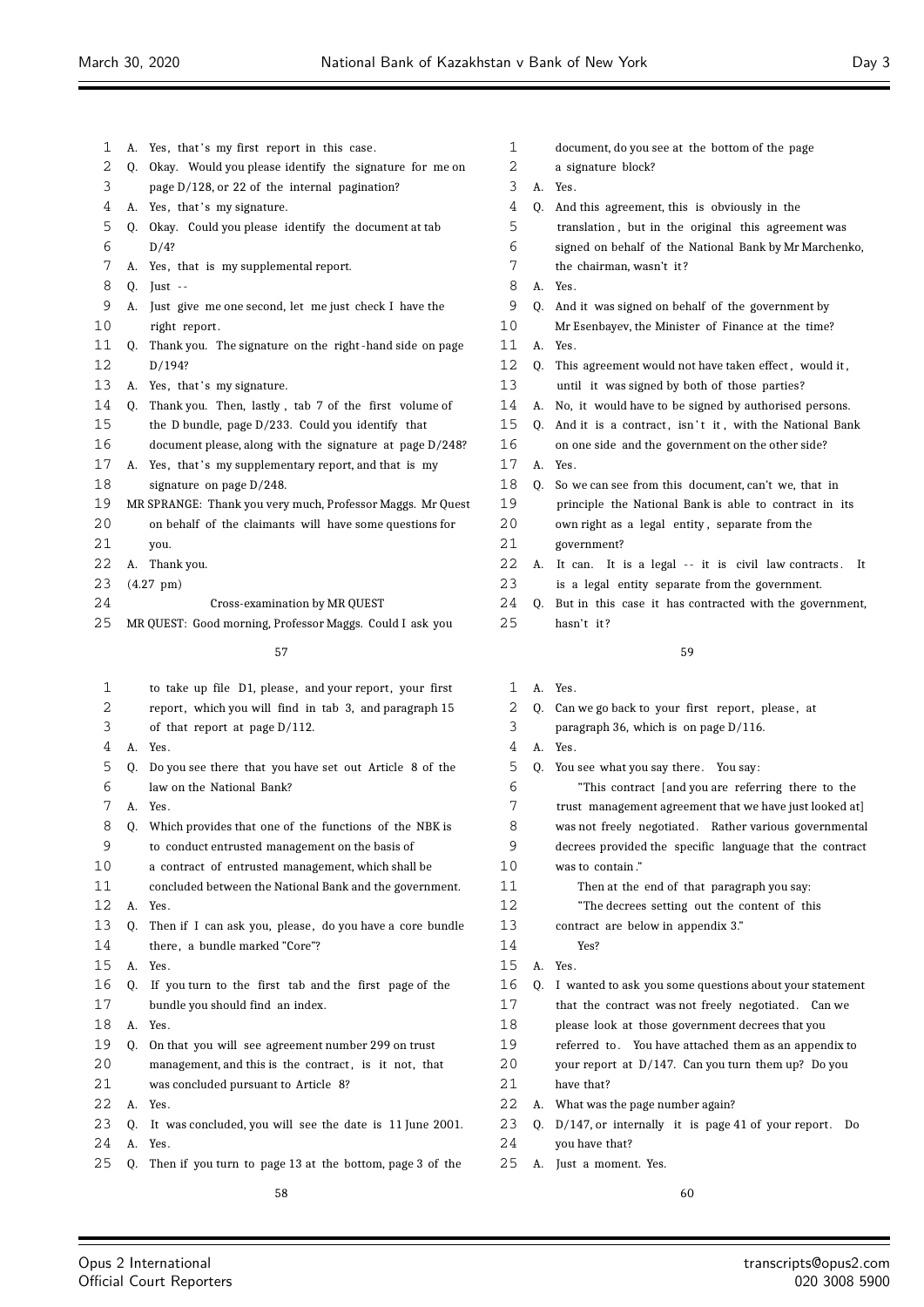| 1    | Q. | So these are the decrees that you rely on in support of     | 1  |    | Q. -- you will see that the draft envisages that it would   |
|------|----|-------------------------------------------------------------|----|----|-------------------------------------------------------------|
| 2    |    | your opinion that the contract was not freely               | 2  |    | have to be signed by Mr Marchenko on behalf of the          |
| 3    |    | negotiated?                                                 | 3  |    | National Bank.                                              |
| 4    |    | A. Yes.                                                     | 4  |    | A. Yes.                                                     |
| 5    |    | Q. I want to look at these that you will see on D/147 and   | 5  |    | Q. Yes. So it would not come into force unless              |
| 6    |    | we can look at it in translation. This is the first         | 6  |    | Mr Marchenko was happy to sign it on behalf of the          |
| 7    |    | decree that you rely upon and it is a decree dated          | 7  |    | National Bank.                                              |
| 8    |    | 18 May 2001, isn't it?                                      | 8  |    | A. Yes.                                                     |
| 9    | A. | Yes.                                                        | 9  |    | Q. That is the first decree. Also, if you are on page 150   |
| 10   | Q. | What it provides, you will see in the numbered              | 10 |    | you will see that you also exhibit another decree, and      |
| 11   |    | paragraphs, is first of all that the Government of the      | 11 |    |                                                             |
|      |    |                                                             |    |    | you see that midway down 150, decree of 18 May 2001,        |
| 12   |    | Republic decrees:                                           | 12 |    | number 655. Do you see that?                                |
| 13   |    | "To approve the attached draft contract on entrusted        | 13 |    | A. What page is that on?                                    |
| 14   |    | management of the National Fund "                           | 14 |    | Q. Page 150. D/150.                                         |
| 15   |    | And 2, it entrusts:                                         | 15 |    | A. Okay.                                                    |
| 16   |    | " the signing of the contract on behalf of the              | 16 |    | Q. I'm sorry, I have given you the wrong reference. I gave  |
| 17   |    | Government  to the Minister of Finance "                    | 17 |    | you the previous one. $D/154$ is the second decree in       |
| 18   |    | Then you will see a little bit down the page the            | 18 |    | English.                                                    |
| 19   |    | draft contract has been exhibited.                          | 19 |    | A. Yes.                                                     |
| 20   | А. | Yes.                                                        | 20 |    | Q. If you glance through the numbered paragraphs, 1, 2 and  |
| 21   |    | Q. Now, nothing in this decree requires the National Bank   | 21 |    | 3, this decree approves on behalf of the government         |
| 22   |    | to sign a contract in this form, does it?                   | 22 |    | a supplemental agreement which amends the trust             |
| 23   |    |                                                             | 23 |    | management agreement, doesn't it?                           |
|      |    | A. Not explicitly.                                          | 24 |    |                                                             |
| 24   | Q. | Not at all.                                                 |    |    | A. Yes.                                                     |
| 25   | А. | The head of the National Bank may be dismissed by the       | 25 |    | Q. Again, this decree is not addressed to the National      |
|      |    | 61                                                          |    |    | 63                                                          |
| 1    |    | president at any time. I think it is a very strong          | 1  |    | Bank, is it?                                                |
| 2    |    | suggestion that it sign a contract along these lines.       | 2  |    | A. No, it was a power to the government, to the official to |
|      |    |                                                             | 3  |    |                                                             |
| 3    |    | Q. We will come to that in a moment. You have exhibited     |    |    | sign it.                                                    |
| 4    |    | this decree in support of your opinion that the contract    | 4  |    | Q. Nothing in this decree as a matter of law, a matter of   |
| 5    |    | was not  (break in audio transmission)                      | 5  |    | Kazakh law, requires the National Bank to enter into        |
| 6    |    | negotiated, but it is right that this decree does not       | 6  |    | this agreement?                                             |
| 7    |    | require the National Bank to enter into a contract in       | 7  |    | A. Not as a matter of law.                                  |
| 8    |    | this form.                                                  | 8  |    | Q. Then the third document that you refer to in your        |
| 9    |    | A. Not specifically.                                        | 9  |    | appendix you will find at D/158.                            |
| 10   | Q. | The decree is not addressed to the National Bank at all,    | 10 |    | A. Yes.                                                     |
| 11   |    | is it?                                                      | 11 | Q. | This is a draft supplementary agreement.                    |
| 12   |    | A. No.                                                      | 12 |    | A. Yes.                                                     |
| 13   |    | Q. And the purpose of the decree is to approve the contract | 13 |    | Q. And this document again does not, as a matter of law,    |
| 14   |    | on behalf of the government.                                | 14 |    | impose any obligation on the National Bank.                 |
| 15   |    | A. Yes.                                                     | 15 |    | A. Not until it is signed; not until they sign the          |
| 16   | Q. | And to authorise the minister to sign it on behalf of       | 16 |    | contract.                                                   |
| $17$ |    | the government.                                             | 17 |    | Q. Not until they sign, exactly.                            |
| 18   |    | A. Yes.                                                     | 18 |    |                                                             |
|      |    |                                                             |    |    | Go back in your report to paragraph 36 where we             |
| 19   | Q. | It has nothing to do with the National Bank, has it?        | 19 |    | started on page D/116.                                      |
| 20   | А. | Well, again, I think it envisions that a contract will      | 20 |    | Do you have that?                                           |
| 21   |    | be signed on these general lines.                           | 21 | A. | Just a moment. (Pause)                                      |
| 22   | Q. | The draft contract that is exhibited, which you see at      | 22 |    | Yes.                                                        |
| 23   |    | D/147, if you turn forward to the end of the draft,         | 23 |    | Q. Where you say at the beginning of paragraph 36:          |
| 24   |    | which is at $D/150$ --                                      | 24 |    | "This contract was not freely negotiated."                  |
| 25   |    | A. Yes.                                                     | 25 |    | None of the materials we looked at show that the            |
|      |    |                                                             |    |    |                                                             |
|      |    | 62                                                          |    |    | 64                                                          |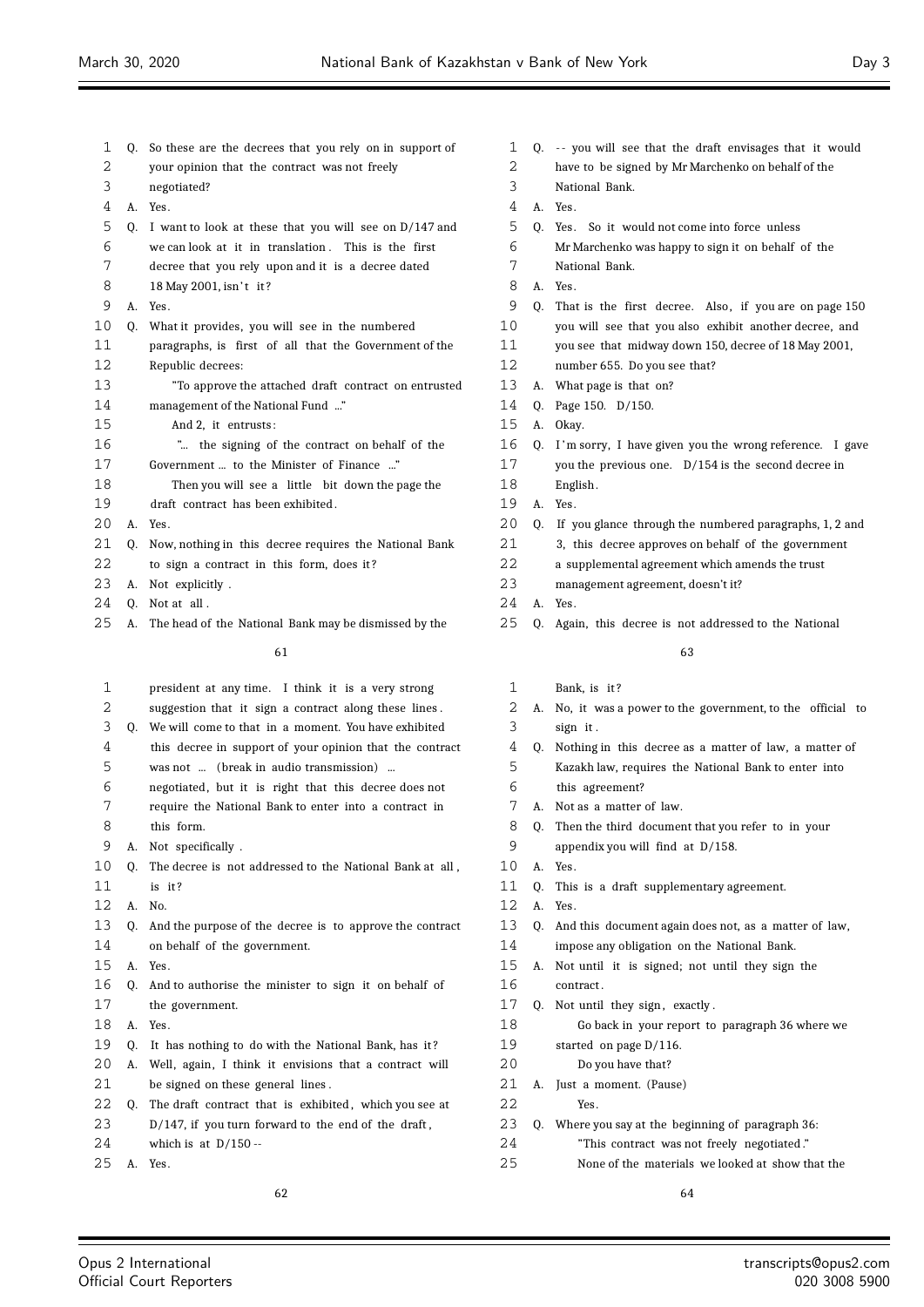- contract was not freely negotiated, do they?
- A. Well, once that decree was issued there wasn't room for negotiation .
- 4 Q. I think you have agreed that the contract didn't come
- into effect until Mr Marchenko signed it.
- A. Yes, but once the government had approved that language the ministry could not sign any other language.
- Q. No, but the National Bank also had to approve the 9 language, didn't it?
- A. It had to provide formal agreement, yes.
- Q. As a matter of Kazakh law, it had to agree the terms of the agreement before it came into force .
- A. It would only come into force when it was signed both by the Minister of Finance and the officer of the National Bank.
- Q. So do I understand your point about the contract not
- 17 being freely negotiated is that it's really a political
- 18 point rather than a legal one, in that it's your opinion
- that Mr Marchenko would have signed anything that the
- government put in front of him?
- A. He was serving at the pleasure of the president, so I think that creates some question at least about
- 23 freedom of negotiation.
- 24 Q. Right, but that is a political point, in the sense that your opinion is that if he had not signed it he would
	-
	- have been sacked.
	- A. Yes.
	- Q. He had no legal obligation in Kazakh law to sign it .
	- A. No.
	- Q. Can we look in the joint statement, please , at page D/183. This is the joint statement that you discuss
	- with Professor Suleimenov. 8 Can I ask you, please, to turn to, sorry, page 184.
- D/184, paragraph 10.3. Do you see that? It says:
- "Whilst as a State institution the NBK may
- independently conclude contracts , the NBK entered into
- 12 the GCA with BNYM in this capacity, not independently but in performance of the TMA, which it was forced to
- sign by the Republic of Kazakhstan."
- A. Yes.
- Q. Now, you are here, of course, to give evidence on the 17 law of Kazakhstan, aren't you?
- A. Yes.
- 19 Q. And it is right, isn't it, that as a matter of Kazakh law Mr Marchenko was not forced to sign the Trust Management Agreement in any particular form?
- A. There is no Kazakh law that required him to sign it .
- There was a Kazakh law which said the president could dismiss him at will .
- 25 Q. Right, but as a matter of Kazakh law the contract had to
- be executed both by the National Bank and the government
- before it entered into it ?
- A. Yes.
- Q. You are not, presumably, giving evidence about why
- Mr Marchenko did or didn't choose to sign a contract in this form?
- A. No, you would have to ask Mr Marchenko.
- Q. You don't know Mr Marchenko?
- A. I don't know him. I have no idea of his thoughts.
- Q. He was known as a very ... (break in audio transmission)
- 11 ... banker, wasn't he, Mr Marchenko?
- A. I am only speaking about the law concerning the control exercised over who was chair of the National Bank.
- Q. You make the point on a number of occasions in your
- reports that the government "forced", to use your word,
- forced the National Bank to sign the TMA and that the
- government dictated the terms of the TMA; but just to be
- clear , when you say that, you are not making a point
- about Kazakh law, you are making -- the opinion that you
- are expressing is that if that hadn't happened then
- Mr Marchenko would have been sacked and someone else
- would have been appointed to do it .
- A. Yes.
- Q. That's the point you're making.
- A. Yes.

- 1 Q. So it is not a legal point, it's in a sense a political 2 point.
- A. I would say a point that depends on the legal power of the president to fire the chairman of the National Bank.
- Q. Just before we look a bit more closely at the terms of
- 6 the TMA, can I next deal, Professor Maggs, with some of points that you make about the validity of the TMA.
- A. Yes.
- Q. For that purpose we need to go back to your first report at page 125 and to paragraph 72.
- A. Yes.
- Q. Now, what you say there is this , you say:
- "... if , given the extensive powers reserved to the
- government and the president, and given the fact that
- Kazakhstan through its government was on one side of the
- TMA and through the National Bank that it controlled was
- on the other side of the contract ."
- 18 Then it is right, isn't it, that there is a word
- missing from this sentence?
- 20 A. Yes, I corrected that.
- 21 Q. You did, and I think the words that should be added at
- 22 the end of that sentence are "Article 160 should be
- considered ".
- A. Yes.
- Q. Then you set out Article 160 of the Code, which you will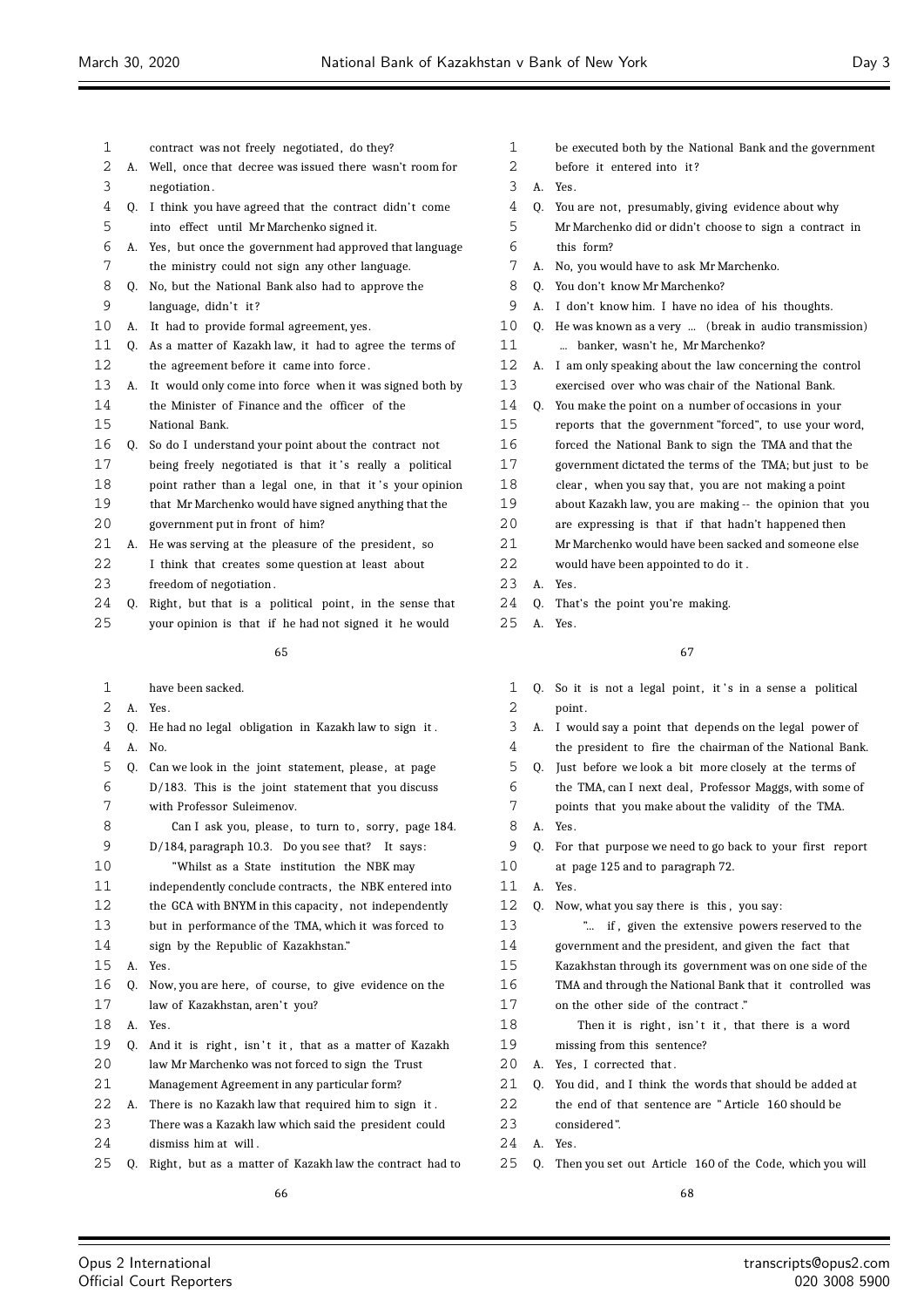| $\mathbf 1$ |    | see in paragraph 72, and there are two parts to it,     |
|-------------|----|---------------------------------------------------------|
| 2           |    | aren't there, which we will look at quickly?            |
| 3           | A. | Yes.                                                    |
| 4           | 0. | But I just wanted to start with the second part of      |
| 5           |    | Article 160, which you see provides:                    |
| 6           |    | "If a transaction was made with the purpose of          |
| 7           |    | concealing another transaction, then the rules shall be |
| 8           |    | applied relating to the transactions that the parties   |
| 9           |    | actually had in mind shall be applied."                 |
| 10          |    | Now, in terms of the application of this article in     |
| 11          |    | this case, what, as you understand it, is the           |
| 12          |    | transaction that is said to be concealed by the TMA?    |
| 13          | А. | I said that should be investigated.                     |
| 14          | Q. | Right.                                                  |
| 15          | А. | It could be a transaction which would be a contract of  |
| 16          |    | a type not regulated by the Civil Code, because the     |
| 17          |    | Civil Code also allows freedom of contract in addition  |
| 18          |    | to the main contracts. That, essentially, kept a great  |
| 19          |    | deal of government control and did not really have the  |
| 20          |    | same effects such as freedom from attachment by         |
| 21          |    | creditors as a contract of entrusted management. But    |
| 22          |    | again, that is a factual issue. And here I am agreeing  |
| 23          |    | with you, I am saying that should be investigated, but  |
|             |    |                                                         |

there is freedom of contract in Kazakhstan and they

could make any type of different contract .

| 1  | 0. | I understand you are not here to give evidence of the    |
|----|----|----------------------------------------------------------|
| 2  |    | facts, of course, Professor Maggs, but so that this      |
| 3  |    | point is not a purely hypothetical one, what, as you     |
| 4  |    | understand it, is a factual basis in this case for       |
| 5  |    | saying that it was the purpose of Kazakhstan for the     |
| 6  |    | National Bank to conceal some other transaction?         |
| 7  |    | A. Well, in this contract they -- I would say in the TMA |
| 8  |    | there is a clause saying it was freeing the -- that the  |
| 9  |    | assets were free from attachment from liability, they    |
| 10 |    | were free of liability. I discussed what that meant.     |
| 11 |    | I'm not sure what it means, and that would be a question |
| 12 |    | of interpretation of the contract, which I think is not  |
| 13 |    | for me. But if it had no effect other than freeing in    |
| 14 |    | liability, then a contract between two closely related   |
| 15 |    | parties freeing both of them from liabilities of their   |
| 16 |    | creditors would have to be evaluated as to whether that  |
| 17 |    | was valid under the law of Kazakhstan.                   |
| 18 | 0. | We will come a little bit later to some of the           |
| 19 |    | particular provisions of the contract, Professor Maggs.  |
| 20 |    | Leaving aside the contractual provisions, it is right,   |
| 21 |    | isn't it, that no one has shown you any factual material |
| 22 |    | which suggests from the Kazakh perspective that it was   |
| 23 |    | the intention of anyone to conceal anything by entering  |
| 24 |    | into the TMA?                                            |
|    |    |                                                          |

A. I have not seen any correspondence or minutes of

- meetings between National Bank representatives and the government. Q. No one has shown you any factual material at all , have
- they, to suggest that the TMA was intended to conceal a different transaction?
- A. Nothing not in the bundle.
- Q. Or outside the bundle.
- A. Nothing outside the bundle. I haven't seen anything outside the bundles.
- 10 Q. Can we look, please, at paragraph 76 of your report, on D/126.
- A. Yes.
- Q. Do you see, what you say there is :
- "To the extent that the Government of Kazakhstan could require NBK to sign the TMA dictated by the Government, which agreement left extremely strong de jure powers of control with the Government, and with
- respect to which the NBK tolerated exercise by the
- Government of even stronger de facto powers of control ,
- the NBK could be considered to be an 'entrusted manager'
- that the parties did not really expect to engage in
- management. In such a situation Paragraph 2 of Article 160 ... would apply."
- Now, first just picking up the point that you make there about the parties ' not really expecting to engage

| $\mathbf{1}$ |              | in management. When you were preparing your evidence                   |
|--------------|--------------|------------------------------------------------------------------------|
| 2            |              | were you shown the evidence of Ms Moldabekova of the                   |
| 3            |              | National Bank?                                                         |
| 4            | А.           | I didn't look at the factual evidence because I am not                 |
| 5            |              | a fact witness. This is hypothetical on what the facts                 |
| 6            |              | might show, and at that early stage I didn't know what                 |
| 7            |              | the facts might show. I might not -- I really couldn't                 |
| 8            |              | tell what facts would be presented or would be found                   |
| 9            |              | between the date -- that date and the date of the trial.               |
| 10           | 0.           | Can I just, on a hypothetical basis, show you what she                 |
| 11           |              | said in her witness statement. Do you have file C                      |
| 12           |              | there?                                                                 |
| 13           | A.           | Yes.                                                                   |
| 14           | 0.           | Could I ask you, in the first tab you will find the                    |
| 15           |              | witness statement of Aliya Moldabekova.                                |
| 16           | $\mathbf{A}$ | Yes.                                                                   |
| 17           | 0.           | She was a director at the relevant time in the National                |
| 18           |              | Bank. Can I ask you to turn to paragraph 15 of her                     |
| 19           |              | statement, which you will find on C/5.                                 |
| 20           | A.           | Yes.                                                                   |
| 21           | 0.           | Perhaps you could just read paragraph 15 to yourself.                  |
| 22           |              | (Pause)                                                                |
| 23           | A.           | Yes, I have read it.                                                   |
| 24           |              | $\Omega$ Also can Lask vou to read on pade $\Omega/11$ paradraph 39 to |

Also, can I ask you to read on page C/11 paragraph 39 to 25 yourself. (Pause)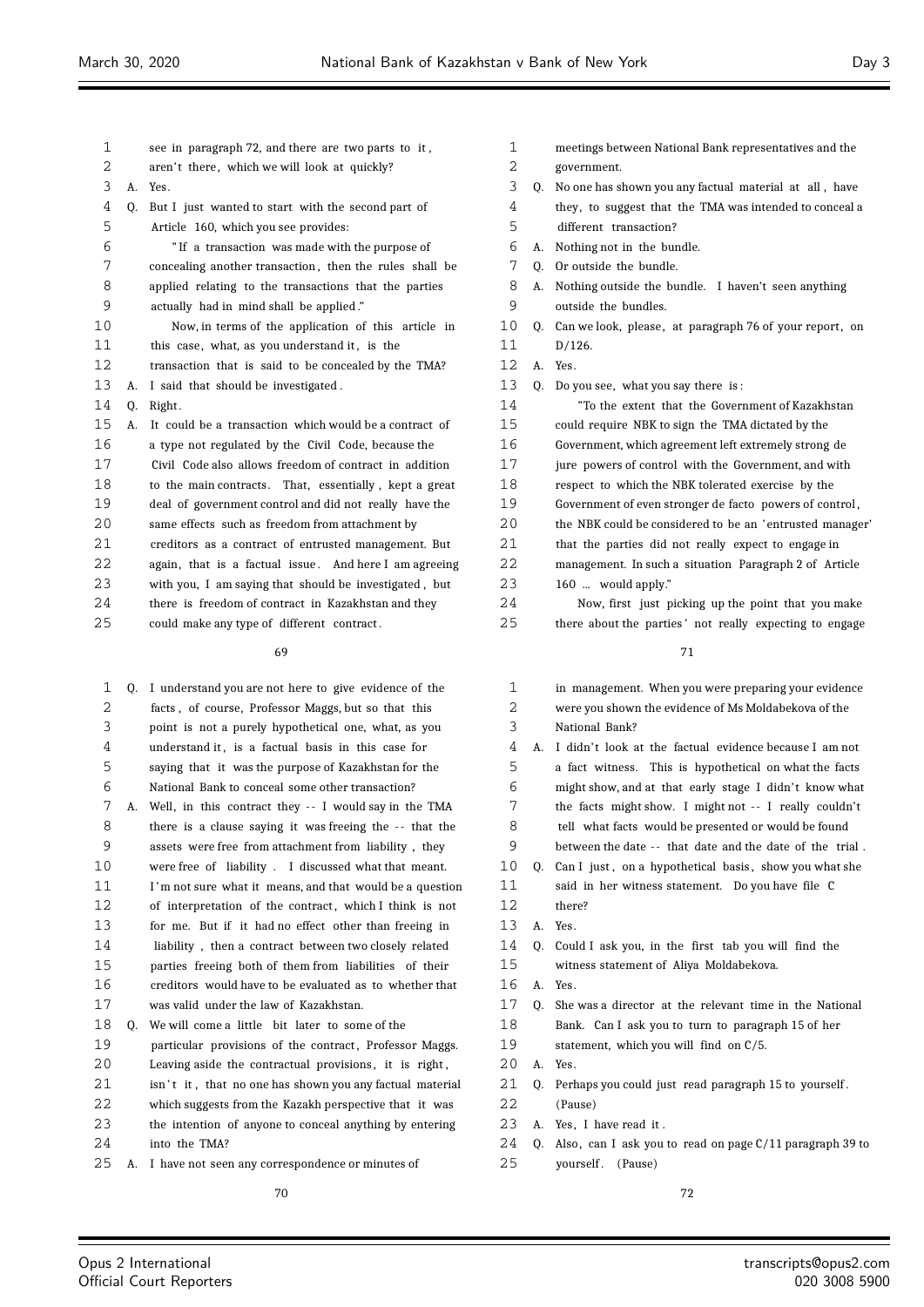| 1  | A. | Yes.                                                     |
|----|----|----------------------------------------------------------|
| 2  | 0. | Professor Maggs, I am not going to ask you to comment on |
| 3  |    | whether that is right or wrong but, hypothetically, if   |
| 4  |    | that evidence were accepted by the court, there would be |
| 5  |    | no basis, would there, for saying that the parties       |
| 6  |    | didn't really expect NBK to engage in management?        |
| 7  | А. | I think if that were accepted. But again, at that early  |
| 8  |    | stage I didn't know what contrary evidence would be      |
| 9  |    | presented.                                               |
| 10 | Q. | I understand, Professor Maggs. I am just trying to       |
| 11 |    | understand how far your evidence goes. If that evidence  |
| 12 |    | were accepted, then there would be no basis --           |
| 13 | A. | No basis for that, yes.                                  |
| 14 | 0. | Apologies, the way that it works, there is a bit of      |
| 15 |    | a danger of overspeaking, so if you wouldn't mind        |
| 16 |    | waiting until I have finished my question before you     |
| 17 |    | answer, otherwise it gets lost.                          |
| 18 |    | The question I was going to ask is: if that evidence     |
| 19 |    | were accepted, there would be no basis would there, for  |
| 20 |    | the application of Article 160.2?                        |
| 21 | А. | There would be no evidence for the application of 160.2. |
| 22 | 0. | Let's turn to the other part of Article 160 then, that   |
| 23 |    | is sub 1.<br>For that we need to turn to your second     |
| 24 |    | report, which you will find at D/246, paragraph 42.      |
| 25 | А. | Just a moment. (Pause)                                   |
|    |    | 73                                                       |
|    |    |                                                          |
| 1  |    | Could you give me the page number again?                 |
| 2  | Q. | D/246.                                                   |
| 3  | A. | I'm sorry, I pulled up the wrong report. Just a moment.  |
| 4  |    | Okay.                                                    |
| 5  | 0. | Okay. Do you see what you say in paragraph 42 is that    |
| 6  |    | you had originally taken the position that only          |
| 7  |    | paragraph 2 of Article 160 was relevant. Then you say    |
| 8  |    | in the third line:                                       |
| 9  |    | "After I submitted my first report, lawyers for the      |
| 10 |    | RoK provided further documents showing unilateral        |
| 11 |    | changes made by the Government of the RoK in the TMA.    |

In the light of these documents, I have concluded that

 paragraph 1 of Article 160 should also be considered." Then you set out paragraph 1, which provides that :

"A sham transaction, made only for appearances,

 without the intention to create legal consequences is void ."

 Then if you just turn over the page, on paragraph 43 you say:

20 <sup>"</sup> If the effect of the transaction, given the powers of the government under the TMA including the right to

- order any change in the contract at any time, meant that
- there really was no contract in the sense of an
- agreement binding on the parties , then paragraph 1 of 25 Article 160 would apply, in that a 'contract' where one

| 1  |    | party can change any terms at will may not show an       |
|----|----|----------------------------------------------------------|
| 2  |    | 'intention to create legal consequences'."               |
| 3  |    | Just to be clear, and following the point we were        |
| 4  |    | discussing earlier, when you say that the government had |
| 5  |    | the power to order any change in the contract at any     |
| 6  |    | time, am I right that you don't mean that as a legal     |
| 7  |    | conclusion?                                              |
| 8  | А. | Absolutely. It is a conclusion that follows from the     |
| 9  |    | right of the president to dismiss the head of the bank   |
| 10 |    | at any time.                                             |
| 11 | 0. | Because as a matter of Kazakh contract law, in order for |
| 12 |    | the TMA to be changed, that would need, would it not,    |
| 13 |    | the consent of both the government and the National      |
| 14 |    | Bank?                                                    |
| 15 | А. | It would need their formal consent, yes.                 |
| 16 | Q. | And the point you are making, as I understand it, is     |
| 17 |    | that you consider that the National Bank would           |
| 18 |    | inevitably, as a matter of practice, do whatever the     |
| 19 |    | government told it to do?                                |
| 20 | А. | Or that such proof could be shown or maybe if there was  |
| 21 |    | an attempt, as you know, by lawyers for the Stati        |
| 22 |    | parties to show some government interference, and I had  |
| 23 |    | no idea what evidence they might try to produce and how  |
| 24 |    | successful they might be.                                |
| 25 | Q. | Again, just to be clear, and I should make it absolutely |
|    |    | 75                                                       |
| 1  |    | clear that I am not agreeing with you that the bank      |
| 2  |    | would follow what the government said, but I am not      |
| 3  |    | going to ask you about that because you are here to give |
| 4  |    | evidence about the legal position, of course.<br>Yes?    |

- A. Yes.
- Q. And as a matter of Kazakh law, the contract can only be 7 changed, can't it, with the consent of the
- National Bank?
- A. Yes, both parties have to sign an amendment.
- Q. So it is right, isn't it, that unless the court were to find some evidence of government interference or
- 12 something like that, outside the legal perspective,
- there would be no basis for applying paragraph 1 of
- Article 160, would there?
- A. Yes, you would have to find in some way that there was evidence that outside the legal perspective the bank in fact was not free to refuse to sign it .
- Q. Yes. Without that evidence, there would be no basis for this court to decide that Article 160.1 would apply?
- A. Yes, because the court can only decide on evidence that is presented.
- Q. You, of course, are not yourself giving any evidence
- about whether the government does or does not interfere
- with the actions of the National Bank? 25 A. No, that's a factual question.
	-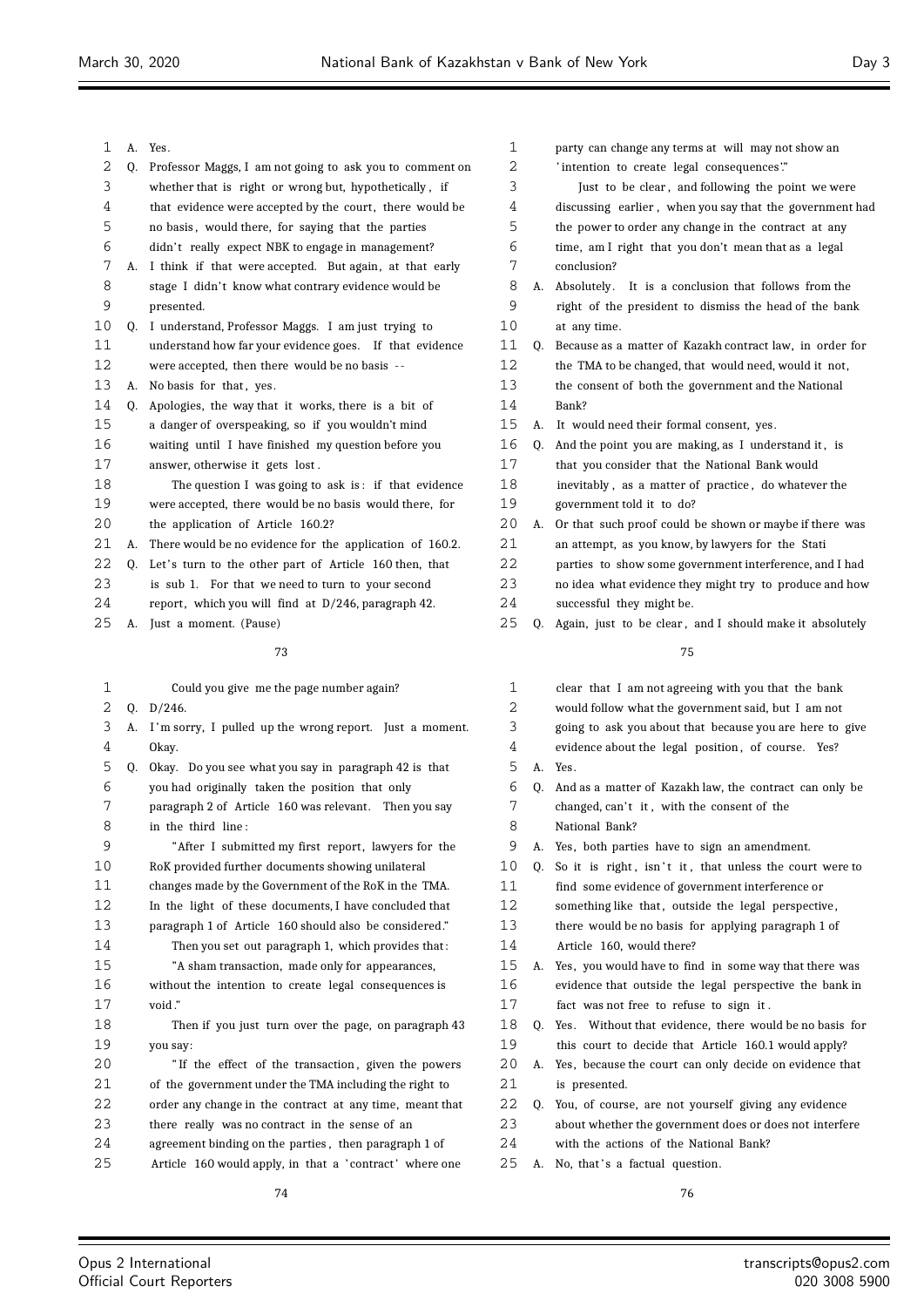| 1        | Q.       | Can we turn, please, to the Trust Management Agreement                                                    | 1        |    | the chairperson of the lower house of the parliament and                        |
|----------|----------|-----------------------------------------------------------------------------------------------------------|----------|----|---------------------------------------------------------------------------------|
| 2        |          | itself. For that we need to go back to the core bundle,                                                   | 2        |    | various other dignitaries.                                                      |
| 3        |          | tab 1.                                                                                                    | 3        | A. | Yes.                                                                            |
| 4        |          | A. Yes, I have it.                                                                                        | 4        | 0. | So the position on the rules, as she explains it, is                            |
| 5        |          | Q. If you turn it to the first page, you see there is                                                     | 5        |    | that the rules are set, aren't they, by the National                            |
| 6        |          | a heading "Rights and obligations of the bank".                                                           | 6        |    | Bank itself?                                                                    |
| 7        |          | A. Yes.                                                                                                   | 7        |    | A. Well, they weren't set in 2001. I guess it refers to                         |
| 8        | Q.       | The first clause under that heading says that the bank                                                    | 8        |    | rules to be created in 2006.                                                    |
| 9        |          | has the right to "possess, use and dispose of the fund                                                    | 9        | Q. | Yes.                                                                            |
| 10       |          | under the condition specified herein".                                                                    | 10       | А. | And we have a factual question, which I am not going to                         |
| 11       | Α.       | Yes.                                                                                                      | 11       |    | comment on, what takes into account the recommendations,                        |
| 12       | Q.       | I am going to come back to that clause, if I may. Then                                                    | 12       |    | how strong she would be testifying and be cross-examined                        |
| 13       |          | I wanted to ask you about clause 2.1.2, which says this:                                                  | 13       |    | on what "taking into account" meant.                                            |
| 14       |          | "Within the rules of conducting investment                                                                | 14       | Q. | She has already been cross-examined and the court has                           |
| 15       |          | operations, independently carry out investments of the                                                    | 15       |    | heard her evidence. I am not asking you to comment on                           |
| 16       |          | Fund, including the transfer of the part of the fund                                                      | 16       |    | it.                                                                             |
| 17       |          | under management by external managers, and herewith                                                       | 17       |    | If what she says is right and if what she says is                               |
| 18       |          | control over activities of the external rests with the                                                    | 18       |    | accepted, then the position is that the rules, the                              |
| 19       |          | bank."                                                                                                    | 19       |    | investment rules, are adopted by the National Bank                              |
| 20       | А.       | Yes.                                                                                                      | 20       |    | itself, with the president having a consultative role.                          |
| 21       | 0.       | Where that clause says in the first line that the bank                                                    | 21       | А. | That is what she said. Again, I don't know what the                             |
| 22       |          | has the right independently to carry out investments of                                                   | 22       |    | de facto situation, and I shouldn't comment on it, to                           |
| 23       |          | the Fund, that presumably means independently from the                                                    | 23       |    | what extent she takes into account what the president                           |
| 24       |          | government?                                                                                               | 24       |    | says.                                                                           |
| 25       |          | A. Yes.                                                                                                   | 25       |    | Q. Can we go back to the TMA in the core bundle.                                |
|          |          |                                                                                                           |          |    |                                                                                 |
|          |          | 77                                                                                                        |          |    | 79                                                                              |
|          |          |                                                                                                           |          |    |                                                                                 |
| 1        | Q.       | The rules of conducting investments  which are                                                            | 1        |    | Still on 2.1.2, on the first page of that. Now,                                 |
| 2        |          | referred to in clause 2.1.2, are you familiar with those                                                  | 2        |    | that provides, at the end of 2.1.2, that control over                           |
| 3        |          | rules?                                                                                                    | 3        |    | the activities of external managers rests with the bank.                        |
| 4        |          | A. Not completely, no.                                                                                    | 4        |    | So it is right, isn't it, that in this case, when                               |
| 5        | Q.       | Can I ask you, because this again was dealt with by                                                       | 5        |    | the National Bank engaged BNYM under the GCA, control                           |
| 6        |          | Ms Moldabekova, to go back into file C at page 5,                                                         | 6<br>7   |    | over the activities of BNYM rested with the National                            |
| 7        |          | paragraph 17.                                                                                             |          |    | Bank and not with the government?                                               |
| 8<br>9   |          | Just a moment. (Pause)                                                                                    | 8        |    | It was required to control the activities. It was                               |
| 10       | Q.<br>А. | Do you have that?<br>Yes.                                                                                 | 9        |    | required by the relevant provisions of the Civil Code on                        |
| 11       | Q.       |                                                                                                           | 10<br>11 |    | delegation of management activities and by the contract<br>to exercise control. |
| 12       |          | Do you see at paragraph 17 she explains that the<br>National Fund investment operator rules were approved | 12       | Q. | This contract says, doesn't it, that control over the                           |
| 13       |          | and adopted by NBK's board in 2006?                                                                       | 13       |    | activities of BNYM would have rested with the National                          |
| 14       |          | A. Yes.                                                                                                   | 14       |    | Bank?                                                                           |
| 15       |          | Q. I suggest those are the rules that are referred to in                                                  | 15       | A. | There is a question of interpreting "rest with", whether                        |
| 16       |          | the TMA, aren't they?                                                                                     | 16       |    | this means they must control. Can I look at the Russian                         |
| 17       | А.       | Yes.                                                                                                      | 17       |    | of this provision?                                                              |
| 18       | Q.       | Yes. She goes on to say that the rules set parameters                                                     | 18       | Q. | You can. You will find it, I think, in F1 at page 14.                           |
| 19       |          | for investments, permitted markets and so on, and she                                                     | 19       | А. | Just a second. I will look at the Russian. It says                              |
| 20       |          | says that the board amends the rules from time to time                                                    | 20       |    | (Russian spoken), something like it's assigned to the                           |
| 21       |          | and that the board takes into account the                                                                 | 21       |    | National Bank or it's imposed on the National Bank.                             |
| 22       |          | recommendations of the consultative advisory body known                                                   | 22       | Q. | Okay.                                                                           |
| 23       |          | as the Council on Management of the National Fund when                                                    | 23       |    | A. Yes, I think it is a bit ambiguous whether it means they                     |
| 24<br>25 |          | the rules are amended. She says the council consists of                                                   | 24       |    | have the sole right to control or whether the Russian                           |

find it, I think, in F1 at page 14. will look at the Russian. It says something like it 's assigned to the <sup>2</sup> 's imposed on the National Bank. a bit ambiguous whether it means they it to control or whether the Russian ve the obligation to control but not transcripts@opus2.com 020 3008 5900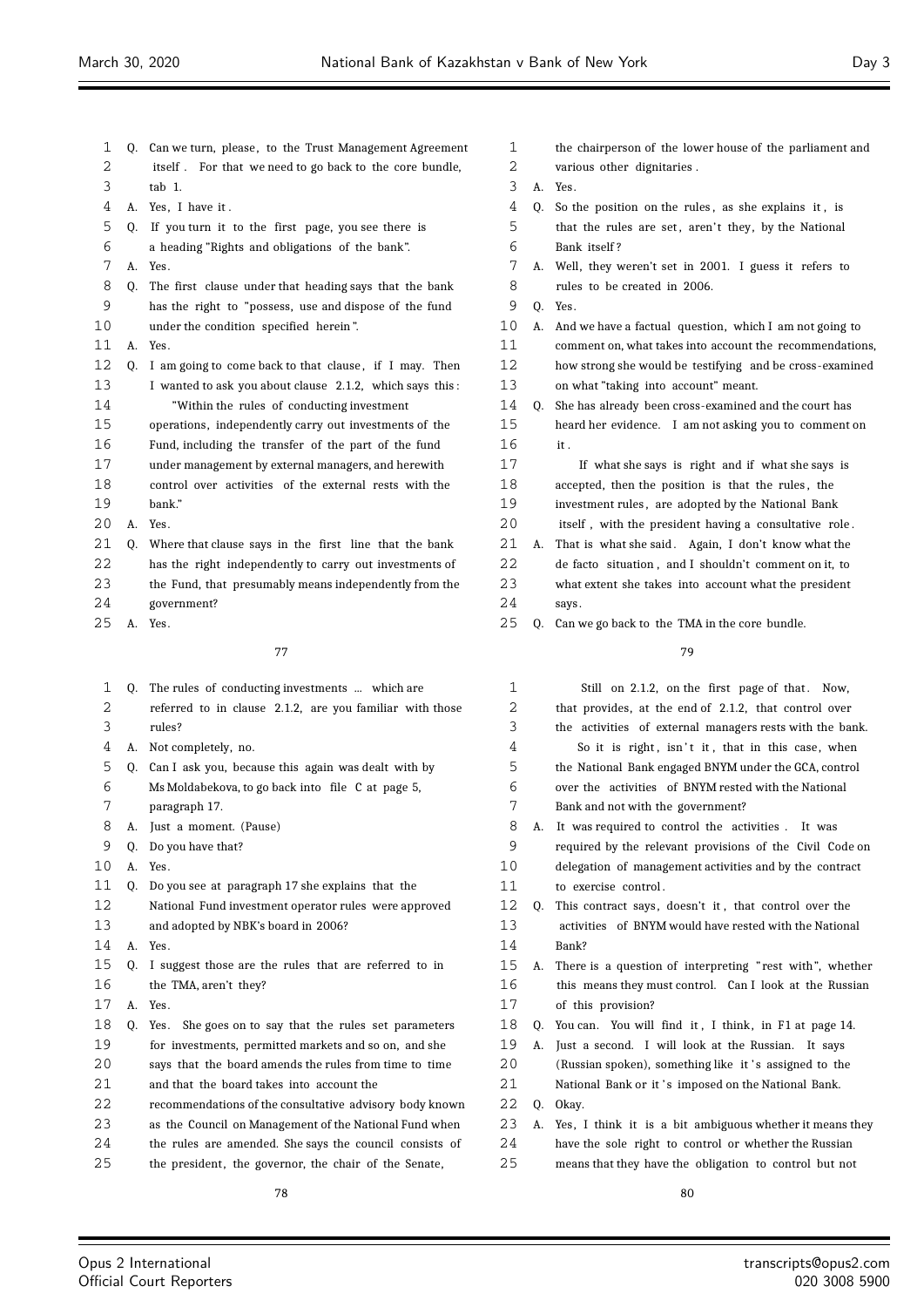| 1           |    | necessarily to the exclusion of other people.               |                |
|-------------|----|-------------------------------------------------------------|----------------|
| 2           |    | I think the English which you seem to interpret as          |                |
| 3           |    | meaning exclusive, that the Russian doesn't necessarily     |                |
| 4           |    | mean "exclusive", and that is a question of                 |                |
| 5           |    | interpretation.                                             |                |
| 6           |    | Q. Can we at least agree on this, Professor Maggs: there is |                |
| 7           |    | nothing else in the TMA which indicates that the            |                |
| 8           |    | government has any right to exercise control over the       |                |
| 9           |    | activities of external managers?                            |                |
| 10          | А. | Yes, that is true.                                          | 1              |
| 11          | 0. | If you look -- and we can see that, because if you look     | 1              |
| 12          |    | at 2.2.2; do you see that?                                  | $\mathbf 1$    |
| 13          | А. | Yes.                                                        | $\mathbf{1}$   |
| 14          | O. | The bank has the obligation to inform the government of     | $\mathbf 1$    |
| 15          |    | choosing each external manager and the custodian.           | $\mathbf 1$    |
| 16          | А. | Yes.                                                        | 1              |
| 17          | O. | So the government has a right to be told who it is.         | 1              |
| 18          | А. | Yes.                                                        | 1              |
| 19          | Q. | But there is nothing in the agreement that says the         | 1              |
| 20          |    | government has any right to either approve the choice or    | 2              |
| 21          |    | to control the activity of the manager.                     | 2              |
| 22          | А. | No.                                                         | $\overline{c}$ |
| 23          | Q. | Right. So can we now go back to 2.1.1 on this same          | $\overline{c}$ |
| 24          |    | page.                                                       | 2              |
| 25          |    | A. Yes.                                                     | 2              |
|             |    | 81                                                          |                |
| $\mathbf 1$ | O. | That provides that the bank has the right to possess,       |                |
| 2           |    | use, and dispose of the fund under the conditions           |                |

| 3  |    | specified herein, and that expression "possess, use and |
|----|----|---------------------------------------------------------|
| 4  |    | dispose", that reflects, doesn't it, the right that     |
| 5  |    | a trust manager has, under the general law, in relation |
| 6  |    | to assets under trust management?                       |
| 7  | A. | Yes.                                                    |
| 8  | 0. | That expression "possess, use and dispose" appears in   |
| 9  |    | the general law as well.                                |
| 10 | А. | Yes. And the general law, it also allows basic          |
| 11 |    | conditions on those, right.                             |
| 12 | 0. | Now, can I ask you about one of your comments on        |
| 13 |    | Professor Suleimenov's report. If in the D file you go  |
| 14 |    | to page $72 -$                                          |
| 15 | А. | Okay, just a moment.                                    |
| 16 | 0. | Page 72 at D1. Do you see paragraph 52(1) of            |
| 17 |    | Professor Suleimenov's report?                          |
| 18 | A. | Okay. Which tab am I in in D1?                          |
| 19 | 0. | I am sorry, I am looking at the English, but tab 2 is   |
| 20 |    | the English.                                            |
| 21 | А. | Tab 2 of Professor Suleimenov's report.                 |
| 22 | 0. | Tab 2 of file D.                                        |
| 23 | A. | Yes.                                                    |
| 24 | 0. | Paragraph 52.                                           |
| 25 | А. | Page $D/72$ , yes.                                      |
|    |    | 82                                                      |

| 1  |    | O. Yes. He says this:                                   |
|----|----|---------------------------------------------------------|
| 2  |    | "As I explain above, trust management confers upon      |
| 3  |    | the trust manager the right to possess, use and dispose |
| 4  |    | of the relevant property. The trust manager's rights    |
| 5  |    | operate to the exclusion of the founder who while the   |
| 6  |    | trust management lasts has no right to possess, use or  |
| 7  |    | dispose of the entrusted assets (except in the way, if  |
| 8  |    | any, provided for in the agreement )."                  |
| 9  |    | Then your comment on that we find in the joint          |
| 10 |    | statement at page 182 of the same file.                 |
| 11 | A. | Yes.                                                    |
| 12 | 0. | At paragraph 7.2.                                       |
| 13 |    | There you say in response to that paragraph that you    |
| 14 |    | disagree with the provisions of paragraph $52(1)$ :     |
| 15 |    | "Paragraph 52(1) fails to state that the founder of     |
| 16 |    | entrusted management at all times has ownership of the  |
| 17 |    | property subject to entrusted management, including all |
| 18 |    | types of property as described in Article 115."         |
| 19 |    | Then you say this:                                      |
| 20 |    | "Paragraph 52(1) ignores the provisions of the TMA,     |
| 21 |    | whereby the Republic of Kazakhstan retains important    |
| 22 |    | rights of disposition of property under entrusted       |
| 23 |    | management and the rights to terminate entrusted        |
| 24 |    | management at any time."                                |
| 25 |    | What I wanted to do, Professor Maggs, just focusing     |
|    |    | 83                                                      |

| $\mathbf{1}$ |    | on that statement that the Republic of Kazakhstan        |
|--------------|----|----------------------------------------------------------|
| 2            |    | retains important rights of disposition of the property, |
| 3            |    | if we can go back to the TMA in the core bundle, could   |
| 4            |    | you identify which provisions of the agreement you were  |
| 5            |    | referring to when you say that the Republic of           |
| 6            |    | Kazakhstan retains important rights of disposition of    |
| 7            |    | the property?                                            |
| 8            | A. | Okay. 2.2.5.                                             |
| 9            | 0. | Right.                                                   |
| 10           | А. | Requires conducting money transfers.                     |
| 11           | 0. | Right.                                                   |
| 12           | А. | Which means that it has to take property that is under   |
| 13           |    | entrusted management and either transfer money or sell   |
| 14           |    | stock or bonds to raise money and transfer it. In        |
| 15           |    | addition, the president can always cancel the agreement  |
| 16           |    | at any time.                                             |
| 17           |    | So the value of the property, or in the case of the      |
| 18           |    | cancellation of the agreement the property itself, is    |
| 19           |    | going to go to the government, as the government         |
| 20           |    | directs.                                                 |
| 21           |    | Q. We will come to cancellation and termination in       |
| 22           |    | a moment. I am just focusing for a moment on your        |
| 23           |    | statements that the contract terms give the Republic of  |
| 24           |    | Kazakhstan important rights of disposition over the      |

25 property. As I understand it, the provision you say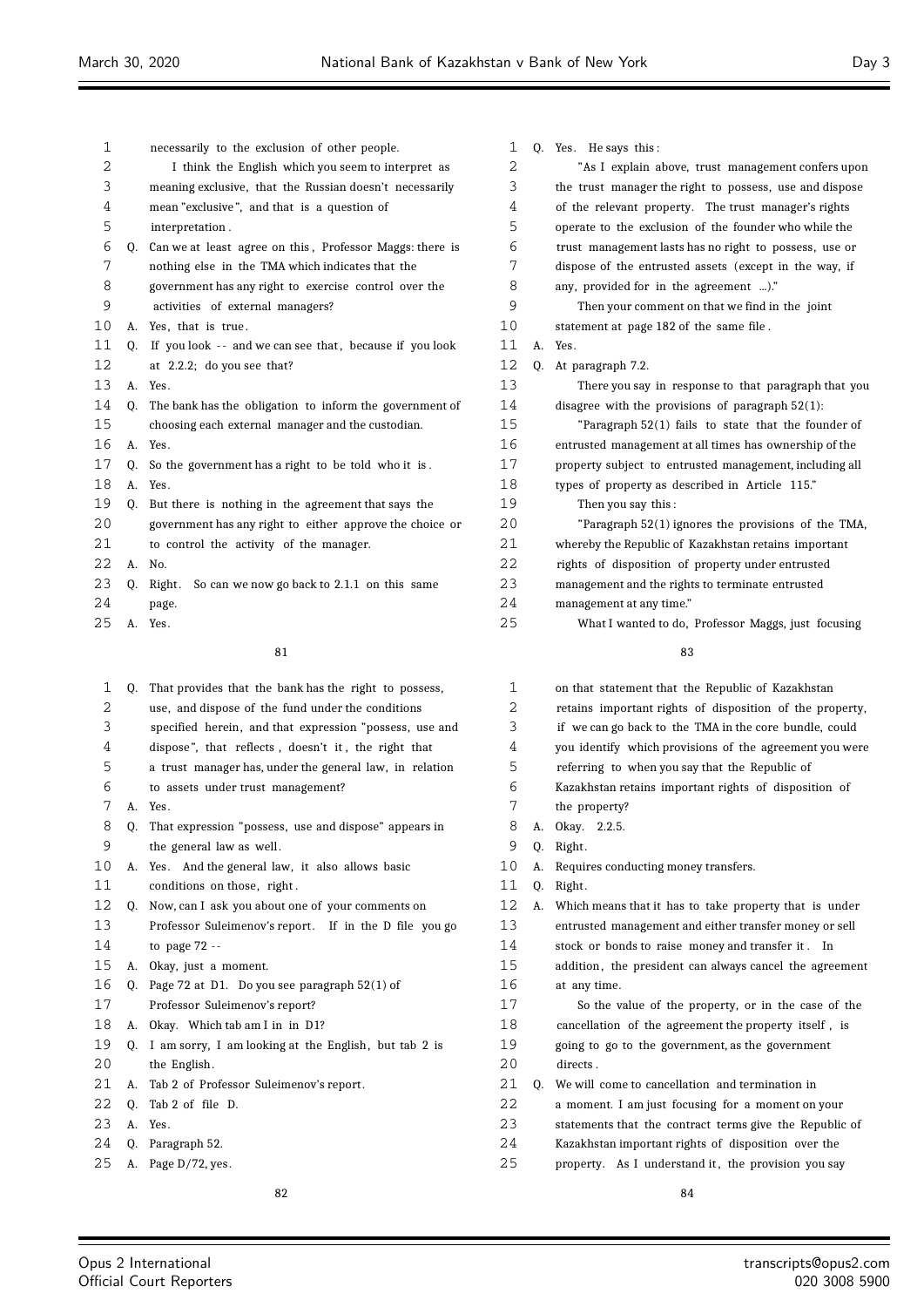| 1        |    | that does that is 2.2.5.                                                                                        | 1       |    | determination. What the government decided to sell upon                                                      |
|----------|----|-----------------------------------------------------------------------------------------------------------------|---------|----|--------------------------------------------------------------------------------------------------------------|
| 2        | А. | Yes.                                                                                                            | 2       |    | termination would be completely up to the government,                                                        |
| 3        | 0. | Now 2.2.5 simply says that the National Bank has, in                                                            | 3       |    | because it would hold all the rights.                                                                        |
| 4        |    | certain circumstances, an obligation to conduct or make                                                         | 4       | Q. | I just want to ask you, Professor Maggs, about your                                                          |
| 5        |    | a transfer of money back into the Republic budget. And                                                          | 5       |    | opinion that the President of Kazakhstan could terminate                                                     |
| 6        |    | Ms Moldabekova told us when she gave evidence that that                                                         | 6       |    | this agreement at any time. If I could just ask you to                                                       |
| 7        |    | would be done by selling assets and making a local                                                              | 7       |    | look on the third page of the agreement, there are two                                                       |
| 8        |    | currency payment.                                                                                               | 8       |    | clauses dealing with termination, 7.3, and 7.4; do you                                                       |
| 9        |    | A. Yes.                                                                                                         | 9       |    | see that?                                                                                                    |
| 10       | 0. | Does that sound right?                                                                                          | 10      | A. | Yes.                                                                                                         |
| 11       | А. | That sounds right.                                                                                              | 11      | 0. | Clause 7.3 provides that the agreement runs for                                                              |
| 12       |    | Q. So I suggest to you 2.2.5 is not giving the government                                                       | 12      |    | 20 years. Then if in the event of one month before                                                           |
| 13       |    | any rights of disposition over the property in the Fund.                                                        | 13      |    | expiration neither of the parties notifies the other of                                                      |
| 14       |    | All it is doing is saying that in certain circumstances                                                         | 14      |    | its intention to terminate the agreement, it is extended                                                     |
| 15       |    | the government can withdraw money out of the Fund and                                                           | 15      |    | for another term. Do you see that?                                                                           |
| 16       |    | back into the budget.                                                                                           | 16      |    | A. Yes.                                                                                                      |
| 17       |    | A. As much as it needs under those criteria.                                                                    | 17      | 0. | Then you see in paragraph 7.4, if the  (break in                                                             |
| 18       | 0. | It doesn't have, under this contract, any                                                                       | 18      |    | audio transmission)  may be terminated only on the                                                           |
| 19       |    | specific rights of disposition had over the                                                                     | 19      |    | basis of a decision of the president of the                                                                  |
| 20       |    | National Fund assets --                                                                                         | 20      |    | Republic of Kazakhstan.                                                                                      |
| 21       | A. | That is going to force disposition of assets. It may                                                            | 21      |    | A. Yes.                                                                                                      |
| 22       |    | not force disposition of these particular assets, but                                                           | 22      |    | Q. I think you understand, Professor, that the                                                               |
| 23       |    | some assets will have to be liquidated in order to do                                                           | 23      |    | interpretation of this agreement is ultimately a matter                                                      |
| 24       |    | this.                                                                                                           | 24      |    | for this court and not for the experts.                                                                      |
| 25       | 0. | Just to be clear, when you say the government has                                                               | 25      | А. | Yes.                                                                                                         |
|          |    | 85                                                                                                              |         |    | 87                                                                                                           |
| 1        |    | important rights of disposition, what you mean is that                                                          | 1       |    |                                                                                                              |
|          |    |                                                                                                                 |         | 0. |                                                                                                              |
| 2        |    |                                                                                                                 | 2       |    | But just to be clear, do I understand that you read that                                                     |
| 3        |    | if a payment out of the Fund has to be made, that may                                                           | 3       |    | clause as giving the president the right to terminate                                                        |
| 4        |    | result in assets being sold.<br>A. Yes.                                                                         | 4       |    | the agreement at any time?                                                                                   |
| 5        | Q. |                                                                                                                 | 5       |    | A. That was the way I read it. As I recall,                                                                  |
| 6        | А. | That is what you meant in the joint statement?<br>Yes.                                                          | 6       |    | Professor Didenko at some point read it the same way and<br>said he thought that was an unlawful clause. But |
| 7        | Q. |                                                                                                                 | 7       |    |                                                                                                              |
|          |    | Now, the other point you made in the joint statement and                                                        | 8       |    | leaving that aside, that is the way I read it but it is                                                      |
| 8        |    | the point, Professor Maggs, you just made to me now, is                                                         |         | Q. | ultimately for his Lordship to decide.                                                                       |
| 9        |    | that you say that the president could end the trust                                                             | 9<br>10 |    | It is. Because it is fair to say, isn't it, that it<br>doesn't say in terms, does it, that the president can |
| 10<br>11 | A. | arrangement.<br>Yes.                                                                                            | 11      |    | terminate it at any time? It says that it can only be                                                        |
| 12       | Q. | And if it were ended, then obviously all the assets                                                             | 12      |    | terminated on the decision of the president.                                                                 |
| 13       |    | would have to be sold. I just wanted to ask you --                                                              | 13      |    | A. Well, under the rules of interpretation we have to                                                        |
| 14       | А. | No, they would not have to be sold. All the assets                                                              | 14      |    | interpret that in the context of the whole agreement.                                                        |
| 15       |    | remained at all times the property of the Republic. If                                                          | 15      |    | And again, that's not my job.                                                                                |
| 16       |    | it were ended, they would still be the property of the                                                          | 16      | Q. | Can I just then ask you this. I think you mentioned                                                          |
| 17       |    | Republic.                                                                                                       | 17      |    | Professor Didenko.                                                                                           |
| 18       |    |                                                                                                                 | 18      |    | A. Yes.                                                                                                      |
| 19       |    | Q. As I understand it, you are saying the reason that the<br>government retains a right of disposition over the | 19      | Q. | That he had suggested that if this clause means that the                                                     |
| 20       |    | assets is because the president could terminate this                                                            | 20      |    | president could terminate at any time, then the clause                                                       |
| 21       |    | arrangement.                                                                                                    | 21      |    | might well be unlawful.                                                                                      |
| 22       |    | A. As soon as it terminated it, it could keep the assets or                                                     | 22      |    | A. Yes.                                                                                                      |
| 23       |    | sell them in any combination it wished.                                                                         | 23      |    | Q. And it would perhaps be surprising if the government and                                                  |
| 24       | Q. | I just want to ask you about the termination.                                                                   | 24      |    | the National Bank had anything to do with a contract                                                         |

25 A. It didn't have to be sold with connection with the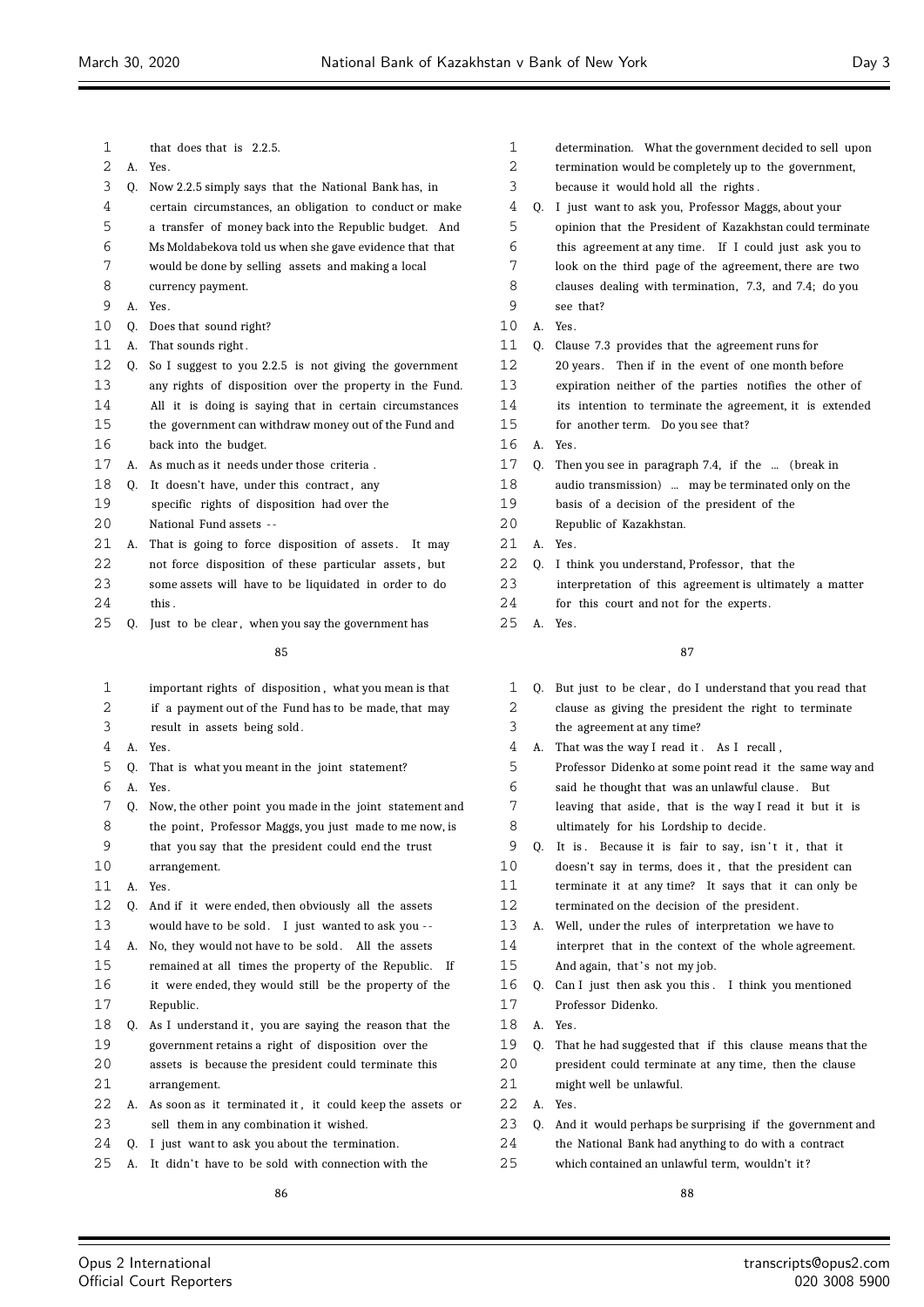| 1  | А. | That would be surprising.                                  | 1  |    | to the       |
|----|----|------------------------------------------------------------|----|----|--------------|
| 2  | 0. | So if your interpretation of this clause is right,<br>Yes. | 2  | А. | They         |
| 3  |    | then it has a somewhat surprising result, doesn't it?      | 3  |    | admir        |
| 4  | А. | That is surprising and it also, I believe, would be an     | 4  |    | the N        |
| 5  |    | abuse of right for the government to defend itself         | 5  |    | of the       |
| 6  |    | against a creditor by saying: we signed an invalid         | 6  |    | a ban        |
| 7  |    | clause.                                                    | 7  |    | <b>Natio</b> |
| 8  | Q. | Right. If the clause means, if the clause means that       | 8  |    | would        |
| 9  |    | either party can terminate up to 20 years but only if      | 9  |    | the R        |
| 10 |    | the president also agrees, then there wouldn't be any      | 10 |    | mana         |
| 11 |    | problem about lawfulness, would there?                     | 11 | Q. | Profe:       |
| 12 | А. | In that case the president would not have a right to       | 12 |    | the r        |
| 13 |    | terminate at any time; it would just be a discussion of    | 13 | А. | That         |
| 14 |    | the termination procedures.                                | 14 |    | the c        |
| 15 | Q. | Right. Now can we go back again to clause 2.1.1 on the     | 15 |    | dispo        |
| 16 |    | first page of the TMA where, again, that clause that       | 16 |    | of the       |
| 17 |    | says that the bank has a right to possess, use and         | 17 |    | entru        |
| 18 |    | dispose of the Fund. Now, I think you know,                | 18 | Q. | Profe:       |
| 19 |    | Professor Maggs, that the present case that we are         | 19 |    | they :       |
| 20 |    | concerned with at the moment is concerned principally      | 20 |    | that 1       |
| 21 |    | with certain bank accounts that were held at BNYM.         | 21 |    | right        |
| 22 | А. | Yes.                                                       | 22 | А. | Under        |
| 23 | Q. | The right to possess, use and dispose of a bank account    | 23 |    | for th       |
| 24 |    | would include, wouldn't it, a right to give payment        | 24 |    | the N        |
| 25 |    | instructions to the bank?                                  | 25 |    | an ac        |
|    |    | 89                                                         |    |    |              |
| 1  | А. | Yes.                                                       | 1  |    | of the       |
| 2  | Q. | And it would include the right to draw funds out of the    | 2  |    | the n        |
| 3  |    | account?                                                   | 3  | Q. | And f        |
| 4  | А. | Yes.                                                       | 4  |    | force        |
| 5  | Q. | And it would include the right to open and close the       | 5  |    | posse        |
| 6  |    | account.                                                   | 6  | А. | Under        |
| 7  | А. | Yes.                                                       | 7  |    | autho        |
| 8  | Q. | So while this trust management agreement is in force, it   | 8  |    | so; a        |
| 9  |    | is the National Bank that has the right to give            | 9  |    | given        |
| 10 |    | instructions on the bank accounts held at BNYM.            | 10 |    | with 1       |
| 11 | А. | That is a question of interpreting the GCA, and I am not   | 11 |    | Kazak        |
| 12 |    | an expert in English law.                                  | 12 | 0. | So in        |
| 13 | 0. | I'm only asking you to look at matters from the            | 13 |    | this a       |
| 14 |    | perspective of this agreement. I think you just agreed     | 14 |    | right        |
| 15 |    | with me that the right to possess, use and dispose of      | 15 |    | and tl       |
| 16 |    | a bank account would include a right to give payment       | 16 |    | use a        |
| 17 |    | instructions on it, and the point I am making is that --   | 17 | А. | $\ln a$      |
| 18 | А. | Under Kazakh law, if this was an account in a private      | 18 | Q. | In re        |
| 19 |    | bank in Kazakhstan the owner of the account could give     | 19 | A. | Well,        |
| 20 |    | instructions or a payment order for money transferred.     | 20 |    | count        |
| 21 |    | The effect of the GCA is something I can't comment on.     | 21 |    | contr        |
| 22 | Q. | Leave the GCA aside. You agreed with me that the right     | 22 | Q. | But y        |
| 23 |    | to possess, use and dispose of the bank account would      | 23 |    | a Kaz        |
| 24 |    | include the right to give instructions on the bank         | 24 |    | dispo        |
| 25 |    | account, and those rights, under this agreement, belong    | 25 |    | bank         |

| 1  |    | to the National Bank, don't they?                        |
|----|----|----------------------------------------------------------|
| 2  | А. | They didn't belong to the National Bank; they were       |
| 3  |    | administered by the National. They were exercised by     |
| 4  |    | the National Bank in its capacity to exercise the rights |
| 5  |    | of the Republic of Kazakhstan. When -- if it opened      |
| 6  |    | a bank account in a private bank in Kazakhstan for the   |
| 7  |    | National Fund, for some money from the National Fund, it |
| 8  |    | would be exercising these rights, which are rights of    |
| 9  |    | the Republic that are exercised by the entrusted         |
| 10 |    | manager.                                                 |
| 11 | Q. | Professor Maggs, this agreement says that the bank has   |
| 12 |    | the right to possess, use and dispose of the Fund?       |
| 13 | А. | That is true, because those powers are given to it by    |
| 14 |    | the contract of entrusted management; but it is not      |
| 15 |    | disposing of its own funds, it is disposing of the funds |
| 16 |    | of the entrusted manager -- of the founder of the        |
| 17 |    | entrusted manager.                                       |
| 18 | Q. | Professor Maggs, I am not asking you about whose funds   |
| 19 |    | they are, I am just asking a simpler question, which is: |
| 20 |    | that under this agreement the National Bank is given the |
| 21 |    | right to possess, use and dispose of the Fund.           |
| 22 | А. | Under this agreement, in accordance with the agreement,  |
| 23 |    | for the purposes of this agreement, under this agreement |
| 24 |    | the National Bank, under the law of Kazakhstan, can open |
| 25 |    | an account in a private bank in Kazakhstan and put some  |
|    |    | 91                                                       |
|    |    |                                                          |
| 1  |    | of the money it was administering in it, and exercise    |
| 2  |    | the normal powers of the holder of the bank account.     |
| 3  | 0. | And for as long as the trust management agreement is in  |
| 4  |    | force, the government does not have the right to         |
| 5  |    | possess, use and dispose of the bank account.            |
| 6  | А. | Under the law of Kazakhstan, only the party legally      |
| 7  |    | authorised to -- only a party legally authorised to do   |
| 8  |    | so; and to the extent the exercise of these powers was   |
| 9  |    | given to the bank, only it could exercise those rights   |
| 10 |    | with respect to an account at a private bank in          |
| 11 |    | Kazakhstan.                                              |
| 12 | Q. | So in relation to a private bank account, for as long as |
| 13 |    | this agreement is in force the National Bank has the     |
| 14 |    | right to possess, use and dispose of the bank account,   |
| 15 |    | and the government does not have the right to possess    |
| 16 |    | use and dispose of the bank account.                     |

- private bank in Kazakhstan.
- lation to any bank account.
- I can't comment on bank accounts in other
- tries, because every country has a different
- act law, banking law, agency law.
- ou would agree that if you were dealing with
- zakh bank account, the right to possess, use and
- ase of the bank account would be the right of the
- and not the right of the government for as long as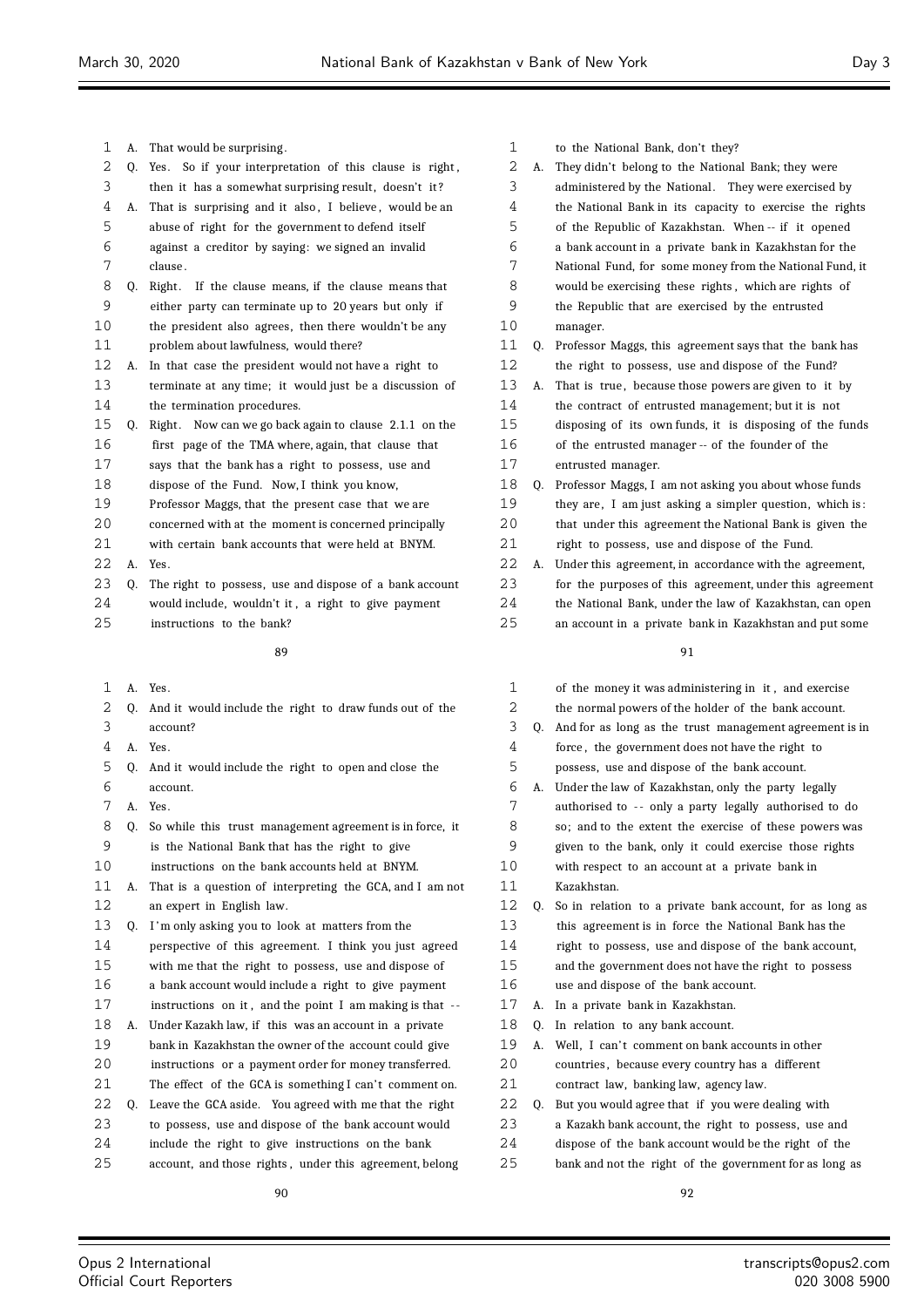| 1        |    | its agreement was in force.                                 |
|----------|----|-------------------------------------------------------------|
| 2        | А. | As long as it's in force, yes.                              |
| 3        |    | MR JUSTICE TEARE: Could I just ask, is there an applicable  |
| 4        |    | law clause in the TMA, Mr Quest?                            |
| 5        |    | MR QUEST: There is, my Lord. You will find it at --         |
| 6        |    | I thought there was. I don't think there is any dispute     |
| 7        |    | it is governed by the law of Kazakhstan.                    |
| 8        |    | MR JUSTICE TEARE: I had also thought there was an           |
| 9        |    | applicable law clause, no doubt I have been told, but       |
| 10       |    | I haven't been able to find it.                             |
| 11       |    | MR QUEST: No.                                               |
| 12       |    | MR JUSTICE TEARE: But it is common ground, is it, that the  |
| 13       |    | applicable law is Kazakh law.                               |
| 14       |    | MR QUEST: It is 6.1, my Lord. In case of disagreement the   |
| 15       |    | parties are obliged to take all necessary steps to          |
| 16       |    | resolve them in accordance with the legislation of the      |
| 17       |    | Republic of Kazakhstan.                                     |
| 18       |    | MR JUSTICE TEARE: Right. So the true construction of this   |
| 19       |    | agreement is, what, a matter of Kazakh law?                 |
| 20       |    | MR QUEST: To the extent that there are any special rules of |
| 21       |    | interpretation then one looks to Kazakh law for them.       |
| 22       |    | If the only question --                                     |
| 23       |    | MR JUSTICE TEARE: I haven't been given any special rules,   |
| 24       |    | have I?                                                     |
| 25       |    | MR QUEST: No, you haven't been given any, and therefore     |
|          |    |                                                             |
|          |    | 93                                                          |
|          |    |                                                             |
| 1        |    | what the words mean is simply a question for                |
| 2        |    | your Lordship.                                              |
| 3        |    | MR JUSTICE TEARE: Right, I see. Thank you.                  |
| 4        |    | MR QUEST: The conclusion that while the agreement continues |
| 5        |    | the government does not have the right to possess, use      |
| 6        |    | and dispose of bank accounts, is also consistent,           |
| 7        |    | Professor Maggs, with the general law on trust              |
| 8        |    | management, isn't it?                                       |
| 9        | А. | That's it. Trust management, the founder can delegate       |
| 10       |    | these rights or delegate them with express limitations      |
| 11       |    |                                                             |
| 12       | Q. | Right                                                       |
| 13       | А. | -- on the terms of the contract and their                   |
| 14       |    | interpretation.                                             |
| 15       | Q. | I had in mind, Professor Maggs, if you go to D/139 in       |
| 16       |    | your report, do you see you have set out Article 886 of     |
| 17       |    | the chapter on Entrusted Management of Property?            |
| 18       | А. | Just a moment. (Pause) Yes.<br>Yes.                         |
| 19       | Q. | I am sorry, I have a wrong reference. Would you just        |
| 20       |    | give me one moment. (Pause)                                 |
| 21       |    | I will find the reference in a moment. But perhaps          |
| 22       |    | you can agree this it is right, isn't it, that whilst       |
| 23       |    | a TMA is in effect the founder of the trust has no right    |
|          |    | to take any action in respect of the property?              |
| 24<br>25 | А. | Except those he has reserved in the agreement.              |

| 1           | Q. | Exactly so. So unless he has reserved some right of      |
|-------------|----|----------------------------------------------------------|
| 2           |    | disposition in the agreement, the founder has no rights  |
| $\mathsf 3$ |    | or can't exercise any rights or take any action in       |
| 4           |    | relation to the property?                                |
| 5           | А. | Yes.                                                     |
| 6           | Q. | So in relation to bank accounts it is right to say,      |
| 7           |    | isn't it, that whilst this agreement is continuing the   |
| 8           |    | Republic of Kazakhstan does not have any relevant rights |
| 9           |    | in the bank accounts at all?                             |
| 10          | А. | It is the owner of all the rights in the bank account,   |
| 11          |    | but it has given up management rights to the National    |
| 12          |    | Bank of Kazakhstan.                                      |
| 13          | Q. | It is not the owner--                                    |
| 14          | A. | The owner of bank accounts remain the property of the    |
| 15          |    | Republic of Kazakhstan at all times. It has authorised   |
| 16          |    | the National Bank to deal with these accounts and        |
| 17          |    | exercise these rights.                                   |
| 18          | Q. | If it is an owner it is an owner who can't exercise any  |
| 19          |    | right of possession, any right of use, or any right of   |
| 20          |    | disposal over the asset?                                 |
| 21          | А. | Well, that is quite common when an owner gives over      |
| 22          |    | management of his property to an exclusive agent, to     |
| 23          |    | give up all the rights to the agent, because often the   |
| 24          |    | agent knows how to do it better than the owner.          |
| 25          |    | I don't see the relationship of hiring someone to        |
|             |    | 95                                                       |
| 1           |    | manage your property to the question of ownership;       |
| 2           |    | a good manager may want a lot of management powers,      |
| 3           |    | particularly if they are rewarded on the results of the  |
| 4           |    | management.                                              |
| 5           | Q. | But it is not just management. In this arrangement, in   |
| 6           |    | relation to bank accounts, the RoK have given up all     |
| 7           |    | rights, including the rights of disposition in relation  |
| 8           |    | to those assets; it has not retained any rights at all,  |
| 9           |    | has it?                                                  |
| 10          | А. | Well, it has given the National Bank the right to        |
| 11          |    | exercise these rights with respect to bank accounts that |
| 12          |    | are its property. It has not given up the rights; it     |
| 13          |    | has said that the National Bank may exercise these       |
| 14          |    | rights.                                                  |

- Q. But the RoK, as matters stand, cannot exercise any right or take any action in relation to bank accounts in the name of the National Bank of Kazakhstan that are part of the National Fund?
- A. That is because it might be in violation of the contract
- 20 if it did it. It's not that it is not the -- the rights
- to its property, it has contracted to give certain
- rights under Kazakh law to the National Bank.
- Q. But to be clear , under Kazakh law the RoK would have no right to go to Bank of New York Mellon and take money out of the accounts?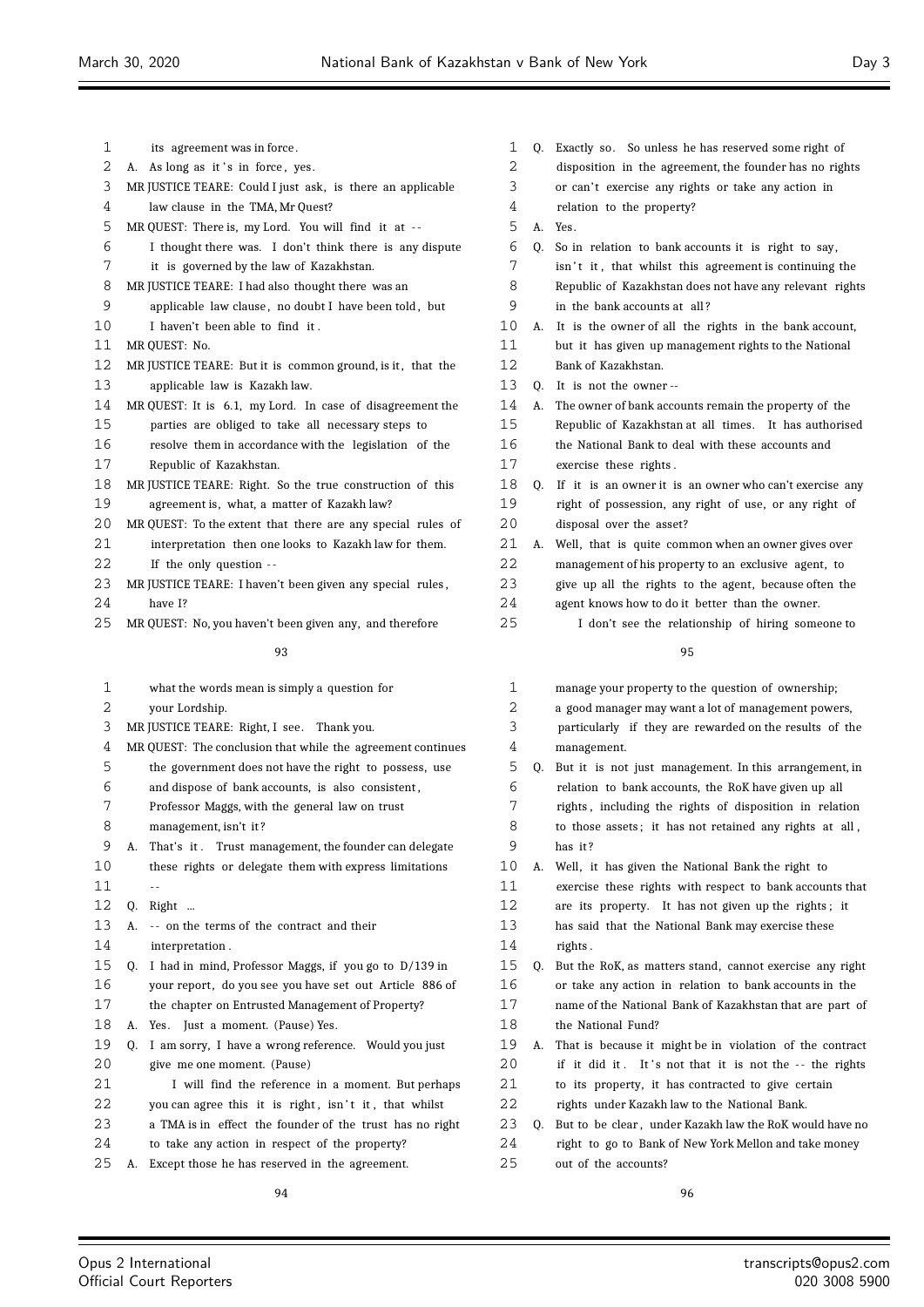| 1            | A. Well, if the Bank of New York Mellon founded             | 1        | MR JUSTICE TEARE: Of course.                         |
|--------------|-------------------------------------------------------------|----------|------------------------------------------------------|
| 2            | a subsidiary as a Kazakh licensed bank, in that case it     | 2        | MR QUEST: Thanks.                                    |
| 3            | would have no right to take the money out of the Kazakh     | 3        | Just to finish this po                               |
| 4            | licensed bank, BNYM Almaty, or whatever it would be         | 4        | have D2?                                             |
| 5            | called, or any other private bank. Under Kazakh law on      | 5        | A. What was the volume?                              |
| 6            | banking it would have no right because those rights had     | 6        | Q. D2 at page 455.                                   |
| 7            | been assigned to the entrusted manager.                     | 7        | A. What tab is that?                                 |
| 8            | The day the agreement terminates those rights which         | 8        | Q. Tab 27. Do you have that?                         |
| $\mathsf 9$  | were always the property of the Republic could be           | 9        | A. Yes, just a minute. What                          |
| 10           | exercised by the Republic. It has temporarily given up      | 10       | Q. Page 455. You should have                         |
| 11           | those rights; temporarily given up how it exercised         | 11       | Code.                                                |
| 12           | those rights.                                               | 12       | A. Yes.                                              |
| 13           | Q. Let's try and make this a little bit simpler. Would you  | 13       | Q. Yes. You see the title is                         |
| 14           | agree with this: you are not suggesting, are you, that      | 14       | of the right to own".                                |
| 15           | for as long as the trust management agreement continues     | 15       | A. Yes.                                              |
| 16           | the Republic of Kazakhstan has any right in Kazakh law      | 16       | Q. You will see in paragraph                         |
| 17           | against Bank of New York Mellon in relation to these        | 17       | translation:                                         |
| 18           | bank accounts?                                              | 18       | "The owner shall have                                |
| 19           | A. Again, that contract is an English law contract.         | 19       | dispose of his assets."                              |
| 20           | I can't comment on it.                                      | 20       | Do you see that?                                     |
| 21           | Q. I am not asking you to comment on --                     | 21       | A. Yes.                                              |
| 22           | A. If the bank had opened a Kazakh subsidiary that was say  | 22       | Q. Those were the rights that                        |
| 23           | a joint stock company in Kazakhstan, and they had signed    | 23       | National Bank of Kazakhsta                           |
| 24           | a contract of bank account with the entrusted manager as    | 24       | Agreement?                                           |
| 25           | entrusted manager, then the only person who could           | 25       | Those rights of the owner<br>А.                      |
|              | 97                                                          |          | 99                                                   |
| $\mathbf{1}$ | exercise those rights -- the rights would still be the      | 1        | National Bank of Kazakhsta                           |
| 2            | property of the Republic -- but the only person who         | 2        | those rights, which remain                           |
| 3            | could exercise it would be the NBK during the duration      | 3        | but they are exercised by                            |
| 4            | of the entrusted management agreement.                      | 4        | Q. They could be exercised by                        |
| 5            | Q. So it is no part of your opinion, is it,                 | 5        | could not be exercised by                            |
| 6            | Professor Maggs, that in this case the                      | 6        | A. Except to the extent other                        |
| 7            | Republic of Kazakhstan has some right in Kazakh law         | 7        | MR QUEST: Thank you, my Lord                         |
| 8            | against Bank of New York Mellon?                            | 8        | moment for a short break.                            |
| $\mathsf 9$  | A. Kazakh law includes a set of conflicts rules, one of     | 9        | MR JUSTICE TEARE: Thank you                          |
| 10           | which says if you have a choice of law clause for           | 10       | minutes.                                             |
| 11           | foreign law then that shall be applied. But I don't         | 11       | A. Thank you.                                        |
| 12           | know how this court is going to deal with that rule.        | 12       | $(3.39 \text{ pm})$                                  |
| 13           | But I am not going to comment on English law, because       | 13       | (Short)                                              |
| 14           | I can't.                                                    | 14       |                                                      |
| 15           | Q. No, I am not asking you to comment on English law. But   | 15       | $(3.44 \text{ pm})$<br>MR JUSTICE TEARE: If we are a |
| 16           |                                                             | 16       |                                                      |
| 17           | just to be clear, it is no part of your opinion that the    | 17       | MR QUEST: Very good.                                 |
|              | Republic of Kazakhstan has some right in Kazakh law         |          | Can we turn next to th                               |
| 18           | against the Bank of New York Mellon?                        | 18       | and can I ask you, please,                           |
| 19           | A. I didn't discuss that issue.                             | 19       | paragraph 54 of your repor                           |
| 20           | Q. No. Just before we leave --                              | 20       | Here at paragraph 54 y                               |
| 21<br>22     | MR JUSTICE TEARE: Mr Quest, on the question of time if we   | 21<br>22 | the Civil Code, which prov                           |
|              | are going to have a break would this be a convenient        | 23       | "The levy of execution                               |
| 23           | moment?                                                     |          | on property transferred by                           |
| 24           | MR QUEST: Could you just give me two more minutes, my Lord, | 24       | is not allowed, with the e                           |

and then it would be a natural break?

- $\mathop{\mathrm{oint}}$ , Professor Maggs, do you
- page?
- Article 188 of the Civil
- "The definition and content
- 2 the code provides in
	- the rights to possess, use and
- were transferred to the an under the Trust Management
- were not transferred. The

| 1  | National Bank of Kazakhstan was empowered to exercise          |
|----|----------------------------------------------------------------|
| 2  | those rights, which remained the rights of the owner,          |
| 3  | but they are exercised by the entrusted manager.               |
| 4  | They could be exercised by the entrusted manager and<br>0.     |
| 5  | could not be exercised by the government?                      |
| 6  | Except to the extent otherwise provided in the contract.<br>A. |
| 7  | MR QUEST: Thank you, my Lord, that would be a convenient       |
| 8  | moment for a short break.                                      |
| 9  | MR JUSTICE TEARE: Thank you. Then we will break for five       |
| 10 | minutes.                                                       |
| 11 | A. Thank you.                                                  |
| 12 | $(3.39 \text{ pm})$                                            |
| 13 | (Short break)                                                  |
| 14 | $(3.44 \text{ pm})$                                            |
| 15 | MR JUSTICE TEARE: If we are all back we can start.             |
| 16 | MR QUEST: Very good.                                           |
| 17 | Can we turn next to the question of abuse of rights            |
| 18 | and can I ask you, please, to turn to page 120 in D1,          |
| 19 | paragraph 54 of your report.                                   |
| 20 | Here at paragraph 54 you have set out Article 885 in           |
| 21 | the Civil Code, which provides that:                           |
| 22 | "The levy of execution from the debts of a founder"            |
| 23 | on property transferred by him into trust administration       |
| 24 | is not allowed, with the exception of the cases provided       |
| 25 | by Article 1081 or in case of bankruptcy."                     |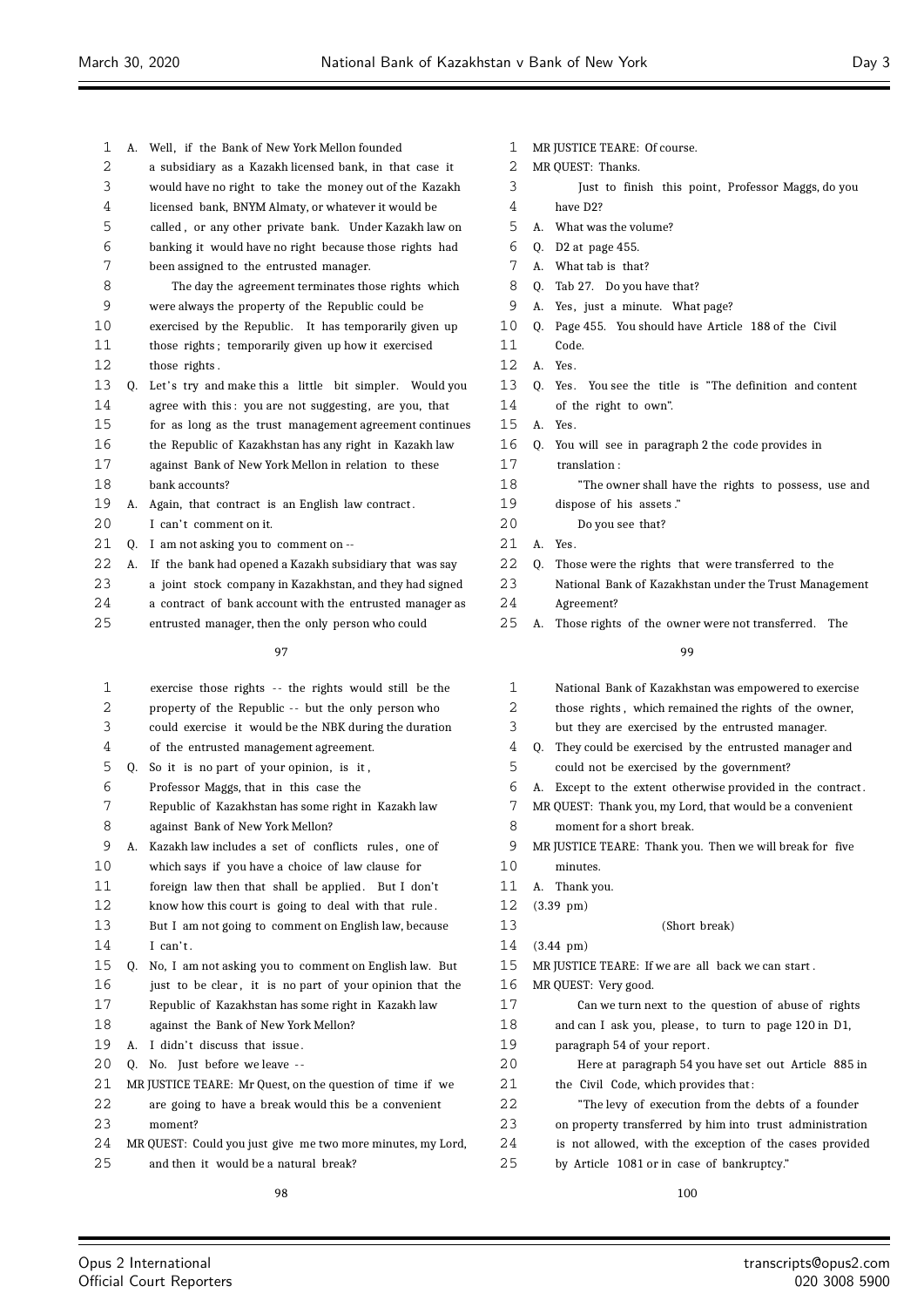| 1  |    | So there are two exceptions when you can levy            |
|----|----|----------------------------------------------------------|
| 2  |    | execution under Kazakh law on property in trust          |
| 3  |    | management; one is bankruptcy and one is 1081, which is  |
| 4  |    | the death of the founder.                                |
| 5  |    | I think you have got your microphone muted,              |
| 6  |    | Professor.                                               |
| 7  | А. | Sorry.                                                   |
| 8  | 0. | I think you agree with me on that point?                 |
| 9  | А. | Yes, yes.                                                |
| 10 | 0. | Of course neither of those exceptions can apply to       |
| 11 |    | Kazakhstan because it can't either die or become         |
| 12 |    | bankrupt?                                                |
| 13 | А. | Right.                                                   |
| 14 | 0. | What you take from that we see first of all if we can go |
| 15 |    | to $D/124$ , paragraph 66. You say:                      |
| 16 |    | "Given the large amount of assets put into entrusted     |
| 17 |    | administration the RoK must have known that it would     |
| 18 |    | create the opportunity to argue that the provisions of   |
| 19 |    | paragraph 4 of Article 885 would protect the National    |
| 20 |    | Fund property from claims of creditors, by ordering the  |
| 21 |    | National Bank to sign a contract of entrusted management |
| 22 |    | with the Republic that made no provision for payment of  |
| 23 |    | creditors out of the property."                          |
| 24 |    | Then at paragraph 68 you say:                            |
| 25 |    | "By putting a substantial portion of the assets of       |
|    |    | 101                                                      |
| 1  |    | its State treasury into entrusted management the         |
| っ  |    | Republic has attempted to immunise a substantial portion |

Republic has attempted to immunise a substantial portion of the State treasury from attachment for payment of its debts ." Now this may just have been the way it was drafted, Professor , but I read those paragraphs as you saying that it was in fact the purpose or intention of the Republic in putting the assets into trust management to shield State assets from the claims of creditors . Is that your evidence? A. Well, it is a dual evidence. One, the Constitution does not create any 13 exceptions. So in that part you didn't read in 68, contrary to paragraph 1 of 113, whether or not there was an intention , the Constitution says the assets of the President shall be available . But it must have consulted good lawyers who would have told them this , and I think Professor Suleimenov quoted Professor Didenko, or Professor Didenko said that the effect of this would be that the assets could not be attached under Kazakh law. 22 Q. Let's leave aside the effect of it for a moment. I am just asking you about the purpose of it . A. Well - - Q. Let me ask you the question first . 

- A. Well, it have to be an intent and a purpose. If you
- 2 know it would have this effect you have an intent. If
- 3 that is your sole purpose that is one thing. If it is
- a purpose it is another. If it is not the purpose at
- all then you still have an intent but it is not your purpose to do that .
- Q. Were you provided with any factual material relating to the purpose or intent of the RoK when it created the National Fund in 2001?
- A. I wasn't provided with any separate material other than the fact that the plain language of the statute would seem to exclude creditors , quite .
- Q. But I am just trying to understand what the factual basis is for your opinion that the purpose or intent of this arrangement was to shield - -
- A. There is also an issue of interpretation which is
- 17 ultimately for the English court. What clause 7.2 of the TMA means.
- Q. I am not asking you about the interpretation , I am
- asking: what is the factual basis for your opinion -
- A. It is clear the parties as a matter of fact signed clause 7.2.
- Q. Please let me finish the question first , otherwise it
- get tangled on the transcript .
- A. Yes.

#### 

 Q. The question was: what is the factual basis for your opinion that the purpose of this arrangement was to shield assets from creditors? A. My opinion was based on two things. (1) the Constitution , which implies that all the assets of the treasury should be available , and (2) the rather obvious legal effect of the combination of the clause preventing attachment of assets by creditors with the fact that the State cannot either go bankrupt or die . Q. Right, and  $-$  A. Separate things of which somebody said in an email to somebody saying, "Hey, here is a great way to conceal assets from creditors ", nothing like that . Q. So this inference you're asking the court to draw is an inference simply from the fact that the effect of this arrangement would be to prevent execution under Kazakh law, that that must have been its purpose? A. And must have been -- there' s a difference between 19 purpose and intent. It must have been their intent, because they have must have had -- when you are dealing with \$20 billion you must have had good legal advice and they must have known about the provision of entrusted management. Q. I mean, Ms Moldabekova's evidence, and we can look at it if you like , was that the National Fund was structured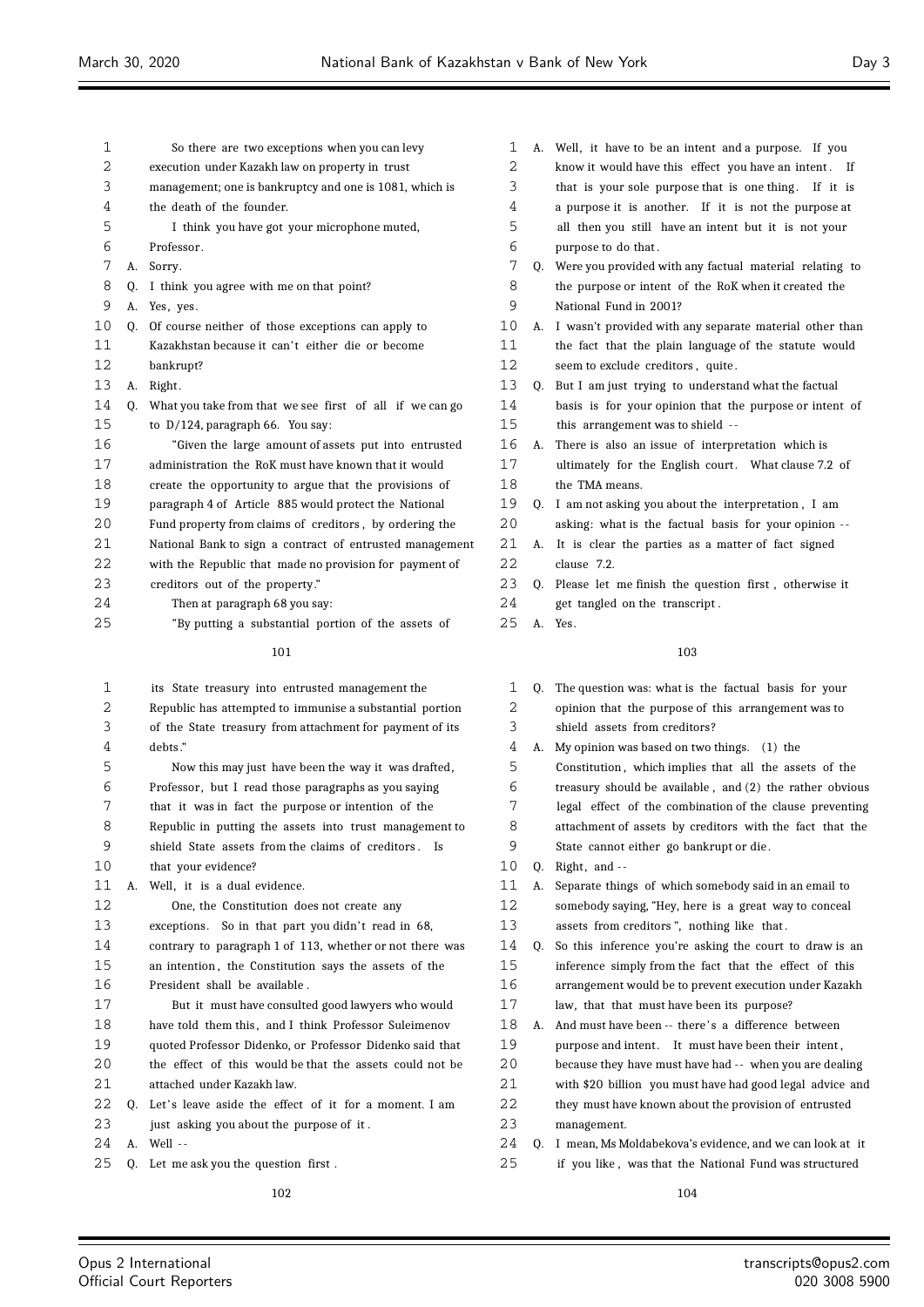| 1            |    | in this way following the way in which the Norwegian oil   | 1  |    | the National Fund, before it was put into entrusted        |
|--------------|----|------------------------------------------------------------|----|----|------------------------------------------------------------|
| 2            |    | fund was structured. Did you know that?                    | 2  |    | administration, were part of the treasury of the           |
| 3            |    | A. Well, I actually heard her say that, but I know nothing | 3  |    | Republic of Kazakhstan, and under the Constitution the     |
| 4            |    | about the Norwegian oil fund or whether it is insulated    | 4  |    | entire treasury is subject to claims of third parties.     |
| 5            |    | from creditors of the country of Norway.                   | 5  |    | I am suggesting that this is the actual statement by       |
| 6            | Q. | If she's right, and that was why the fund was structured   | 6  |    | the Republic, but I'm questioning whether it is a true     |
| 7            |    | in that way, then there would be no basis, would there,    | 7  |    | statement.                                                 |
| 8            |    | for the court to infer that it was done to shield assets   | 8  | Q. | All right. So it's your opinion that this statement        |
| 9            |    | from creditors?                                            | 9  |    | would be false if there were unpaid debts of the           |
| 10           | А. | Well, that raises questions of Norwegian law which         | 10 |    | government.                                                |
| 11           |    | I certainly can't answer, of whether an agreement that     | 11 | А. | If there were unpaid debts of the government, the whole    |
| 12           |    | shields assets from creditors is in fact valid under       | 12 |    | treasury is subject to those claims.                       |
| 13           |    | Norwegian law.                                             | 13 |    | Q. Can we go to paragraph 71, please. Perhaps you could    |
| 14           | 0. | You are not suggesting you have seen any factual           | 14 |    | just read paragraph 71 to yourself, just to remind         |
| 15           |    | material that the purpose of this arrangement was to       | 15 |    | yourself of what it says. (Pause)                          |
| 16           |    | shelled assets from creditors?                             | 16 |    | A. Yes, I have read it.                                    |
| 17           |    | A. No, I am talking about they must have known what the    | 17 | Q. | You say:                                                   |
| 18           |    | effect would be.                                           | 18 |    | "Relying on this clause [that is 7.2] and                  |
| 19           |    | Q. Right. Can we look down to paragraph 70 in your report, | 19 |    | Article 885(4) of the Civil Code in the current            |
| 20           |    | D/124.                                                     | 20 |    | litigation in an attempt to shield its property from       |
| 21           |    | A. Yes.                                                    | 21 |    | creditors is a clear abuse of right "                      |
| 22           | 0. | I think you explain that one of the reasons for your       | 22 |    | $Now -$                                                    |
| 23           |    | conclusion was based on clause 7.2 of the TMA. What you    | 23 | А. | This is all hypothetical on what -- it's the result of     |
| 24           |    | say there, you see in paragraph 69 you set out             | 24 |    | a hypothetical interpretation of clause 7.2. Again,        |
| 25           |    | clause 7.2, which says that:                               | 25 |    | clause 7.2 is not for me to interpret; I am discussing     |
|              |    | 105                                                        |    |    | 107                                                        |
|              |    |                                                            |    |    |                                                            |
| $\mathbf{1}$ |    | "The Fund transferred to entrusted management is           | 1  |    | various hypothetical interpretations.                      |
| 2            |    | free from the claims of third parties."                    | 2  |    | Q. I was just going to ask you: as far as I am aware, no   |
| 3            |    | A. Yes.                                                    | 3  |    | one is relying on clause 7.2 in this litigation, in fact   |
| 4            | Q. | Yes? And it is right, isn't it, that it is                 | 4  |    | so far as I am aware you are the only person who has       |
| 5            |    | a requirement of Kazakh law that the TMA must specify      | 5  |    | ever mentioned clause 7.2; does that sound right to you?   |
| 6            |    | the rights of third parties to the property being          | 6  |    | A. I have not seen clause 7.2 mentioned anywhere else.     |
| 7            |    | transferred?                                               | 7  |    | Q. No, so no one is in fact relying on clause 7.2 as       |
| 8            | Α. | Yes. Yes.                                                  | 8  |    | a defence in this action.                                  |
| 9            | Q. | So that is undoubtedly why this clause appeared in the     | 9  |    | A. I have not seen anyone relying on it, but my assignment |
| 10           |    | TMA.                                                       | 10 |    | was to discuss all possible areas of the law that might    |
| 11           | А. | Yes.                                                       | 11 |    | apply and I discussed them.                                |
| 12           | 0. | Now, at paragraph 70 you say:                              | 12 |    | Q. So this is a hypothetical conclusion.                   |
| 13           |    | "If clause 7.2 means that assets  were free from           | 13 |    | A. Hypothetical -- it is a conclusion of law based on      |
| 14           |    | claims of third parties while the assets were in the       | 14 |    | various hypothetical interpretations of 7.2.               |
| 15           |    | State treasury before they were transferred into           | 15 | Q. | As far as Article 885(4) of the Civil Code is concerned,   |
| 16           |    | entrusted management, it is untrue, to the extent that     | 16 |    | that concerns enforcement under Kazakh law in              |
| 17           |    | there were outstanding unpaid claims against the           | 17 |    | Kazakhstan, does it not?                                   |
| 18           |    | Republic, such as unpaid investments international         | 18 | A. | Well, it also concerns questions, which I can't answer,    |
| 19           |    | arbitration awards, since such outstanding claims were     | 19 |    | of whether other countries would apply that by way of      |
| 20           |    | against the State treasury as a whole."                    | 20 |    | conflict of laws.                                          |
| 21           |    | Just to be clear, you are not suggesting, are you,         | 21 |    | Q. Right. Are you aware of anyone having relied on Article |
| 22           |    | that money or assets paid to the National Fund by the      | 22 |    | 885(4) in the Belgian proceedings?                         |
| 23           |    | Republic of Kazakhstan were already subject to             | 23 |    | A. I am not aware of anyone having relied one way or the   |
| 24           |    | attachment in favour of a third party?                     | 24 |    | other upon it.                                             |
| 25           | А. | Well, the money in the National Fund or other assets in    | 25 | Q. | So again, this is a hypothetical conclusion, is it?        |
|              |    | 106                                                        |    |    | 108                                                        |
|              |    |                                                            |    |    |                                                            |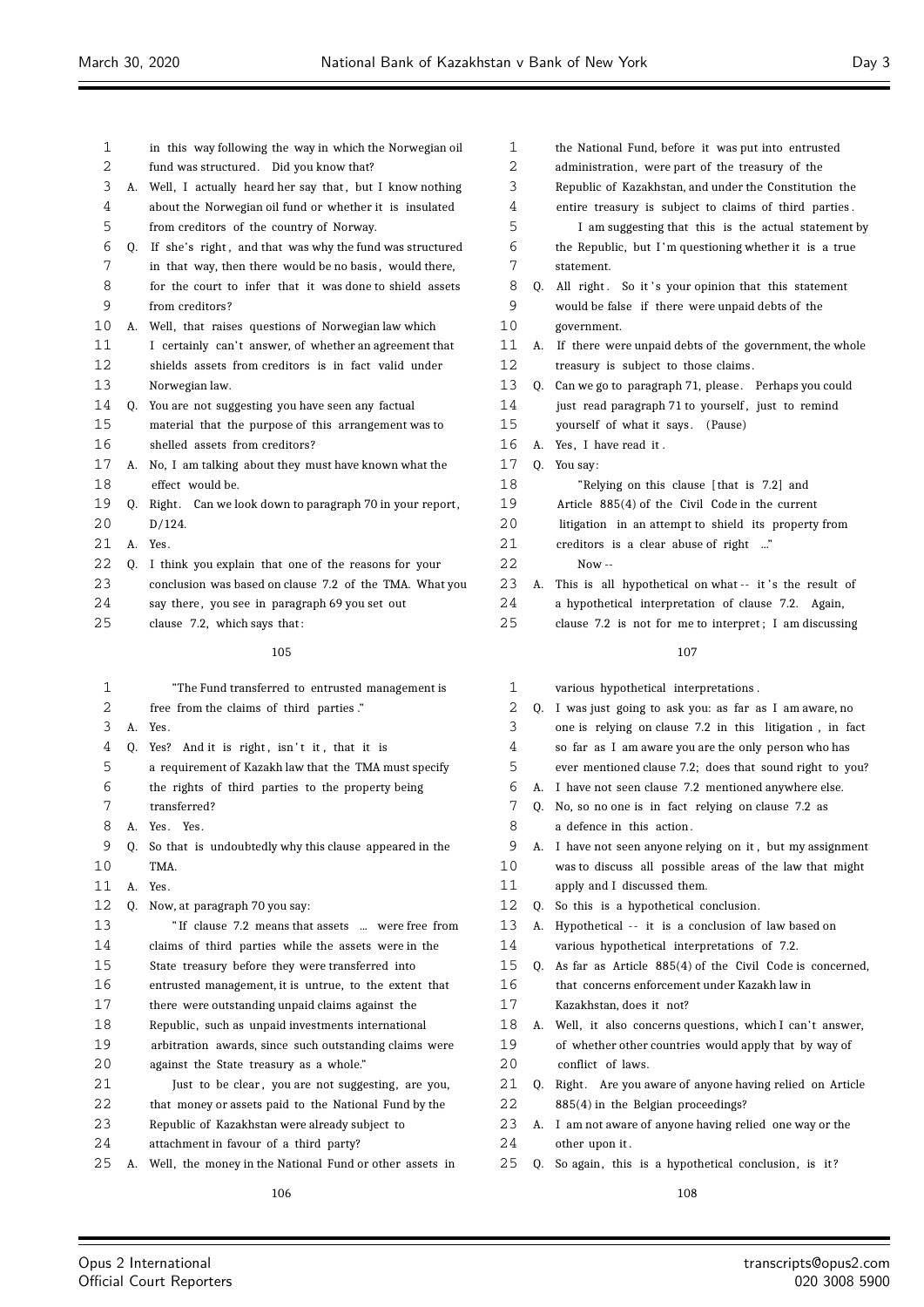| 1  | А. | A hypothetical situation, yes.                              | 1  |    | it,     |
|----|----|-------------------------------------------------------------|----|----|---------|
| 2  | Q. | Just in paragraph 71 you say that such reliance would be    | 2  |    | fori    |
| 3  |    | completely analogous to the attempts of heirs to            | 3  |    | put     |
| 4  |    | simultaneously enjoy their inheritance and at the same      | 4  |    | app     |
| 5  |    | time protect it from creditors by abuse of legal            | 5  |    | creo    |
| 6  |    | formalities.                                                | 6  |    | thar    |
| 7  |    | In support of that analogy you relied, I think, on          | 7  |    | pap     |
| 8  |    | two cases, and I just want to briefly ask you about         | 8  |    | the     |
| 9  |    | them.                                                       | 9  |    | atta    |
| 10 |    | The first of them you will see set out in $D/174$ ,         | 10 |    | it o    |
| 11 |    | which is the case of a Mr Miskevich. Yes?                   | 11 | O. | Soε     |
| 12 | А. | Just a moment, let me open that up.                         | 12 |    | is t    |
| 13 | Q. | $D/173$ it starts.                                          | 13 |    | Nati    |
| 14 | А. | Okay.                                                       | 14 | А. | Wel     |
| 15 | Q. | Just to summarise, the background to this case, is this     | 15 |    | law     |
| 16 |    | right, is that in Kazakh law when someone dies and          | 16 | Q. | Let'    |
| 17 |    | leaves an inheritance the heir has the choice either to     | 17 | А. | $- - 0$ |
| 18 |    | accept the inheritance or not to accept it, but if they     | 18 |    | shie    |
| 19 |    | accept the inheritance they are liable for the              | 19 | 0. | It i    |
| 20 |    | testator's debts up to the value of the inheritance; is     | 20 |    | sug     |
| 21 |    | that right?                                                 | 21 |    | is t    |
| 22 | А. | Yes.                                                        | 22 |    | of 1    |
| 23 | Q. | What had happened in this case that we see in front of      | 23 |    | shie    |
| 24 |    | us is that Mr Miskevich had accepted the inheritance of     | 24 | А. | Wel     |
| 25 |    | a flat from his father which was mortgaged. Then if you     | 25 |    | the     |
|    |    | 109                                                         |    |    |         |
|    |    |                                                             |    |    |         |
| 1  |    | turn over the page to $D/174$ , do you see at the bottom of | 1  |    | fori    |
| 2  |    | that page the court explains in the penultimate             | 2  |    | mak     |
| 3  |    | paragraph that Mr Miskevich was unwilling to legally        | 3  | 0. | Mr l    |
| 4  |    | confirm the inheritance he had accepted, explained,         | 4  |    | didi    |
| 5  |    | according to his own admissions, by his desire to avoid     | 5  | А. | He o    |
| 6  |    | the enforced collection of the pledged assets.              | 6  |    | hav     |
| 7  | А. | Yes.                                                        | 7  |    | hav     |
| ୪  | Q. | What had happened is that he had taken the inheritance      | 8  | Q. | Wit     |
| 9  |    | but then refused to legally confirm the inheritance, and    | 9  |    | ther    |
| 10 |    | the creditors were complaining about that.                  | 10 | А. | He o    |
| 11 | А. | The creditors, they found it difficult to enforce<br>Yes.   | 11 |    | fail    |
| 12 |    | their claims since he was not owner of record on the        | 12 |    | creo    |
| 13 |    | Land Registry of the particular property.                   | 13 | Q. | Tha     |
| 14 | Q. | The court in this case said that was an abuse because       | 14 |    | case    |
| 15 |    | you can't, as an heir, both take the property but then      | 15 | А. | Yes.    |
| 16 |    | refuse to register it.                                      | 16 | 0. | The     |
| 17 | А. | Yes.                                                        | 17 |    | very    |
| 18 | Q. | Now, just so we understand what analogy there is with       | 18 | А. | Very    |
| 19 |    | our facts, who in the present case do you say is            | 19 | Q. | Itε     |
| 20 |    | analogous to Mr Miskevich?                                  | 20 |    | ther    |
| 21 | А. | The Republic of Kazakhstan.                                 | 21 | А. | Yes.    |
| 22 | Q. | Right. And what is it the Republic of Kazakhstan has        | 22 | Q. | Fin     |
| 23 |    | done that is analogous to Mr Miskevich taking his           | 23 |    | pag     |
| 24 |    | inheritance but refusing to confirm it?                     | 24 | А. | Yes.    |

A. Well, Mr Miskevich took the property, refused to confirm

| 1  |    | it, and didn't go through the necessary legal            |
|----|----|----------------------------------------------------------|
| 2  |    | formalities to confirm it. The Republic of Kazakhstan    |
| 3  |    | put the property into entrusted administration and there |
| 4  |    | appears now to be an argument that that prevents the     |
| 5  |    | creditors from getting to it. So in a way it did more    |
| 6  |    | than Miskevich. Miskevich merely didn't file the proper  |
| 7  |    | papers at the Land Registry. The Republic actively put   |
| 8  |    | the property in a position where it would be hard to     |
| 9  |    | attach, or at least where there could be arguments that  |
| 10 |    | it couldn't be attached.                                 |
| 11 | 0. | So again, this analogy, or the premise of all of this,   |
| 12 |    | is that the Republic has deliberately put money into the |
| 13 |    | National Fund in order to shield it from creditors.      |
| 14 | А. | Well, it must have known, according to your theory of    |
| 15 |    | law of Kazakhstan, that this would be the effect --      |
| 16 | 0. | Let's $-$                                                |
| 17 | А. | -- due to the actual language of the section on          |
| 18 |    | shielding from creditors in the Civil Code.              |
| 19 | Q. | It is not my theory, it is your theory. What I am        |
| 20 |    | suggesting to you is that the premise for this analogy   |
| 21 |    | is that Kazakhstan has taken some active steps, by way   |
| 22 |    | of putting money in the National Fund, in order to       |
| 23 |    | shield claims from creditors.                            |
| 24 | А. | Well, in both cases a party took active steps to enjoy   |
| 25 |    | the benefits of the property but engaged in legal        |
|    |    | 111                                                      |
|    |    |                                                          |
| 1  |    | formalities that, at least arguably, would protect it or |
| 2  |    | make it more difficult for creditors to claim.           |
| 3  | O. | Mr Miskevich had an obligation to register the property, |
| 4  |    | didn't he, once he had inherited it?                     |
| 5  | А. | He didn't have -- if there are no creditors it would     |
| 6  |    | have been stupid not to register it, but he wouldn't     |
| 7  |    | have any obligation to register it.                      |

- ith creditors, if he was going to take the property en he had to register it .
- could not fail to register it. He could not, by ilure to register it, frustrate the claims of the editors .
- at is the analogy you say we should draw from this se.
- 16 acther case, of Mr Ibrayev, that is essentially a
	- ry similar case isn't it?
- ry similar.
- also involved an heir who took mortgage property and
- en refused to register it .
- nally , can I just ask you about paragraph 51 on
- ge D/119.
- 
- Q. You say: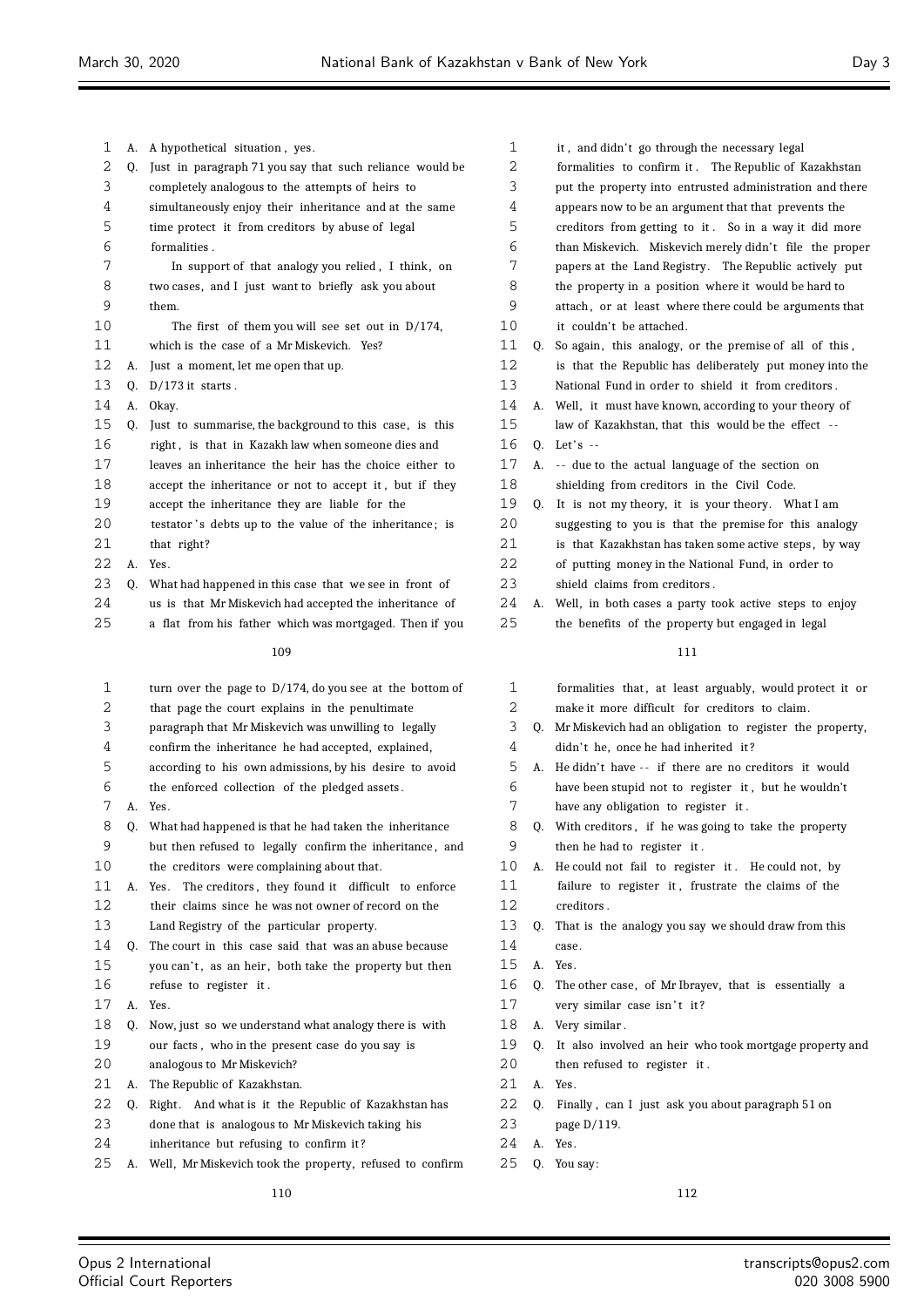| 3  |    | claim by, for example, simply sending a notice of        |
|----|----|----------------------------------------------------------|
| 4  |    | termination  the failure of Kazakhstan to send such      |
| 5  |    | a notice would be an abuse of right under the law of     |
| 6  |    | Kazakhstan. The remedy would be to give the creditor     |
| 7  |    | access to the right."                                    |
| 8  |    | Do I understand you to be saying that in some way        |
| 9  |    | Kazakhstan or the President of Kazakhstan had some kind  |
| 10 |    | of obligation to terminate the National Fund in order to |
| 11 |    | meet --                                                  |
| 12 | А. | Under civil law the parties have the -- where the status |
| 13 |    | of a party is treated exactly like other parties, and    |
| 14 |    | therefore would have the same sorts of obligations not   |
| 15 |    | to engage in abuse of right, it has a further public law |
| 16 |    | obligation under the Constitution to make the treasury   |
| 17 |    | available to creditors. And depending on the             |
| 18 |    | interpretation of the presidential termination clause,   |
| 19 |    | if the president could terminate it by just signing      |
| 20 |    | a piece of paper, that is very similar to the heir just  |
| 21 |    | registering the property by signing a registration       |
| 22 |    | request and by filing the proper papers.                 |
| 23 | 0. | I think we were told by Ms Moldabekova that the          |
| 24 |    | National Fund has a value of some \$60 billion.<br>Is it |
| 25 |    | your evidence that the President of Kazakhstan has       |
|    |    | 113                                                      |
|    |    |                                                          |
| 1  |    | a constitutional obligation to collapse and terminate    |
| 2  |    | the National Fund in this case? Is that your evidence?   |
| 3  | А. | I don't think the abuse of right depends on how much     |
| 4  |    | money you have shielded from creditors, unless you       |
| 5  |    | shield more money from creditors, the situation is less  |
| 6  |    | different than if you shield less money from creditors.  |
| 7  | Q. | I am trying to understand what you are saying is the     |
| 8  |    | obligation on the president.                             |
| 9  | А. | The obligation is to sign a piece of paper that would    |
| 10 |    | let the creditors access the property.                   |
| 11 | 0. | Right, and you are saying, your evidence is that the     |

 " If Kazakhstan frustrated the collection of 2 a creditor's claim, when it could have satisfied the

 president has a legal obligation under Kazakh law to do that .

- A. I am saying that if we apply the Supreme Court decisions by analogy, the fact that a lot more valuable property was involved here is not relevant .
- Q. Just to be clear , your evidence is that the president has a legal obligation to terminate the National Fund in this case?
- A. In this case the president can the next day have the government re-establish the National Fund, or it could
- just use other money to pay the debt.
- 23 Q. But that is what you are saying. And what is the source
- of that obligation , for the president to terminate the National Fund?
- A. The stripped back obligation is that it is abuse of
- 2 right to shield the money, and the more of your assets
- you shield , the greater the abuse of right to shield
- money from creditors.
- Q. What provision of the code or the law requires
- a president to do that?
- A. The section on abuse of right as interpreted by the Supreme Court.
- 9 Q. Again, if this court were to find, hypothetically, that there is no evidence that the National Fund was set up to shield the State from claims of creditors , then none
- 12 of these points would arise, would they?
- 13 A. Not necessarily . First, the constitutional point that 14 the whole treasury should be available . Second, even if
- that was not the primary purpose, the fact that they -
- 16 if the court finds they must have known it would shield
- it from creditors .
- Q. That would be a finding that the court would have to make.
- A. Those would be the findings that would -- and in the 21 Supreme Court cases they didn't actually make it
- registered , they said: we will treat it as if he had
- registered , and we will give the creditor access to
- satisfy his claims out of the property.
- MR QUEST: Thank you, Professor Maggs, I don't have any more

- questions.
- A. Thank you. Re-examination by MR SPRANGE
- (4.11 pm)
- MR SPRANGE: Professor Maggs, could you please take up your
- supplemental report at paragraph 30. That is in tab 7
- of the first of the D bundles.
- A. Yes.
- Q. Mr Quest asked you a number of questions about the TMA
- and its significance with regard to the rights of the
- government in terms of imposing decision on NBK.
- You have listed in footnote 12 of paragraph 30 a number of addendums. Could you please explain what
- 14 they are and what you regard to be their significance?
- A. Well, there are two kinds of addenda. One, where change
- in the TMA, approved by the government and, as I said ,
- the chairman of the National Bank serves at the pleasure
- of the president, and thus I would assume they will be
- rubber stamped with his signature . Second, this concept
- of the formation and use of funds, which is a concept
- that is controlled and can be changed by the Government of Kazakhstan.
- Q. Okay. What is the legal genesis of the power exercised in respect of the addendums that we see referred to in paragraph 12 that you have exhibited to your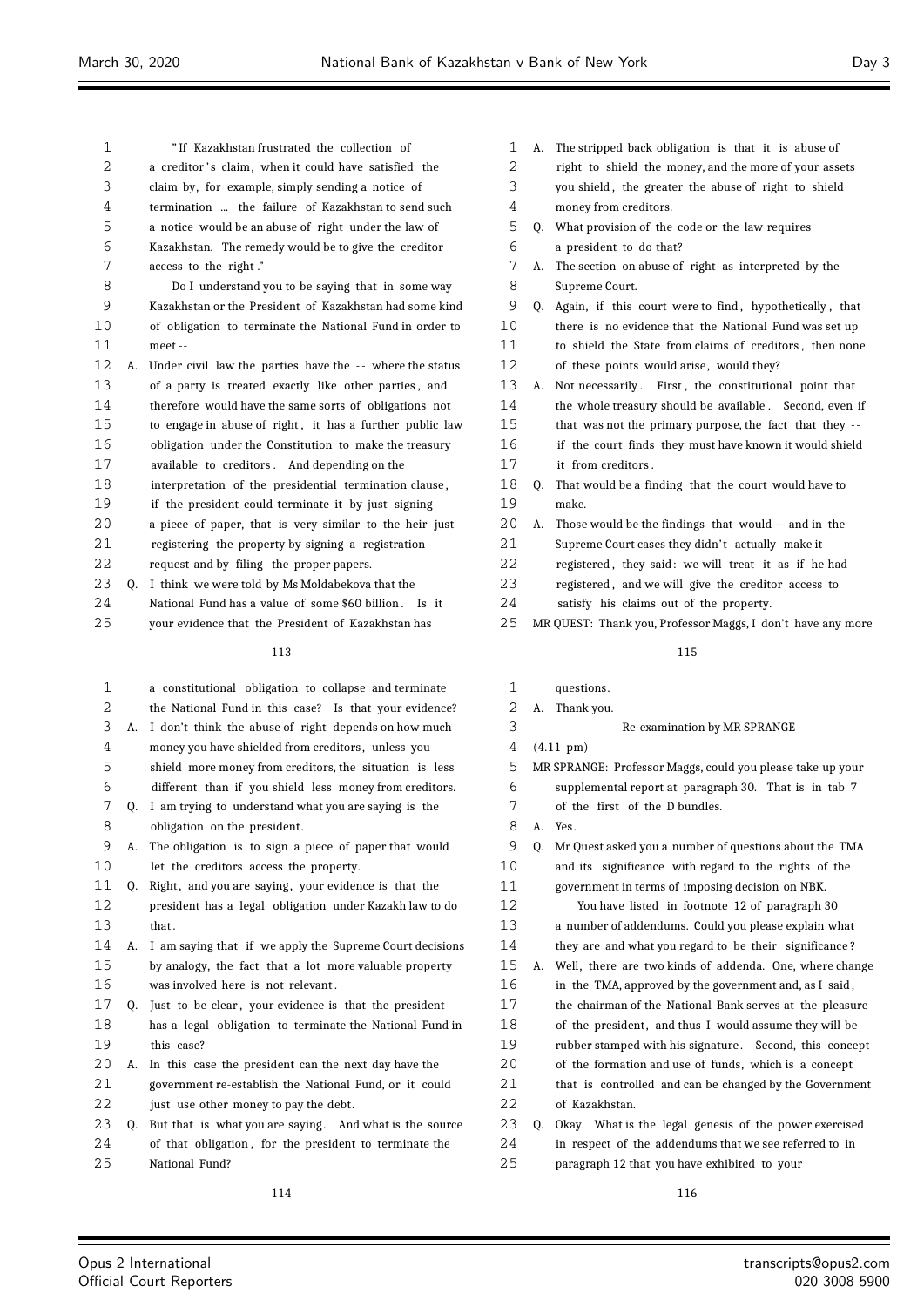| 1<br>supplemental opinion?<br>2<br>There was a Presidential Decree and amendment to the law<br>А.<br>3<br>of the National Bank saying that the National Bank was<br>4<br>required to conclude such an agreement.<br>5<br>Is there any restriction on those powers with regards to<br>Q.<br>6<br>amendments to the TMA?<br>7<br>А.<br>No.<br>8<br>All right. Mr Quest asked you some questions about<br>Q.<br>9<br>abuse and I want to ask you this: for an abuse of right<br>10<br>to arise, do you need an act of commission, an act of<br>11<br>omission, or both?<br>$12 \overline{)}$<br>Either.<br>А.<br>13<br>Are you aware, Professor Maggs, under Kazakh law, as to<br>0.<br>14<br>whether there is a general right to terminate an<br>15<br>agreement?<br>16<br>There is not a general right to terminate an agreement.<br>А.<br>17<br>There are rights to terminate an agreement in certain<br>18<br>situations, but there is no general right to terminate<br>19<br>an agreement unilaterally by one party. Both parties to<br>20<br>an agreement can terminate it at any time.<br>21<br>So there is no fetter on a party's right to terminate an<br>Q.<br>22<br>agreement.<br>23<br>No, they may terminate it at any time, for any reason or<br>A.<br>24<br>no reason.<br>25<br>Are there, as far as you are aware, specific provisions<br>Q.<br>117<br>1<br>relating to the termination of an entrusted management<br>2<br>agreement?<br>3<br>I would have to look at those provisions, but any<br>А.<br>4<br>provision -- any contract can be terminated by the<br>5<br>parties under the law of Kazakhstan simply by agreeing<br>6<br>to terminate it.<br>7<br>All right.<br>Q.<br>8<br>And an agreement may be terminated by operation of law,<br>А.<br>9<br>as in the case of bankruptcy of the founder of entrusted<br>10<br>management.<br>11<br>On that latter point, Professor Maggs, if you could take<br>Q.<br>12<br>up, please, $D/141$ , which is one of the extracts from<br>13<br>your first report.<br>14<br>Okay. I have this page.<br>А.<br>15<br>Now a moment ago you provided us with some evidence<br>Q.<br>16<br>regarding the general right to terminate. In your<br>17<br>opinion, is there any real fetter on that general right<br>18<br>to terminate imposed by the specific provisions relating |    |  |                                                        |  |  |  |  |
|-----------------------------------------------------------------------------------------------------------------------------------------------------------------------------------------------------------------------------------------------------------------------------------------------------------------------------------------------------------------------------------------------------------------------------------------------------------------------------------------------------------------------------------------------------------------------------------------------------------------------------------------------------------------------------------------------------------------------------------------------------------------------------------------------------------------------------------------------------------------------------------------------------------------------------------------------------------------------------------------------------------------------------------------------------------------------------------------------------------------------------------------------------------------------------------------------------------------------------------------------------------------------------------------------------------------------------------------------------------------------------------------------------------------------------------------------------------------------------------------------------------------------------------------------------------------------------------------------------------------------------------------------------------------------------------------------------------------------------------------------------------------------------------------------------------------------------------------------------------------------------------------------------------------------------------------------------------------------------------------------------------------------------------------------------------------------------------------------------------------------------------------------------------------------------------------------------------------------------------------------------------------------------------------------------------------------------------------|----|--|--------------------------------------------------------|--|--|--|--|
|                                                                                                                                                                                                                                                                                                                                                                                                                                                                                                                                                                                                                                                                                                                                                                                                                                                                                                                                                                                                                                                                                                                                                                                                                                                                                                                                                                                                                                                                                                                                                                                                                                                                                                                                                                                                                                                                                                                                                                                                                                                                                                                                                                                                                                                                                                                                         |    |  |                                                        |  |  |  |  |
|                                                                                                                                                                                                                                                                                                                                                                                                                                                                                                                                                                                                                                                                                                                                                                                                                                                                                                                                                                                                                                                                                                                                                                                                                                                                                                                                                                                                                                                                                                                                                                                                                                                                                                                                                                                                                                                                                                                                                                                                                                                                                                                                                                                                                                                                                                                                         |    |  |                                                        |  |  |  |  |
|                                                                                                                                                                                                                                                                                                                                                                                                                                                                                                                                                                                                                                                                                                                                                                                                                                                                                                                                                                                                                                                                                                                                                                                                                                                                                                                                                                                                                                                                                                                                                                                                                                                                                                                                                                                                                                                                                                                                                                                                                                                                                                                                                                                                                                                                                                                                         |    |  |                                                        |  |  |  |  |
|                                                                                                                                                                                                                                                                                                                                                                                                                                                                                                                                                                                                                                                                                                                                                                                                                                                                                                                                                                                                                                                                                                                                                                                                                                                                                                                                                                                                                                                                                                                                                                                                                                                                                                                                                                                                                                                                                                                                                                                                                                                                                                                                                                                                                                                                                                                                         |    |  |                                                        |  |  |  |  |
|                                                                                                                                                                                                                                                                                                                                                                                                                                                                                                                                                                                                                                                                                                                                                                                                                                                                                                                                                                                                                                                                                                                                                                                                                                                                                                                                                                                                                                                                                                                                                                                                                                                                                                                                                                                                                                                                                                                                                                                                                                                                                                                                                                                                                                                                                                                                         |    |  |                                                        |  |  |  |  |
|                                                                                                                                                                                                                                                                                                                                                                                                                                                                                                                                                                                                                                                                                                                                                                                                                                                                                                                                                                                                                                                                                                                                                                                                                                                                                                                                                                                                                                                                                                                                                                                                                                                                                                                                                                                                                                                                                                                                                                                                                                                                                                                                                                                                                                                                                                                                         |    |  |                                                        |  |  |  |  |
|                                                                                                                                                                                                                                                                                                                                                                                                                                                                                                                                                                                                                                                                                                                                                                                                                                                                                                                                                                                                                                                                                                                                                                                                                                                                                                                                                                                                                                                                                                                                                                                                                                                                                                                                                                                                                                                                                                                                                                                                                                                                                                                                                                                                                                                                                                                                         |    |  |                                                        |  |  |  |  |
|                                                                                                                                                                                                                                                                                                                                                                                                                                                                                                                                                                                                                                                                                                                                                                                                                                                                                                                                                                                                                                                                                                                                                                                                                                                                                                                                                                                                                                                                                                                                                                                                                                                                                                                                                                                                                                                                                                                                                                                                                                                                                                                                                                                                                                                                                                                                         |    |  |                                                        |  |  |  |  |
|                                                                                                                                                                                                                                                                                                                                                                                                                                                                                                                                                                                                                                                                                                                                                                                                                                                                                                                                                                                                                                                                                                                                                                                                                                                                                                                                                                                                                                                                                                                                                                                                                                                                                                                                                                                                                                                                                                                                                                                                                                                                                                                                                                                                                                                                                                                                         |    |  |                                                        |  |  |  |  |
|                                                                                                                                                                                                                                                                                                                                                                                                                                                                                                                                                                                                                                                                                                                                                                                                                                                                                                                                                                                                                                                                                                                                                                                                                                                                                                                                                                                                                                                                                                                                                                                                                                                                                                                                                                                                                                                                                                                                                                                                                                                                                                                                                                                                                                                                                                                                         |    |  |                                                        |  |  |  |  |
|                                                                                                                                                                                                                                                                                                                                                                                                                                                                                                                                                                                                                                                                                                                                                                                                                                                                                                                                                                                                                                                                                                                                                                                                                                                                                                                                                                                                                                                                                                                                                                                                                                                                                                                                                                                                                                                                                                                                                                                                                                                                                                                                                                                                                                                                                                                                         |    |  |                                                        |  |  |  |  |
|                                                                                                                                                                                                                                                                                                                                                                                                                                                                                                                                                                                                                                                                                                                                                                                                                                                                                                                                                                                                                                                                                                                                                                                                                                                                                                                                                                                                                                                                                                                                                                                                                                                                                                                                                                                                                                                                                                                                                                                                                                                                                                                                                                                                                                                                                                                                         |    |  |                                                        |  |  |  |  |
|                                                                                                                                                                                                                                                                                                                                                                                                                                                                                                                                                                                                                                                                                                                                                                                                                                                                                                                                                                                                                                                                                                                                                                                                                                                                                                                                                                                                                                                                                                                                                                                                                                                                                                                                                                                                                                                                                                                                                                                                                                                                                                                                                                                                                                                                                                                                         |    |  |                                                        |  |  |  |  |
|                                                                                                                                                                                                                                                                                                                                                                                                                                                                                                                                                                                                                                                                                                                                                                                                                                                                                                                                                                                                                                                                                                                                                                                                                                                                                                                                                                                                                                                                                                                                                                                                                                                                                                                                                                                                                                                                                                                                                                                                                                                                                                                                                                                                                                                                                                                                         |    |  |                                                        |  |  |  |  |
|                                                                                                                                                                                                                                                                                                                                                                                                                                                                                                                                                                                                                                                                                                                                                                                                                                                                                                                                                                                                                                                                                                                                                                                                                                                                                                                                                                                                                                                                                                                                                                                                                                                                                                                                                                                                                                                                                                                                                                                                                                                                                                                                                                                                                                                                                                                                         |    |  |                                                        |  |  |  |  |
|                                                                                                                                                                                                                                                                                                                                                                                                                                                                                                                                                                                                                                                                                                                                                                                                                                                                                                                                                                                                                                                                                                                                                                                                                                                                                                                                                                                                                                                                                                                                                                                                                                                                                                                                                                                                                                                                                                                                                                                                                                                                                                                                                                                                                                                                                                                                         |    |  |                                                        |  |  |  |  |
|                                                                                                                                                                                                                                                                                                                                                                                                                                                                                                                                                                                                                                                                                                                                                                                                                                                                                                                                                                                                                                                                                                                                                                                                                                                                                                                                                                                                                                                                                                                                                                                                                                                                                                                                                                                                                                                                                                                                                                                                                                                                                                                                                                                                                                                                                                                                         |    |  |                                                        |  |  |  |  |
|                                                                                                                                                                                                                                                                                                                                                                                                                                                                                                                                                                                                                                                                                                                                                                                                                                                                                                                                                                                                                                                                                                                                                                                                                                                                                                                                                                                                                                                                                                                                                                                                                                                                                                                                                                                                                                                                                                                                                                                                                                                                                                                                                                                                                                                                                                                                         |    |  |                                                        |  |  |  |  |
|                                                                                                                                                                                                                                                                                                                                                                                                                                                                                                                                                                                                                                                                                                                                                                                                                                                                                                                                                                                                                                                                                                                                                                                                                                                                                                                                                                                                                                                                                                                                                                                                                                                                                                                                                                                                                                                                                                                                                                                                                                                                                                                                                                                                                                                                                                                                         |    |  |                                                        |  |  |  |  |
|                                                                                                                                                                                                                                                                                                                                                                                                                                                                                                                                                                                                                                                                                                                                                                                                                                                                                                                                                                                                                                                                                                                                                                                                                                                                                                                                                                                                                                                                                                                                                                                                                                                                                                                                                                                                                                                                                                                                                                                                                                                                                                                                                                                                                                                                                                                                         |    |  |                                                        |  |  |  |  |
|                                                                                                                                                                                                                                                                                                                                                                                                                                                                                                                                                                                                                                                                                                                                                                                                                                                                                                                                                                                                                                                                                                                                                                                                                                                                                                                                                                                                                                                                                                                                                                                                                                                                                                                                                                                                                                                                                                                                                                                                                                                                                                                                                                                                                                                                                                                                         |    |  |                                                        |  |  |  |  |
|                                                                                                                                                                                                                                                                                                                                                                                                                                                                                                                                                                                                                                                                                                                                                                                                                                                                                                                                                                                                                                                                                                                                                                                                                                                                                                                                                                                                                                                                                                                                                                                                                                                                                                                                                                                                                                                                                                                                                                                                                                                                                                                                                                                                                                                                                                                                         |    |  |                                                        |  |  |  |  |
|                                                                                                                                                                                                                                                                                                                                                                                                                                                                                                                                                                                                                                                                                                                                                                                                                                                                                                                                                                                                                                                                                                                                                                                                                                                                                                                                                                                                                                                                                                                                                                                                                                                                                                                                                                                                                                                                                                                                                                                                                                                                                                                                                                                                                                                                                                                                         |    |  |                                                        |  |  |  |  |
|                                                                                                                                                                                                                                                                                                                                                                                                                                                                                                                                                                                                                                                                                                                                                                                                                                                                                                                                                                                                                                                                                                                                                                                                                                                                                                                                                                                                                                                                                                                                                                                                                                                                                                                                                                                                                                                                                                                                                                                                                                                                                                                                                                                                                                                                                                                                         |    |  |                                                        |  |  |  |  |
|                                                                                                                                                                                                                                                                                                                                                                                                                                                                                                                                                                                                                                                                                                                                                                                                                                                                                                                                                                                                                                                                                                                                                                                                                                                                                                                                                                                                                                                                                                                                                                                                                                                                                                                                                                                                                                                                                                                                                                                                                                                                                                                                                                                                                                                                                                                                         |    |  |                                                        |  |  |  |  |
|                                                                                                                                                                                                                                                                                                                                                                                                                                                                                                                                                                                                                                                                                                                                                                                                                                                                                                                                                                                                                                                                                                                                                                                                                                                                                                                                                                                                                                                                                                                                                                                                                                                                                                                                                                                                                                                                                                                                                                                                                                                                                                                                                                                                                                                                                                                                         |    |  |                                                        |  |  |  |  |
|                                                                                                                                                                                                                                                                                                                                                                                                                                                                                                                                                                                                                                                                                                                                                                                                                                                                                                                                                                                                                                                                                                                                                                                                                                                                                                                                                                                                                                                                                                                                                                                                                                                                                                                                                                                                                                                                                                                                                                                                                                                                                                                                                                                                                                                                                                                                         |    |  |                                                        |  |  |  |  |
|                                                                                                                                                                                                                                                                                                                                                                                                                                                                                                                                                                                                                                                                                                                                                                                                                                                                                                                                                                                                                                                                                                                                                                                                                                                                                                                                                                                                                                                                                                                                                                                                                                                                                                                                                                                                                                                                                                                                                                                                                                                                                                                                                                                                                                                                                                                                         |    |  |                                                        |  |  |  |  |
|                                                                                                                                                                                                                                                                                                                                                                                                                                                                                                                                                                                                                                                                                                                                                                                                                                                                                                                                                                                                                                                                                                                                                                                                                                                                                                                                                                                                                                                                                                                                                                                                                                                                                                                                                                                                                                                                                                                                                                                                                                                                                                                                                                                                                                                                                                                                         |    |  |                                                        |  |  |  |  |
|                                                                                                                                                                                                                                                                                                                                                                                                                                                                                                                                                                                                                                                                                                                                                                                                                                                                                                                                                                                                                                                                                                                                                                                                                                                                                                                                                                                                                                                                                                                                                                                                                                                                                                                                                                                                                                                                                                                                                                                                                                                                                                                                                                                                                                                                                                                                         |    |  |                                                        |  |  |  |  |
|                                                                                                                                                                                                                                                                                                                                                                                                                                                                                                                                                                                                                                                                                                                                                                                                                                                                                                                                                                                                                                                                                                                                                                                                                                                                                                                                                                                                                                                                                                                                                                                                                                                                                                                                                                                                                                                                                                                                                                                                                                                                                                                                                                                                                                                                                                                                         |    |  |                                                        |  |  |  |  |
|                                                                                                                                                                                                                                                                                                                                                                                                                                                                                                                                                                                                                                                                                                                                                                                                                                                                                                                                                                                                                                                                                                                                                                                                                                                                                                                                                                                                                                                                                                                                                                                                                                                                                                                                                                                                                                                                                                                                                                                                                                                                                                                                                                                                                                                                                                                                         |    |  |                                                        |  |  |  |  |
|                                                                                                                                                                                                                                                                                                                                                                                                                                                                                                                                                                                                                                                                                                                                                                                                                                                                                                                                                                                                                                                                                                                                                                                                                                                                                                                                                                                                                                                                                                                                                                                                                                                                                                                                                                                                                                                                                                                                                                                                                                                                                                                                                                                                                                                                                                                                         |    |  |                                                        |  |  |  |  |
|                                                                                                                                                                                                                                                                                                                                                                                                                                                                                                                                                                                                                                                                                                                                                                                                                                                                                                                                                                                                                                                                                                                                                                                                                                                                                                                                                                                                                                                                                                                                                                                                                                                                                                                                                                                                                                                                                                                                                                                                                                                                                                                                                                                                                                                                                                                                         |    |  |                                                        |  |  |  |  |
|                                                                                                                                                                                                                                                                                                                                                                                                                                                                                                                                                                                                                                                                                                                                                                                                                                                                                                                                                                                                                                                                                                                                                                                                                                                                                                                                                                                                                                                                                                                                                                                                                                                                                                                                                                                                                                                                                                                                                                                                                                                                                                                                                                                                                                                                                                                                         |    |  |                                                        |  |  |  |  |
|                                                                                                                                                                                                                                                                                                                                                                                                                                                                                                                                                                                                                                                                                                                                                                                                                                                                                                                                                                                                                                                                                                                                                                                                                                                                                                                                                                                                                                                                                                                                                                                                                                                                                                                                                                                                                                                                                                                                                                                                                                                                                                                                                                                                                                                                                                                                         |    |  |                                                        |  |  |  |  |
|                                                                                                                                                                                                                                                                                                                                                                                                                                                                                                                                                                                                                                                                                                                                                                                                                                                                                                                                                                                                                                                                                                                                                                                                                                                                                                                                                                                                                                                                                                                                                                                                                                                                                                                                                                                                                                                                                                                                                                                                                                                                                                                                                                                                                                                                                                                                         |    |  |                                                        |  |  |  |  |
|                                                                                                                                                                                                                                                                                                                                                                                                                                                                                                                                                                                                                                                                                                                                                                                                                                                                                                                                                                                                                                                                                                                                                                                                                                                                                                                                                                                                                                                                                                                                                                                                                                                                                                                                                                                                                                                                                                                                                                                                                                                                                                                                                                                                                                                                                                                                         |    |  |                                                        |  |  |  |  |
|                                                                                                                                                                                                                                                                                                                                                                                                                                                                                                                                                                                                                                                                                                                                                                                                                                                                                                                                                                                                                                                                                                                                                                                                                                                                                                                                                                                                                                                                                                                                                                                                                                                                                                                                                                                                                                                                                                                                                                                                                                                                                                                                                                                                                                                                                                                                         |    |  |                                                        |  |  |  |  |
|                                                                                                                                                                                                                                                                                                                                                                                                                                                                                                                                                                                                                                                                                                                                                                                                                                                                                                                                                                                                                                                                                                                                                                                                                                                                                                                                                                                                                                                                                                                                                                                                                                                                                                                                                                                                                                                                                                                                                                                                                                                                                                                                                                                                                                                                                                                                         |    |  |                                                        |  |  |  |  |
|                                                                                                                                                                                                                                                                                                                                                                                                                                                                                                                                                                                                                                                                                                                                                                                                                                                                                                                                                                                                                                                                                                                                                                                                                                                                                                                                                                                                                                                                                                                                                                                                                                                                                                                                                                                                                                                                                                                                                                                                                                                                                                                                                                                                                                                                                                                                         |    |  |                                                        |  |  |  |  |
|                                                                                                                                                                                                                                                                                                                                                                                                                                                                                                                                                                                                                                                                                                                                                                                                                                                                                                                                                                                                                                                                                                                                                                                                                                                                                                                                                                                                                                                                                                                                                                                                                                                                                                                                                                                                                                                                                                                                                                                                                                                                                                                                                                                                                                                                                                                                         |    |  |                                                        |  |  |  |  |
|                                                                                                                                                                                                                                                                                                                                                                                                                                                                                                                                                                                                                                                                                                                                                                                                                                                                                                                                                                                                                                                                                                                                                                                                                                                                                                                                                                                                                                                                                                                                                                                                                                                                                                                                                                                                                                                                                                                                                                                                                                                                                                                                                                                                                                                                                                                                         |    |  |                                                        |  |  |  |  |
|                                                                                                                                                                                                                                                                                                                                                                                                                                                                                                                                                                                                                                                                                                                                                                                                                                                                                                                                                                                                                                                                                                                                                                                                                                                                                                                                                                                                                                                                                                                                                                                                                                                                                                                                                                                                                                                                                                                                                                                                                                                                                                                                                                                                                                                                                                                                         |    |  |                                                        |  |  |  |  |
|                                                                                                                                                                                                                                                                                                                                                                                                                                                                                                                                                                                                                                                                                                                                                                                                                                                                                                                                                                                                                                                                                                                                                                                                                                                                                                                                                                                                                                                                                                                                                                                                                                                                                                                                                                                                                                                                                                                                                                                                                                                                                                                                                                                                                                                                                                                                         | 19 |  | to entrusted management of property under Article 891? |  |  |  |  |

- A. Okay, the general right is in paragraph 1, and then it lists a number of other ones, grounds to terminate the agreement.
- Q. Just to be clear , do those provision fetter the general right to terminate?

25 A. They incorporate the general right to terminate -- they

| $\mathbf 1$ | incorporate the general grounds for termination, and on   |
|-------------|-----------------------------------------------------------|
| 2           | those general grounds is the right of the parties to      |
| 3           | amend or rescind their contract at any time.              |
| 4           | MR SPRANGE: I see.                                        |
| 5           | Thank you, my Lord, those are the questions in            |
| 6           | re-examination.                                           |
| 7           | MR JUSTICE TEARE: Thank you very much.                    |
| 8           | Thank you, Professor Maggs, for your evidence.            |
| 9           | I think I have had the pleasure of reading your reports   |
| 10          | in a great many cases over the years, so it has been      |
| 11          | a pleasure to meet you, at any rate online.               |
| 12          | I am happy the online trial worked amazingly well.<br>A.  |
| 13          | MR JUSTICE TEARE: I agree. Thank you very much.           |
| 14          | Thank you, my Lord, for organising it.<br>А.              |
| 15          | Do you have more questions or am I released?              |
| 16          | MR JUSTICE TEARE: Yes, you are released. Thank you very   |
| 17          | much, Professor Maggs.                                    |
| 18          | Thank you.<br>А.                                          |
| 19          | $(4.18 \text{ pm})$                                       |
| 20          | Housekeeping                                              |
| 21          | MR JUSTICE TEARE: So we adjourn until Wednesday at 10.30, |
| 22          | is that right?                                            |
| 23          | MR MALEK: That is correct.                                |
| 24          | MR JUSTICE TEARE: Thank you. You will each send me your   |
| 25          | written closing submissions both electronically and, if   |
|             | 119                                                       |
|             |                                                           |

| 1  | you can, physically, tomorrow.                              |
|----|-------------------------------------------------------------|
| 2  | MR MALEK: Yes, we, certainly in our team, were aiming to    |
| 3  | get them done by 3.00 pm, so that will give you some        |
| 4  | time to read them. So you will get them electronically      |
| 5  | at 3.00 pm and then we will take steps to get it down to    |
| 6  | your house as soon as possible after 3.00 pm.               |
| 7  | MR JUSTICE TEARE: Right.                                    |
| 8  | Does the same go for you, Mr Sprange?                       |
| 9  | MR SPRANGE: It sounds like a gauntlet, my Lord, so yes, we  |
| 10 | will seek to do the same.                                   |
| 11 | MR JUSTICE TEARE: Right. Have you agreed on length?         |
| 12 | MR SPRANGE: We have not.                                    |
| 13 | MR JUSTICE TEARE: The only reason I ask is that if          |
| 14 | I receive the submissions at 3 o'clock and they are all     |
| 15 | very, very long, I'm not sure that I will have had an       |
| 16 | opportunity to read them all. But if they are of modest     |
| 17 | length, perhaps I can.                                      |
| 18 | MR SPRANGE: How would your Lordship define "modest" in      |
| 19 | numbers?                                                    |
| 20 | MR JUSTICE TEARE: Well, how long were your opening          |
| 21 | submissions?                                                |
| 22 | MR SPRANGE: I believe most of them were just on 50 pages or |
| 23 | thereabouts.                                                |
| 24 | MR JUSTICE TEARE: Are you contemplating more or less than   |
| 25 | that?                                                       |
|    |                                                             |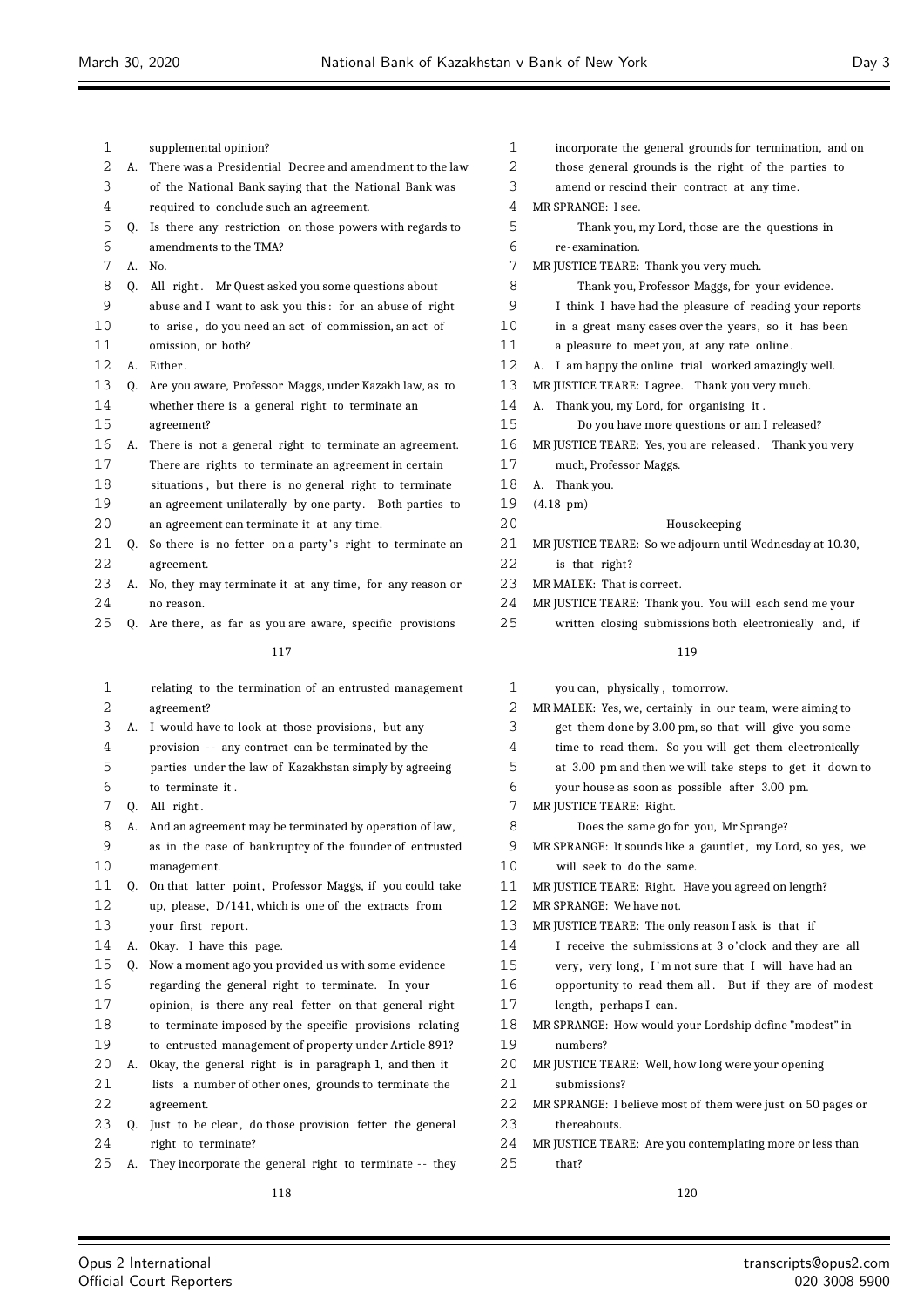| 1  | MR SPRANGE: Less, my Lord.                              | 1  | <b>INDEX</b>                           |
|----|---------------------------------------------------------|----|----------------------------------------|
| 2  | MR MALEK: Less, less, less, less, less, less.           | 2  | PAGE                                   |
| 3  | MR JUSTICE TEARE: Very good then.                       | 3  | PROFESSOR MAIDAN SULEIMENOV (called) 1 |
| 4  | I look forward to that, and we will meet again at       | 4  | Examination in-chief by MR QUEST<br>2  |
| 5  | 10.30 on Wednesday.                                     |    | Cross-examination by MR SPRANGE 3      |
| 6  | Thank you all very much indeed. Thank you.              | 5  | Re-examination by MR QUEST<br>54       |
| 7  | $(4.20 \text{ pm})$                                     | 6  | PROFESSOR PETER MAGGS (called)<br>55   |
| 8  | (The hearing was adjourned until 10.30 am on Wednesday, |    | PROFESSOR PETER MAGGS (affirmed) 56    |
| 9  | 1 April 2020)                                           | 7  | Examination in-chief by MR SPRANGE 56  |
| 10 |                                                         |    | Cross-examination by MR QUEST<br>57    |
| 11 |                                                         | 8  | Re-examination by MR SPRANGE 116       |
| 12 |                                                         | 9  | Housekeeping                           |
| 13 |                                                         | 10 |                                        |
| 14 |                                                         | 11 |                                        |
| 15 |                                                         | 12 |                                        |
| 16 |                                                         | 13 |                                        |
| 17 |                                                         | 14 |                                        |
| 18 |                                                         | 15 |                                        |
| 19 |                                                         | 16 |                                        |
| 20 |                                                         | 17 |                                        |
| 21 |                                                         | 18 |                                        |
| 22 |                                                         | 19 |                                        |
| 23 |                                                         | 20 |                                        |
| 24 |                                                         | 21 |                                        |
| 25 |                                                         | 22 |                                        |
|    | 121                                                     | 23 |                                        |
|    |                                                         | 24 |                                        |
|    |                                                         | 25 |                                        |
|    |                                                         |    |                                        |

 $\equiv$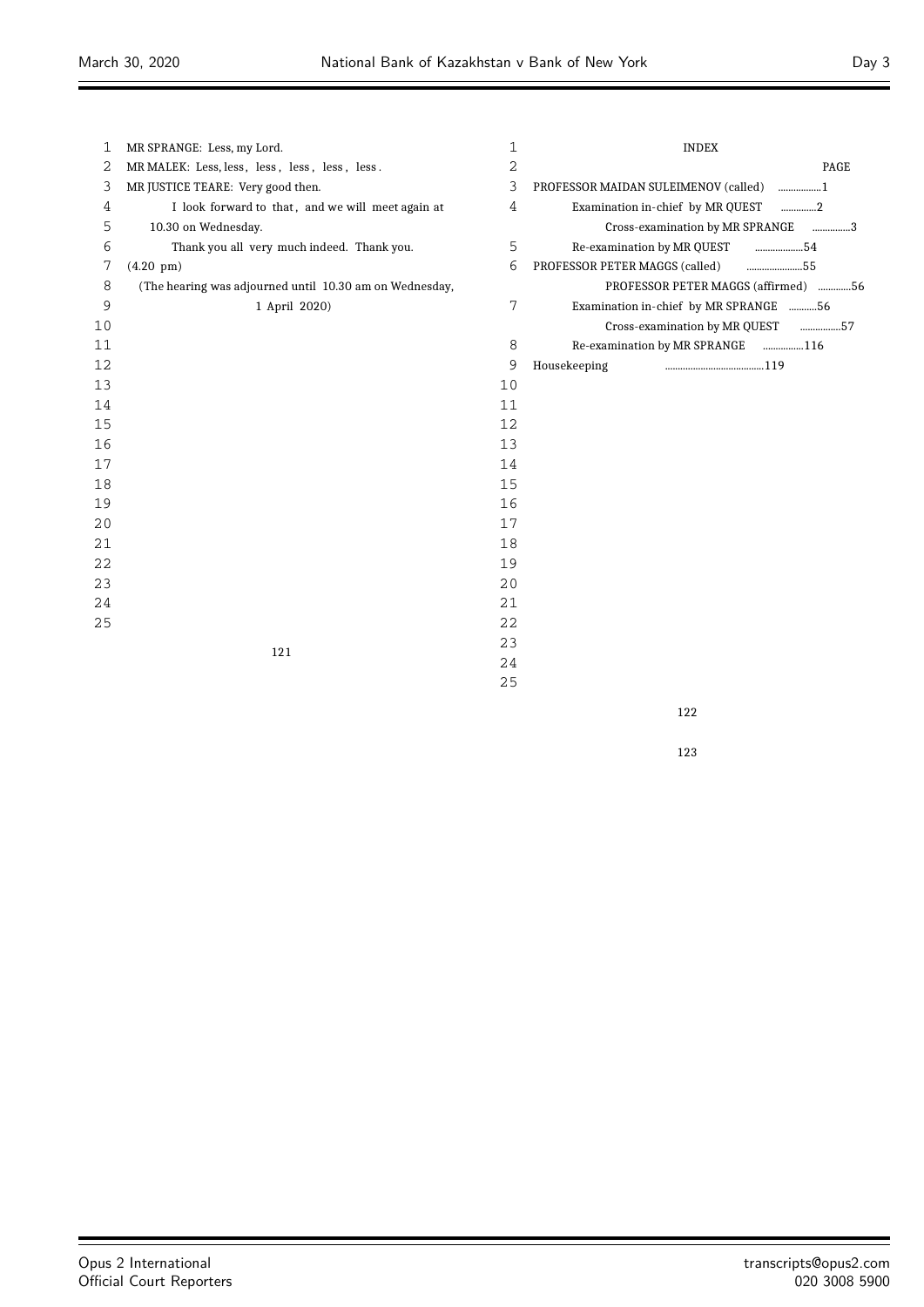**A**

**ability (1)** 21:22 **able (5)** 21:19 28:24 29:18 59:19 93:10 **above (1)** 83:2 **absolute (1)** 48:14 **absolutely (3)** 48:17 75:8,25 **abundance (1)** 28:14 **abuse (13)** 89:5 100:17 107:21 109:5 110:14 113:5,15 114:3 115:1,3,7 117:9,9 **academic (1)** 9:9 **academics (1)** 9:12 **academy (3)** 6:21 7:5,8 **accept (19)** 15:21 18:5,23 21:5 23:17 27:9 28:6,14 31:1,12,22 36:21 40:19 44:1 47:2,14 109:18,18,19 **acceptable (1)** 47:25 **accepted (7)** 73:4,7,12,19 79:18 109:24 110:4 **access (4)** 32:22 113:7 114:10 115:23 **accordance (3)** 29:16 91:22 93:16 **according (3)** 47:7 110:5 111:14 **account (25)** 78:21 79:11,13,23 89:23 90:3,6,16,18,19,23,25 91:6,25 92:2,5,10,12,14,16,18,23,24 95:10 97:24 **accountability (6)** 20:19 25:4,21,24 26:17,21 **accountable (5)** 25:22 26:3,10,12 27:1 **accounted (2)** 39:2 54:10 **accounts (14)** 53:9 89:21 90:10 92:19 94:6 95:6,9,14,16 96:6,11,16,25 97:18 **accurate (1)** 53:5 **across (3)** 40:13 43:12,22 **acted (1)** 50:18 **acting (5)** 15:1 21:16 23:15 26:15,15 **action (7)** 31:15,21 40:17 94:24 95:3 96:16 108:8 **actionable (3)** 31:10 40:17 41:20 **actions (1)** 76:24 **active (2)** 111:21,24 **actively (1)** 111:7 **activities (8)** 24:3 77:18 80:3,6,8,10,13 81:9 **activity (1)** 81:21 **acts (1)** 50:23 **actual (5)** 16:14 17:25 39:11 107:5 111:17 **actually (10)** 1:11 29:10 38:7,14 39:1 45:18 50:25 69:9 105:3 115:21

**added (1)** 68:21 **addenda (1)** 116:15 **addendums (2)** 116:13,24 **adding (1)** 46:5 **addition (3)** 49:17 69:17 84:15 **additional (2)** 45:20 46:3 **address (2)** 19:2 52:18 **addressed (3)** 11:21 62:10 63:25 **addressing (1)** 19:1 **adds (1)** 22:11 **adil (1)** 2:7 **adjourn (3)** 42:24 48:18 119:21 **adjourned (1)** 121:8 **adjournment (2)** 48:24 52:5 **administered (1)** 91:3 **administering (1)** 92:1 **administration (4)** 100:23 101:17 107:2 111:3 **admissions (1)** 110:5 **adopted (4)** 15:20 16:11 78:13 79:19 **adversely (2)** 34:1,11 **advice (1)** 104:21 **adviser (1)** 50:24 **advisory (1)** 78:22 **affect (2)** 34:2,11 **affirmation (3)** 1:25 56:5,9 **affirmed (3)** 2:3 56:11 122:6 **afraid (1)** 34:5 **after (7)** 33:3 41:25 42:18,20 46:3 74:9 120:6 **afternoon (1)** 48:4 **again (21)** 42:11,25  $60.2262206325$ 64:13 69:22 73:7 74:1 75:25 78:5 79:21 88:15 89:15,16 97:19 107:24 108:25 111:11 115:9 121:4 **against (15)** 10:11 30:1 31:22,24 52:10 53:16,23 54:8 55:2 89:6 97:17 98:8,18 106:17,20 **agency (1)** 92:21 **agent (4)** 50:24 95:22,23,24 **ago (2)** 52:16 118:15 **agree (26)** 11:25 12:10 13:25 14:10,24 17:4 18:5 19:14 20:19 24:16 28:10 29:17 33:14 34:13 35:3 43:16 47:17 51:17 53:22 65:11 81:6 92:22 94:22 97:14 101:8 119:13 **agreed (7)** 23:15 34:10 48:3 65:4 90:14,22 120:11 **agreeing (4)** 14:17 69:22 76:1 118:5 **agreement (65)** 22:4,10

23:21 26:7 29:23 49:6 58:19 59:4,5,12 60:7 63:22,23 64:6,11 65:10,12 66:21 71:16 74:24 77:1 81:19 83:8 84:4,15,18 87:6,7,11,14,23 88:3,14 90:8,14,25 91:11,20,22,22,23,23 92:3,13 93:1,19 94:4,25 95:2,7 97:8,15 98:4 99:24 105:11 117:4,15,16,17,19,20,22 118:2,8,22 **agrees (1)** 89:10 **ahead (1)** 56:23 **aig (6)** 32:17 44:20 47:14 50:13 51:12 52:13 **aiming (1)** 120:2 **alien (1)** 16:3 **aliya (1)** 72:15 **allencompassing (1)** 24:14 **allowance (2)** 8:9,12 **allowed (1)** 100:24 **allows (2)** 69:17 82:10 **almaty (1)** 97:4 **almost (1)** 24:15 **along (2)** 57:16 62:2 **already (5)** 1:14 43:23 51:18 79:14 106:23 **also (30)** 2:9 10:11,12 13:9 27:22 28:1 33:22 35:10 37:15 42:13 46:9,17,20 50:20 52:16 55:23 63:9,10 65:8 69:17 72:24 74:13 82:10 89:4,10 93:8 94:6 103:16 108:18 112:19 **always (2)** 84:15 97:9 **amazingly (1)** 119:12 **ambiguous (1)** 80:23 **amend (2)** 29:10 119:3 **amended (2)** 46:4 78:24 **amendment (2)** 76:9 117:2 **amendments (3)** 47:4,4 117:6 **amends (2)** 63:22 78:20 **among (1)** 13:20 **amongst (2)** 16:2 28:18 **amount (2)** 13:4 101:16 **analogous (3)** 109:3 110:20,23 **analogy (6)** 109:7 110:18 111:11,20 112:13 114:15 **analysis (1)** 31:23 **angloamerican (4)** 15:14,16,21 16:10 **angloamericanstyle (1)** 15:20 **another (8)** 10:7 18:3 28:8 43:6 63:10 69:7 87:15 103:4 **answer (10)** 18:19,19,22 19:6,25 36:7 39:11 73:17 105:11 108:18 **answered (1)** 1:23 **anybody (1)** 40:25 **anyone (7)** 9:16 25:22

26:10 70:23 108:9,21,23 **anything (6)** 35:9,12 65:19 70:23 71:8 88:24 **anywhere (2)** 42:14 108:6 **apologies (3)** 37:5 46:25 73:14 **appear (4)** 14:21 18:10 41:3 55:2 **appearances (1)** 74:15 **appeared (2)** 10:10 106:9 **appears (11)** 18:11,14 19:20,21 20:1 25:9 28:19 39:12 50:23 82:8 111:4 **appendix (4)** 7:4 60:13,19 64:9 **applicable (7)** 14:25 43:12 44:6,13 93:3,9,13 **application (3)** 69:10 73:20,21 **applied (3)** 69:8,9 98:11 **applies (3)** 24:22 40:13 43:24 **apply (10)** 15:15 46:19,20 71:23 74:25 76:19 101:10 108:11,19 114:14 **applying (1)** 76:13 **appoint (1)** 27:10 **appointed (3)** 9:3,4 67:22 **approach (3)** 32:3 39:15 56:3 **appropriate (1)** 5:19 **approval (1)** 27:18 **approve (4)** 61:13 62:13 65:8 81:20 **approved (3)** 65:6 78:12 116:16 **approves (1)** 63:21 **april (1)** 121:9 **arbitral (2)** 14:20 52:10 **arbitration (7)** 8:4 13:5,12,14,17 14:17 106:19 **area (1)** 13:23 **areas (1)** 108:10 **arent (4)** 66:17 69:2 78:16 79:5 **arguably (1)** 112:1 **argue (1)** 101:18 **argument (1)** 111:4 **arguments (1)** 111:9 **arise (2)** 115:12 117:10 **arises (1)** 50:19 **around (1)** 9:1 **arrangement (11)** 17:19 29:16 31:20,20 86:10,21 96:5 103:15 104:2,16 105:15 **article (69)** 13:19 14:7,14 24:13,21,24 25:13 26:16,17 27:1 29:5,17 34:21,22 35:8,11 36:14 37:12,13 38:2,7,20,25 39:1,7,12,17,19 40:21,23

41:2,8,9,11,13,14,17 43:7,21 46:10,18 50:19,20 51:1,7 58:5,21 68:22,25 69:5,10 71:22 73:20,22 74:7,13,25 76:14,19 83:18 94:16 99:10 100:20,25 101:19 107:19 108:15,21 118:19 **articles (4)** 17:6 37:23 43:17 44:8 **aside (5)** 29:12 70:20 88:7 90:22 102:22 **ask (36)** 2:23 4:14 5:19 8:17 11:20 28:7 35:1 53:14 54:25 57:25 58:13 60:16 66:8 67:7 72:14,18,24 73:2,18 76:3 77:13 78:5 82:12 86:13,24 87:4,6 88:16 93:3 100:18 102:25 108:2 109:8 112:22 117:9 120:13 **asked (9)** 18:22 19:6,12 34:9,9 39:14 54:22 116:9 117:8 **asking (12)** 36:24 56:5 79:15 90:13 91:18,19 97:21 98:15 102:23 103:19,20 104:14 **asset (3)** 16:7 31:2 95:20 **assets (56)** 17:11,16,22 29:24 30:6,7,8,11,18,21 33:11 37:20 39:2,16 49:5 51:25 52:10 53:17,23 54:8,9,10 70:9 82:6 83:7 85:7,20,21,22,23 86:3,12,14,20,22 96:8 99:19 101:16,25 102:8,9,15,20 104:3,5,8,13 105:8,12,16 106:13,14,22,25 110:6 115:2 **assigned (2)** 80:20 97:7 **assignment (1)** 108:9 **assist (1)** 10:9 **assistance (1)** 3:22 **assisting (1)** 2:8 **assume (4)** 27:8 31:19 48:15 116:18 **assumed (1)** 48:2 **attach (1)** 111:9 **attached (6)** 9:8,10 60:19 61:13 102:21 111:10 **attachment (5)** 69:20 70:9 102:3 104:8 106:24 **attempt (2)** 75:21 107:20 **attempted (1)** 102:2 **attempts (1)** 109:3 **attention (5)** 5:11,25 34:14 46:1,1 **audio (4)** 41:5 62:5 67:10 87:18 **audit (1)** 53:3 **audited (1)** 53:10

**auditors (1)** 53:3 **authorise (1)** 62:16 **authorised (4)** 59:14 92:7,7 95:15 **authority (9)** 7:5,7,8,9 24:2,7,18 49:10,14 **autocratic (2)** 28:10,13 **available (7)** 17:22 29:21 55:12 102:16 104:6 113:17 115:14 **avoid (1)** 110:5 **award (10)** 9:17,25 10:1 13:16,22 14:16,18 15:1 29:7 52:10 **awarded (2)** 9:15,23 **awards (4)** 13:23 14:10,11 106:19 **aware (13)** 5:13 13:12,16 14:14 53:9,13,21 108:2,4,21,23 117:13,25 **B back (14)** 60:2 64:18 68:9 77:2,12 78:6 79:25 81:23 84:3 85:5,16 89:15 100:15 115:1 **background (2)** 52:23 109:15 **bad (1)** 15:1 **bank (177)** 2:8 7:23,25 11:2,5,9,12,16,18 12:6,15,20 18:7,10,11,14 19:11,17,21 20:1,17,20 21:7,9,12,15 22:13 23:14,15 24:1,6,9,22 25:5,9,14,21,22,23 26:3,10,12,18 27:2,5,14,19,21,23 28:2 30:11 33:5,18 50:18,21,22,24 54:4,6,7,9,9,11,11 58:6,11 59:6,15,19 61:21,25 62:7,10,19 63:3,7 64:1,5,14 65:8,15 67:1,13,16 68:4,16 70:6 71:1 72:3,18 75:9,14,17 76:1,8,16,24 77:6,8,19,21 79:6,19 80:3,5,7,14,21,21 81:14 82:1 85:3 88:24 89:17,21,23,25 90:9,10,16,19,23,24 91:1,2,4,6,6,11,20,24,25 92:2,5,9,10,12,13,14,16, 94:6 95:6,9,10,12,14,16 96:6,10,11,13,16,17,22,24 97:1,2,4,5,17,18,22,24 98:8,18 99:23 100:1 101:21 116:17 117:3,3 **banker (1)** 67:11 **banking (2)** 92:21 97:6 **bankrupt (2)** 101:12 104:9 **bankruptcy (8)** 17:11,14,16,22 29:20 **based (5)** 28:20 30:18 104:4 105:23 108:13 **basic (1)** 82:10 **basis (21)** 11:12 18:17 20:5,10,13 22:7 23:11 58:9 70:4 72:10 73:5,12,13,19 76:13,18 87:19 103:14,20 104:1 105:7 **became (1)** 6:24 **become (2)** 21:12 101:11 **before (16)** 8:18 11:7,20 35:1 47:1,3,13 52:4 65:12 67:2 68:5 73:16 87:12 98:20 106:15 107:1 **beginning (2)** 32:4 64:23 **behalf (19)** 7:20 8:2,7 10:3,11 14:8 50:18 54:23 55:1,2 57:20 59:6,9 61:16 62:14,16 63:2,6,21 **being (9)** 14:11 35:19 45:2 49:8,25 50:4 65:17 86:3 106:6 **belgian (1)** 108:22 **believe (5)** 34:6,16,17 89:4 120:22 **belong (2)** 90:25 91:2 **below (1)** 60:13 **beneficial (1)** 16:14 **benefit (4)** 15:5,11 32:13 51:5

**benefits (1)** 111:25 **best (4)** 5:4,5 48:11,14 **better (2)** 47:11 95:24 **between (22)** 26:14 33:10 37:18 38:4,8,15,17 39:4 40:16 41:18,22 43:8,18 46:6,9,13 51:14 58:11 70:14 71:1 72:9 104:18 **billion (2)** 104:21 113:24 **binding (4)** 13:25 14:16 21:12 74:24 **bit (6)** 61:18 68:5 70:18 73:14 80:23 97:13 **block (1)** 59:2 **bnym (7)** 66:12 80:5,6,13 89:21 90:10  $97.4$ **board (8)** 9:9,10 40:13 43:13,23 78:13,20,21 **boards (1)** 9:12 **bodies (1)** 24:19 **body (11)** 18:12 1,18,49,23,242852 21:9 24:4 25:10,15 26:22,22 78:22 **bona (1)** 46:22 **bonds (1)** 84:14 **both (19)** 10:10 19:24 20:22 37:15,22 45:23 50:23,25 59:13 65:13 67:1 70:15 75:13 76:9 110:15 111:24 117:11,19 119:25 **bottom (4)** 3:9 58:25 59:1 110:1 020 3008 5900

100:25 101:3 118:9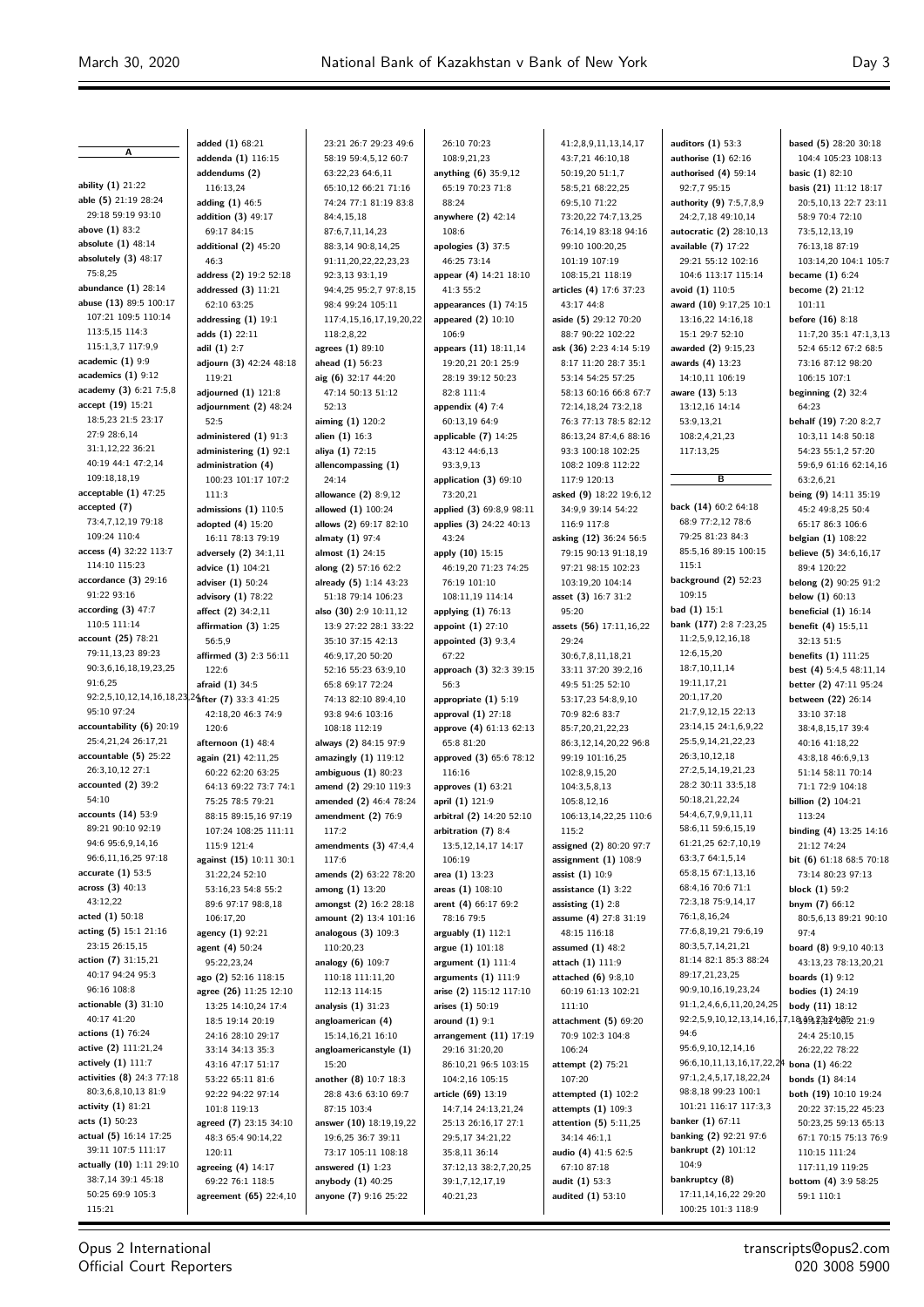**debts (6)** 54:12 100:22

**breach (1)** 31:20 **break (14)** 22:16,18,21 41:5 47:1,13 62:5 67:10 87:17 98:22,25 100:8,9,13 **breakdown (1)** 47:11 **brief (3)** 45:14 52:4,5 **briefly (1)** 109:8 **broad (1)** 24:14 **broadranging (1)** 28:14 **broke (1)** 52:4 **broken (1)** 47:8 **brought (1)** 34:14 **budget (9)** 12:7,19 22:13 28:25 29:1,6,11 85:5,16 **bullet (1)** 5:9 **bullets (1)** 4:21 **bundle (27)** 4:7 6:14 21:1,3 30:14 34:25 35:16 37:7 41:3 44:22 49:2,19 51:6,11 56:15,20,24 57:15 58:13,14,17 71:6,7,8 77:2 79:25 84:3 **bundles (6)** 2:10 3:23 32:10 56:18 71:9 116:7 **business (4)** 11:3,4,9,11 **C c (2)** 72:11 78:6 **c11 (1)** 72:24 **c5 (1)** 72:19 **call (2)** 1:9 46:16 **called (5)** 1:22 55:19 97:5 122:3,6 **calling (1)** 1:11 **came (1)** 65:12 **cancel (1)** 84:15 **cancellation (2)** 84:18,21 **cannot (5)** 14:8 21:15 54:11 96:15 104:9 **cant (17)** 1:4 8:19 19:5 36:4 37:4 59:18 76:7 90:21 92:19 95:3,18 97:20 98:14 101:11 105:11 108:18 110:15 **capacities (3)** 18:11 19:24 20:22 **capacity (17)** 18:12,15 19:20,21 20:1,3 21:8 24:17,23 25:10,14 26:15 27:6 28:19 50:18 66:12 91:4 **care (1)** 4:23 **career (1)** 7:1 **carry (5)** 13:21 14:18 24:2 77:15,22 **cases (6)** 54:24 100:24 109:8 111:24 115:21 119:10 **cash (5)** 37:21 43:24 46:2 47:15,16 **caspian (1)** 7:2 **catch (1)** 3:18 **cause (1)** 17:24 **certain (5)** 85:4,14 89:21 96:21 117:17 **cetera (1)** 5:13 **chair (2)** 67:13 78:25

**chairman (5)** 27:11,21 59:7 68:4 116:17 **chairmen (1)** 27:23 **chairperson (1)** 79:1 **challenges (1)** 13:16 **chamber (2)** 13:13 14:14 **change (4)** 74:22 75:1,5 116:15 **changed (3)** 75:12 76:7 116:21 **changes (1)** 74:11 **chapter (13)** 17:4 24:1,9 35:7 37:9 38:2 43:11,14,16,21 44:1 51:2 94:17 **charter (6)** 8:3,10 13:10,19 29:6,8 **check (4)** 11:22 41:15 51:23 57:9 **chief (1)** 24:17 **choice (3)** 81:20 98:10 109:17 **choose (1)** 67:5 **choosing (1)** 81:15 **chose (2)** 31:14,21 **choses (1)** 40:17 **circumstances (2)** 85:4,14 **civil (43)** 11:14 12:7,18 17:4 18:15,17 19:22 20:3,23 21:8,24 24:1,9 25:17,20 26:15 32:24 33:15,20 35:7,8,19 36:14,16 37:9 38:16 43:11,15 44:10,13,15 46:4 51:1 59:22 69:16,17 80:9 99:10 100:21 107:19 108:15 111:18 113:12 **claimants (1)** 57:20 **claims (13)** 101:20 102:9 106:2,14,17,19 107:4,12 110:12 111:23 112:11 115:11,24 **clarify (5)** 10:5 11:10 12:11 35:6 41:10 **classes (1)** 30:7 **clause (35)** 70:8 77:8,12,13,21 78:2 87:11 88:2,6,19,20 89:2,7,8,8,15,16 93:4,9 98:10 103:17,22 104:7 105:23,25 106:9,13 107:18,24,25 108:3,5,6,7 113:18 **clauses (1)** 87:8 **clear (18)** 33:2 37:11 41:21 46:13 54:2 67:18 75:3,25 76:1 85:25 88:1 96:23 98:16 103:21 106:21 107:21 114:17 118:23 **clearly (3)** 6:2 21:13 39:1 **close (1)** 90:5 **closely (2)** 68:5 70:14 **closer (1)** 45:21 **closing (1)** 119:25 **code (37)** 11:14 12:7,7,19,19 17:4

18:17 22:13 24:1,9 28:25 33:20 35:7,8,19 36:14,16 37:9 38:16 43:11,15 44:10,13,15 46:4 51:1 68:25 69:16,17 80:9 99:11,16 100:21 107:19 108:15 111:18 115:5 **coffers (1)** 29:25 **collapse (1)** 114:1 **colleagues (2)** 15:5 47:22 **collection (2)** 110:6 113:1 **combination (3)** 23:25 86:23 104:7 **come (9)** 28:3 33:14 62:3 63:5 65:4,13 70:18 77:12 84:21 **coming (1)** 50:1 **commencing (1)** 5:24 **comment (11)** 73:2 79:11,15,22 83:9 90:21 92:19 97:20,21 98:13,15 **commentaries (1)** 34:4 **commentary (5)** 17:12 33:20 35:3 36:15 37:23 **comments (1)** 82:12 **commerce (2)** 13:14 14:15 **commercial (1)** 13:5 **commission (1)** 117:10 **common (2)** 93:12 95:21 **commute (1)** 42:14 **company (1)** 97:23 **complaining (1)** 110:10 **complete (1)** 48:16 **completely (5)** 13:17 16:3 78:4 87:2 109:3 **compliance (1)** 34:13 **complied (4)** 5:2,6 6:8 32:5 **comply (3)** 14:5 24:5  $29.4$ **complying (1)** 33:24 **computer (1)** 56:20 **conceal (4)** 70:6,23 71:4 104:12 **concealed (1)** 69:12 **concealing (1)** 69:7 **concept (5)** 15:20 16:13 44:17 116:19,20 **concerned (13)** 9:7 12:22 16:12,25 20:1,4 25:6,8 34:21 38:9 89:20,20 108:15 **concerning (1)** 67:12 **concerns (2)** 108:16,18 **conclude (2)** 66:11 117:4 **concluded (5)** 16:2 58:11,21,23 74:12 **concluding (1)** 33:4 **conclusion (9)** 30:15 53:22 75:7,8 94:4 105:23 108:12,13,25 **condition (1)** 77:10 **conditions (3)** 21:20 82:2,11

**conduct (2)** 58:9 85:4 **conducting (4)** 8:13 77:14 78:1 84:10 **confer (1)** 47:22 **confers (1)** 83:2 **confirm (9)** 3:21,24 55:4 56:3 110:4,9,24,25 111:2 **confirmed (1)** 29:19 **conflict (1)** 108:20 **conflicts (1)** 98:9 **connection (1)** 86:25 **consent (3)** 75:13,15 76:7 **consequences (2)** 74:16 75:2 **consider (1)** 75:17 **considerable (3)** 13:4 45:25 46:3 **considered (3)** 68:23 71:20 74:13 **consistent (2)** 33:12 94:6 **consists (1)** 78:24 **constitution (8)** 9:16,19,21 102:12,15 104:5 107:3 113:16 **constitutional (2)** 114:1 115:13 **construction (1)** 93:18 **consultative (2)** 78:22 79:20 **consulted (1)** 102:17 **contain (3)** 3:11 41:23 60:10 **contained (2)** 44:12 88:25 **contains (1)** 40:12 **contemplating (1)** 120:24 **content (2)** 60:12 99:13 **contents (1)** 35:2 **context (2)** 21:7 88:14 **continental (1)** 16:3 **continue (3)** 50:8,10,11 **continues (2)** 94:4 97:15 **continuing (1)** 95:7 **contract (76)** 20:6,10,13 21:11,13,21,21 22:10 23:10,12,16 25:20,25 26:5,12 27:7 28:1 33:4 58:10,20 59:15,19 60:6,9,13,17 61:2,13,16,19,22 62:2,4,7,13,20,22 64:16,24 65:1,4,16 66:25 67:5 68:17 69:15,17,21,24,25 70:7,12,14,19 74:22,23,25 75:5,11 76:6 80:10,12 84:23 85:18 88:24 91:14 92:21 94:13 96:19 97:19,19,24 100:6 101:21 118:4 119:3 **contracted (2)** 59:24 96:21 **contracting (1)** 13:21 **contracts (9)** 12:20 25:16 43:13,22 44:9,9 59:22 66:11 69:18

**contractual (6)** 25:24 26:11 28:16,22 31:20 70:20 **contrary (2)** 73:8 102:14 **control (28)** 18:5,13,16,24 19:16,20,21 20:2,4,8,13 21:6,11 67:12 69:19 71:17,19 77:18 80:2,5,8,11,12,16,24,25 81:8,21 **controlled (2)** 68:16 116:21 **controversial (1)** 34:20 **convenient (3)** 22:15 98:22 100:7 **core (5)** 58:13,14 77:2 79:25 84:3 **correct (33)** 13:10 14:12,23 15:17 16:11 17:17,18 23:23 24:10 25:4 27:24,25 29:2,22 30:20,22 31:3,8,23 32:19 33:8,23 37:18 38:6 39:12 42:5 49:8,12,15 50:21 51:16 52:11 119:23 **corrected (1)** 68:20 **correctly (1)** 53:24 **correspondence (1)** 70:25 **couldnt (3)** 29:8 72:7 111:10 **council (3)** 9:6 78:23,24 **councils (2)** 8:15 9:3 **countries (2)** 92:20 108:19 **country (2)** 92:20 105:5 **course (10)** 29:25 40:9 41:1 47:10 66:16 70:2 76:4,22 99:1 101:10 **courts (2)** 32:9 34:14 **create (4)** 74:16 75:2 101:18 102:12 **created (3)** 45:17 79:8 103:8 **creates (1)** 65:22 **creation (1)** 22:9 **creditor (4)** 52:9 89:6 113:6 115:23 **creditors (41)** 29:22 53:16 54:3,3,4,6,7 69:21 70:16 101:20,23 102:9 103:12 104:3,8,13 105:5,9,12,16 107:21 109:5 110:10,11 111:5,13,18,23 112:2,5,8,12 113:2,17 114:4,5,6,10 115:4,11,17 **criteria (1)** 85:17 **crossexamination (4)** 3:17 57:24 122:4,7 **crossexamined (2)** 79:12,14 **currency (1)** 85:8 **current (1)** 107:19 **custodian (1)** 81:15 **cut (1)** 42:12 **cv (1)** 13:3

**D d (18)** 4:7 6:14 20:25 21:3 32:10 34:25 35:16 37:7 44:22 49:2 51:6,10 56:15,24 57:15 82:13,22 116:7 **d1 (7)** 2:13 30:14 44:22 58:1 82:16,18 100:18 **d100 (1)** 6:14 **d110 (3)** 21:1,2 24:25 **d112 (1)** 58:3 **d114 (1)** 32:9 **d116 (2)** 60:3 64:19 **d117 (1)** 39:25 **d119 (1)** 112:23 **d124 (2)** 101:15 105:20 **d126 (1)** 71:11 **d1274 (1)** 28:5 **d128 (1)** 57:3 **d138 (1)** 37:8 **d139 (1)** 94:15 **d140 (1)** 51:5 **d141 (1)** 118:12 **d144 (1)** 51:3 **d147 (4)** 60:20,23 61:5 62:23 **d150 (2)** 62:24 63:14 **d154 (1)** 63:17 **d158 (1)** 64:9 **d173 (1)** 109:13 **d174 (2)** 109:10 110:1 **d183 (1)** 66:6 **d184 (1)** 66:9 **d194 (1)** 57:12 **d2 (3)** 42:1 99:4,6 **d227 (1)** 35:15 **d228 (1)** 39:21 **d233 (1)** 57:15 **d2449 (1)** 41:7 **d246 (2)** 73:24 74:2 **d248 (2)** 57:16,18 **d267 (1)** 49:20 **d3 (1)** 4:8 **d4 (1)** 57:6 **d50 (1)** 6:15 **d68 (1)** 15:6 **d70 (1)** 17:2 **d72 (1)** 82:25 **d73 (1)** 20:15 **d83 (1)** 30:14 **daily (1)** 8:12 **danger (1)** 73:15 **date (4)** 58:23 72:9,9,9 **dated (1)** 61:7 **day (3)** 1:16 97:8 114:20 **daytoday (5)** 11:3,4,9,12,13 **de (3)** 71:16,19 79:22 **deal (7)** 18:3 26:21 46:11 68:6 69:19 95:16 98:12 **dealing (9)** 15:7 43:21 44:8,11 46:19 51:21 87:8 92:22 104:20 **deals (4)** 17:5 25:13 26:17 44:15 **dealt (1)** 78:5 **death (1)** 101:4 **debate (1)** 11:16 **debates (1)** 34:19 **debt (2)** 44:25 114:22

102:4 107:9,11 109:20 **decade (1)** 8:7 **decide (5)** 27:8,13 76:19,20 88:8 **decided (1)** 87:1 **decision (3)** 87:19 88:12 116:11 **decisions (1)** 114:14 **declaration (2)** 4:19,21 **decree (23)** 22:7,11 23:8,10 29:1,6,9 61:7,7,21 62:4,6,10,13 63:9,10,11,17,21,25 64:4 65:2 117:2 **decrees (5)** 60:9,12,18 61:1,12 **defend (1)** 89:5 **defendants (1)** 54:15 **define (3)** 6:22 10:6 120:18 **defined (1)** 36:3 **defines (1)** 35:19 **definitely (4)** 17:23 18:13 27:12 29:18 **definition (2)** 44:13 99:13 **delay (2)** 13:21 14:19 **delegate (2)** 94:9,10 **delegation (3)** 8:2 51:7 80:10 **deliberately (1)** 111:12 **depending (1)** 113:17 **depends (2)** 68:3 114:3 **depth (1)** 51:19 **deputies (1)** 27:23 **deputy (2)** 27:23 53:14 **describe (3)** 7:4 8:14 36:16 **described (2)** 23:5 83:18 **describes (1)** 28:9 **description (1)** 28:11 **desire (1)** 110:5 **detail (1)** 52:8 **detailed (1)** 47:10 **details (1)** 53:1 **determination (1)** 87:1 **determining (1)** 18:8 **developed (1)** 15:17 **developing (1)** 9:16 **dictate (2)** 21:20 27:16 **dictated (2)** 67:17 71:15 **didenko (10)** 32:13,15 35:4 45:23 51:12 52:18 88:5,17 102:19,19 **didnt (21)** 3:18 35:2 36:7,9 51:23 65:4,9 67:5 72:4,6 73:6,8 86:25 91:2 98:19 102:13 111:1,6 112:4,5 115:21 **die (2)** 101:11 104:9 **diem (1)** 8:13 **dies (1)** 109:16 **difference (3)** 37:18 38:17 104:18 **different (9)** 21:25 32:3 38:19 43:21 45:10 69:25 71:5 92:20 114:6

Opus 2 International Official Court Reporters transcripts@opus2.com 020 3008 5900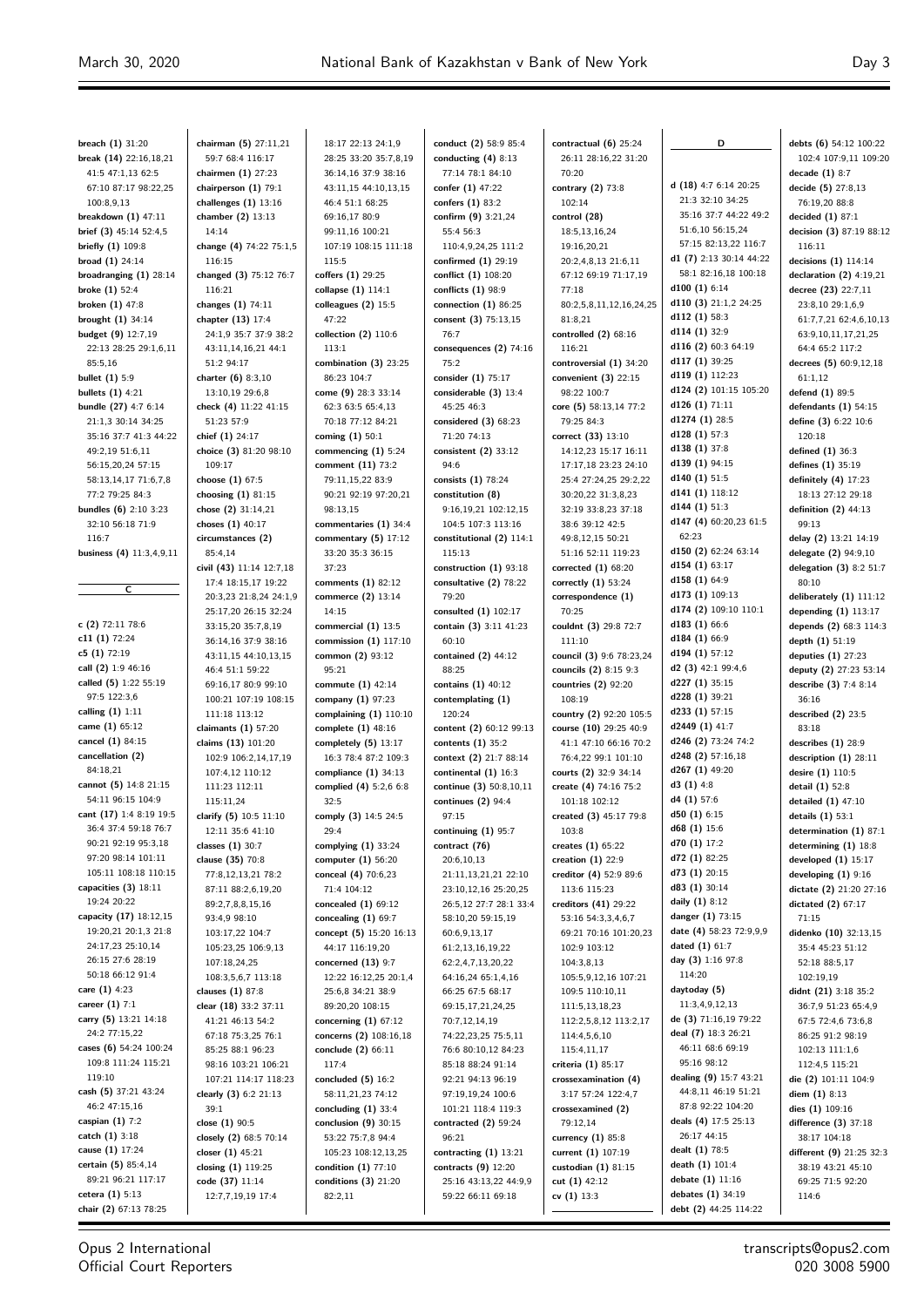| differently (1) 44:19                      | 12:3 31:13 32:22                                  | enforce (4) 52:9 53:16                      | 73:4,8,11,11,18,21                           | expressing $(1)$ 67:20                          | first $(59)$ 1:13                           | frozen $(1)$ 16:16                           |
|--------------------------------------------|---------------------------------------------------|---------------------------------------------|----------------------------------------------|-------------------------------------------------|---------------------------------------------|----------------------------------------------|
| difficult (2) 110:11                       | 40:23 42:6,17                                     | 54:8 110:11                                 | 75:23                                        | expression $(2)$ 82:3,8                         | 2:15,16,18 5:7                              | frustrate $(1)$ 112:11                       |
| 112:2                                      | 50:2,5,10 55:21 67:8,9                            | enforced (4) 14:10,11                       | 76:4,11,16,18,20,22                          | expressly $(1)$ 44:2                            | 6:8,12,14,24 12:4,18                        | frustrated $(1)$ 113:1                       |
| dignitaries (1) 79:2                       | 75:6 79:21 91:1 93:6                              | 30:1 110:6                                  | 79:15 85:6 102:10,11                         | extended (1) 87:14                              | 15:3 19:25 20:15 21:1                       | function (1) 45:18                           |
| direct (1) 11:8                            | 95:25 98:11 114:3                                 | enforcement $(3)$ 13:23<br>53:23 108:16     | 104:24 113:25                                | extensive $(1)$ 68:13<br>extent (6) 71:14 79:23 | 22:7 23:7,14 25:1<br>26:20,24 28:24 30:13   | functions $(3)$ 21:11<br>50:23 58:8          |
| director (1) 72:17<br>directs (1) 84:20    | 115:25<br>doubt (1) 93:9                          | engage (4) 71:21,25                         | 114:2,11,17 115:10<br>118:15 119:8           | 92:8 93:20 100:6                                | 31:5 32:6,10 34:15,25                       | fund (56) 12:2,16 18:9                       |
| disagree (2) 19:15                         | down (6) 42:12 47:8                               | 73:6 113:15                                 | evolved (1) 15:17                            | 106:16                                          | 35:16 39:24 49:2                            | 19:14 22:9 23:9 24:3,8                       |
| 83:14                                      | 61:18 63:11 105:19                                | engaged (4) 11:2 13:9                       | exactly (7) 10:10,24                         | external (5) 77:17,18                           | 51:3,6 56:15 57:1,14                        | 30:9,12 33:6 45:16                           |
| disagreement (1) 93:14                     | 120:5                                             | 80:5 111:25                                 | 25:3 34:22 64:17 95:1                        | 80:3 81:9,15                                    | 58:1,16,16 60:2                             | 49:6 51:20,21,24,25                          |
| discipline (1) 27:6                        | draft (12) 7:19 16:22                             | english (19) 4:9,12 5:17                    | 113:13                                       | extra (2) 26:10 42:13                           | 61:6,11 63:9 68:9                           | 52:10 53:18 61:14                            |
| discuss (5) 17:10 46:12                    | 23:10,12,14 30:6                                  | 15:4 32:8 40:20                             | examination $(4)$ 2:4                        | extracts (1) 118:12                             | 71:24 72:14 74:9                            | 77:9,16,16,23                                |
| 66:6 98:19 108:10                          | 61:13,19 62:22,23                                 | 41:6,12 44:25 45:3                          | 56:12 122:4,7                                | extremely $(1)$ 71:16                           | 77:5,8,21 80:1 89:16                        | 78:12,23 82:2                                |
| discussed (2) 70:10                        | 63:1 64:11                                        | 63:18 81:2 82:19,20                         | example (3) 14:22                            |                                                 | 101:14 102:25 103:23                        | 85:13,15,20 86:2                             |
| 108:11                                     | drafted (3) 23:16 46:8                            | 90:12 97:19 98:13,15                        | 29:19 113:3                                  | F                                               | 109:10 115:13 116:7                         | 89:18 91:7,7,12,21                           |
| discussing $(3)$ 15:10                     | 102:5                                             | 103:17                                      | examples (2) 28:23                           |                                                 | 118:13                                      | 96:18 101:20 103:9                           |
| 75:4 107:25                                | drafting $(5)$ 9:19,21                            | enjoy (2) 109:4 111:24                      | 43:24                                        | f1(1)80:18                                      | five (4) 10:19,21 22:19                     | 104:25 105:2,4,6                             |
| discussion (2) 34:18<br>89:13              | 11:14 13:9 23:21                                  | ensuring (1) 17:20                          | except (3) 83:7 94:25<br>100:6               | face (1) 14:24                                  | 100:9                                       | 106:1,22,25 107:1                            |
| dismiss (4) 27:10,22                       | draw (6) 38:7 43:20<br>46:5 90:2 104:14           | enter (6) $22:428:1,22$<br>31:19 62:7 64:5  | exception $(1)$ 100:24                       | facto (2) 71:19 79:22                           | flat (1) 109:25<br>focused $(1)$ 51:25      | 111:13,22 113:10,24<br>114:2,18,21,25 115:10 |
| 66:24 75:9                                 | 112:13                                            | entered (8) 22:11,12                        | exceptions $(3)$ 101:1,10                    | factor (2) 18:7,25                              | focusing $(4)$ 10:15                        | fundamental (8)                              |
| <b>dismissed (1)</b> 61:25                 | drawing (2) 43:8 51:14                            | 23:6 49:10,14 51:12                         | 102:13                                       | factors (1) 21:5                                | 45:24 83:25 84:22                           | 16:5,10 17:7 23:20                           |
| disposal (2) 5:22 95:20                    | drawn (7) 5:11,25 38:14                           | 66:11 67:2                                  | excerpt (1) 40:20                            | factual (13) 23:19                              | follow (3) 15:4 36:9                        | 35:13 38:17 40:15,18                         |
| dispose (18) 77:9                          | 39:4 41:18 43:23                                  | entering $(1)$ 70:23                        | exclude (1) 103:12                           | 69:22 70:4,21 71:3                              | 76:2                                        | fundamentally (1)                            |
| 82:2,4,8 83:3,7                            | 46:13                                             | enterprise $(1)$ 6:25                       | exclusion (2) 81:1 83:5                      | 72:4 76:25 79:10                                | followed (1) 12:19                          | 21:25                                        |
| 89:18,23 90:15,23                          | draws (1) 40:15                                   | enters (2) 25:23 28:17                      | exclusive (3) 81:3,4                         | 103:7,13,20 104:1                               | following (3) 11:25 75:3                    | funded (3) 7:15,17,18                        |
| 91:12,21                                   | drew (2) 46:9 52:17                               | entire (1) 107:4                            | 95:22                                        | 105:14                                          | 105:1                                       | funds $(6)$ 44:24 90:2                       |
| 92:5,14,16,24 94:6                         | dual $(1)$ 102:11                                 | entirely (3) 30:18 31:25                    | excontractual (2) 21:23                      | fail (1) 112:10                                 | follows $(1)$ 75:8                          | 91:15,15,18 116:20                           |
| 99:19                                      | due (1) 111:17                                    | 51:25                                       | 25:23                                        | failed (1) 13:17                                | footnote (2) 37:25                          | further (2) 74:10 113:15                     |
| disposing (2) 91:15,15                     | duration $(1)$ 98:3                               | entity (3) 7:14 59:20,23                    | executed $(1)$ 67:1                          | fails (1) 83:15                                 | 116:12                                      |                                              |
| disposition (12) 83:22                     | during (3) 40:25 47:22                            | entrusted (57)                              | execution (3) 100:22                         | failure (2) 112:11 113:4                        | fora (1) 14:20                              | G                                            |
| 84:2,6,24                                  | 98:3                                              | 17:5,8,21 20:8,23                           | 101:2 104:16                                 | fair (2) 54:5 88:9<br>fairness (2) 48:6 54:1    | force (14) 12:12,23 13:1                    |                                              |
| 85:13,19,21,22                             | duties (3) 32:5 33:25                             | 21:8,16 26:4 29:21                          | executive $(1)$ 24:17                        | faith (2) 14:7 15:1                             | 22:11 63:5 65:12,13                         | gathered (1) 56:18                           |
| 86:1,19 95:2 96:7<br>dispute (10) 11:16    | 53:4<br>duty (7) 4:3 5:2,6 6:8                    | 33:4,7,17 37:9,14,19<br>38:5,12,22,24 39:16 | exercisable (1) 18:24<br>exercise (25) 18:13 | false (1) 107:9                                 | 85:21,22 90:8 92:4,13<br>93:1,2             | gauntlet (1) 120:9                           |
| 13:13 44:23 47:15                          | 29:5 34:13,16                                     | 43:11,19 44:17 53:17                        | 20:2,7 21:6,18,19,22                         | familiar (3) 32:15 56:2                         | forced $(4)$ 66:13,20                       | gave (5) 18:19 51:22                         |
| 51:24 52:9,13,19 55:1                      |                                                   | 58:9,10 61:13 69:21                         | 24:18 28:21 71:18                            | 78:2                                            | 67:15,16                                    | 53:15 63:16 85:6                             |
| 93:6                                       | Е                                                 | 71:20                                       | 80:11 81:8 91:4                              | far $(16)$ 9:6 12:22                            | foreign (1) 98:11                           | gca (10) 12:9 44:24                          |
| disputes (5)                               |                                                   | 83:7,16,17,22,23                            | 92:1,8,9 95:3,17,18                          | 16:12,25 19:25 20:3                             | forgetting $(1)$ 37:6                       | 47:3 49:14 52:11                             |
| 10:4,5,6,13,13                             | earlier (6) 29:19 31:2                            | 84:13 91:9,14,16,17                         | 96:11,13,15 98:1,3                           | 21:24 25:5,7 34:20                              | forgot $(1)$ 28:4                           | 66:12 80:5                                   |
| distinction (22)                           | 35:2 49:12 54:24 75:4                             | 94:17 97:7,24,25 98:4                       | 100:1                                        | 38:9 73:11 108:2,4,15                           | form $(5)$ 1:24 61:22                       | 90:11,21,22                                  |
| 26:14,16 27:4                              | early (2) 72:6 73:7                               | 100:3,4 101:16,21                           | exercised $(15)$ 4:23                        | 117:25                                          | 62:8 66:21 67:6                             | general (26) 9:20 13:3                       |
| 33:10,16,22                                | easy (1) 56:20                                    | 102:1 104:22 106:1,16                       | 18:6,17 19:16 20:5,13                        | father (1) 109:25                               | formal (2) 65:10 75:15                      | 14:20 25:13 40:12                            |
| 38:3,7,11,14 39:4                          | ect $(4)$ 14:1,3,6,25                             | 107:1 111:3                                 | 67:13 91:3,9 97:10,11                        | favour (1) 106:24                               | formalities $(3)$ 109:6                     | 43:8,12,22 44:6,10,12                        |
| 40:16,18 41:18                             | educational $(1)$ 6:25<br>effect (16) 22:10 38:11 | 118:1,9,19                                  | 100:3,4,5 116:23                             | fetter (3) 117:21                               | 111:2 112:1                                 | 62:21 82:5,9,10 94:7                         |
| 43:8,18,20,22                              | 44:8 59:12 65:5 70:13                             | entrusts $(1)$ 61:15                        | exercising $(3)$ 22:3                        | 118:17,23<br>fide $(1)$ 46:23                   | formally $(1)$ 56:3                         | 117:14,16,18<br>118:16,17,20,23,25           |
| 46:5,9,13 51:14                            | 74:20 90:21 94:23                                 | envisages $(1)$ 63:1                        | 49:14 91:8<br>exhibit (1) 63:10              | field $(1)$ 9:6                                 | formation (4) 23:2,8,18<br>116:20           | 119:1,2                                      |
| disturbed (1) 40:22<br>divergent (1) 39:15 | 102:20,22 103:2                                   | envisions $(1)$ 62:20<br>equated (1) 36:22  | exhibited (4) 61:19                          | fifth $(1)$ 54:14                               | formed (1) 9:11                             | generally $(1)$ 16:4                         |
| document (8) 5:21                          | 104:7,15 105:18                                   | equivalent (2) 37:8                         | 62:3,22 116:25                               | file (9) 2:23 3:5 58:1                          | forth (3) 25:21 36:14                       | genesis (1) 116:23                           |
| 56:25 57:5,16 59:1,18                      | 111:15                                            | 49:19                                       | exist (1) 34:17                              | 72:11 78:6 82:13,22                             | 37:21                                       | get (5) 27:8 103:24                          |
| 64:8,13                                    | effective (1) 13:22                               | esenbayev $(1)$ 59:10                       | exists (1) 26:16                             | 83:10 111:6                                     | forward (2) 62:23 121:4                     | 120:3,4,5                                    |
| documents (4) 12:13                        | effects (1) 69:20                                 | essentially (2) 69:18                       | expect (3) 50:4 71:21                        | files $(1)$ 2:11                                | found (2) 72:8 110:11                       | gets (1) 73:17                               |
| 40:25 74:10,12                             | eight (1) 11:1                                    | 112:16                                      | 73:6                                         | filing $(1)$ 113:22                             | founded $(1)$ 97:1                          | getting (2) 30:4 111:5                       |
| does (37) 12:24,25 14:5                    | either (14) 3:20 9:3                              | establishing (1) 16:6                       | expecting $(1)$ 71:25                        | final (2) 14:16 27:18                           | founder (19) 20:7 21:18                     | gist (1) 52:19                               |
| 18:13 20:2,7 24:18                         | 21:7,22 38:12 43:1                                | et $(1)$ 5:13                               | expenses (2) 8:9,12                          | finally (2) 3:5 112:22                          | 23:20 26:4 28:19                            | give (25) 24:2,14 28:4                       |
| 25:7,15 33:11,15                           | 44:2 81:20 84:13 89:9                             | evaluated $(1)$ 70:16                       | experience $(2)$ 6:12                        | finance (3) 59:10 61:17                         | 29:18,22 31:7 38:23                         | 34:2 42:11 45:10                             |
| 35:22 36:2 38:7,21,24                      | 101:11 104:9 109:17                               | even (4) 7:12 34:22                         | 13:4                                         | 65:14                                           | 44:5 83:5,15 91:16                          | 54:25 57:9 66:16 70:1                        |
| 39:10 40:14 41:2,23                        | 117:12<br>electronically (2)                      | 71:19 115:14                                | expert (8) 1:12 4:1,19                       | financial $(1)$ 53:9<br>find (17) 37:9 39:18    | 94:9,23 95:2 100:22                         | 74:1 76:3 84:23 89:24                        |
| 49:25 61:22 62:6                           | 119:25 120:4                                      | event (1) 87:12                             | 32:5,17 51:22 52:21                          | 43:9 58:2,17 64:9                               | 101:4 118:9                                 | 90:9,16,19,24 94:20<br>95:23 96:21 98:24     |
| 64:13 76:23,23<br>85:1,10 88:10 92:4,15    | elements (1) 19:15                                | ever (3) 11:2 54:25<br>108:5                | 90:12<br>experts (2) 9:9 87:24               | 72:14,19 73:24                                  | founders (1) 17:15<br>framework $(4)$ 10:13 | 113:6 115:23 120:3                           |
| 94:5 95:8 102:12                           | else (7) 9:16 35:9,12                             | every (3) 43:20 44:14                       | expiration $(1)$ 87:13                       | 76:11,15 80:18 83:9                             | 26:6,18 52:2                                | given (21) 4:7 10:3                          |
| 108:5,17 120:8                             | 50:9 67:21 81:7 108:6                             | 92:20                                       | explain (4) 9:4 83:2                         | 93:5,10 94:21 115:9                             | fraud (1) 14:9                              | 28:13 40:25 54:23                            |
| doesnt (7) 63:23 80:12                     | email (1) 104:11                                  | everybody (2) 1:3 50:9                      | 105:22 116:13                                | finding $(1)$ 115:18                            | free (6) 8:8 70:9,10                        | 63:16 68:13,14 74:20                         |
| 81:3 82:4 85:18 88:10                      | employed $(1)$ 6:18                               | everybodys $(1)$ 15:11                      | explained (1) 110:4                          | findings $(1)$ 115:20                           | 76:17 106:2,13                              | 91:13,20 92:9                                |
| 89:3                                       | empowered $(1)$ 100:1                             | everyones $(1)$ 32:12                       | explains (3) 78:11 79:4                      | finds $(1)$ 115:16                              | freedom $(4)$ 65:23                         | 93:23,25 95:11                               |
| doing (2) 51:24 85:14                      | enacted $(1)$ 22:8                                | evidence (47) 1:13 10:3                     | 110:2                                        | fine $(3)$ 41:15 43:6                           | 69:17,20,24                                 | 96:6,10,12 97:10,11                          |
| done (11) 5:4,5                            | end (5) 60:11 62:23                               | 21:14 29:19 31:1 32:4                       | explicitly $(2)$ 25:18                       | 48:10                                           | freeing (3) 70:8,13,15                      | 101:16                                       |
| 10:15,20 11:5 45:19                        | 68:22 80:2 86:9                                   | 36:2 41:1 43:7 48:7                         | 61:23                                        | finish $(5)$ 20:12 42:8                         | freely (6) 60:8,17 61:2                     | gives (1) 95:21                              |
| 46:3 85:7 105:8                            | ended (2) 86:12,16                                | 53:15,19 54:23,25                           | express (2) 49:17 94:10                      | 48:20 99:3 103:23                               | 64:24 65:1,17                               | giving (7) 1:12 34:10                        |
| 110:23 120:3                               | ending $(1)$ 6:1                                  | 55:11 56:4 66:16 67:4                       | expressed $(2)$ 31:5                         | finished (2) 8:24 73:16                         | front $(6)$ 1:24 4:9,12                     | 48:7 67:4 76:22 85:12                        |
| dont (23) 4:10 5:5 8:24                    | energy $(6)$ 8:3,10                               | 70:1 72:1,2,4                               | 44:20                                        | finishes $(1)$ 8:18                             | 56:5 65:20 109:23                           | 88:2                                         |
|                                            | 13:10,19 29:5,8                                   |                                             |                                              | fire (2) 27:22 68:4                             |                                             | glance (1) 63:20                             |

### Opus 2 International Official Court Reporters

transcripts@opus2.com 020 3008 5900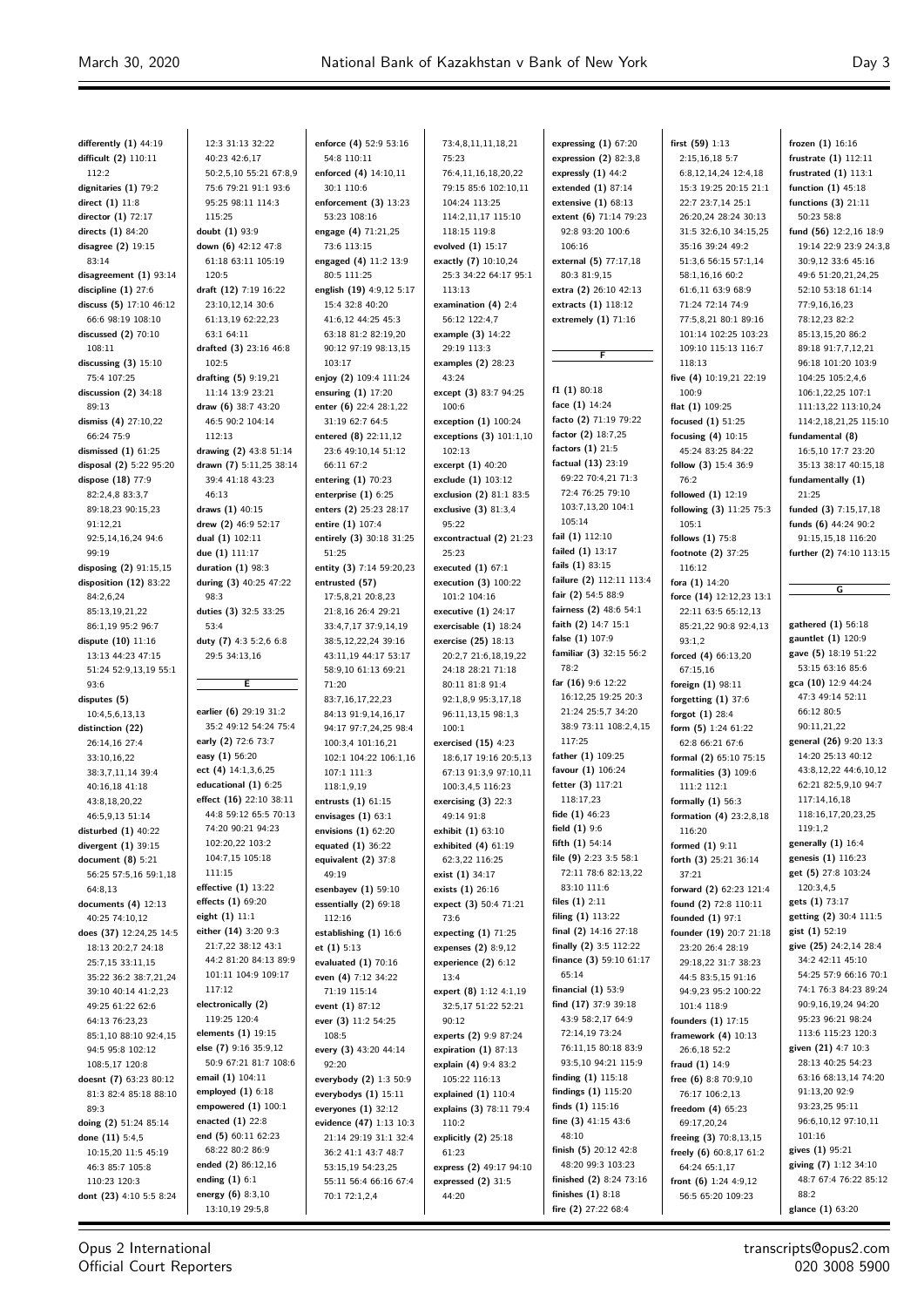| goes (3) 23:19 73:11                         | heart $(1)$ 8:4                            | inchief (4) 2:4 56:12                           | 94:14 103:16,19                             | join (1) 55:18                        | land (2) 110:13 111:7                            | 77:21                                              |
|----------------------------------------------|--------------------------------------------|-------------------------------------------------|---------------------------------------------|---------------------------------------|--------------------------------------------------|----------------------------------------------------|
| 78:18                                        | heated $(1)$ 11:16                         | 122:4,7                                         | 107:24 113:18                               | joint (7) 2:25 66:5,6                 | language (12) 38:2,20                            | lines $(2)$ 62:2,21                                |
| going (16) 15:11 42:8                        | heir (4) 109:17 110:15                     | include (5) 89:24                               | interpretations (2)                         | 83:9 86:5,7 97:23                     | 39:11,14 40:12 41:23                             | liquidated $(1)$ 85:23                             |
| 45:18 56:17 73:2,18<br>76:3 77:12 79:10      | 112:19 113:20<br>heirs (1) 109:3           | 90:2,5,16,24<br>included (4) 9:12 17:16         | 108:1,14<br>interpreted $(5)$ 1:23 6:6      | jolly (1) 1:7<br>judge (2) 20:22 27:8 | 60:9 65:6,7,9 103:11<br>111:17                   | list (3) $12:2,18$ 34:16<br>listed (2) 34:8 116:12 |
| 84:19 85:21                                  | held (6) 44:24 52:11                       | 46:17,17                                        | 12:5 16:24 115:7                            | june (1) 58:23                        | large (3) 7:13 15:2                              | listen $(1)$ 18:18                                 |
| 98:12,13,22 108:2                            | 53:17 54:12 89:21                          | includes (2) 32:6 98:9                          | interpreter (26)                            | jure (1) 71:17                        | 101:16                                           | listening $(1)$ 55:11                              |
| 112:8                                        | 90:10                                      | including $(8)$ 7:1 14:6                        | 5:19,21,23 6:5                              | jurist (1) 16:1                       | last (7) 1:17 13:3 17:11                         | lists $(1) 118:21$                                 |
| good (11) 1:3,7 14:7                         | help (2) 11:25 45:11                       | 43:13 46:15 74:21                               | 8:17,21,24 12:5                             |                                       | 22:25 24:12 47:13                                | litigation $(3)$ 49:15                             |
| 47:21 48:22 57:25                            | helping (2) 2:9 20:21                      | 77:16 83:17 96:7                                | 16:16,17,23 19:4                            | κ                                     | 51:13                                            | 107:20 108:3                                       |
| 96:2 100:16 102:17                           | here (15) 17:12,20 21:9                    | inclusion $(1)$ 21:20                           | 20:12 26:1 30:2                             |                                       | lastly $(1)$ 57:14                               | little (4) 42:13 61:18                             |
| 104:21 121:3                                 | 25:12 27:7 34:8 53:1                       | incorporate (2) 118:25                          | 31:16,18 34:5                               | kazakh (43) 1:9,12 15:8               | lasts (1) 83:6                                   | 70:18 97:13                                        |
| governed (2) 25:25 93:7                      | 55:6 66:16 69:22 70:1                      | 119:1                                           | 36:10,24 37:4 40:1,4,4                      | 16:13 17:7 18:21                      | later (3) 18:4 47:9                              | local $(1)$ 85:7                                   |
| government (89) 6:19                         | 76:3 100:20 104:12                         | incumbent $(2)$ 24:4                            | 48:7 53:6                                   | 31:3,12,23 64:5 65:11                 | 70:18                                            | locations $(1)$ 56:19                              |
| 7:9,18 9:13 18:6,16,24<br>19:13,16 20:2,5,20 | 114:16<br>herein (2) 77:10 82:3            | 34:6<br>indented (1) 41:25                      | interpreting $(2)$ 80:15<br>90:11           | 66:3,19,22,23,25                      | latin (1) 36:10<br>latter (1) 118:11             | long(11) 21:21<br>42:18,20 43:22                   |
| 21:6,18 22:3,6                               | herewith $(1)$ 77:17                       | independent (2) 4:3                             | interrupt (3) 8:16 41:2                     | 67:19 70:22 75:11                     | lauriza (1) 2:9                                  | 92:3,12,25 93:2 97:15                              |
| 23:3,10,11,17,22                             | hey (1) 104:12                             | 7:14                                            | 54:1                                        | 76:6 90:18 92:23                      | lawfulness $(1)$ 89:11                           | 120:15,20                                          |
| 26:25 28:17 30:22                            | hierarchy $(3)$ 11:23                      | independently (5)                               | into (45) 12:24 22:4,11                     | 93:13,19,21 96:22,23                  | lawyers (3) 74:9 75:21                           | longer (1) 47:19                                   |
| 33:17 49:11 50:19                            | 12:11,18                                   | 66:11,12 77:15,22,23                            | 23:6 25:24 28:1,17,22                       | 97:2,3,5,16,22<br>98:7,9,17 101:2     | 102:17                                           | look (32) 12:14,24                                 |
| 58:11                                        | hire (1) 27:22                             | index (2) 58:17 122:1                           | 31:19 33:7,17 38:12                         | 102:21 104:16 106:5                   | Icia (1) 14:22                                   | 15:23 32:11 38:20                                  |
| 59:9,16,21,23,24                             | hired (2) 10:8,17                          | indicates $(1)$ 81:7                            | 39:3 43:19 46:18                            | 108:16 109:16 114:12                  | leader $(1)$ 8:2                                 | 39:24 44:21 45:21                                  |
| 60:18 61:11,17                               | hiring $(1)$ 95:25                         | inevitably $(1)$ 75:18                          | 47:3,8 49:10,14 51:12                       | 117:13                                | leading (3) 32:24 33:15                          | 47:22 49:20 51:1,13                                |
| 62:14,17 63:21 64:2                          | hold $(1)$ 87:3                            | infer $(1)$ 105:8                               | 52:24 62:7 63:5 64:5                        | kazakhstan (107)                      | 34:3                                             | 52:7,24 60:18 61:5,6                               |
| 65:6,20 67:1,15,17                           | holder (1) 92:2                            | inference (2) 104:14,15                         | 65:5,12,13 66:11 67:2                       | 6:19,23 7:20,24 8:2,8                 | least (4) 65:22 81:6                             | 66:5 68:5 69:2 71:10                               |
| 68:14,15 69:19<br>71:2,14,16,17,19           | holds $(1)$ 49:5<br>honest (3) 10:23 34:21 | influence (5)<br>21:15,18,23 28:15,21           | 70:24 78:6,21<br>79:11,13,23 85:5,16        | 9:24                                  | 111:9 112:1<br>leave (3) 90:22 98:20             | 72:4 80:16,19<br>81:11,11 87:7 90:13               |
| 74:11,21                                     | 45:1                                       | inform $(1) 81:14$                              | 100:23 101:16 102:1,8                       | 10:4,8,11,12,16,17,21                 | 102:22                                           | 104:24 105:19 118:3                                |
| 75:4,13,19,22                                | honour $(2)$ 9:15,23                       | information $(1)$ 33:25                         | 106:15 107:1 111:3,12                       | 11:3,6,9,12,15,17,18,23               | leaves (2) 44:4 109:17                           | 121:4                                              |
| 76:2,11,23 77:24 80:7                        | hoping $(1)$ 48:15                         | inheritance (10)                                | invalid $(1)$ 89:6                          | 12:16 14:3.5.8                        | leaving (3) 29:12 70:20                          | looked (4) 42:1 43:17                              |
| 81:8,14,17,20                                | house $(2)$ 79:1 120:6                     | 109:4,17,18,19,20,24                            | investigated (2)                            | 15:15,19,21<br>18:6,7,13,25           | 88:7                                             | 60:7 64:25                                         |
| 84:19,19 85:12,15,25                         | housekeeping (3) 1:8                       | 110:4,8,9,24                                    | 69:13,23                                    | 20:20,20,21 21:15                     | left $(1)$ 71:16                                 | looking (6) 32:8 40:24                             |
| 86:19 87:1,2 88:23                           | 119:20 122:9                               | inherited $(1)$ 112:4                           | investment $(3)$ 77:14                      | 23:23 24:15,18 25:14                  | legal (44) 9:19                                  | 45:20 47:2 50:25                                   |
| 89:5 92:4,15,25 94:5                         | however (5) 18:14 21:21                    | innocence (1) 48:2                              | 78:12 79:19                                 | 27:1,10 28:10 29:4                    | 10:9,18,21 11:5,18,21                            | 82:19                                              |
| 100:5 107:10,11                              | 33:12 34:21 45:19                          | innominate $(1)$ 44:9                           | investments (5)                             | 30:22 32:18,20 33:5                   | 12:12,23,25 16:4                                 | looks (2) 16:18 93:21                              |
| 114:21 116:11,16,21                          | hypothetical (11) 70:3                     | insolvency $(1)$ 17:14                          | 77:15,22 78:1,19                            | 36:3 44:20 47:14                      | 17:20 18:15,15                                   | lordship (6) 3:20 40:8                             |
| governmental (1) 60:8<br>governor (1) 78:25  | 72:5,10 107:23,24<br>108:1,12,13,14,25     | instance $(1)$ 38:8<br>instances $(1)$ 14:9     | 106:18<br>invited $(1)$ 42:10               | 50:13 53:3 54:8,24                    | 34:18,18,20 47:10<br>51:19 52:3,7 53:20,22       | 56:8 88:8 94:2 120:18<br>lordships $(1)$ 37:1      |
| governors (1) 53:15                          | 109:1                                      | instead $(1)$ 31:7                              | involve $(1)$ 14:11                         | 55:3 66:14,17 68:15                   | 59:20,22,23 65:18                                | lost (3) 13:8 50:5 73:17                           |
| grant $(1)$ 7:23                             | hypothetically (2) 73:3                    | institute $(1)$ 6:23                            | involved (4) 7:19 8:1                       | 69:24 70:5,17 71:14                   | 66:3 68:1,3 74:16                                | lot (2) 96:2 114:15                                |
| granted $(1)$ 49:11                          | 115:9                                      | institution $(3)$ 6:22 7:10                     | 112:19 114:16                               | 83:21 84:1,6,24                       | 75:2,6 76:4,12,16                                | loud $(1)$ 2:2                                     |
| great (5) 52:8 56:1                          |                                            | 66:10                                           | involving $(1)$ 10:14                       | 87:5,20 90:19<br>91:5,6,24,25         | 104:7,21 109:5                                   | lower $(1)$ 79:1                                   |
| 69:18 104:12 119:10                          | т                                          | instruct $(1)$ 4:4                              | irrelevant $(1)$ 47:5                       | 92:6,11,17 93:7,17                    | 111:1,25 114:12,18                               | lunch $(2)$ 47:1,13                                |
| greater (1) 115:3                            |                                            | instructed $(3)$ 3:12                           | irrespective $(2)$ 43:13                    | 95:8,12,15 96:17                      | 116:23                                           |                                                    |
| ground $(1)$ 93:12                           | ibrayev (1) 112:16                         | 45:11 55:4                                      | 44:7                                        | 97:16,23 98:7,17                      | legally (4) 92:6,7                               | м                                                  |
| grounds (3) 118:21                           | icc $(1)$ 14:21                            | instructing $(1)$ 23:10                         | isnt (18) 22:2 23:25                        | 99:23 100:1 101:11                    | 110:3,9                                          |                                                    |
| 119:1,2                                      | idea (3) 45:18 67:9<br>75:23               | instructions $(6)$ 22:5<br>89:25 90:10,17,20,24 | 24:6 32:20 37:25                            | 106:23 107:3 108:17                   | legislation (1) 93:16                            | maggs $(46)$ 3:1 4:8<br>18:22 21:1 25:1 28:9       |
| groups (1) 7:19<br>guess (2) 36:18 79:7      | identical (1) 16:6                         | instruments $(1)$ 24:9                          | 59:15 61:8 66:19<br>68:18 70:21 76:10       | 110:21,22 111:2,15,21                 | length (2) 120:11,17<br>less (11) 17:25 114:5,6  | 32:8,11 33:21 39:24                                |
|                                              | identify $(5)$ 56:24                       | insulated $(1)$ 105:4                           | 80:4 88:9 94:8,22 95:7                      | 113:1,4,6,9,9,25                      | 120:24                                           | 41:23 42:4,15                                      |
| н                                            | 57:2,5,15 84:4                             | intend $(1)$ 42:6                               | 106:4 112:17                                | 116:22 118:5                          | 121:1,2,2,2,2,2,2                                | 48:8,10,16 55:17,19                                |
|                                              | ie (4) 38:16 39:5                          | intended $(1)$ 71:4                             | issued (4) 22:5,6 23:11                     | kazakhstans (3) 29:5                  | let (8) 28:7 41:15 53:14                         | 56:11,14 57:19,25                                  |
| habit $(1)$ 52:21                            | 46:14,16                                   | intent (7)                                      | 65:2                                        | 32:24 33:15<br>keep (4) 8:17 37:5,6   | 57:9 102:25 103:23                               | 68:6 70:2,19 73:2,10                               |
| hadnt (1) 67:20                              | ignores (1) 83:20                          | 103:1,2,5,8,14                                  | issues (2) 11:21 19:9                       | 86:22                                 | 109:12 114:10                                    | 81:6 83:25 86:8 87:4                               |
| hand $(1)$ 46:6                              | im (22) 8:16 19:24 26:1                    | 104:19,19                                       | its $(50)$ 11:3,4 12:1                      | kept (1) 69:18                        | lets (8) 27:8 31:19                              | 89:19 91:11,18                                     |
| handed $(1)$ 10:1                            | 30:3 31:17,25 32:2,8                       | intention $(7)$ 42:15                           | 13:23 14:5 18:3,11,14                       | kind (2) 53:4 113:9                   | 34:24 43:6 73:22                                 | 94:7,15 98:6 99:3                                  |
| happened $(5)$ 23:7                          | 34:5 36:7 37:4 40:3                        | 70:23 74:16 75:2                                | 19:17,20,21 20:3 21:8                       | kinds (1) 116:15                      | 97:13 102:22 111:16                              | 115:25 116:5 117:13                                |
| 52:15 67:20 109:23<br>110:8                  | 41:2 52:12 53:21 54:1<br>63:16 70:11 74:3  | 87:14 102:7,15                                  | 24:2,6,22 25:9,14,24                        | king (1) 55:20                        | level (3) 18:5,24 21:6                           | 118:11 119:8,17<br>122:6,6                         |
| happy (5) 3:24 48:9                          | 90:13 107:6 120:15                         | interested $(3)$ 8:13<br>11:13 49:3             | 26:9,15 27:6 28:19<br>31:9 35:4 36:5,8 49:1 | know $(19)$ 5:5,6 10:10               | levy (2) 100:22 101:1<br>liabilities $(1)$ 70:15 | maidan (3) 1:22 2:3                                |
| 50:9 63:6 119:12                             | immunise (1) 102:2                         | interesting $(1)$ 55:10                         | 59:19 65:17,18                              | 12:3 19:14 31:13                      | liability $(4)$ 54:12                            | 122:3                                              |
| hard $(1)$ 111:8                             | impact (2) 21:5 38:11                      | interfere (1) 76:23                             | 68:1,15 80:20,21                            | 40:23 55:21 67:8,9                    | 70:9,10,14                                       | main (1) 69:18                                     |
| hasnt $(1)$ 59:25                            | implicitly $(1)$ 44:2                      | interference (2) 75:22                          | 87:14 91:4,15 93:1,2                        | 72:6 73:8 75:21 79:21                 | liable (2) 54:12 109:19                          | mainly (1) 45:24                                   |
| havent (4) 71:8                              | implies (1) 104:5                          | 76:11                                           | 96:12,20,21 102:1,3                         | 89:18 98:12 103:2                     | licensed (2) 97:2,4                              | major (3) 22:11                                    |
| 93:10,23,25                                  | important (11)                             | internal $(1)$ 57:3                             | 104:17 107:8,20,23                          | 105:2,3<br>knowledge $(3)$ 5:12       | life $(1)$ 6:18                                  | 38:14,17                                           |
| having (8) 11:14 36:17                       | 17:6,20,25 18:7,25                         | internally $(1)$ 60:23                          | 116:10                                      | 11:8,11                               | light (1) 74:12                                  | majority $(1)$ 6:17                                |
| 38:11 40:3 46:3 79:20                        | 20:21 83:21 84:2,6,24                      | international (2) 13:4                          | itself (7) 18:1 26:12                       | known (7) 67:10 78:22                 | like (14) 15:3 16:18                             | makes (1) 33:10                                    |
| 108:21,23                                    | 86:1                                       | 106:18                                          | 77:2 79:6,20 84:18                          | 101:17 104:22 105:17                  | 32:7 36:21 40:1,5,9                              | making (8) 26:14 55:11                             |
| head (2) 61:25 75:9<br>heading $(2)$ 77:6,8  | impose (1) 64:14<br>imposed (2) 80:21      | interpret (3) 81:2 88:14                        | 89:5                                        | 111:14 115:16                         | 44:21 76:12 80:20                                | 67:18,19,24 75:16<br>85:7 90:17                    |
| hear (7) 1:21 8:19,20                        | 118:18                                     | 107:25                                          | ive $(1)$ 13:8                              | knows (1) 95:24                       | 104:13,25 113:13                                 | malek (4) 1:9 119:23                               |
| 16:19 37:4 55:21,22                          | imposing (1) 116:11                        | interpretation (12) 52:2<br>70:12 81:5 87:23    | J                                           | kpmg(1) 53:10                         | 120:9<br>limitations $(1)$ 94:10                 | 120:2 121:2                                        |
| heard (2) 79:15 105:3                        | impossibility (1) 16:5                     | 88:13 89:2 93:21                                |                                             |                                       | line (4) 16:22 30:6 74:8                         | manage (1) 96:1                                    |
| hearing $(1)$ 121:8                          | impossible $(1)$ 16:8                      |                                                 | job (1) 88:15                               | L.                                    |                                                  | managed $(1)$ 18:9                                 |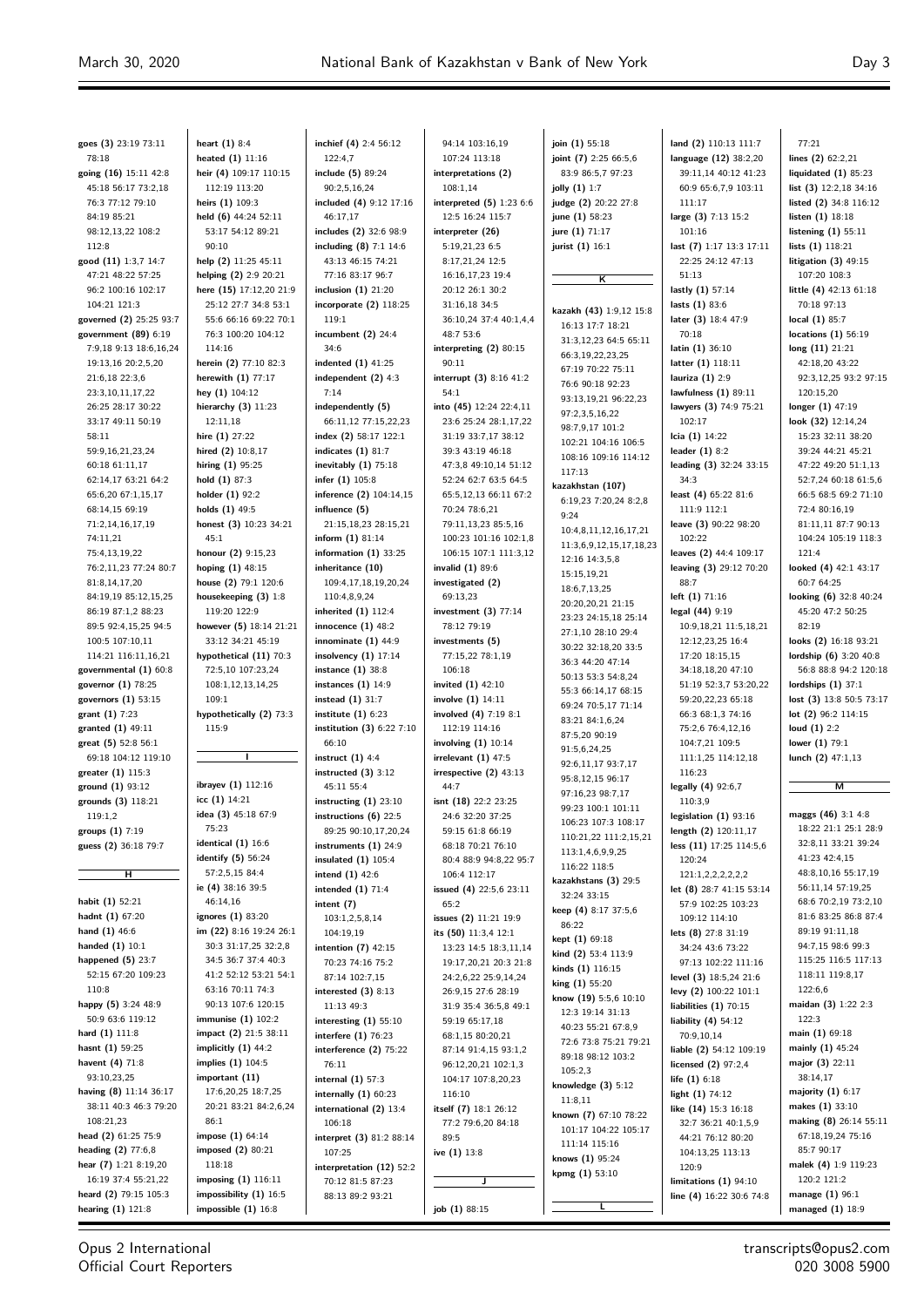45:10 50:5 56:3,17 68:9 73:23 75:12,15 77:2 117:10 **needs (3)** 12:24 47:11 85:17

**negotiated (7)** 60:8,17 61:3 62:6 64:24

**management (87)** 15:7 17:5,8,15,19,21 19:8,23 20:7,23 21:8,10,19 22:4 23:20,21 24:8 26:4,7 28:20 29:16,21,23 33:4,7,17 37:10,14,19 38:6,12,22 39:3,16 40:14,15 43:11,19 44:18 53:17 58:9,10,20 60:7 61:14 63:23 66:21 69:21 71:22 72:1 73:6 77:1,17 78:23 80:10  $82.6$ 83:2,6,16,17,23,24 84:13 90:8 91:14 92:3 94:8,9,17 95:11,22 96:2,4,5 97:15 98:4 99:23 101:3,21 102:1,8 104:23 106:1,16 118:1,10,19 **manager (22)** 12:2 20:8,8 21:16 26:6 31:8 38:24 44:4 71:20 81:15,21 82:5 83:3 91:10,16,17 96:2 97:7,24,25 100:3,4 **managers (4)** 77:17 80:3 81:9 83:4 **manages (2)** 12:17 49:5 **managing (1)** 24:3 **manner (1)** 21:25 **many (3)** 10:3,7 119:10 **march (1)** 1:1 **marchenko (11)** 59:6 63:2,6 65:5,19 66:20 67:5,7,8,11,21 **marked (2)** 2:13 58:14 **markets (1)** 78:19 **material (6)** 52:23 70:21 71:3 103:7,10 105:15 **materials (2)** 52:25 64:25 **matter (20)** 26:23 31:12 32:18 44:6 49:15 52:19,24 64:4,4,7,13 65:11 66:19,25 75:11,18 76:6 87:23 93:19 103:21 **matters (10)** 1:8 2:8 3:12 5:12 34:10 46:1,2 47:6 90:13 96:15 **maximum (1)** 52:6 **maybe (5)** 5:20 10:19,23 11:7 75:20 **mean (18)** 7:6 14:11 29:20 30:7,23 35:6,7,22 36:2 39:10,13 49:25 53:11 75:6 81:4 86:1 94:1 104:24 **meaning (1)** 81:3 **means (13)** 4:15 50:3 70:11 77:23 80:16,23,25 84:12 88:19 89:8,8 103:18 106:13 **meant (5)** 46:25 70:10 74:22 79:13 86:5 **meet (4)** 9:24 113:11 119:11 121:4 **meetings (1)** 71:1 **mellon (5)** 96:24 97:1,17 98:8,18 **members (2)** 9:12,22 **memberships (1)** 9:2 **memorandum (1)** 2:25 **mention (1)** 44:7 **mentioned (6)** 12:20 51:18 52:5 88:16 108:5,6 **mentions (1)** 43:23 **merely (1)** 111:6 **mic (2)** 31:18 34:5 **microphone (6)** 19:4 26:1 30:2,3 50:2 101:5 **midway (1)** 63:11 **might (13)** 16:21 22:15 28:24 34:1,11 72:6,7,7 75:23,24 88:21 96:19 108:10 **mind (4)** 45:15 69:9 73:15 94:15 **minister (4)** 59:10 61:17 62:16 65:14 **ministry (2)** 7:13 65:7 **minute (1)** 99:9 **minutes (9)** 22:19 42:7 43:6 47:21,24 50:5 70:25 98:24 100:10 **miskevich (9)** 109:11,24 110:3,20,23,25 111:6,6 112:3 **missed (2)** 26:8 39:7 **missing (3)** 8:19 41:24 68:19 **mistake (1)** 46:23 **model (1)** 16:11 **modest (2)** 120:16,18 **moldabekova (5)** 72:2,15 78:6 85:6 113:23 **moldabekovas (1)** 104:24 **moment (23)** 22:15,17 28:3 39:20 49:24 60:25 62:3 64:21 73:25 74:3 78:8 82:15 84:22,22.89:20 94:18,20,21 98:23 100:8 102:22 109:12 118:15 **monday (1)** 1:1 **money (27)** 14:12,12 36:20,22 38:9 41:19,19 84:10,13,14 85:5,15 90:20 91:7 92:1 96:24 97:3 106:22,25 111:12,22 114:4,5,6,22 115:2,4 **month (1)** 87:12 **more (16)** 10:23,25 35:10,19 45:15 47:10 68:5 98:24 111:5 112:2 114:5,15 115:2,25 119:15 120:24 **morning (3)** 1:3 48:3 57:25 **mortgage (1)** 112:19 **mortgaged (1)** 109:25 **most (4)** 17:6,6 55:10 120:22 **move (2)** 30:10 49:18 102:17 115:16 23:8,14,15 33:5,6,18 45:16 49:6 50:18,21 51:20,21,24,25 52:10 53:18 54:4,6,7,9,9,11,11 58:6,11 59:6,15,19 61:14,21,25 62:7,10,19 63:3,7,25 64:5,14 65:8,15 67:1,13,16 68:4,16 70:6 71:1 72:3,17 75:13,17 76:8,24 78:12,23 79:5,19 80:5,6,13,21,21 85:3,20 88:24 90:9 91:1,2,3,4,7,7,20,24 92:13 95:11,16 96:10,13,17,18,22 99:23 100:1 101:19,21 103:9 104:25 106:22,25 107:1 111:13,22 113:10,24 114:2,18,21,25 115:10 116:17 117:3,3 **natural (1)** 98:25 **nature (4)** 18:8 28:16,21 40:12 **nbk (33)** 11:2 12:1 18:14,25 19:13,20 22:3,5 24:2,16 26:14,25 27:11 28:15,17 49:5,11,14 50:22 52:11 53:3,10,15,17 58:8 66:10,11 71:15,18,20 73:6 98:3 116:11 **nbks (1)** 78:13 **necessarily (3)** 81:1,3 115:13 **necessary (2)** 93:15 111:1 **need (15)** 1:13 8:22 12:24 18:18 43:20

**ms (5)** 72:2 78:6 85:6 104:24 113:23 **much (12)** 27:16 45:21 47:10,19 55:9 57:19 85:17 114:3 119:7,13,17 121:6 **multiple (1)** 56:19 **must (16)** 14:10 23:12 48:19 80:16 101:17 104:17,18,19,20,21,22 105:17 106:5 111:14 **muted (1)** 101:5 **myself (2)** 19:19 45:24 **N name (2)** 16:1 96:17 **names (1)** 3:18 **national (151)** 2:8 11:2,5,9,12,16,18 12:2,6,15,16,20 18:7,9,10,11 19:11,14,16 20:17,19 21:7,9,12,15 22:13 24:1,3,6,8,9,22 25:5,9,14,21 26:18 27:2,5,13,19,21,23 28:2 30:8,11,12

65:1,17 **negotiation (3)** 8:3 65:3,23 **neither (2)** 87:13 101:10 **never (1)** 11:13 **next (7)** 2:23 5:9 6:22 12:19 68:6 100:17 114:20 **nine (3)** 11:1 18:21 19:12 **nod (1)** 56:8 **nominated (1)** 44:9 **noncash (2)** 36:19,21 **none (4)** 42:14 43:3 64:25 115:11 **nonthings (1)** 36:18 **nontransfer (1)** 33:16 **normal (1)** 92:2 **norway (1)** 105:5 **norwegian (4)** 105:1,4,10,13 **note (1)** 13:5 **notes (1)** 47:22 **nothing (15)** 18:20 24:21 27:7 38:10 43:16 44:1 61:21 62:19 64:4 71:6,8 81:7,19 104:13 105:3 **notice (2)** 113:3,5 **noticed (1)** 45:14 **notifies (1)** 87:13 **number (18)** 4:21  $10.16, 16$ 12:6,6,7,7,8,9 27:13 58:19 60:22 63:12 67:14 74:1 116:9,13 118:21 **numbered (2)** 61:10 63:20 **numbers (1)** 120:19 **O oath (1)** 1:25 **object (2)** 37:13,14 **obligation (20)** 4:4 13:25 14:25 44:16 64:14 66:3 80:25 81:14 85:4 112:3,7 113:10,16 114:1,8,9,12,18,24 115:1 **obligations (6)** 12:15 14:6 21:24 44:12 77:6 113:14 **obliged (1)** 93:15 **obvious (1)** 104:6 **obviously (8)** 12:22,23 21:17 24:17 28:18 48:6 59:4 86:12 **occasion (1)** 55:5 **occasions (1)** 67:14 **occurred (1)** 47:9 **oclock (5)** 47:18,20 48:19 49:1 120:14 **office (1)** 27:22

**officer (1)** 65:14 **official (1)** 64:2 **officials (1)** 9:13 **often (1)** 95:23 **oil (2)** 105:1,4 **okay (28)** 4:19 6:11 18:3 26:9,13 29:15 31:1 36:12 40:19 41:15 49:17 51:10 53:2 56:17,22 57:2,5 63:15 74:4,5 80:22 82:15,18 84:8 109:14 116:23 118:14,20 **omission (1)** 117:11 **once (4)** 21:12 65:2,6 112:4 **ones (2)** 35:13 118:21 **online (3)** 1:20 119:11,12 **onwards (1)** 20:15 **open (7)** 2:15 21:17 28:20 54:7 90:5 91:24 109:12 **opened (2)** 91:5 97:22 **opening (1)** 120:20 **operate (1)** 83:5 **operates (1)** 21:24 **operation (1)** 118:8 **operations (2)** 11:14 77:15 **operator (1)** 78:12 **opinion (24)** 5:18 6:3 15:3 32:8 34:12 35:15 38:21 44:20 45:10 61:2 62:4 65:18,25 67:19 87:5 98:5,16 103:14,20 104:2,4 107:8 117:1 118:17 **opinions (13)** 3:11 34:1,2,3,11,12,17 45:5,8,15 46:11 52:6,16 **opportunity (4)** 40:7  $-52.7$  101:18 120:16 **opposing (1)** 32:17 **order (12)** 9:15 11:25 12:14 44:25 74:22 75:5,11 85:23 90:20 111:13,22 113:10 **ordered (1)** 22:3 **ordering (1)** 101:20 **orders (2)** 9:23,23 **organising (1)** 119:14 **organs (1)** 6:19 **original (1)** 59:5 **originally (1)** 74:6 **others (1)** 54:13 **otherwise (3)** 73:17 100:6 103:23 **ought (1)** 34:13 **outside (5)** 71:7,8,9 76:12,16 **outstanding (3)** 29:7 106:17,19 **over (28)** 7:19 8:7 18:6,14,25 19:16 20:8 21:7 24:15,18 27:18 28:15,21 67:13 74:18 77:18 80:2,6,12 81:8 84:24 85:13,19 86:19 95:20,21 110:1 119:10 **overrides (1)** 4:4 **overspeaking (1)** 73:15

**own (7)** 31:13 35:3,22 59:20 91:15 99:14 110:5 **owned (6)** 6:24 30:22 36:4 37:15 38:5 46:20 **owner (17)** 16:14,14,15 31:2 33:6 90:19 95:10,13,14,18,18,21,24 99:18,25 100:2 110:12 **ownership (19)** 16:6,7,12,25 31:4,8,9,9,23 33:23 35:24 36:17 39:5 44:3,4 45:25 46:15 83:16 96:1 **owns (2)** 30:11 31:22 **P pages (5)** 45:15,20,21 52:6 120:22 **pagination (1)** 57:3 **paid (6)** 7:23 8:9,11 14:12 27:16 106:22 **panel (1)** 9:22 **paper (4)** 1:24 56:16 113:20 114:9 **papers (3)** 37:6 111:7 113:22 **paperwork (1)** 2:10 **paragraph (92)** 4:20,25 5:24 7:4 8:1,14 9:2,14 13:5,6,6,6 15:6,24 17:10 20:15 21:2 25:2,3 26:20,24 27:6 30:13,15 32:11 33:21 35:11,14 36:13 37:24 39:1,8,21 41:13,25 46:18 49:4,20 50:12,14,15 51:13 58:2 60:3,11 64:18,23 66:9 68:10 69:1 71:10,22 72:18,21,24 73:24 74:5,7,13,14,18,24 76:13 78:7,11 82:16,24 83:12,13,14,15,20 87:17 99:16 100:19,20 101:15,19,24 102:14 105:19,24 106:12 107:13,14 109:2 110:3 112:22 116:6,12,25 118:20 **paragraphs (7)** 17:2 26:21 49:3,18 61:11 63:20 102:6 **parameters (1)** 78:18 **parenthetical (1)** 41:24 **parliament (1)** 79:1 **part (17)** 11:15 13:15 17:22 26:25 30:8 44:11,11,13,14 69:4 73:22 77:16 96:17 98:5,16 102:13 107:2 **participant (3)** 18:15 19:22 20:3 **particular (5)** 17:5 66:21 70:19 85:22 110:13 **particularly (2)** 13:5  $06.3$ **parties (26)** 10:14

69:8 70:15 71:21,25 73:5 74:24 75:22 76:9 87:13 93:15 103:21 106:2,6,14 107:4 113:12,13 117:19 118:5 119:2 **parts (2)** 44:10 69:1 **party (12)** 13:21 14:24 44:25 45:11 75:1 89:9 92:6,7 106:24 111:24 113:13 117:19 **partys (1)** 117:21 **pass (2)** 29:1,6 **passage (1)** 6:6 **passed (1)** 23:2 **passes (1)** 31:9 **past (1)** 42:24 **pause (14)** 4:17 5:14 17:17 30:16 41:16 49:24 64:21 72:22,25 73:25 78:8 94:18,20 107:15 **pay (3)** 15:1 45:25 114:22 **payment (9)** 14:12 29:7 85:8 86:2 89:24 90:16,20 101:22 102:3 **penultimate (1)** 110:2 **people (3)** 1:4 3:19 81:1 **per (2)** 8:11,13 **peremptory (1)** 12:25 **perfectly (1)** 55:22 **performance (1)** 66:13 **perfunctory (1)** 52:22 **perhaps (11)** 3:20 4:25 5:19 41:10,21 48:6 72:21 88:23 94:21 107:13 120:17 **permission (2)** 4:13 37:1 **permitted (1)** 78:19 **person (5)** 24:4 45:11 97:25 98:2 108:4 **personal (1)** 11:11 **personally (1)** 9:24 **personam (13)** 38:16,23 39:5,15 40:18 43:9,10,18 44:3,18 46:15 47:15 51:15 **persons (1)** 59:14 **perspective (4)** 70:22 76:12,16 90:14 **peter (4)** 55:19 56:11 122:6,6 **physically (2)** 10:1 120:1 **picking (1)** 71:24 **picture (1)** 16:16 **piece (2)** 113:20 114:9 **place (5)** 9:9 23:13 34:19 45:17 47:3 **placed (1)** 43:19 **placement (1)** 38:12 **plain (1)** 103:11 **play (1)** 23:20 **played (1)** 19:11 **please (47)** 2:2,15 4:7,17 5:9 6:4,12 7:16 8:17 9:4 11:10 15:3,4,6,23 17:2 20:25 30:12 32:7 34:24 35:6,14 44:21 49:19 51:10,13 53:7

14:16,18 55:1,2 59:13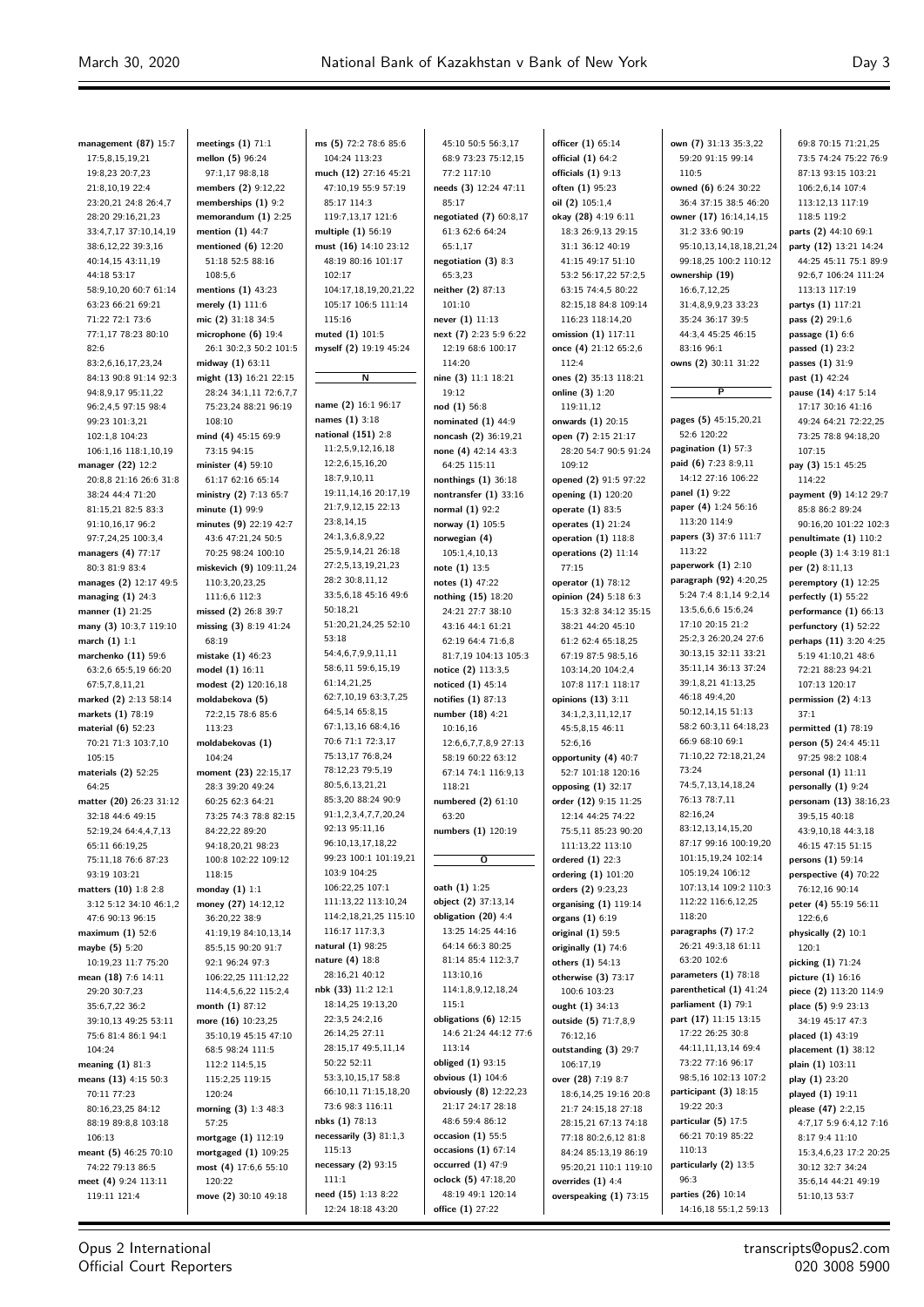$40.11$ 

56:5,8,25 57:2,5,16 58:1,13 60:2,18 66:5,8 71:10 77:1 100:18 103:23 107:13 116:5,13 118:12 **pleasure (4)** 65:21 116:17 119:9,11 **pledged (1)** 110:6 **pm (17)** 42:7,16,17,20 48:23,25 54:19 56:13 57:23 100:12,14 116:4 119:19 120:3,5,6 121:7 **points (2)** 68:7 115:12 **policy (1)** 9:6 **political (3)** 65:17,24 68:1 **portion (4)** 5:16,18 101:25 102:2 **position (14)** 11:17 12:1 17:10 34:18 45:22 47:11 52:3,8 53:20 74:6 76:4 79:4,18 111:8 **positions (2)** 9:5 34:20 **possess (18)** 77:9 82:1,3,8 83:3,6 89:17,23 90:15,23 91:12,21 92:5,14,15,23 94:5 99:18 **possession (1)** 95:19 **possible (3)** 48:19 108:10 120:6 **postulates (1)** 16:5 **power (6)** 24:15 29:13 64:2 68:3 75:5 116:23 **powerful (2)** 7:5,6 **powers (14)** 22:3 24:13 28:7,14,25 68:13 71:17,19 74:20 91:13 92:2,8 96:2 117:5 **practical (1)** 11:8 **practice (2)** 10:20 75:18 **precedent (1)** 12:23 **prefer (1)** 43:4 **preference (2)** 42:23 43:1 **premise (3)** 30:18 111:11,20 **prepared (2)** 3:1 31:5 **preparing (6)** 4:24 5:2,7 6:8 32:6 72:1 **present (3)** 3:19 89:19 110:19 **presented (3)** 72:8 73:9 76:21 **president (56)** 9:3,7,8,24 10:2 20:21  $21:14$  17 22:2,6 23:17,22 24:15,18 25:5 27:1,10 28:9,13,15,21,24,25 29:4,15 62:1 65:21 66:23 68:4,14 75:9 78:25 79:20,23 84:15 86:9,20 87:5,19 88:2,10,12,20 89:10,12 102:16 113:9,19,25 114:8,12,17,20,24 115:6 116:18 **presidential (6)** 22:7

23:7,9 29:9 113:18 117:2 **presumably (4)** 1:9 42:7 67:4 77:23 **presume (1)** 42:10 **prevent (1)** 104:16 **preventing (1)** 104:7 **prevents (1)** 111:4 **previous (1)** 63:17 **primary (1)** 115:15 **principally (1)** 89:20 **principle (1)** 59:19 **principles (1)** 15:15 **private (10)** 7:3 10:13,14 90:18 91:6,25 92:10,12,17  $07.5$ **privately (1)** 6:25 **probably (2)** 42:12 56:18 **problem (2)** 42:21 89:11 **procedures (1)** 89:14 **proceedings (8)** 2:19 4:1 11:7 45:6,19 53:15 56:4 108:22 **produce (1)** 75:23 **produced (2)** 24:25 45:6 **professional (2)** 6:18 7:1 **professor (114)**  $1:12,19,22,23,6$ 3:1,14,19,21,25 4:8 6:17 9:14 15:10 18:3,18,22 19:12 21:1 22:2,25 23:25 24:13,21 25:1,11 26:13 28:6,9,23 30:16 32:2,8,11,12,15 33:21 34:5 35:4 36:13,24 37:11,22 38:10 39:10,24 40:2,6,22 41:4,23 42:4,15 43:7 44:17,23 45:23 48:6,8,10,16 51:12 52:18,21 53:4 54:15,20 55:8,10,17,19,23 56:2,11,14 57:19,25 66:7 68:6 70:2,19 73:2,10 81:6 82:13,17,21 83:25 86:8 87:4,22 88:5,17 89:19 91:11,18 94:7,15 98:6 99:3 101:6 102:6,18,19,19 115:25 116:5 117:13 118:11 119:8,17  $122.366$ **proof (1)** 75:20 **proper (3)** 35:23 111:6 113:22 **properly (2)** 11:22 51:23 **property (76)** 16:7 17:16,21 29:20,24 31:6 33:6,17 35:10,20,23 36:19,23 37:3,10,15,22 38:4,13 43:18,25 44:3,18  $45.24$ 46:8,10,12,14,19,20 47:7,8 51:21 83:4,17,18,22 84:2,7,12,17,18,25

85:13 86:15,16 94:17,24 95:4,14,22 96:1,12,21 97:9 98:2 100:23 101:2,20,23 106:6 107:20 110:13,15,25 111:3,8,25 112:3,8,19 113:21 114:10,15 115:24 118:19 **proposition (1)** 19:15 **proprietary (5)** 35:24 37:20 38:15 39:5 40:16 **protect (3)** 101:19 109:5 112:1 **protocol (2)** 51:11 52:17 **provide (1)** 65:10 **provided (14)** 4:14 7:24 8:10 40:21,23 50:9 60:9 74:10 83:8 100:6,24 103:7,10 118:15 **provides (12)** 13:20 27:2 48:5 58:8 61:10 69:5 74:14 80:2 82:1 87:11 99:16 100:21 **providing (1)** 52:21 **provision (14)** 13:22 22:9,12 23:9 25:12 44:6,14 80:17 84:25 101:22 104:22 115:5 118:4,23 **provisions (19)** 14:21 17:7 20:16 21:16 37:12 43:12 44:12 46:19 51:20 70:19,20 80:9 83:14,20 84:4 101:18 117:25 118:3,18 **public (8)** 21:25 24:19 25:5,7 26:18,23 27:6 113:15 **pulled (1)** 74:3 **pure (1)** 26:23 **purely (1)** 70:3 **purpose (19)** 30:12 62:13 68:9 69:6 70:5  $102 - 723$ 103:1,3,4,4,6,8,14 104:2,17,19 105:15 115:15 **purposes (1)** 91:23 **pursuant (2)** 23:5 58:21 **putting (3)** 101:25 102:8 111:22 **Q q (434)** 2:11,13,15,18,21,23,25 3:3,5,7,9,11,25 4:3,7,15,19,21 5:2,5,9 6:8,11,17 7:4,11,15,17,19 8:1,7,14 9:14,21,24 10:3,7,15,20,25 11:2,5,8,11,20,25 12:6,14 13:2,9,12,16,19,25 14:3,5,11,14,21,24 15:3,10,14,19,23 16:1,10,13,20

17:2,10,24 18:3,18

19:9,12,24 20:9,11,19,25 21:5,14 22:2 23:5,17,22,25 24:6,12,21,25 25:3,7,11,20 26:8,13,20,24 27:4,8,13,16,18,21 28:3,13,23 29:4,12,15,19 30:10,18,21,24  $31 \cdot 1,5,12$ 32:2,15,17,20,22,24 33:2,10,14,20,24 34:9,24 35:9,12,14,18 36:2,7 37:22 38:2,10,19 39:7,10,14 40:22 41:15,21 43:16 44:1,17 45:5,8,10 46:24 47:1,13 49:8,10,14,17 50:15,17 51:1,8,10,22 52:9,13,21 53:2,12,14,22,25 55:4,23 56:1,8,17,22,24 57:2,5,8,11,14 58:5,8,13,16,19,23,25 59:4,9,12,15,18,24 60:2,5,16,23 61:1,5,10,21,24 62:3,10,13,16,19,22 63:1,5,9,14,16,20,25 64:4,8,11,13,17,23 65:4,8,11,16,24 66:3,5,16,19,25 67:4,8,10,14,24 68:1,5,9,12,21,25 69:4,14 70:1,18 71:3,7,10,13 72:10,14,17,21,24 73:2,10,14,22 74:2,5 75:11,16,25 76:6,10,18,22 77:1,5,8,12,21 78:1,5,9,11,15,18 79:4,9,14,25 80:12,18,22 81:6,11,14,17,19,23 82:1,8,12,16,19,22,24 83:1,12 84:9,11,21 85:3,10,12,18,25 86:5,7,12,18,24 87:4,11,17,22 88:1,9,16,19,23 89:2,8,15,23 90:2,5,8,13,22 91:11,18 92:3,12,18,22 94:12,15,19 95:1,6,13,18 96:5,15,23 97:13,21 98:5,15,20 99:6,8,10,13,16,22 100:4 101:8,10,14 102:22,25 103:7,13,19,23 104:1,10,14,24 105:6,14,19,22  $106:4912$ 107:8,13,17 108:2,7,12,15,21,25 109:2,13,15,23 110:8,14,18,22

111:11,16,19 112:3,8,13,16,19,22,25 113:23 114:7,11,17,23 115:5,9,18 116:9,23 117:5,8,13,21,25 118:7,11,15,23 **qualifications (2)** 6:2,11 **quarter (3)** 42:11,24,25 **quest (51)** 1:11,17,19,24 2:2,4,5 3:14,20 31:19,21 41:2,22 42:2,19,20 43:2,3 47:24 48:1,5,11,17 54:1,17,18,20 55:7,14,24 57:19,24,25 93:4,5,11,14,20,25 94:4 98:21,24 99:2 100:7,16 115:25 116:9 117:8 122:4,5,7 **question (52)** 5:22 7:16 8:23 10:5,7 11:10 13:3 16:22 18:2,18,19,20,23 19:10,19,25 24:12 28:8 30:5,10,19 31:17,25 36:25 37:2 38:19 39:11 40:2,5,11 42:9 47:13 53:6 54:20 65:22 70:11 73:16,18 76:25 79:10 80:15 81:4 90:11 91:19 93:22 94:1 96:1 98:21 100:17 102:25 103:23 104:1 **questioning (1)** 107:6 **questions (23)** 1:23 3:15 11:20 18:21 19:1,2,3,6,13,17 35:1 47:1 54:15 55:7 57:20 60:16 105:10 108:18 116:1,9 117:8 119:5,15 **quests (1)** 31:24 **quickly (1)** 69:2 **quiet (1)** 37:6 **quite (9)** 6:20,20 26:9 32:1 40:23 51:18 52:12 95:21 103:12 **quote (4)** 15:23 17:12,12 41:23 **quoted (1)** 102:19 **quotes (1)** 32:12 **R raise (1)** 84:14 **raises (1)** 105:10 **range (2)** 34:2,12 **rate (1)** 119:11 **rather (4)** 7:9 60:8 65:18 104:6 **re (1)** 51:7 **reach (1)** 30:15 **read (21)** 2:2 4:25 5:9 30:16 49:20 50:12 52:16 56:8 72:21,23,24 88:1,4,5,7 102:6,13 107:14,16 120:4,16 **reading (1)** 119:9 **ready (2)** 22:23 49:1

**real (1)** 118:17

**realised (1)** 28:4 **really (9)** 6:21 45:3 65:17 69:19 71:21,25 72:7 73:6 74:23 **reason (6)** 16:10 45:13 86:18 117:23,24 120:13 **reasonable (3)** 4:23 34:2,12 **reasons (1)** 105:22 **recall (14)** 10:10,24 13:19,24 14:9 34:22 44:23 45:3 52:4,13,25 54:22 55:4 88:4 **receive (3)** 9:16,25 120:14 **recognise (2)** 2:18,25 **recognised (2)** 16:4,15 **recollection (3)** 45:2 52:15 55:6 **recommendations (2)** 78:22 79:11 **record (1)** 110:12 **recording (2)** 50:4,7 **records (2)** 53:3,10 **redo (1)** 50:6 **reestablish (1)** 114:21 **reexamination (5)** 54:18 116:3 119:6 122:5,8 **refer (8)** 9:2 12:24 13:3 20:16 34:3 36:15 37:16 64:8 **reference (13)** 25:15,17 28:5 30:14 32:9 34:7 40:14 43:14 46:11 56:21 63:16 94:19,21 **referenced (1)** 37:24 **referred (10)** 4:16 33:21 39:7 42:2 49:12 50:20 60:19 78:2,15 116:24 **referring (28)** 4:20,21 9:18 12:12,14 14:9 19:10,10,19,23,24 21:10 23:4 24:19 25:11,12 27:5 31:4 33:16 35:8 41:4,8,11 50:14,22 53:23 60:6 84:5 **refers (5)** 21:9 25:4 37:19,20 79:7 **reflect (1)** 53:19 **reflects (1)** 82:4 **refrain (1)** 40:24 **refuse (2)** 76:17 110:16 **refused (3)** 110:9,25 112:20 **refusing (1)** 110:24 **regard (3)** 53:19 116:10,14 **regarded (1)** 32:24 **regarding (1)** 118:16 **regards (2)** 12:16 117:5 **register (8)** 110:16 112:3,6,7,9,10,11,20 **registered (2)** 115:22,23 **registering (1)** 113:21 **registration (1)** 113:21 **registry (2)** 110:13 111:7 **regulated (1)** 69:16 **regulations (1)** 27:18 **reimbursed (1)** 8:11 **reinterpreted (2)** 37:2

**rejected (1)** 15:19 **related (2)** 52:9 70:14 **relating (9)** 12:8 19:13 37:12,13 39:15 69:8 103:7 118:1,18 **relation (13)** 12:1 17:10 22:25 35:25 82:5 92:12,18 95:4,6 96:6,7,16 97:17 **relations (5)** 18:16 19:22 20:4 21:24 27:7 **relationship (3)** 18:8 25:24 95:25 **relationships (11)** 22:1 24:20 25:6,7,18,23 26:11,19 28:16,22 40:13 **released (2)** 119:15,16 **relevant (9)** 19:17 34:1,10 72:17 74:7 80:9 83:4 95:8 114:16 **reliance (1)** 109:2 **relied (3)** 108:21,23  $109.7$ **rely (2)** 61:1,7 **relying (4)** 107:18 108:3,7,9 **rem (11)** 37:19 38:15,22 39:4,16 40:16 43:9,10,18 46:14 51:15 **remain (2)** 30:22 95:14 **remainder (1)** 7:1 **remained (3)** 31:7 86:15 100:2 **remains (1)** 33:5 **remedy (1)** 113:6 **remember (2)** 19:5,7 **remind (2)** 44:20 107:14 **remunerated (3)** 7:21,22 8:5 **remuneration (2)** 7:23 8:11 **rendered (1)** 14:17 **repeat (8)** 7:16 8:22 16:21 18:23 19:19 30:5 36:25 53:6 **repeated (1)** 40:9 **rephrase (1)** 53:8 **report (46)** 2:18 3:7 4:8,24 5:3 6:13 7:12 17:3 20:15 21:2 25:1 30:13 31:5 32:7 33:21 34:15,24 36:4,14 37:24 39:24 42:4 57:1,7,10,17 58:1,2,3 60:2,20,23 64:18 68:9 71:10 73:24 74:3,9 82:13,17,21 94:16 100:19 105:19 116:6 118:13 **reports (6)** 3:11 5:7 6:9 32:6 67:15 119:9 **representatives (1)** 71:1 **republic (49)** 7:20,24 8:8 9:12 10:8,11,12,17,21 11:15,19 18:13 28:18 33:5 54:24 55:3 61:12 66:14 83:21 84:1,5,23 85:5 86:15,17 87:20 91:5,9 93:17 95:8,15

Opus 2 International Official Court Reporters transcripts@opus2.com 020 3008 5900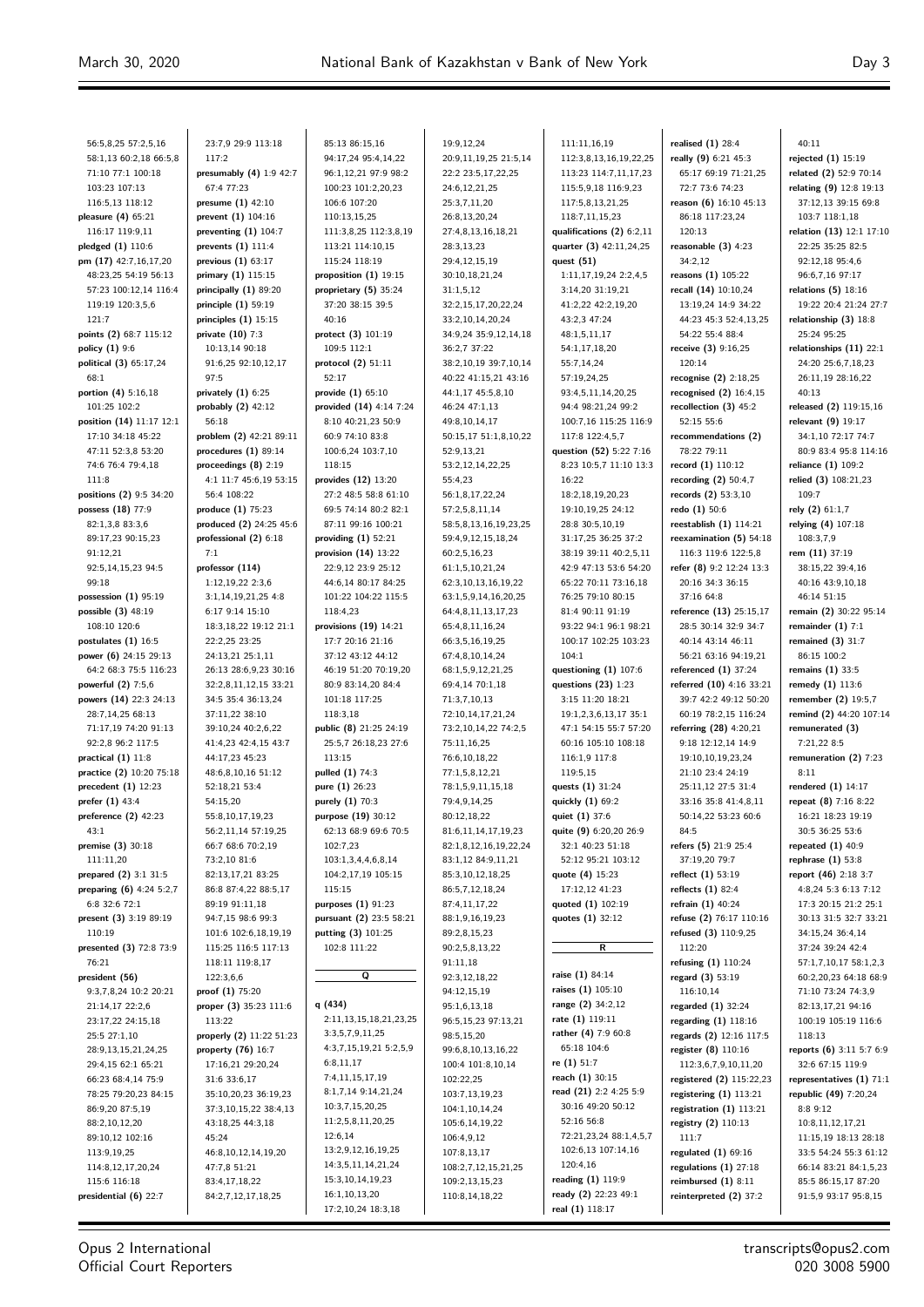**terminate (28)** 29:16 83:23 86:20 87:5,14

97:9,10,16 98:2,7,17 101:22 102:2,8 106:18,23 107:3,6 110:21,22 111:2,7,12 **request (1)** 113:22 **require (4)** 22:15 46:2 62:7 71:15 **required (5)** 29:9 66:22 80:8,9 117:4 **requirement (1)** 106:5 **requires (4)** 61:21 64:5 84:10 115:5 **reread (1)** 45:5 **res (3)** 36:5,10 41:19 **rescind (1)** 119:3 **research (2)** 45:20 46:4 **reserved (3)** 68:13 94:25 95:1 **resolution (1)** 23:12 **resolve (2)** 42:5 93:16 **respect (25)** 3:22 9:15,18 11:3,17 13:13 22:8 23:1,8 24:7,12 26:4 29:1,7 34:19 36:16,18 43:10 50:17 54:12 71:18 92:10 94:24 96:11 116:24 **response (1)** 83:13 **rest (1)** 80:15 **restate (1)** 40:1 **rested (2)** 80:6,13 **restrict (1)** 48:13 **restriction (1)** 117:5 **rests (2)** 77:18 80:3 **result (3)** 86:3 89:3 107:23 **results (1)** 96:3 **retained (1)** 96:8 **retains (4)** 83:21 84:2,6 86:19 **retranslate (1)** 40:5 **returns (1)** 52:20 **revert (1)** 29:24 **review (2)** 47:10 52:24 **reviewed (1)** 51:19 **rewarded (1)** 96:3 **righthand (1)** 57:11 **rights (93)** 12:15 16:6 30:19 31:4,6,10,11 33:10,12 36:17,19 38:4,15,15,15,16,23,23 39:4,5,5,6,6 40:16,17,17 43:10,19,25 44:3,18 45:24,25 46:6,10,12,14,14,16,16,20 47:7,8,16 51:15,21 77:6 83:4,22,23 84:2,6,24 85:13,19 86:1 87:3 90:25 91:4,8,8 92:9 94:10 95:2,3,8,10,11,17,23 96:7,7,8,11,12,14,20,22 97:6,8,11,12 98:1,1 00:18,22.25 100:2,2,17 106:6 116:10 117:17 **rok (10)** 49:5 51:12 52:13 74:10,11 96:6,15,23 101:17 103:8 **role (7)** 3:25 12:1,25 19:10 23:18,20 79:20

**roles (1)** 8:14 **room (4)** 2:5,7 3:19 65:2 **rubber (1)** 116:19 **rules (23)** 14:18,21,22,22 15:1 69:7 77:14 78:1,3,12,15,18,20,24 79:4,5,8,18,19 88:13 93:20,23 98:9 **run (1)** 6:25 **runs (1)** 87:11 **russian (19)** 1:13 4:10,11,13,15,18 5:17 6:13,15 15:4 37:8 41:6 49:19 50:15 80:16,19,20,24 81:3 **S sacked (2)** 66:1 67:21 **same (16)** 1:15 16:6 36:13 37:7 42:3 45:9 46:17 49:19 69:20 81:23 83:10 88:5 109:4 113:14 120:8,10 **satisfied (1)** 113:2 **satisfy (1)** 115:24 **saw (1)** 34:22 **saying (18)** 17:18 23:19 25:13 69:23 70:5,8 73:5 85:14 86:18 89:6 102:6 104:12 113:8 114:7,11,14,23 117:3 **scholarly (1)** 34:7 **scholars (2)** 32:25 33:15 **science (1)** 7:13 **sciences (3)** 6:21 7:5,8 **screen (1)** 50:2 **se (1)** 8:11 **seat (1)** 13:16 **second (18)** 3:7 4:17 5:7 6:9 8:25 29:15 36:4 37:24 38:21 44:14 54:14 57:9 63:17 69:4 73:23 80:19 115:14 116:19 **section (4)** 15:7 41:3 111:17 115:7 **securities (6)** 36:20,22 43:24 46:2 47:15,16 **see (50)** 1:3,4 18:10 39:24 40:12 43:12 55:21,22,23,25 58:5,19,23 59:1,18 60:5 61:5,10,18 62:22 63:1,10,11,12 66:9 69:1,5 71:13 74:5 77:5 78:11 81:11,12 82:16 87:9,15,17 94:3,16 95:25 99:13,16,20 101:14 105:24 109:10,23 110:1 116:24 119:4 **seek (1)** 120:10 **seem (2)** 81:2 103:12 **seen (5)** 70:25 71:8 105:14 108:6,9 **sell (3)** 84:13 86:23 87:1 **selling (1)** 85:7 **senate (3)** 9:4,10 78:25 **send (2)** 113:4 119:24 **sending (1)** 113:3

**sense (5)** 16:7 35:23 65:24 68:1 74:23 **sentence (3)** 17:11 68:19,22 **separate (5)** 56:20 59:20,23 103:10 104:11 **separately (2)** 39:2 54:10 **serves (1)** 116:17 **serving (1)** 65:21 **set (19)** 21:13 25:21 34:17,20 36:14 44:18 52:1 58:5 68:25 74:14 78:18 79:5,7 94:16 98:9 100:20 105:24 109:10 115:10 **setting (4)** 38:5,22 39:16 60:12 **seven (1)** 10:19 **seventh (1)** 4:22 **shall (11)** 13:21,22 14:16 17:16 39:2 58:10 69:7,9 98:11 99:18 102:16 **sham (1)** 74:15 **shelled (1)** 105:16 **shes (1)** 105:6 **shield (14)** 102:9 103:15 104:3 105:8 107:20 111:13,23 114:5,6 115:2,3,3,11,16 **shielded (1)** 114:4 **shielding (1)** 111:18 **shields (1)** 105:12 **short (5)** 22:21 45:14 48:24 100:8,13 **shorthand (1)** 22:15 **should (14)** 14:12 42:11 54:2 58:17 68:21,22 69:13,23 74:13 75:25 99:10 104:6 112:13 115:14 **shouldnt (1)** 79:22 **show (6)** 64:25 72:6,7,10 75:1,22 **showing (1)** 74:10 **shown (4)** 70:21 71:3 72:2 75:20 **shrink (1)** 8:25 **shuffling (1)** 37:5 **side (5)** 57:11 59:16,16 68:15,17 **sign (19)** 61:22 62:2,16 63:6 64:3,15,17 65:7 66:3,14,20,22 67:5,16 71:15 76:9,17 101:21 114:9 **signatories (1)** 14:1 **signatory (1)** 14:3 **signature (11)** 2:21 3:3,10 57:2,4,11,13,16,18 59:2 116:19 **signed (17)** 3:9 23:13 47:3 59:6,9,13,14 62:21 63:2 64:15 65:5,13,19,25 89:6 97:23 103:21 **significance (2)** 116:10,14 **signing (3)** 61:16 113:19,21

**similar (6)** 14:21 22:12 33:20 112:17,18 113:20 **similarly (1)** 51:1 **simple (2)** 19:12,17 **simpler (2)** 91:19 97:13 **simultaneously (1)** 109:4 **since (4)** 42:13 45:5 106:19 110:12 **single (1)** 43:20 **sir (6)** 4:20 5:20 23:4 25:2 41:13 51:7 **sitting (2)** 53:1 55:6 **situation (4)** 71:22 79:22 109:1 114:5 **situations (1)** 117:18 **six (2)** 10:19,21 **skill (1)** 4:23 **sold (4)** 86:3,13,14,25 **sole (2)** 80:24 103:3 **somebody (3)** 31:12 104:11,12 **someone (3)** 67:21 95:25 109:16 **something (8)** 29:13 36:3 37:15 44:19 52:19 76:12 80:20 90:21 **somewhat (2)** 40:22 89:3 **soon (2)** 86:22 120:6 **sorts (1)** 113:14 **sound (2)** 85:10 108:5 **sounds (2)** 85:11 120:9 **source (2)** 24:7 114:23 **spalding (1)** 55:20 **speak (4)** 12:11 14:8 23:1 44:3 **speaking (4)** 16:17 19:7 40:4 67:12 **special (5)** 7:10,11,12 93:20,23 **specific (14)** 11:20 25:12 39:14 43:9,14 44:7,8,11,14,15 60:9 85:19 117:25 118:18 **specifically (2)** 35:10  $62.9$ **specified (2)** 77:10 82:3 **specify (1)** 106:5 **spell (3)** 15:11 16:1 32:12 **spelt (3)** 21:11 25:18 47:11 **spent (3)** 6:17,20,22 **split (1)** 16:8 **spoken (1)** 80:20 **sprange (80)** 1:4,5,6 3:15,17,18 5:21,23,24 8:16,22,24,25 16:18,23 19:4,5 20:14 22:14,17,24 26:1,3 30:2,4 31:18,19 36:10,12 37:4,5 39:18,20,23 40:1,2,3,8,19 41:8 42:6,9,17 43:1,6 47:18,21 48:13,14,19,21 49:2,23 50:3,9,11 53:6,8 54:2,5,14 55:15,16,20,20

56:12,14 57:19 116:3,5 119:4 120:8,9,12,18,22 121:1 122:4,7,8 **staff (1)** 27:13 **stage (3)** 42:4 72:6 73:8 **stamped (1)** 116:19 **stand (2)** 45:8 96:15 **start (5)** 42:25 48:9 56:4 69:4 100:15 **started (2)** 42:11 64:19 **starts (4)** 4:22 5:10 42:16 109:13 **stated (1)** 6:2 **statement (18)** 5:17 26:24 50:12,17 51:16 60:16 66:5,6 72:11,15,19 83:10 84:1 86:5,7 107:5,7,8 **statements (2)** 56:16 84:23 **stateowned (5)** 7:9 46:10,12,14,19 **stati (3)** 55:1,2 75:21 **status (7)** 7:10,11,12 11:17 51:19,23 113:12 **statute (1)** 103:11 **statutes (2)** 12:8 49:11 **stay (1)** 38:23 **stenographer (1)** 8:16 **step (1)** 17:20 **steps (4)** 93:15 111:21,24 120:5 **still (4)** 80:1 86:16 98:1 103:5 **stock (2)** 84:14 97:23 **stockholm (3)** 13:13,17 14:14 **stopped (1)** 42:10 **stripped (1)** 115:1 **strong (3)** 62:1 71:16 79:12 **stronger (1)** 71:19 **structure (1)** 26:22 **structured (3)** 104:25 105:2,6 **struggle (1)** 6:21 **stupid (1)** 112:6 **sub (1)** 73:23 **subject (11)** 17:21 37:12,14 40:8 44:25 49:15 52:18 83:17 106:23 107:4,12 **submitted (1)** 74:9 **subparagraph (3)** 37:16,16 46:5 **subsidiary (2)** 97:2,22 **subsist (1)** 35:24 **subsistence (2)** 8:9,12 **substantial (2)** 101:25 102:2 **successful (1)** 75:24 **sue (1)** 31:21 **sufficient (1)** 29:10 **suggest (5)** 24:13 26:13 71:4 78:15 85:12 **suggested (1)** 88:19 **suggesting (5)** 97:14 105:14 106:21 107:5 111:20 **suggestion (1)** 62:2 **suggests (1)** 70:22 **sukhanov (1)** 16:2

**suleimenov (17)** 1:12,19,22 2:3,6 3:14 36:24 40:2,6 41:4 48:6 54:20 55:8,10 66:7 102:18 122:3 **suleimenovs (3)** 82:13,17,21 **summarise (1)** 109:15 **supplemental (6)** 34:24 35:15 57:7 63:22 116:6 117:1 **supplementary (2)** 57:17 64:11 **support (3)** 61:1 62:4 109:7 **supports (1)** 38:3 **supreme (5)** 9:11,11 114:14 115:8,21 **sure (6)** 18:2 31:17,25 52:12 70:11 120:15 **surely (2)** 23:18 26:3 **surprised (1)** 32:2 **surprising (4)** 88:23 89:1,3,4 **swear (1)** 1:14 **sworn (4)** 1:14,17,18 51:22 **system (5)** 11:18 15:16,22 16:4 28:10 **T tab (33)** 2:15,23 3:5 4:8 6:14 20:25 21:2 30:14 32:9 34:25 35:15 37:7 44:22 49:2,18 50:15 51:3,5,10 56:24 57:5,14 58:2,16 72:14 77:3 82:18,19,21,22 99:7,8 116:6 **taken (7)** 34:19 39:20 52:22 59:12 74:6 110:8 111:21 **takes (4)** 47:24 78:21 79:11,23 **taking (2)** 79:13 110:23 **talk (1)** 8:18 **talking (3)** 33:23 54:3 105:17 **tangled (1)** 103:24 **targeted (2)** 29:1,6 **tax (1)** 52:20 **team (1)** 120:2 **teare (54)** 1:3,7,15,18 22:14,18,23 39:18,22 40:9 42:1,7,15,19,22 43:2,4 47:19,24 48:2,9,13,15,18 49:1,25 50:7,10 54:16 55:9,14,24 56:10 93:3,8,12,18,23 94:3 98:21 99:1 100:9,15 119:7,13,16,21,24 120:7,11,13,20,24  $121.3$ **technical (1)** 2:9 **technicalities (1)** 29:12 **telling (2)** 19:5 51:22 **tells (1)** 43:17 **temporarily (2)** 97:10,11

**ten (1)** 13:9 **term (2)** 87:15 88:25

88:2,11,20 89:9,13 113:10,19 114:1,18,24 117:14,16,17,18,20,21,23 118:6,16,18,21,24,25 **terminated (7)** 17:15 29:23 86:22 87:18 88:12 118:4,8 **terminates (1)** 97:8 **termination (12)** 17:19,25 18:1 84:21 86:24 87:2,8 89:14 113:4,18 118:1 119:1 **terms (17)** 12:18 17:7 19:7 21:20 25:22 26:10 33:2 43:8 65:11 67:17 68:5 69:10 75:1 84:23 88:10 94:13 116:11 **testators (1)** 109:20 **testifying (1)** 79:12 **testimony (2)** 51:22 52:22 **text (2)** 4:10 39:18 **thank (47)** 3:14 8:21,22 11:20 12:5 13:2 15:23 16:23 20:14 22:18,24 30:10 39:10 42:22 47:19 48:21,22 54:16 55:7,9,11,13,23 56:1,10,14,22 57:11,14,19,22 94:3 100:7,9,11 115:25 116:2 119:5,7,8,13,14,16,18,24 121:6,6 **thanks (1)** 99:2 **thats (12)** 14:20 33:9 34:9 55:16 57:1,4,13,17 67:24 76:25 88:15 94:9 **theoretical (1)** 47:6 **theory (4)** 38:3 111:14,19,19 **thereabouts (1)** 120:23 **therefore (10)** 36:21 40:14 46:3,22 50:24 51:20 52:6 54:11 93:25 113:14 **theres (3)** 28:23 36:9 104:18 **thing (10)** 29:15 35:23,25 36:3,5,8,11 38:13 41:19 103:3 **third (9)** 44:25 64:8 74:8 87:7 106:2,6,14,24 107:4 **though (1)** 7:12 **thought (3)** 88:6 93:6,8 **thoughts (1)** 67:9 **three (3)** 24:8 45:15 52:6 **through (9)** 8:17 15:17 21:16 48:7 56:17 63:20 68:15,16 111:1 **thus (2)** 21:24 116:18 **tidy (2)** 41:22 42:12 **time (36)** 6:20,22 7:6 9:1 34:23 42:12,13 45:3,23 46:17 47:23 51:18 52:1,3,25 59:10 62:1 72:17 74:22

Opus 2 International Official Court Reporters